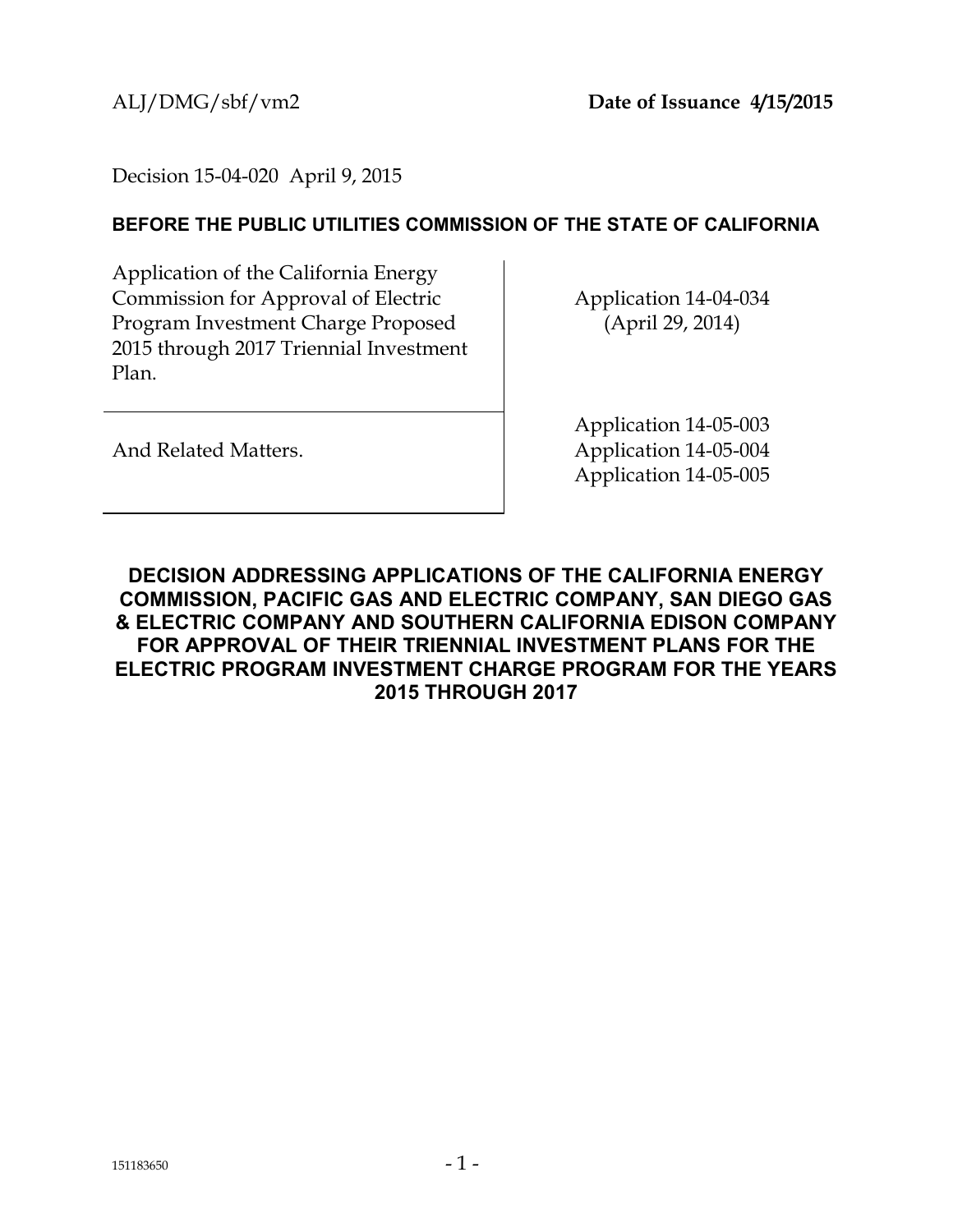# Table of Contents

# **Title Page**

|    | DECISION ADDRESSING APPLICATIONS OF THE CALIFORNIA ENERGY         |     |
|----|-------------------------------------------------------------------|-----|
|    | COMMISSION, PACIFIC GAS AND ELECTRIC COMPANY, SAN DIEGO GAS       |     |
|    | & ELECTRIC COMPANY AND SOUTHERN CALIFORNIA EDISON                 |     |
|    | COMPANY FOR APPROVAL OF THEIR TRIENNIAL INVESTMENT PLANS          |     |
|    | FOR THE ELECTRIC PROGRAM INVESTMENT CHARGE PROGRAM FOR            |     |
|    |                                                                   |     |
|    |                                                                   |     |
| 1. |                                                                   |     |
| 2. |                                                                   |     |
| 3. |                                                                   |     |
| 4. |                                                                   |     |
| 5. | Additional Review Components Within the Scope of this Decision  9 |     |
| 6. |                                                                   |     |
| 7. | California Energy Commission (CEC) Investment Plan 12             |     |
|    | 7.1. Compliance with Particular Phase 2 EPIC Decision             |     |
|    |                                                                   |     |
|    |                                                                   |     |
|    |                                                                   |     |
| 8. |                                                                   |     |
| 9. |                                                                   |     |
|    | 9.1. Compliance with Particular Phase 2 EPIC                      |     |
|    |                                                                   |     |
|    |                                                                   |     |
|    |                                                                   |     |
|    | 10.1. Compliance with Particular Phase 2 EPIC                     |     |
|    |                                                                   |     |
|    |                                                                   | 24  |
|    |                                                                   |     |
|    | 11.1. Compliance with Particular Phase 2 EPIC                     |     |
|    |                                                                   | .24 |
|    |                                                                   |     |
|    |                                                                   |     |
|    |                                                                   |     |
|    |                                                                   |     |
|    |                                                                   |     |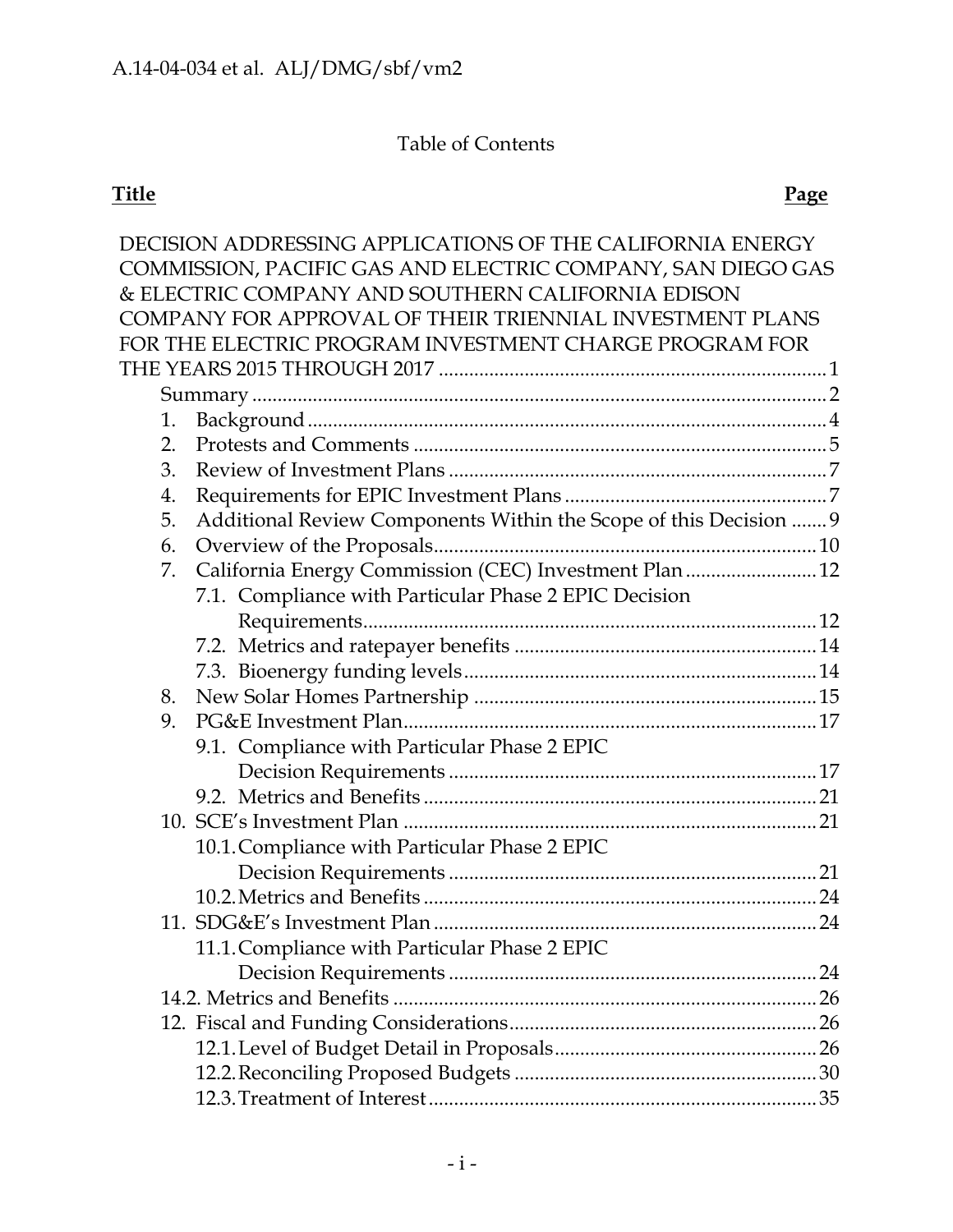# Table of Contents Cont'd

# **Title Page**

|                   | 14.1. Flexibility to Fund new Projects Between Triennial            |  |  |  |
|-------------------|---------------------------------------------------------------------|--|--|--|
|                   |                                                                     |  |  |  |
|                   |                                                                     |  |  |  |
|                   |                                                                     |  |  |  |
|                   | 14.4. IOU Administrator Participation in CEC EPIC Solicitations  47 |  |  |  |
|                   |                                                                     |  |  |  |
|                   |                                                                     |  |  |  |
|                   |                                                                     |  |  |  |
|                   |                                                                     |  |  |  |
|                   |                                                                     |  |  |  |
|                   |                                                                     |  |  |  |
| <b>ORDER</b>      |                                                                     |  |  |  |
| <b>APPENDIX A</b> |                                                                     |  |  |  |
| <b>APPENDIX B</b> |                                                                     |  |  |  |
|                   |                                                                     |  |  |  |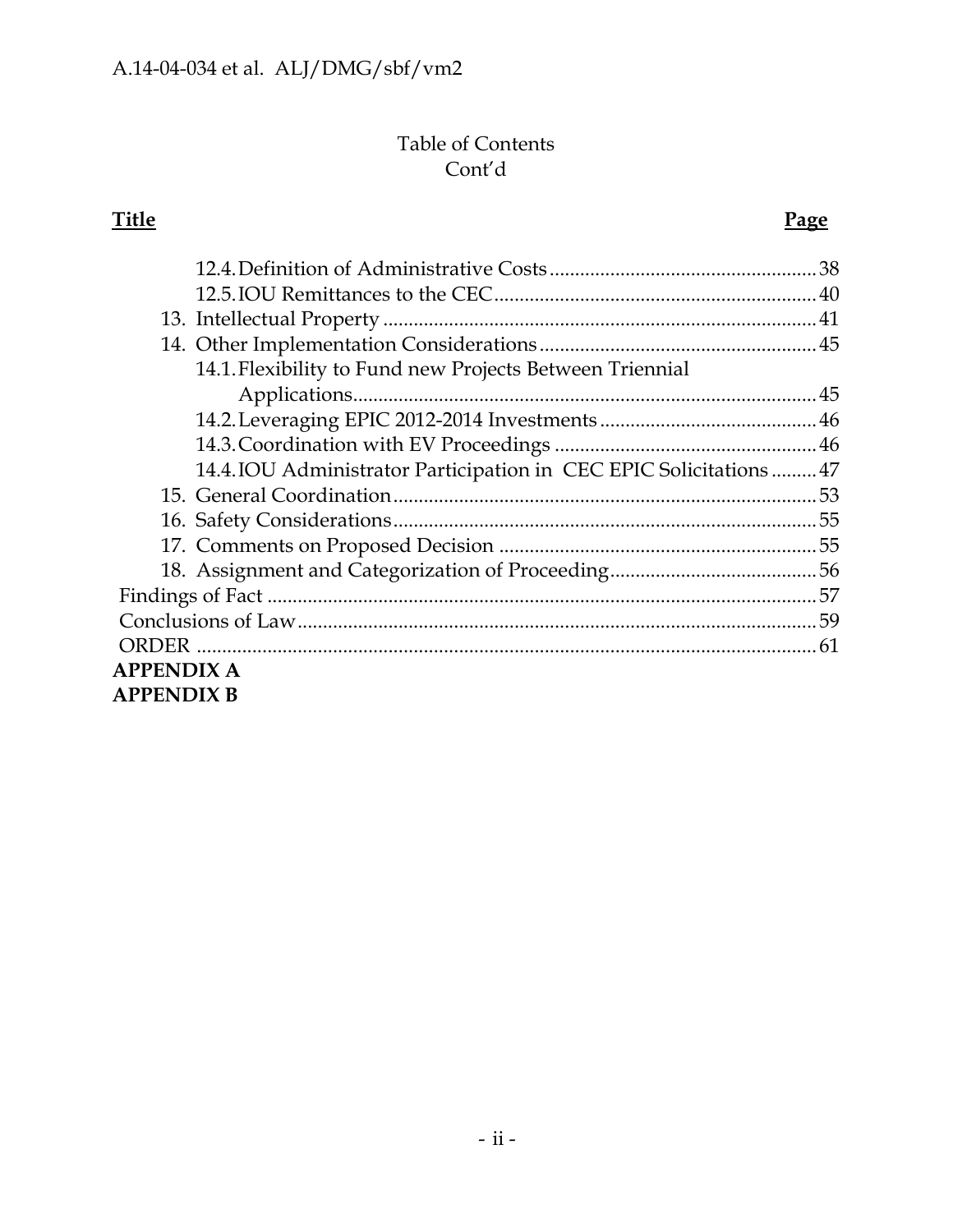# **DECISION ADDRESSING APPLICATIONS OF THE CALIFORNIA ENERGY COMMISSION, PACIFIC GAS AND ELECTRIC COMPANY, SAN DIEGO GAS & ELECTRIC COMPANY AND SOUTHERN CALIFORNIA EDISON COMPANY FOR APPROVAL OF THEIR TRIENNIAL INVESTMENT PLANS FOR THE ELECTRIC PROGRAM INVESTMENT CHARGE PROGRAM FOR THE YEARS 2015 THROUGH 2017**

#### <span id="page-3-0"></span>**Summary**

Improvements to California's energy systems are vital to the achievement of its energy goals and the preservation of its energy resources. The Electric Program Investment Charge (EPIC) is an energy innovation funding program established under the authority of the California Public Utilities Commission (Commission). Organized around three program areas—Applied Research and Development, Technology Demonstration and Deployment, and Market Facilitation—EPIC seeks to drive efficient, coordinated investment in new and emerging energy solutions.

EPIC investments are funded under the authorization of the Commission as established in Decision (D.) 11-12-035 (the Phase 1 EPIC Decision). D.12-05-037 (the Phase 2 EPIC Decision) requires the Commission to conduct a public proceeding every three years to consider EPIC investment plans for coordinated public interest investment in clean energy technologies and approaches. The Phase 2 EPIC Decision directed the California Energy Commission (CEC), San Diego Gas & Electric Company, Pacific Gas and Electric Company, and Southern California Edison Company, as Administrators of the program, to present their investment plans for the triennial program periods for joint consideration by the Commission.

In 2013, D.13-11-025 (the 2013 EPIC Decision) capped the collection of EPIC funds at \$162 million annually and approved the first triennial investment plans for the collection years 2012-2014. This proceeding reviews the

 $-2-$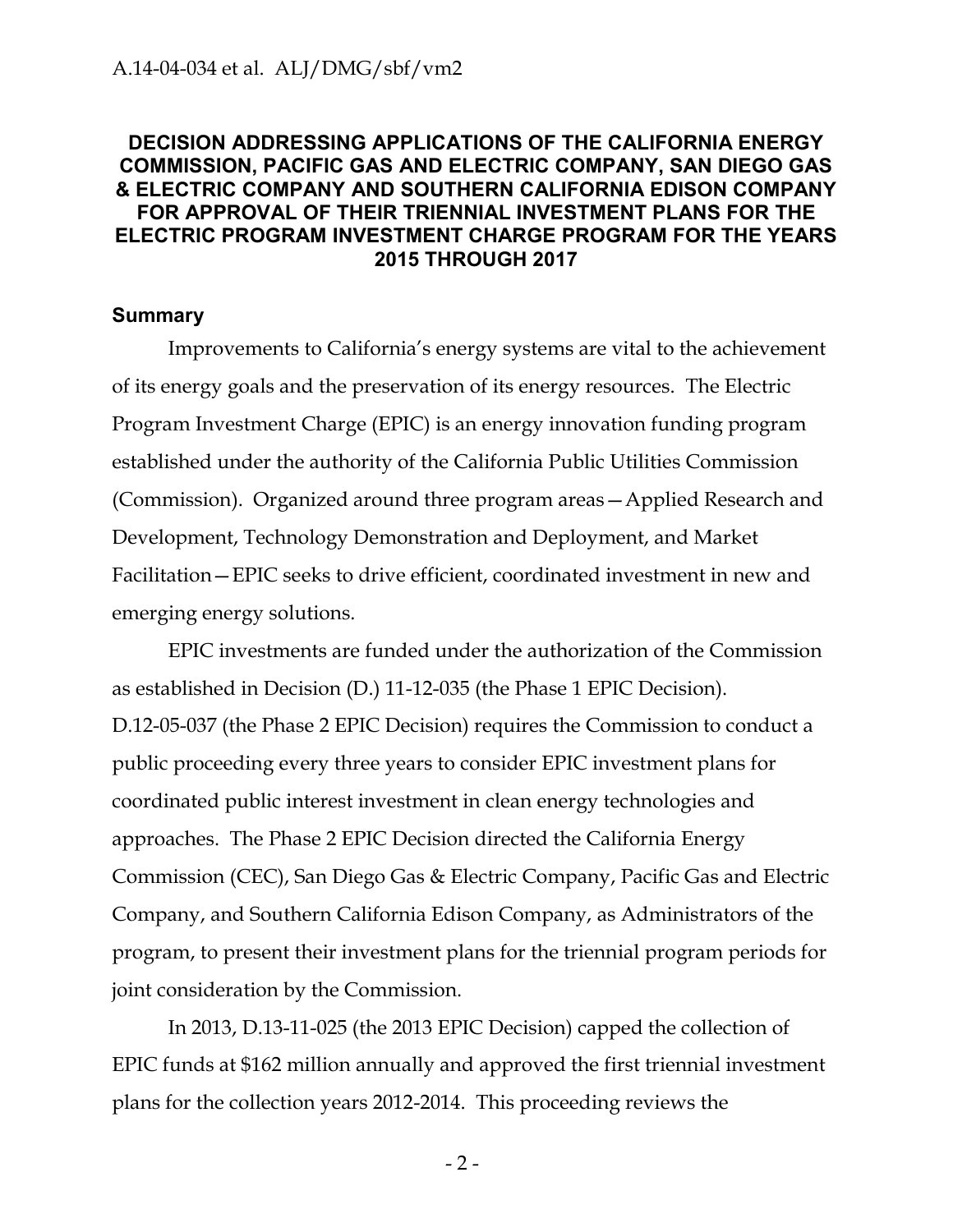Administrators' 2015-2017 investment plans for compliance with the Phase 2 EPIC Decision and this Decision approves the investment plans, as modified.

This Decision modifies the Administrators' investment plans by clarifying, modifying, or rejecting particular proposals, and by providing additional implementation guidance and direction. If implemented as described herein, the proposals in each investment plan offer a reasonable probability of providing electricity ratepayer benefits by promoting greater reliability, lowering costs, and increasing safety.

The following table summarizes the approved 2015-2017 EPIC budgets by Administrator:

|                                                        | <b>CEC</b>    | PG&E          | <b>SCE</b>    | SDG&E        | Total         |  |
|--------------------------------------------------------|---------------|---------------|---------------|--------------|---------------|--|
| Utility                                                | N/A           | 50.10%        | 41.10%        | 8.80%        | 100%          |  |
| Collection/                                            |               |               |               |              |               |  |
| Funding                                                |               |               |               |              |               |  |
| Allocation                                             |               |               |               |              |               |  |
| Authorized                                             | N/A           | \$255,401,200 | \$209,520,700 | \$44,860,800 | \$509,782,700 |  |
| <b>EPIC Funding</b>                                    |               |               |               |              |               |  |
| Collection                                             |               |               |               |              |               |  |
| <b>Program Administrator Budget by Funding Element</b> |               |               |               |              |               |  |
| Applied                                                | \$158,166,500 | N/A           | N/A           | N/A          | \$158,166,500 |  |
| Research and                                           |               |               |               |              |               |  |
| Development                                            |               |               |               |              |               |  |
| Technology                                             | \$151,271,600 | 45,716,800    | \$37,504,200  | \$7,868,600  | \$242,361,200 |  |
| Demonstration                                          |               |               |               |              |               |  |
| and                                                    |               |               |               |              |               |  |
| Deployment                                             |               |               |               |              |               |  |
| Market                                                 | \$55,566,400  | N/A           | N/A           | N/A          | \$55,566,400  |  |
| Facilitation                                           |               |               |               |              |               |  |
| Program                                                | \$40,782,600  | \$5,108,000   | \$4,190,400   | \$879,300    | \$50,960,300  |  |
| Administration                                         |               |               |               |              |               |  |
| Program                                                | \$2,039,100   | \$255,400     | \$209,500     | \$44,900     | \$2,548,900   |  |
| Oversight (to                                          |               |               |               |              |               |  |
| be remitted to                                         |               |               |               |              |               |  |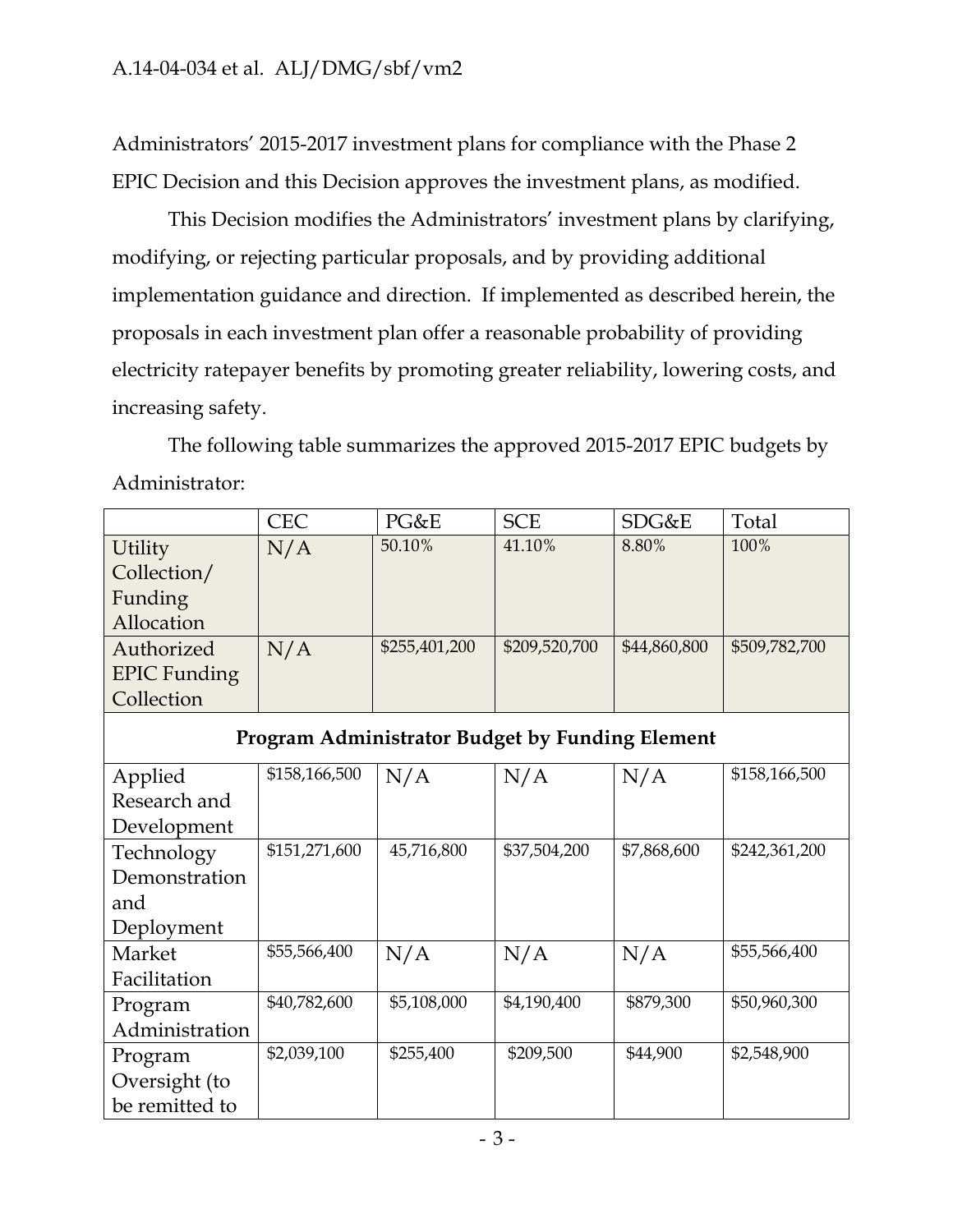| CPUC) |               |            |              |             |                |
|-------|---------------|------------|--------------|-------------|----------------|
| Total | \$407,826,200 | 51,080,200 | \$41,904,100 | \$8,792,800 | \$509,603,300* |

\*As discussed in this Decision and appendix, SDG&E's final approved budget here is 98% of its allocated share of the program budget; thus, the grand total in this table does not equate to the triennial collection amount.

In addition to addressing the Administrators' 2015-2017 investment plans for compliance with the Phase 2 EPIC Decision, this Decision resolves issues in connection with the implementation of the investment plans, including:

- Eligibility of investor-owned utilities administrators to participate in CEC EPIC funding solicitations;
- Fiscal administration issues including treatment of interest, budget escalation due to inflation, and the definition of administration and oversight costs;
- Intellectual property rights.

Issues regarding administrator flexibility to fund new projects between application cycles are deferred to a second decision in this docket.

# <span id="page-5-0"></span>**1. Background**

Rulemaking (R.) 11-10-003 was instituted to address funding and program issues related to the research, development, and demonstration (RD&D) portions of the now-expired public goods charge (PGC) funding. Decision (D.) 11-12-035, in Phase 1 of R.11-10-003, established the Electric Program Investment Charge (EPIC) to fund public interest investments in applied research and development, technology demonstration and deployment, market support, and market facilitation of clean energy technologies and approaches for the benefit of electricity ratepayers of Pacific Gas and Electric Company (PG&E), San Diego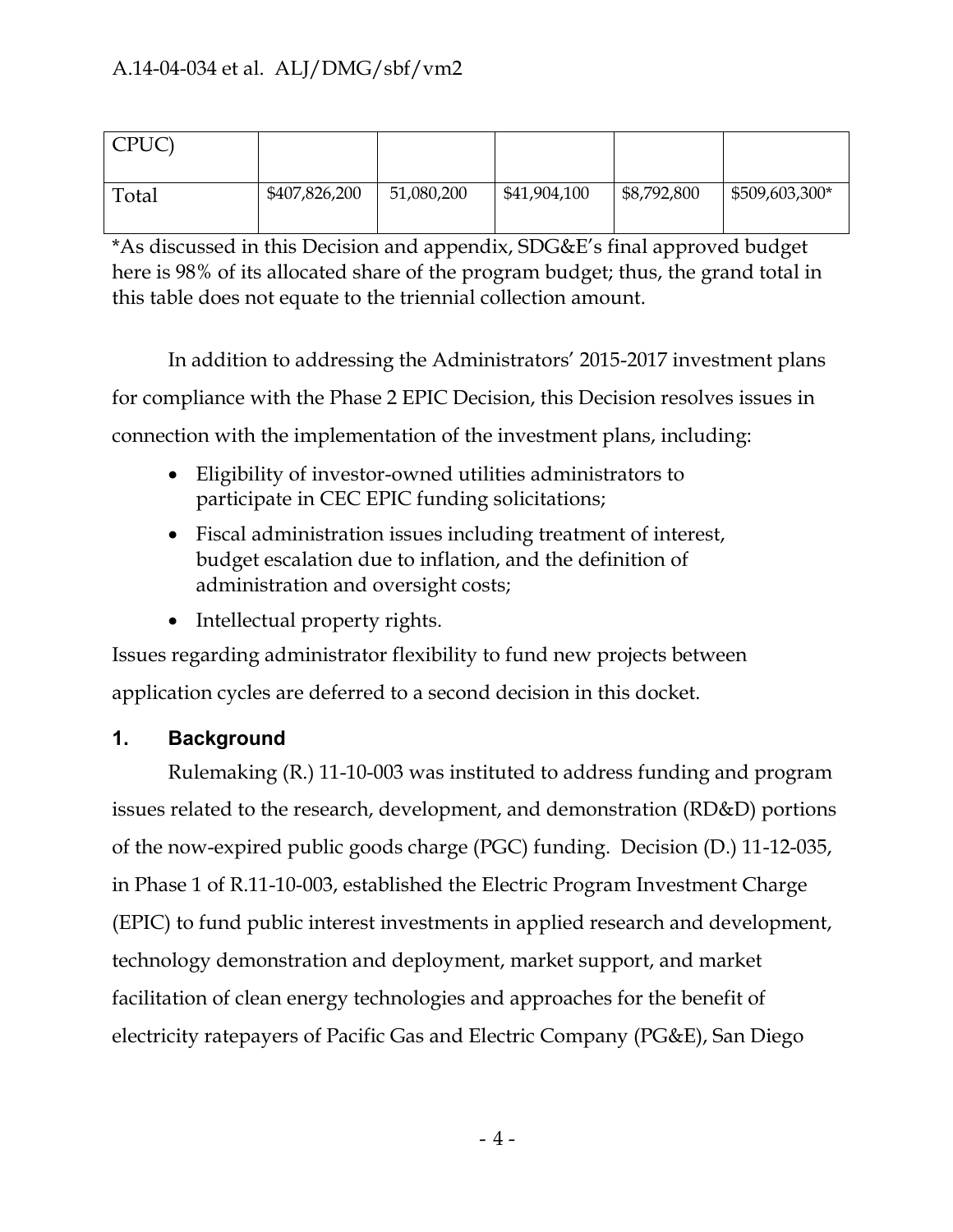Gas & Electric Company (SDG&E), and Southern California Edison Company (SCE), the three large investor-owned utilities (IOUs).

D.12-05-037, in Phase 2 of R.11-10-003, determined that the EPIC funding would continue from 2012 through 2020, and established the framework for California Public Utilities Commission (Commission) oversight of the EPIC program. Pursuant to the Phase 2 EPIC Decision, the Commission maintains overall policy oversight of the EPIC program, and program funds are administered under the oversight and control of the Commission. The Phase 2 EPIC Decision designated the California Energy Commission (CEC), PG&E, SCE, and SDG&E as administrators of the EPIC program and authorized the administrators to operate within parameters set by the Commission and further delineated in each approved investment plan. The 2013 EPIC Decision approved the administrators' 2012-2014 investment plans for the first triennial program period.

Pursuant to the Phase 2 EPIC Decision, the Administrators filed their investment plans for the funds to be collected in 2015 through 2017 in spring 2014. Applications (A.) 14-04-034, A.14-05-003, A.14-05-004, and A.14-05-005 were filed by the CEC, PG&E, SDG&E, and SCE, respectively. Each administrator served its application on parties in the prior investment plan proceeding and parties in each of the IOU administrator's pending and/or most recent general rate case proceeding. Notice of the applications appeared in the Commission's Daily Calendar.

#### <span id="page-6-0"></span>**2. Protests and Comments**

The Office of Ratepayer Advocates (ORA), filed protests between June 2 and June 6, 2014 to each of the four applications. Chargepoint Inc. filed a response to PG&E's application on June 6, 2014. An Administrative Law Judge's

- 5 -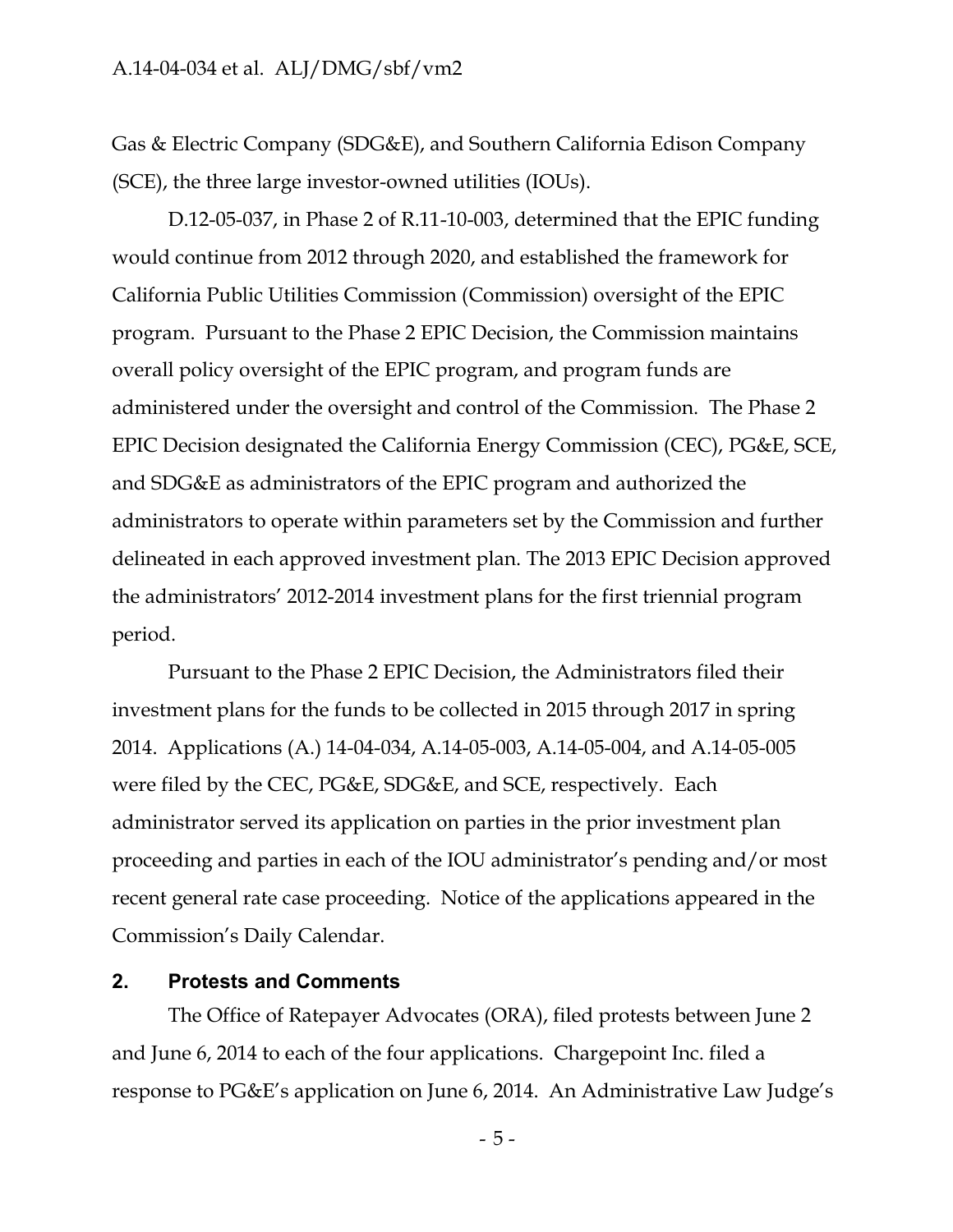(ALJ) Ruling issued on June 12, 2014 consolidated the four applications into one proceeding. A Prehearing Conference (PHC) was held on June 23, 2014. At the PHC, the administrators were directed to jointly file by July 28, 2014 a single comparison matrix containing each EPIC proposal with the purpose of providing similar information and facilitating Commission review of the proposals.

The July 28, 2014 Scoping Memo and ruling of Assigned Commissioner and Administrative Law Judge (Scoping Memo) established the scope and schedule for the proceeding. On July 31, 2014, a workshop was held at the Commission wherein a panel discussed research program needs, the administrators presented their approach to the investment plans and the EPIC matrix, and parties discussed the questions to be addressed in the subsequent comment period.

Each administrator filed comments on the Scoping Memo and workshop issues on September 17, 2014, as did ORA and the Natural Resources Defense Council (NRDC). Each of the same parties also filed reply comments on October 6, 2014.

There is a robust record in this proceeding to review, assess, modify, and approve the proposed EPIC work and its administration. The administrators state in comments that their respective applications fully meet the requirements of the Phase 2 EPIC Decision. ORA contends that the administrators need to provide more detail, policy justification, and demonstration of non-duplication of efforts. NRDC broadly supports for the goals of the program. Chargepoint states its interest in Electric Vehicle efforts and urges that related efforts should be coordinated with relevant Commission proceedings.

- 6 -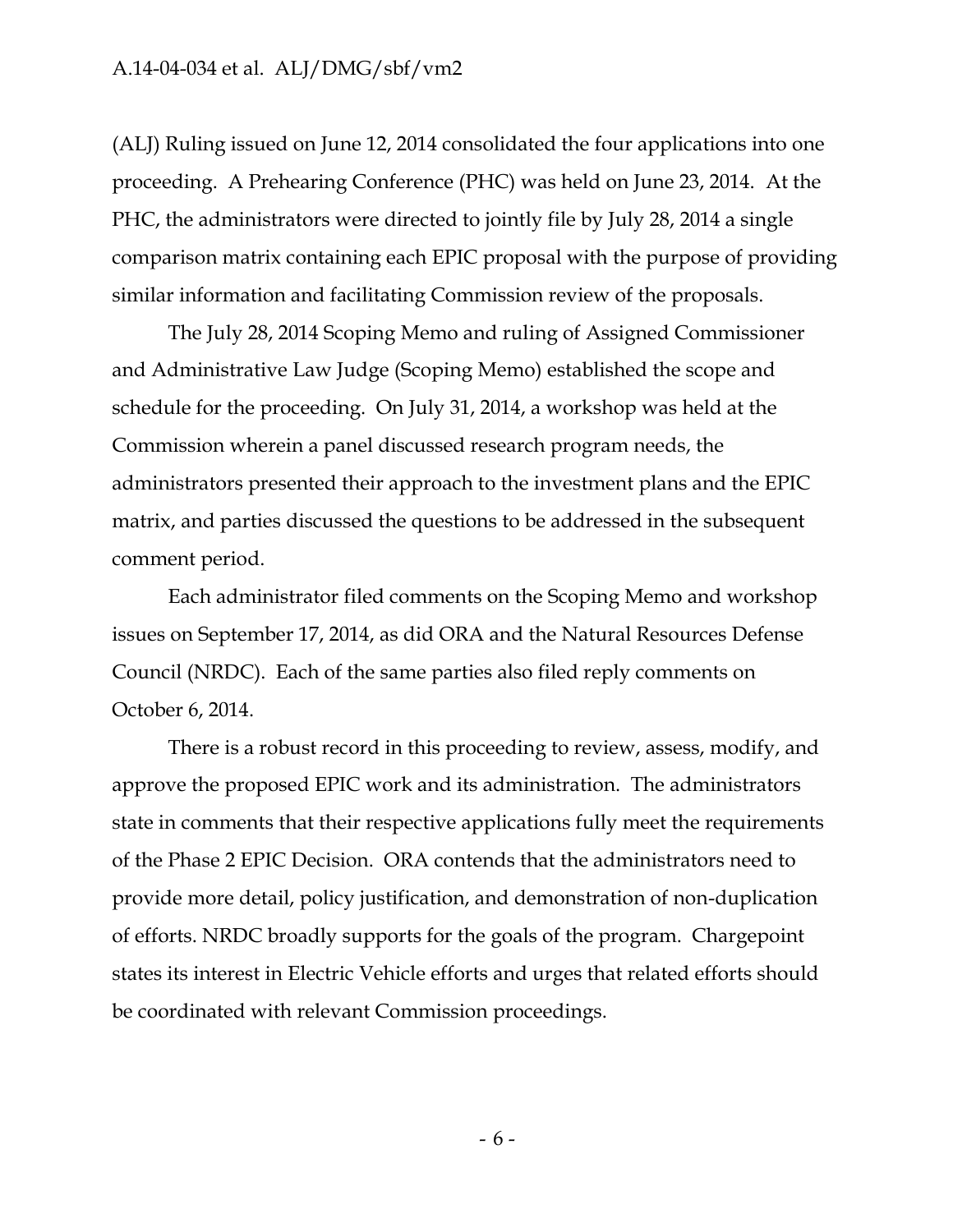# <span id="page-8-0"></span>**3. Review of Investment Plans**

We first discuss each application individually with regard to particular criteria required by the Phase 2 EPIC Decision and administrator-specific issues thereto. Then we discuss the issues that apply to all the applications: Fiscal and Funding Considerations, Intellectual Property, Other Implementation Issues, and Safety Considerations. Appendix A contains direction and modifications to specific proposals. Appendix B contains reconciled and approved budgets.

# <span id="page-8-1"></span>**4. Requirements for EPIC Investment Plans**

The Commission retains full authority to approve EPIC investment plans and oversee the administrators as they implement these plans. Explicit direction regarding the content of the application containing the investment plans is contained in the Phase 2 EPIC Decision, Ordering Paragraph (OP) 12.

OP 12 states the following elements shall be included, and this Decision primarily evaluates these elements:

- 1. A mapping of the planned investments to the electricity system value chain, which includes:
	- a. Grid operations/market design;
	- b. Generation;
	- c. Transmission;
	- d. Distribution; and
	- e. Demand-side management.
- 2. Identification of at least the following elements:
	- a. The amount of funds to be devoted to particular program areas (applied research and development, technology demonstration and deployment, and market facilitation);
	- b. Policy justification for the funding allocation proposed;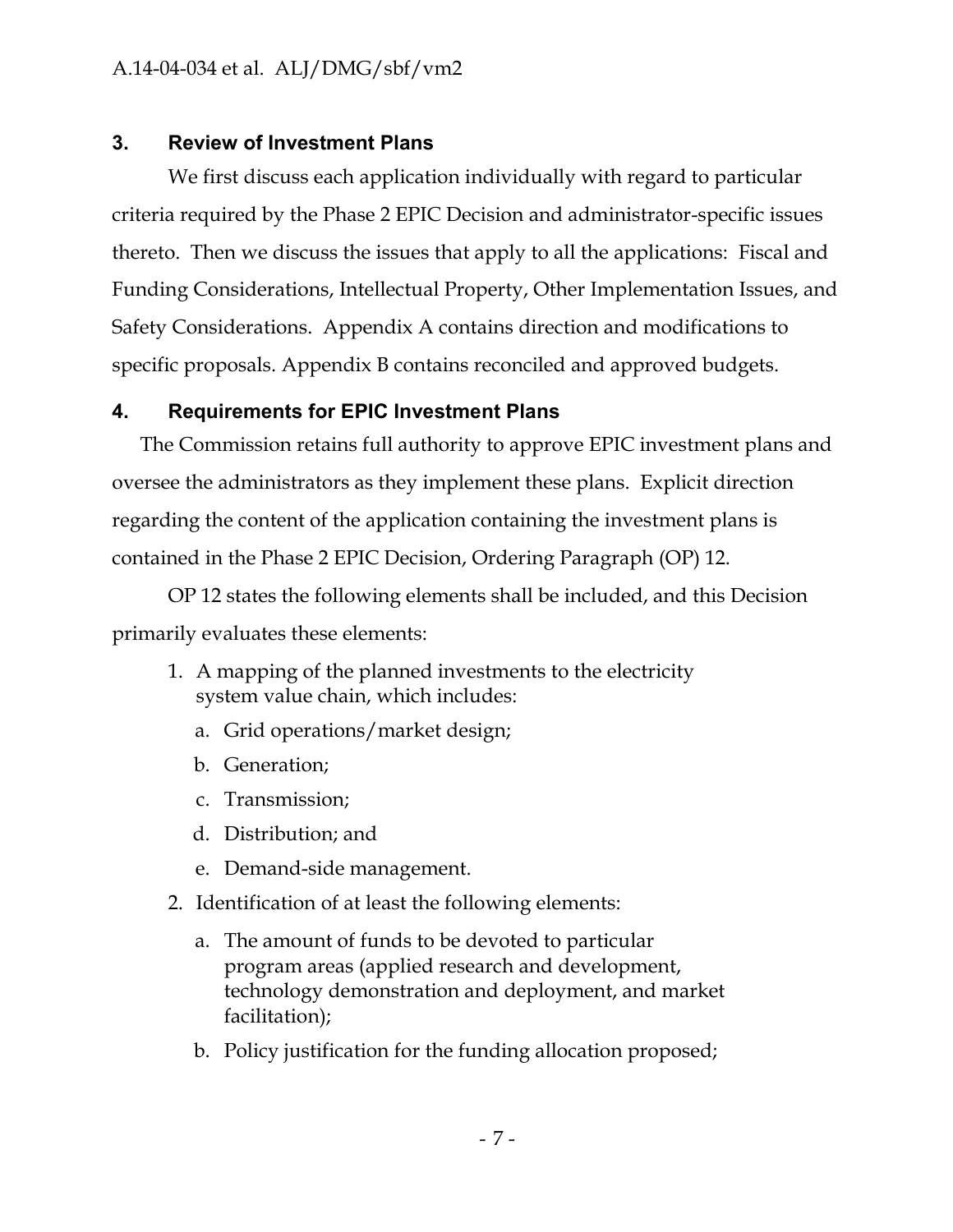- c. For the utilities: an informational summary of the research, development, and demonstration activities they are undertaking as part of their approved energy efficiency and demand response portfolios.
- d. The type of funding mechanisms (grants, loans, pay-for-output, etc.) to be used for each investment area;
- e. Eligibility criteria for award of funds in particular areas;
- f. Any suggested limitations for funding (per-project, per-awardee, matching funding requirements, etc.);
- g. Other eligibility requirements (technologies, approaches, program area, etc.); and
- h. A summary of stakeholder comments received during the development of the investment plan and the administrator's response to the comments.
- 3. Metrics against which the investment plan's success should be judged, including at least the following:
	- a. Quantification of estimated benefits to ratepayers and to the state, such as:
		- Potential energy and cost savings;
		- Job creation;
		- Economic benefits;
		- Environmental benefits; and
		- Other benefits.
	- b. Identification of barriers or issues resolved that prevented widespread deployment of technology or strategy.
	- c. Effectiveness of information dissemination.
	- d. Adoption of technology, strategy, and research data by others.
	- e. Funding support from other entities for EPIC-funded research on technologies or strategies.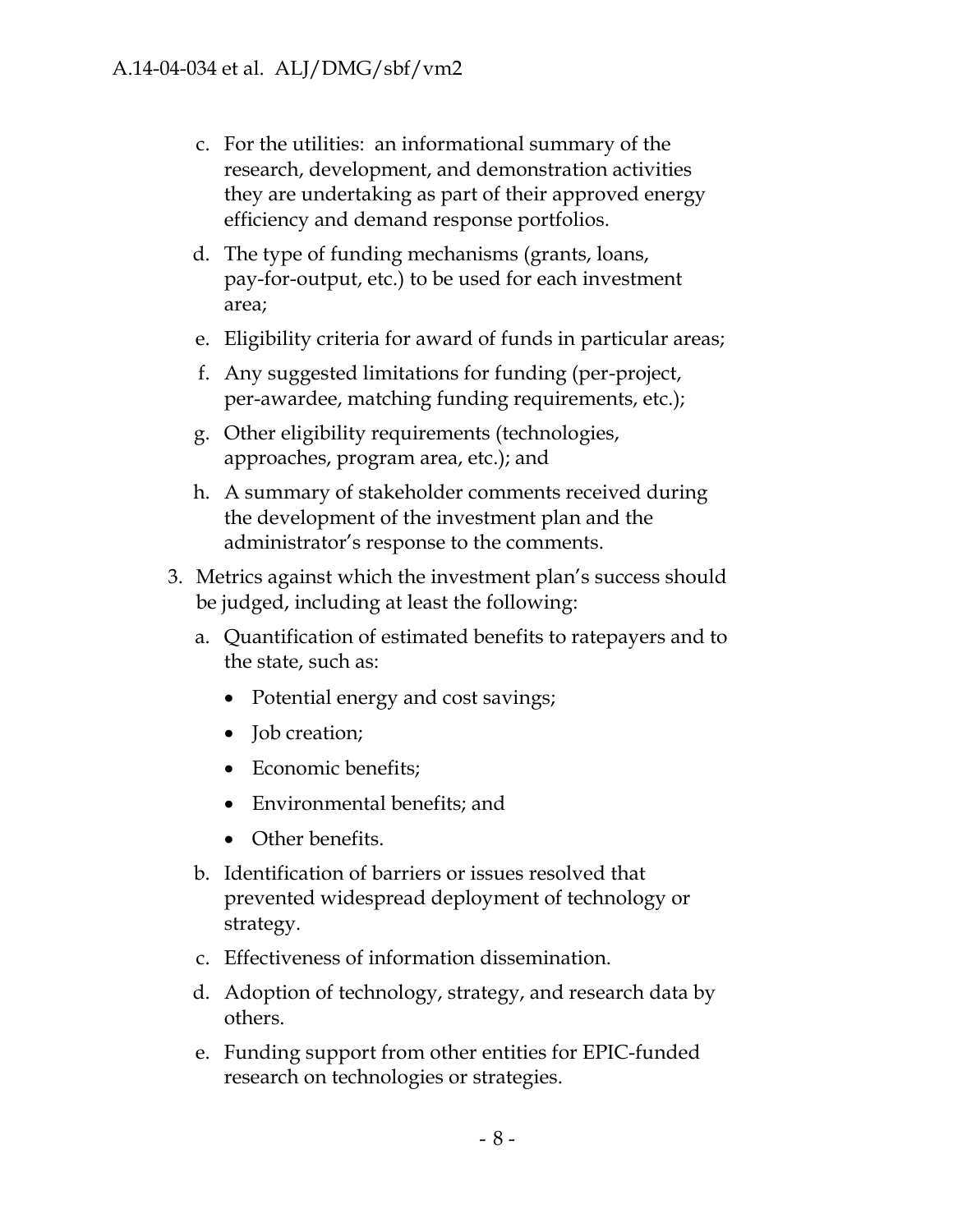- 4. A recommended approach to intellectual property rights depending on the specific types of projects and funding proposed.
- 5. How the investment plan addresses the principles articulated in Public Utilities Code Sections 740.1 and 8360.

# <span id="page-10-0"></span>**5. Additional Review Components Within the Scope of this Decision**

In the Scoping Memo, the following review questions were also posed, in

accordance with other guidance in the Phase 2 EPIC Decision:

- Do any of the IOU investment plans include proposals to fund electricity generation-only projects that contravene the prohibition of IOUs using EPIC funding for such projects?
- Does each investment plan adequately address how the administrators will avoid duplicative efforts?
- What is the appropriate method for calculating the 10 percent administrative cap?
- Are proposed projects related to electric vehicles appropriately coordinated with efforts in R.13-11-0074 and any other applicable Commission proceedings?
- What are the key safety and resiliency questions that should be answered in the review of the investment plans?

In this proceeding we review each investment plan for compliance with the requirements of the Phase 2 EPIC Decision, and determine whether the investment plan proposals offer a reasonable probability of providing the electricity ratepayer benefits of greater reliability, lower costs, and increased safety.<sup>1</sup> The mandatory and primary guiding principle for our review is this demonstration of the potential to provide benefits. Certain complementary

<sup>1</sup> D.12-05-037, OP 2.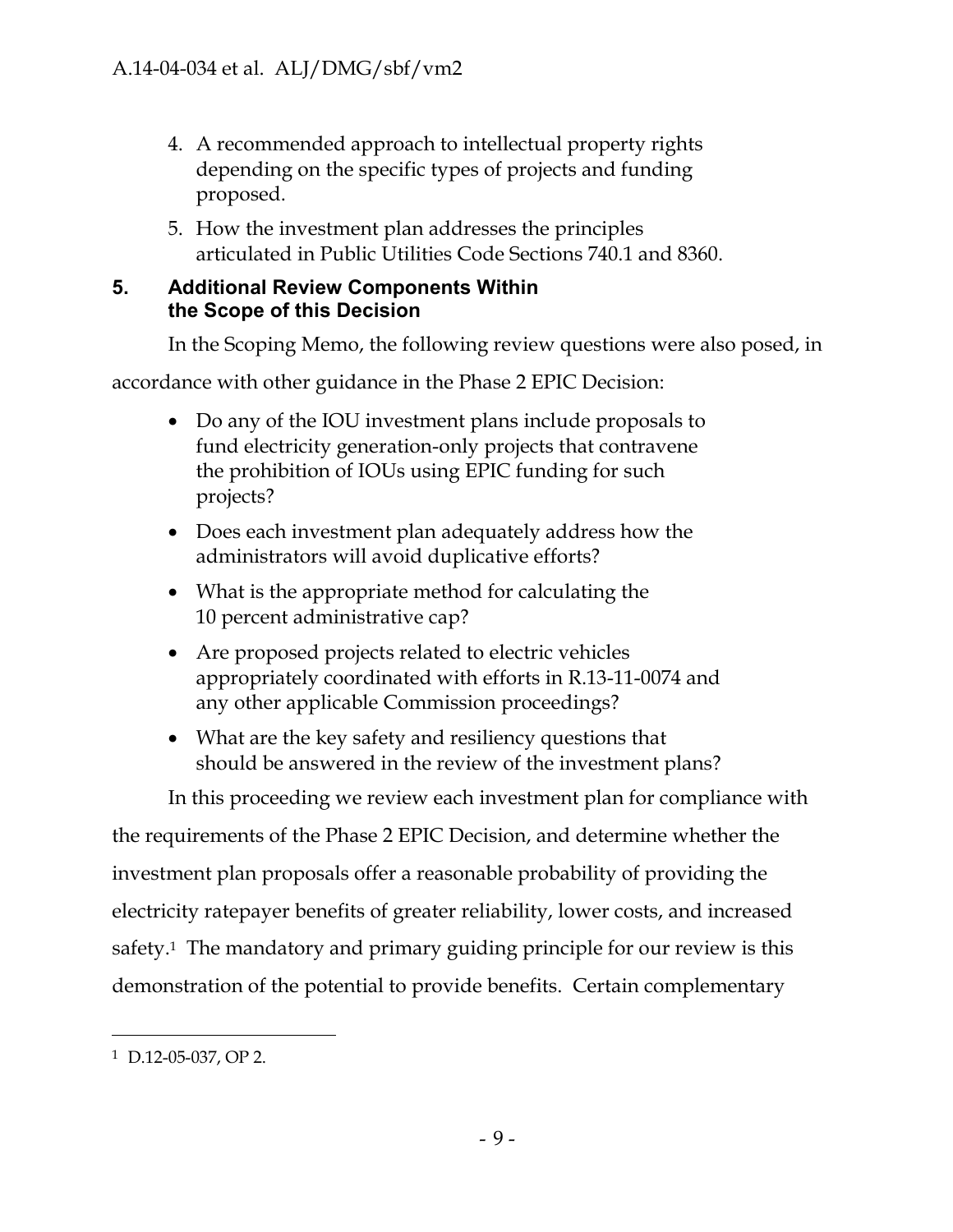guiding principles include societal benefits, greenhouse gas emissions mitigation and adaptation in the electricity sector, and economic development,<sup>2</sup> but electricity ratepayer benefits are indispensable and must be the primary driver justifying the expenditure of EPIC funds.

# <span id="page-11-0"></span>**6. Overview of the Proposals**

The unique structure of this program, as a collective pursuit administered by utilities and a state energy policy and planning agency, is evident in their implementation approaches and investment plan decisions. For the sake of clarity in discussing substantive proposals in this section, the following table shows the organizational terms and funding areas for each administrator.

|                                            | <b>CEC</b>                                                                              | PG&E                                                           | <b>SCE</b> | SDG&E |
|--------------------------------------------|-----------------------------------------------------------------------------------------|----------------------------------------------------------------|------------|-------|
| <b>EPIC Program</b><br><b>Areas Funded</b> | Applied R&D,<br><b>Technology Demonstration</b><br>& Deployment,<br>Market Facilitation | Technology Demonstration &<br>Deployment                       |            |       |
| <b>Investment Plan</b><br><b>Structure</b> | Strategic Objectives made<br>up of Strategic Initiatives                                | Four Investment Areas made<br>up of specific project proposals |            |       |

The comparison matrix jointly filed by the administrators contained additional detail on each individual proposal. In the matrix, administrators specified the scope and focus of each proposal (at the Strategic Initiative level for the CEC and at the project level for the IOUs), identified relevant Commission proceedings, specified the policy justification and how the proposal avoids duplication, and provided budget information (at the Strategic Objective level for the CEC, the Program Area level for PG&E and SCE, and at the project level for

 $\overline{a}$ 2 *Ibid.*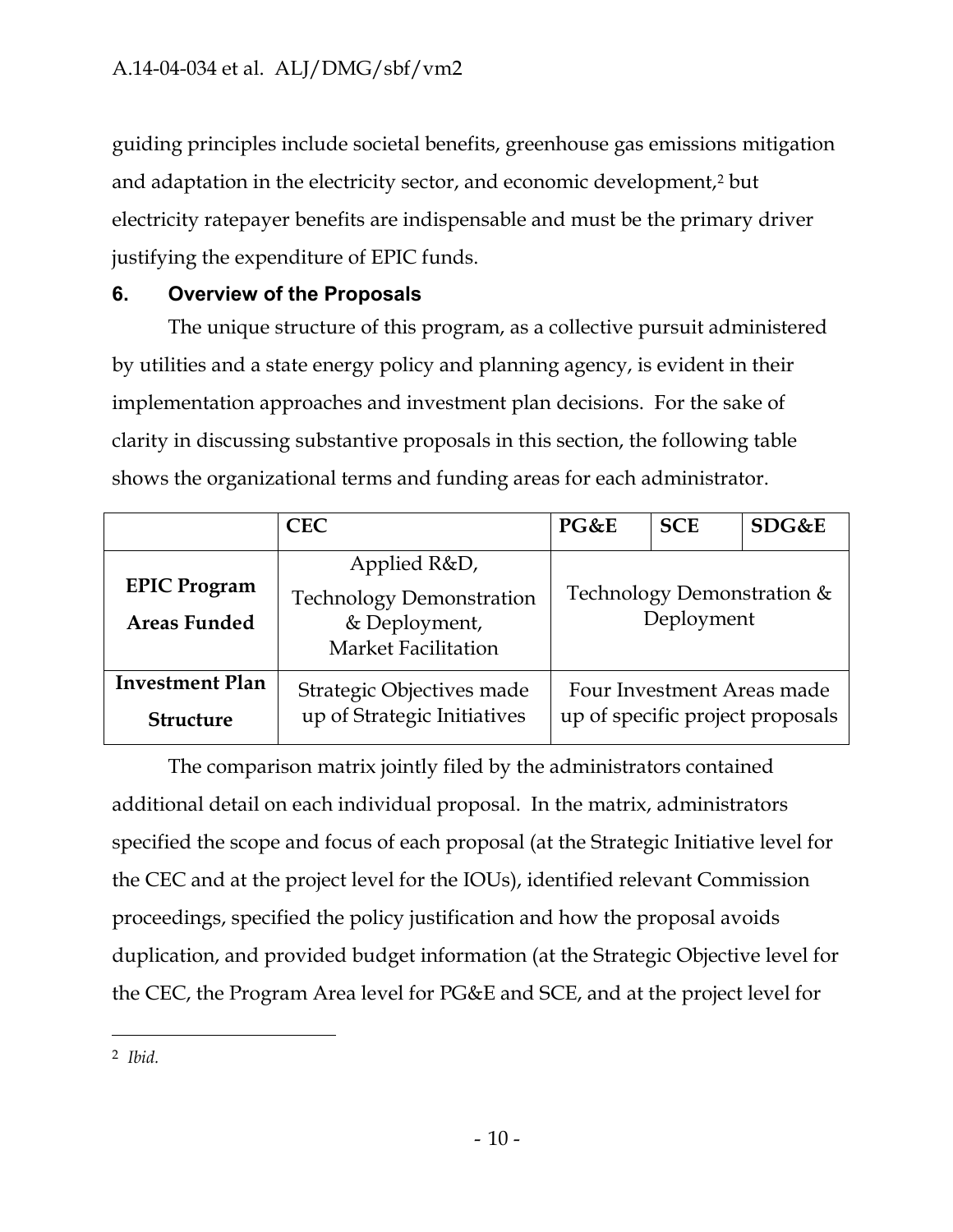$\overline{a}$ 

SDG&E). Providing a jointly filed document with similar information for all EPIC proposals facilitated in-depth review and comparison to an extent beyond the additional detail ordered in the previous EPIC Investment Plan application cycle.<sup>3</sup>

The four EPIC Administrators collectively proposed a wide range of research, development, demonstration, deployment, and market facilitation activities. We have carefully scrutinized the substance of each of the administrators' investment plans to ensure they are likely to achieve ratepayer benefits and solicited comments on the same substantive review. The following discussion section addresses the issues raised within each application pursuant to the requirements of the Phase 2 EPIC Decision. We also address various other considerations that are relevant to the applications or are components of these criteria.<sup>4</sup> Issues specific to individual applications are addressed, followed by a review of issues pertaining to all the applications. Appendix A consists of proposal-specific requirements, modifications, and/or additional implementation direction. We determine that as modified and clarified herein, each application adequately addresses the criteria, is just and reasonable, and is likely to provide ratepayer benefits as intended.

<sup>3</sup> In the January 28, 2013 ruling in A.12-11-001, administrators were asked to provide additional clarity and detail on specific proposals, whereas the matrix filed in this proceeding required additional comparison details for all proposals.

<sup>4</sup> The July 28, 2014 Scoping Memo determined that issues raised pertaining to the applications, identified in the Scoping Memo, or raised in the July 31 workshop were within the scope of this proceeding.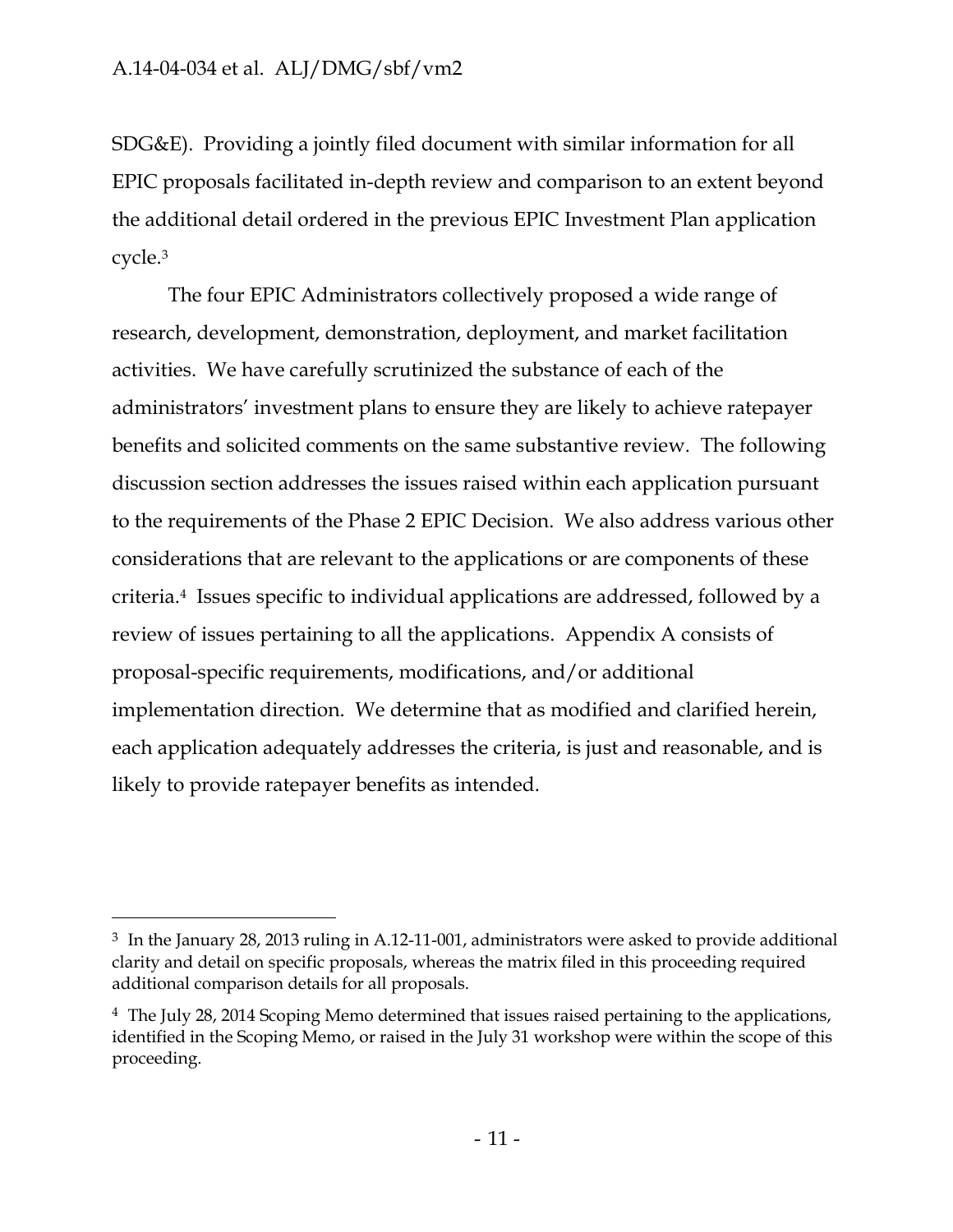# <span id="page-13-0"></span>**7. California Energy Commission (CEC) Investment Plan**

The CEC's 2015-2017 EPIC Investment Plan (A.14-04-034) was filed on April 28, 2014 and contains 21 broad "Strategic Objectives," which are in turn made up of "Strategic Initiatives." Strategic Objectives are provided for each authorized EPIC program funding area: Applied Research and Development (R&D), Technology Demonstration and Deployment (TD&D), and Market Facilitation. Across these areas, the CEC proposes to invest in a wide range of activities related to energy efficiency, demand response, renewable and advanced generation, electric vehicles, smart grid, and energy-related environmental research, development, demonstration, and non-technical market facilitation. A total of \$349.92 million for program investments is proposed for the 2015-2017 period.

# <span id="page-13-1"></span>**7.1. Compliance with Particular Phase 2 EPIC Decision Requirements**

 $\overline{a}$ 

This section discusses whether the CEC's investment plan contains an accurate mapping of each proposed objective and initiative to the electricity system value chain, an adequate identification of the amount of funds to be devoted to particular program areas, eligibility criteria for award of funds, suggested limitations for funding, <sup>5</sup> and a summary of the stakeholder comments it received.

No party raised concerns about these elements, except as discussed below and in the Fiscal and Funding Considerations Section, which addresses issues raised about all four applications.

<sup>&</sup>lt;sup>5</sup> The CEC provided funding estimates at the Strategic Objective level in its June 12, 2014 reply to ORA's protest.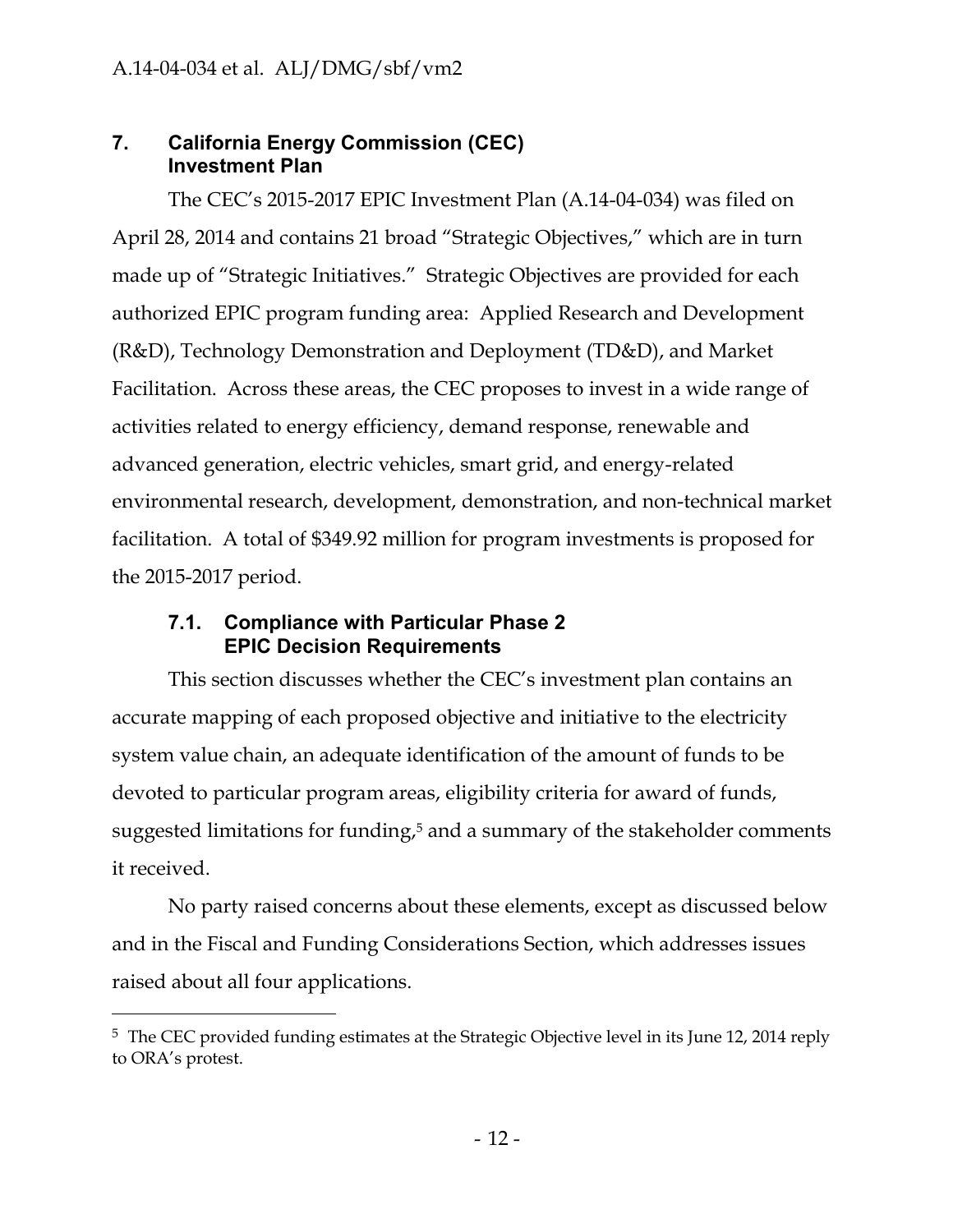ORA claims that the CEC's application does not contain sufficient information in these areas. One of the proposals identified by ORA as lacking sufficient information is Strategic Initiative 1.6, related to the water-energy nexus. In its reply comments, as well as in the comparison matrix, the CEC responds at length to ORA's concerns about this proposal. The CEC provides specific details about the need for the research, and describes how the proposed work will help reduce energy and water use in buildings via technological and non-technical means (such as via support for updated codes and standards). The CEC identifies specific incremental research foci, including the impact of water flow reductions on health and safety and the operation of water supply lines, improved low-flow water distribution systems, and advanced sub-metering technologies.<sup>6</sup> We find that both the specific details of Strategic Initiative 1.6, implemented with the CEC's overall process for administratively avoiding duplication, are satisfactory. However, we remind the CEC that the benefits of research in cross-disciplinary areas such as the water-energy nexus must still accrue to electricity ratepayers in particular.

The issue of the level of budgetary information provided in applications was extensively addressed in comments, and because it pertains to all of the applications generally, rather than just to the CEC's, we address it in Fiscal and Funding Considerations section of this Decision.

Overall, we find that the CEC's plan complies with the criteria laid out in the Phase 2 EPIC Decision.

<sup>6</sup> CEC Reply Comments, October 6, 2014, at 9-14.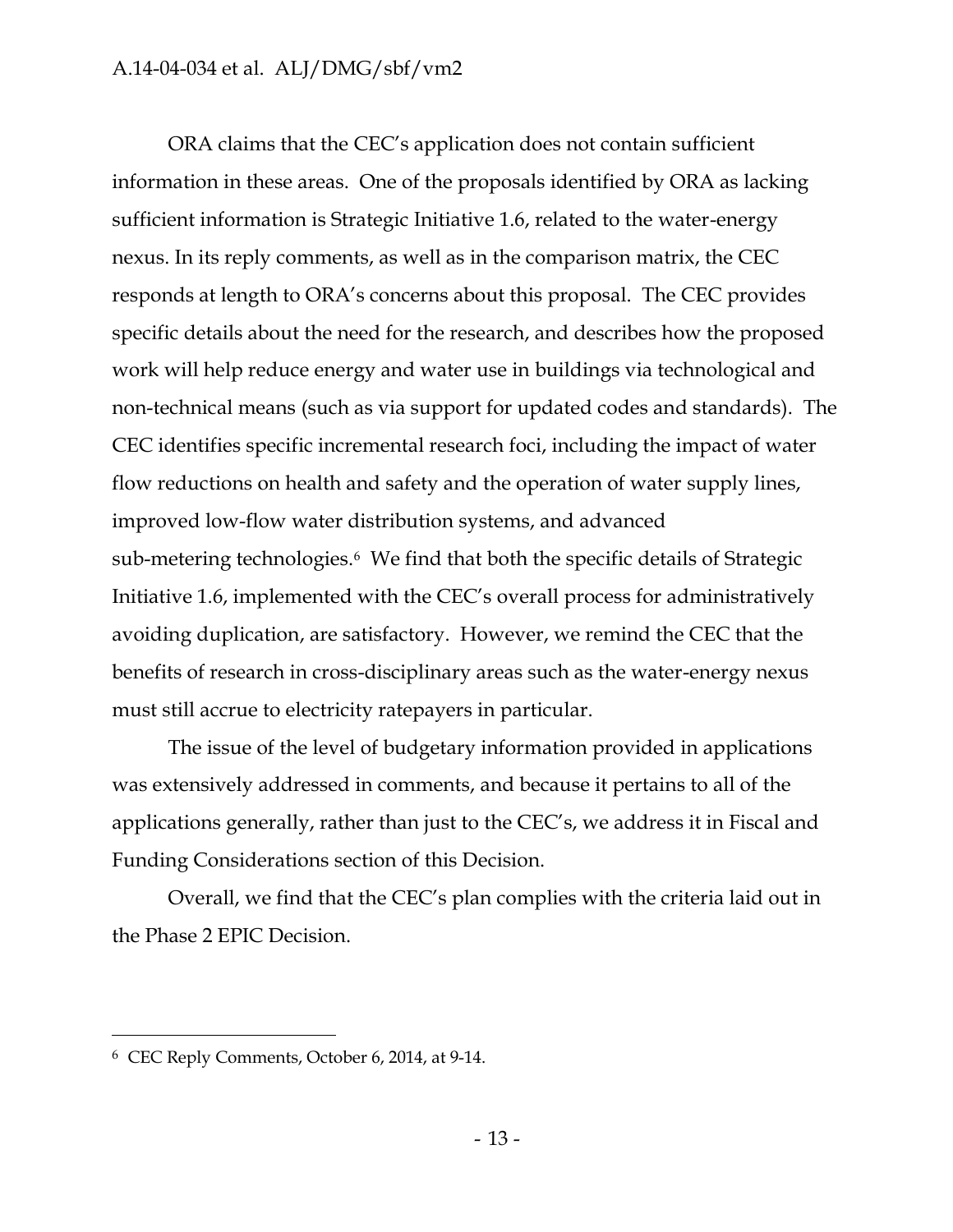#### **7.2. Metrics and ratepayer benefits**

<span id="page-15-0"></span>This section discusses the CEC's investment plan for its provision of metrics, and the proposals for their likelihood of yielding ratepayer benefits. No party raised concerns about the CEC's provision of metrics or its plan's likelihood of providing benefits, except where ORA states the application "lacks detailed information such as the metrics against which the project's success should be judged."<sup>7</sup> ORA provides no specified concern regarding metrics or benefits of this application. We agree with ORA that the CEC does not specify which metrics will apply to individual proposals. However, the 2013 EPIC Decision, OP 7, allows administrators to select applicable metrics and provide this information in their annual reports; administrators are not required to specify metrics for individual projects in their investment plans. We find that the proposed metrics included in Chapter 8 of the CEC's investment plan are sufficient. Appendix A contains specific guidance and direction to the CEC on particular objectives and initiatives. As modified, the investments proposed in the CEC's investment plan are likely to provide ratepayer benefits.

#### **7.3. Bioenergy funding levels**

<span id="page-15-1"></span>The Phase 2 EPIC Decision required 20 percent (approximately \$26 million) of the CEC's TD&D budget in the 2012-2014 investment plan to be allocated to bioenergy, and stated that the Commission would re-evaluate this set-aside in subsequent investment periods based on results from the first.<sup>8</sup> However, because the CEC's first investment plan was only approved in late 2013, there are not yet results on which to base a re-evaluation of the minimum.

<sup>7</sup> ORA Protest of A.14-04-034, June 6, 2014, at 4.

<sup>8</sup> D.12-05-037, at 46; OP 6.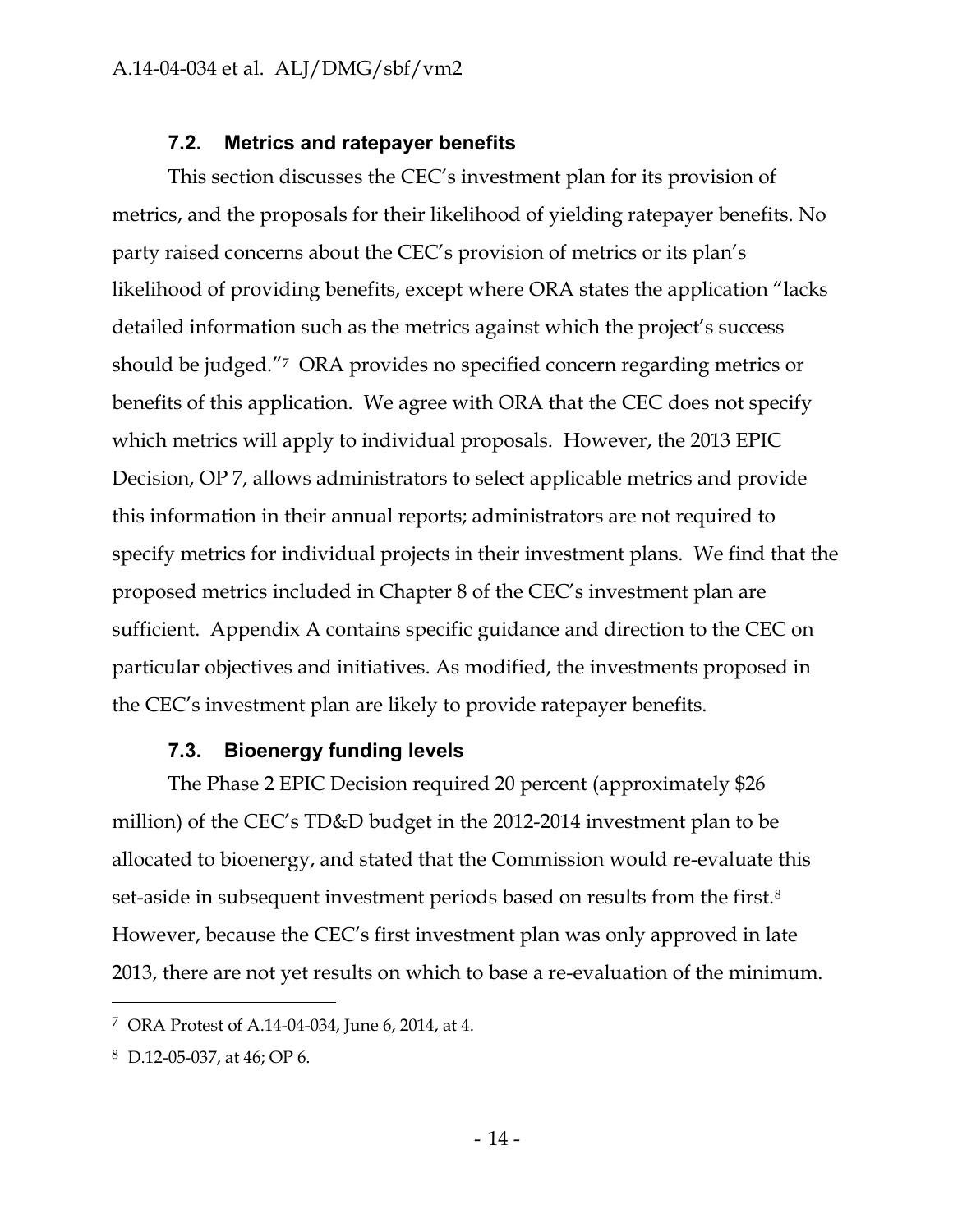The CEC's opening comments address its proposed level of funding for bioenergy: Strategic Initiative 3.1, one of five initiatives in a \$20.5 million objective, and Strategic Objective 13, with \$18 million allocated funding. The CEC also points to other recent sources of funding for bioenergy, from the State's greenhouse gas emission allowance program, the Department of Food and Agriculture, and other sources, totaling approximately \$70 million.<sup>9</sup> It is reasonable and desirable that other new funding for the same topic should result in a reduced EPIC funding level; we further note that the proposed 2015-2017 amount is still substantial and only modestly lower than the 2012-2014 minimum. No other party commented on or protested the CEC's bioenergy funding levels. We find that the CEC's proposed bioenergy initiatives and funding levels are justified, and establish no separate minimum for bioenergy in this Decision.

#### <span id="page-16-0"></span>**8. New Solar Homes Partnership**

The New Solar Homes Partnership (NSHP) is a program that funds solar on the construction of new homes, and the question of funding NSHP via EPIC was raised in the prior EPIC application cycle. The CEC in A.12-11-001 requested funding for NSHP, and the Commission denied this request.<sup>10</sup> The 2013 EPIC Decision also transferred consideration of the funding source and amounts for the program to another Commission proceeding, R.12-11-005.<sup>11</sup>

In the current proceeding, the CEC states that the 2013 EPIC Decision did not *preclude* funding NSHP with EPIC but rather recognized two separate

<sup>9</sup> CEC Opening Comments, September 17, 2014, at 30.

<sup>10</sup> The 2013 EPIC Decision, OP 4.

<sup>11</sup> The 2013 EPIC Decision, OP 5.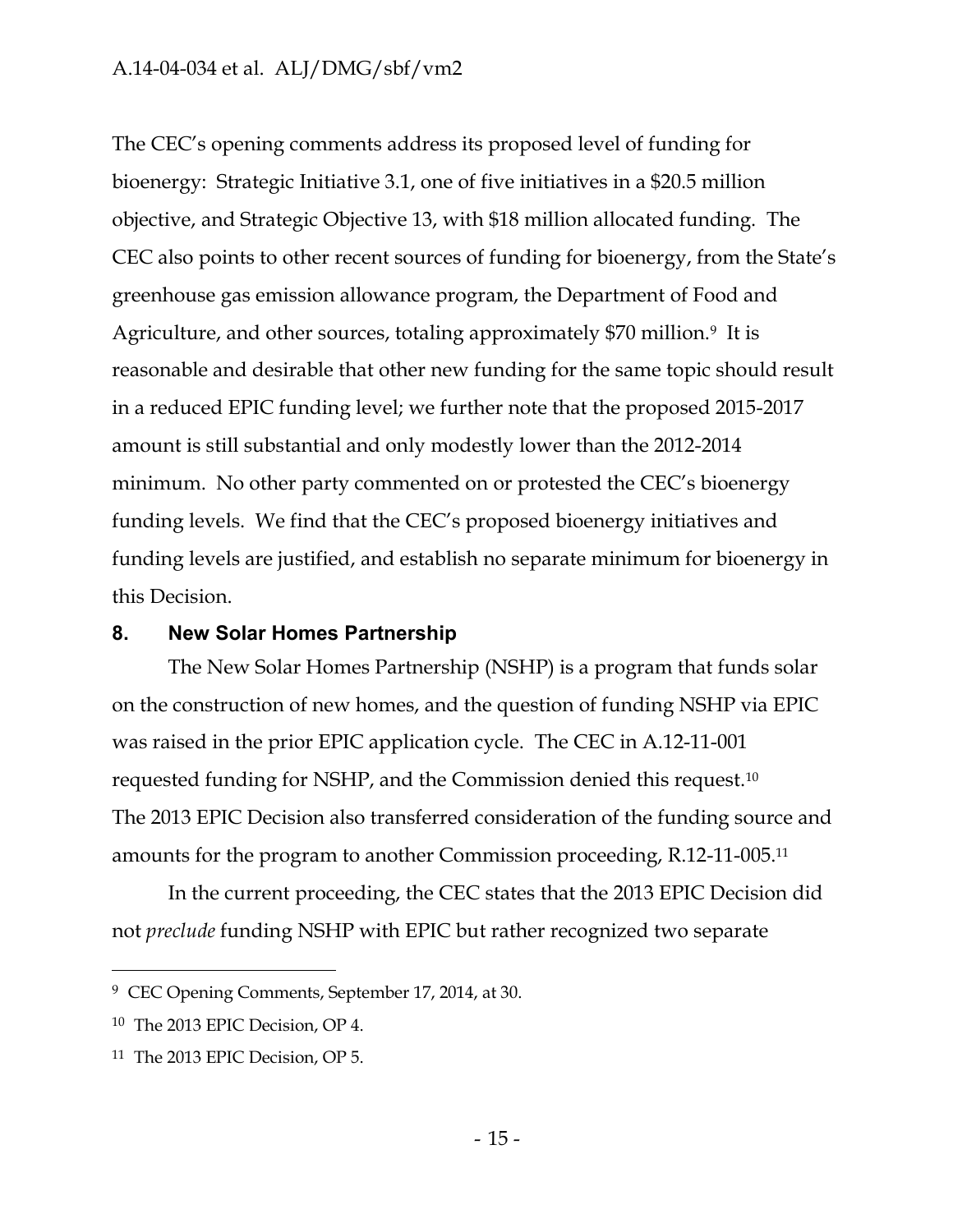applicable caps should it be funded with EPIC. On this basis CEC requests in its application to reserve the option to at some future point submit a Petition for Modification (PFM) or application to use a portion of its 2015-2017 EPIC funds for NSHP. SDG&E<sup>12</sup> and ORA<sup>13</sup> recommend that the Commission deny this request, stating that the CEC's request and intent is unclear and that the Commission clearly transferred the question of NSHP funding to another proceeding.

There are two potential interpretations of this issue: a policy interpretation and an administrative interpretation. Contrary to some of the parties' comments, these interpretations are not irreconcilable.

The policy interpretation is that the Commission indeed found in the Phase 2 EPIC Decision that there is a policy rationale for funding NSHP with EPIC because the two programs' goals and directives are consistent; the 2013 EPIC Decision did not overturn this finding.<sup>14</sup> We reiterate that in these terms the NSHP can be funded by EPIC, and we support all appropriate efforts to ensure that the NSHP continues to be funded.

The administrative interpretation is that, notwithstanding the policy rationale for funding NSHP under EPIC, the Commission made an administrative decision to transfer the issue of NSHP funding to another proceeding.

<sup>12</sup> SDG&E Reply Comments, October 6, 2014, at 5.

<sup>13</sup> ORA Opening Comments, September 17, 2014, at 2; Reply Comments, October 6, 2014 at 7.

<sup>14</sup> D.12-05-037, at 54; The 2013 EPIC Decision, at 39.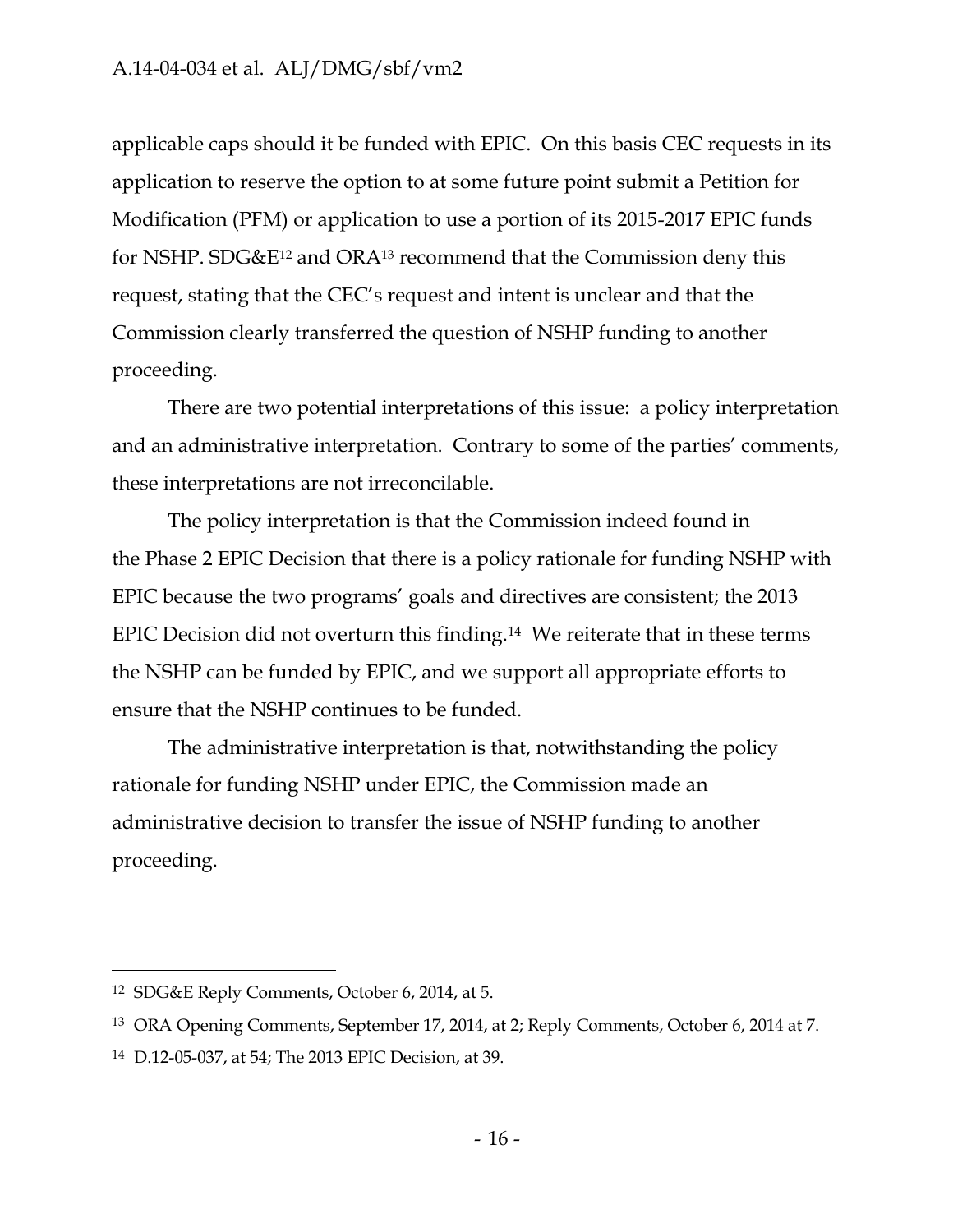R.12-11-005 remains the proceeding where a programmatic funding decision for NSHP is expected to be made15; accordingly, this Decision makes no judgments thereto. We understand that the CEC's intent in discussing NSHP in this proceeding is to "keep its options open" to request to fund NSHP under EPIC at some possible future time (for example, if the Commission in R.12-11-005 decides not to allocate funding to NSHP), consistent with the policy interpretation in previous EPIC decisions. Should the Commission determine at a later date that it is reasonable to fund NSHP using EPIC funds, the CEC will need to shift funds that were allocated to other projects. We will evaluate such a petition or application to shift EPIC funds to NSHP when and if it is submitted.

# <span id="page-18-0"></span>**9. PG&E Investment Plan**

PG&E filed A.14-05-003 containing its investment plan for its share of the 2015-2017 EPIC funds on May 1, 2014. Its plan proposes 30 projects within the TD&D program area. As do all three IOU administrators, PG&E uses a framework in its plan that consists of four investment areas within TD&D: Renewables and Distributed Energy Resource (DER) Integration, Grid Modernization and Optimization, Customer Service and Enablement, and Cross-Cutting/Foundational Strategies and Technologies. Each project falls within one of these areas.

# <span id="page-18-1"></span>**9.1. Compliance with Particular Phase 2 EPIC Decision Requirements**

This section considers whether PG&E's application contains the following: an accurate mapping of each proposed objective and initiative to the electricity system value chain; an adequate identification of the amount of funds to be

<sup>15</sup> June 9, 2014 Scoping Memo, R.12-11-005.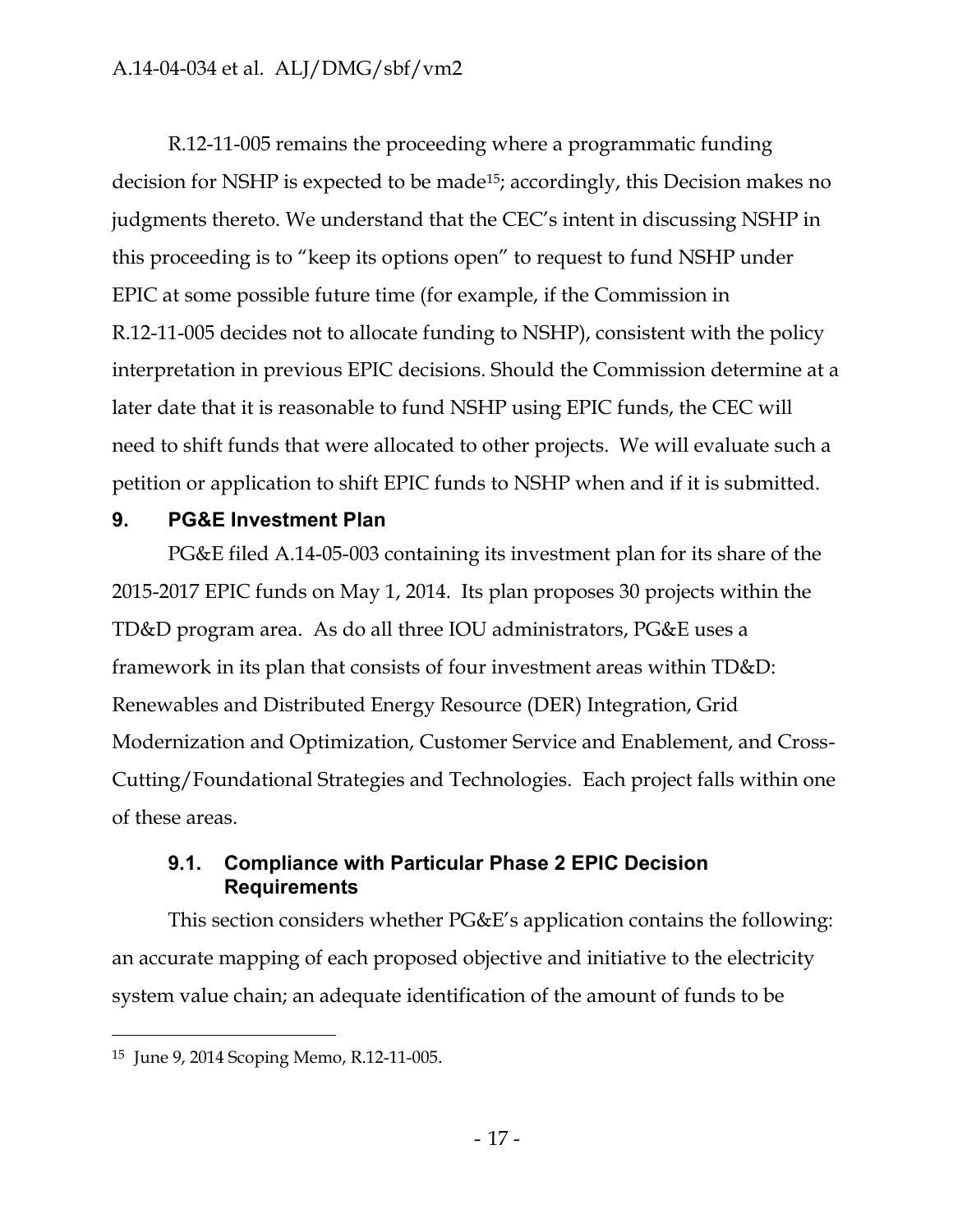devoted to its program area; an informational summary of the research, development, and demonstration activities that are part of its approved energy efficiency and demand response portfolio; suggested funding limitations; eligibility criteria for award of funds; and a summary of the stakeholder comments it received.

No party raised issues relating to these criteria, except for ORA regarding the potential for Project 30 to fund unapproved research areas and the issue of funding detail. We discuss the latter in the Fiscal and Funding Considerations section of this Decision.

PG&E's Project 30 is titled "Leverage EPIC Funds to Participate in Industry-Wide R&D Programs and it is described as "participating and collaborating in multi-utility, industry-wide research, demonstration and deployment initiatives conducted by third-party organizations."<sup>16</sup> In its June 6 protest of PG&E's application, ORA expresses concern that this could violate the Phase 2 EPIC Decision's requirement that IOUs may only fund work in the TD&D phase, not the Applied R&D or Market Facilitation phases. PG&E states in its reply that Project 30 will focus on "industry wide R&D that does not duplicate or violate the applied R&D topics and projects the Commission has determined should be conducted primarily by the [CEC], not the IOUs," and that it intends to focus on technology programs.<sup>17</sup>

We share ORA's concern. PG&E characterizes this project in a way that confuses the Commission's prior direction on the subject. The Phase 2 EPIC Decision (OP 5) states that the IOU EPIC administrators shall fund only the

<sup>16</sup> PG&E's 2015-2017 EPIC Investment Plan, at 64.

<sup>17</sup> PG&E's June 16, 2014 reply to ORA's protest.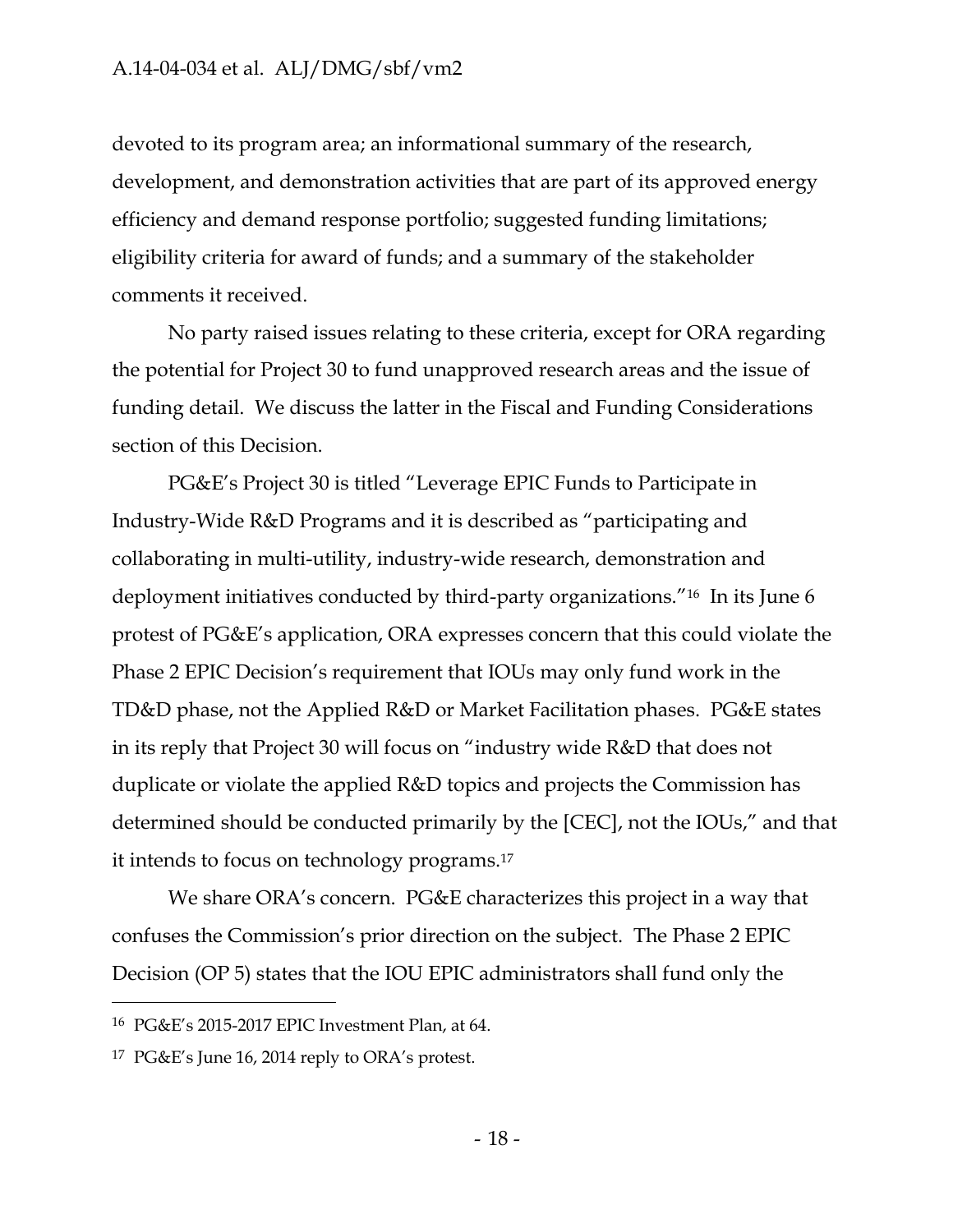Technology Demonstration and Deployment program area; that decision also clarifies when discussing this requirement that "for activities that are completely pre-commercial in nature, including applied research and development, a state agency with public interest objectives is ideally suited to administer those activities."18 PG&E appears to now suggest that it may use its EPIC TD&D funding to fund research and development in general that does not overlap with the Applied Research and Development work done by the CEC via EPIC.

However, the requirement that IOUs may only use their EPIC funds for TD&D was not made to reduce duplication in the Applied R&D program area; it was made because the Commission found that Applied R&D should be funded by an entity without a business interest in the results. For PG&E to fund work that is substantively similar to (even if non-duplicative of) the type of work done in the Applied R&D program area would be an improper use of its TD&D budget.

We reiterate that the IOU administrators shall not fund Applied R&D activities<sup>19</sup> nor expressly fund others to do so on their behalf. We do not place any restrictions on which organizations the IOUs may partner with in advancing their EPIC goals, and we continue to recognize that EPIC may fund research institutes (and that "research institutes" often conduct demonstrations and deployments),<sup>20</sup> but IOU administrators may only do so to the extent that their

<sup>18</sup> D.12-05-037, at 27.

<sup>19</sup> Defined in D.12-05-037 Finding of Fact 3 as "activities supporting pre-commercial technologies and approaches that are designed to solve specific problems in the electricity sector."

<sup>20</sup> The 2013 EPIC Decision, Conclusion of Law 42.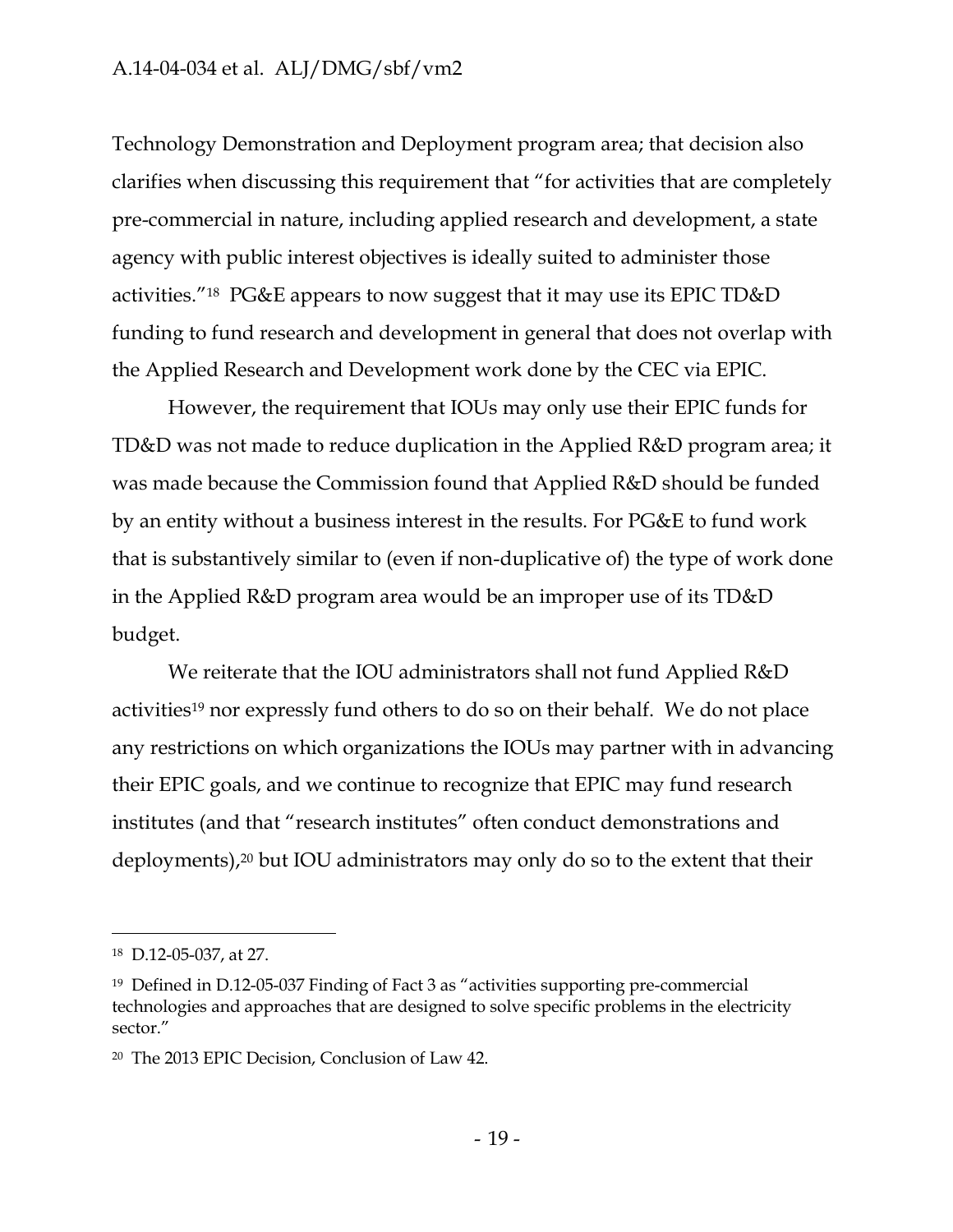$\overline{a}$ 

EPIC funding allocations support TD&D activities specifically.<sup>21</sup> PG&E's project 30 shall only fund TD&D activities.

Additionally, we identified an area of concern related to PG&E's proposals as characterized in the comparison matrix filed on July 28. The category "Coordination with CPUC Proceedings or Legislation" intended to identify current policymaking efforts related to the proposed work. Of its 30 projects, PG&E identified only two as having any coordination or relation to Commission proceedings, with the rest identified as "N/A" (not applicable) to that category. PG&E was the only administrator to leave this category nearly empty for its entire portfolio.

While PG&E may not be able to fully specify these details at this time, we stress that Commission energy proceedings will be applicable to PG&E's EPIC work, and vice versa.

Because PG&E's EPIC Investment Plan proposes to invest in TD&D that will be related to proceedings, we direct PG&E to identify specific proceedings addressing issues related to each EPIC project in its annual EPIC reports. This requirement also extends to the other EPIC administrators. The administrators are encouraged to coordinate with Energy Division staff to identify these proceeding—project linkages. Identifying the proceedings that address related issues is an important part of the administrative responsibility to ensure work is non-duplicative and justified by policy, and will help the administrators,

<sup>21</sup> D.12-05-037 Finding of Fact 4 defines TD&D activities as "the installation and operation of pre-commercial technologies or strategies at a scale sufficiently large and in conditions sufficiently reflective of anticipated actual operating environments to enable appraisal of the operational and performance characteristics and the financial risks."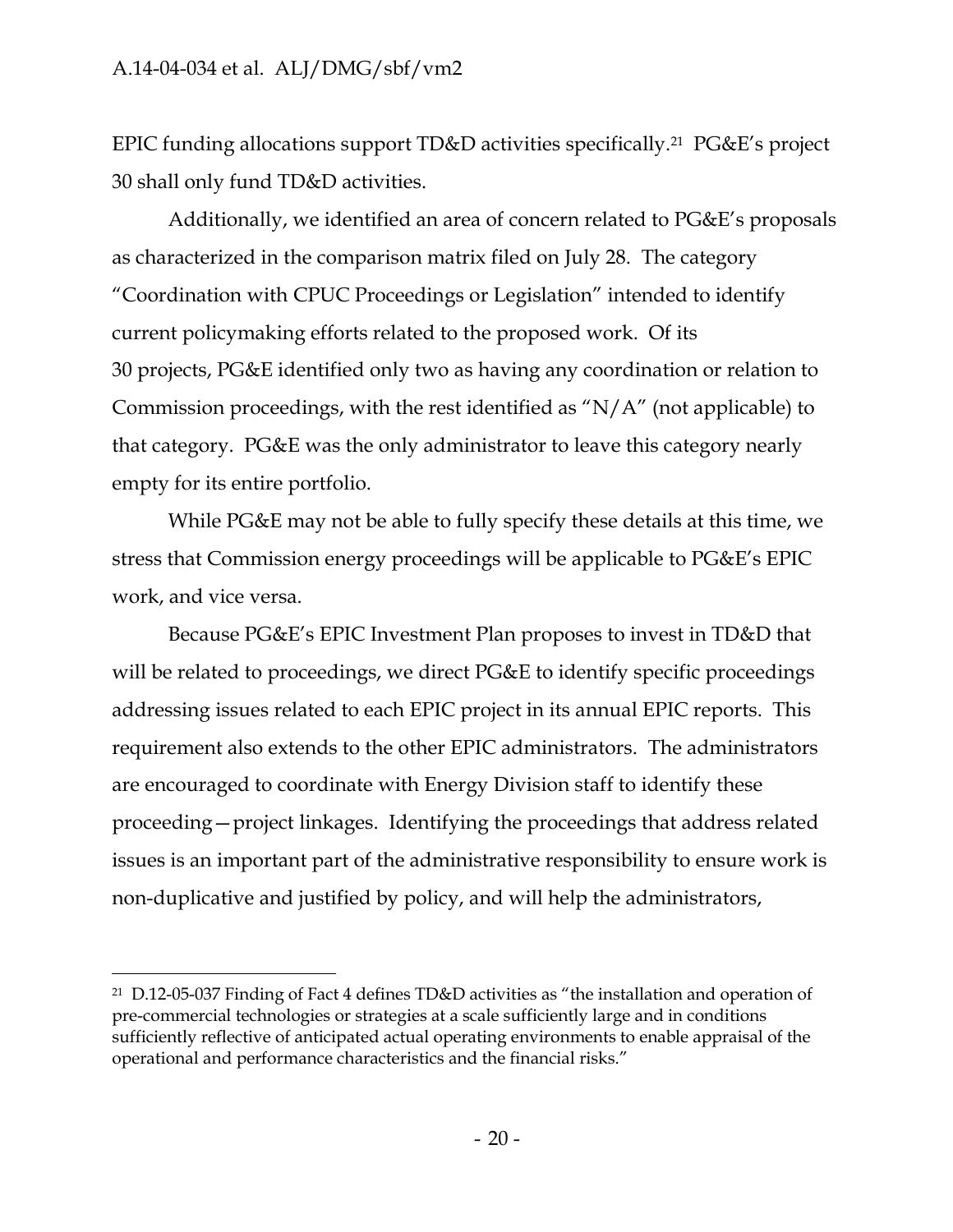Commission staff, and proceeding stakeholders learn about and share EPIC results and incorporate them into California energy policy decisions.

As modified herein and in Appendix A, we find PG&E's application meets the specific criteria discussed in this section.

# **9.2. Metrics and Benefits**

<span id="page-22-0"></span>No party raised concerns about PG&E's provision of metrics or the plan's likelihood of providing benefits. Specific guidance and direction for particular projects is contained in Appendix A. Based on our review, we find that PG&E's investment plan contains an adequate provision of metrics, and the proposals as modified are likely to yield ratepayer benefits.

# <span id="page-22-1"></span>**10. SCE's Investment Plan**

 $\overline{a}$ 

SCE filed A.14-05-005 containing its investment plan for its share of the 2015-2017 EPIC funds on May 1, 2014, and amended the application on May 8. Its plan proposes 27 projects within the TD&D program area, organized within the IOU four-category framework.<sup>22</sup>

# <span id="page-22-2"></span>**10.1. Compliance with Particular Phase 2 EPIC Decision Requirements**

This section considers whether SCE's application contains the following: an accurate mapping of each proposed objective and initiative to the electricity system value chain; an adequate identification of the amount of funds to be devoted to its program area; an informational summary of the research, development, and demonstration activities that are part of its approved energy efficiency and demand response portfolio; suggested funding limitations;

<sup>22</sup> In the future, SCE's investment plans should contain a numbered list/table of contents of its proposed projects for the sake of transparency, particularly in light of the improperly included project (discussed later in this section).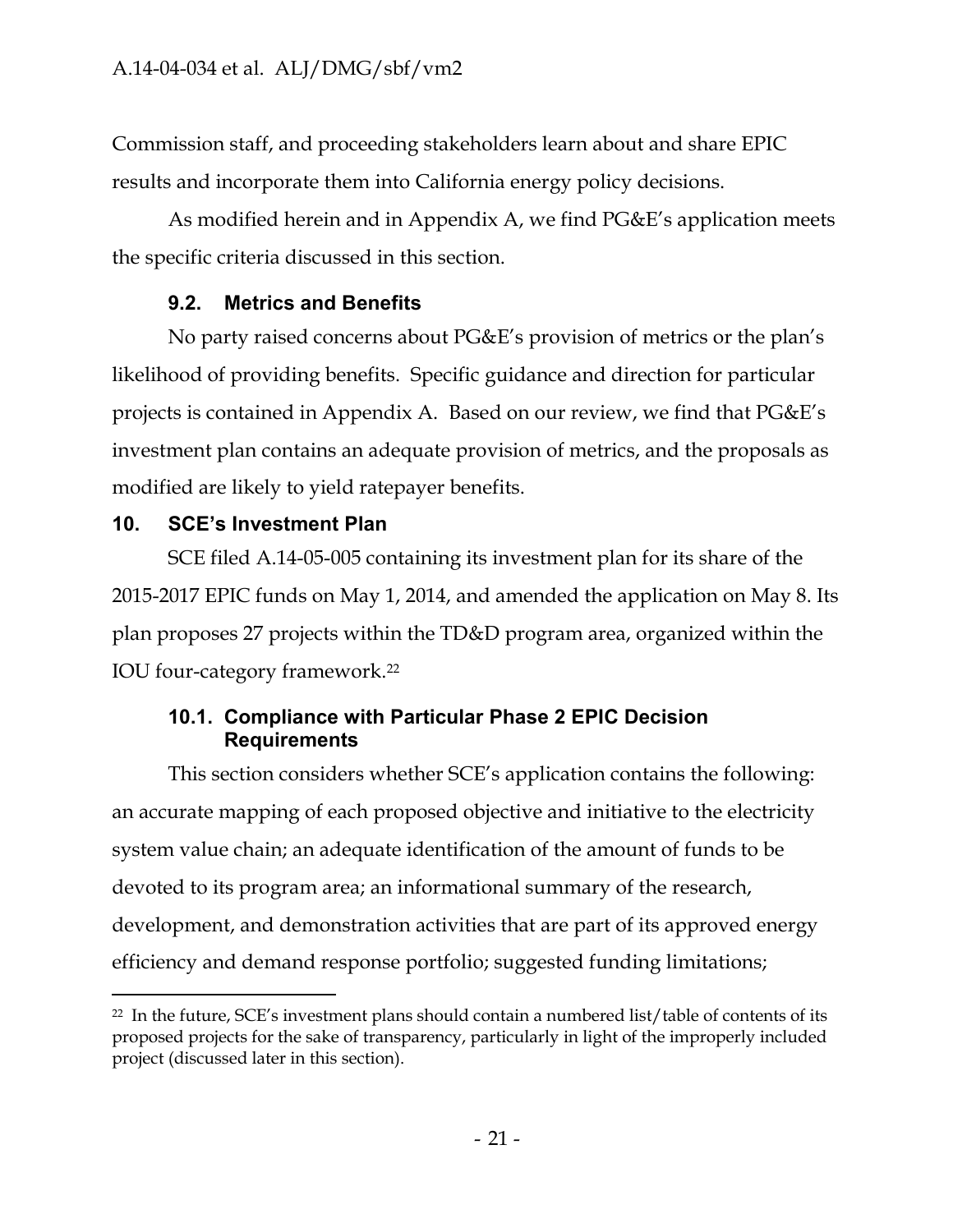eligibility criteria for award of funds; and a summary of the stakeholder comments it received.

No party raised specific concerns or addressed these criteria, except ORA's general concerns regarding flexibility and funding details, which are addressed later in this Decision. ORA did raise a specific example of its concern that the plan does not include specific policy justifications, stating, "under the Optimize Control of Multiple Storage Systems project, SCE …does not discuss whether the proposed project's standards are applicable to or consistent with the policies and requirements under the Energy Storage decision D.13-10-040."<sup>23</sup> SCE's reply states in general that the proposals in its plan "map to the Commission's EPIC principles and rules, and align with the State's energy policy objectives."<sup>24</sup> SCE also provided information about its projects in the comparison matrix filed July 28, notating for this specific project that it would be coordinated with the Commission's Energy Storage Order Instituting Rulemaking (OIR) and Resource Adequacy OIR.

We find that the overall information provided by SCE is adequate, and its proposals, as modified by this Decision, meet the applicable criteria.

ORA also raised a similar issue regarding funding R&D as it did with PG&E's plan, stating its concern that SCE's "EPRI Research Program 60: Electric and Magnetic Fields [EMF] and Radio-Frequency Health Assessment" project may not be within the bounds of TD&D, which is the program area IOUs may

<sup>23</sup> ORA Protest of A.14-05-004, June 6, 2014, at 2-3.

<sup>24</sup> SCE Reply to ORA protest, June 16, 2014, at 4.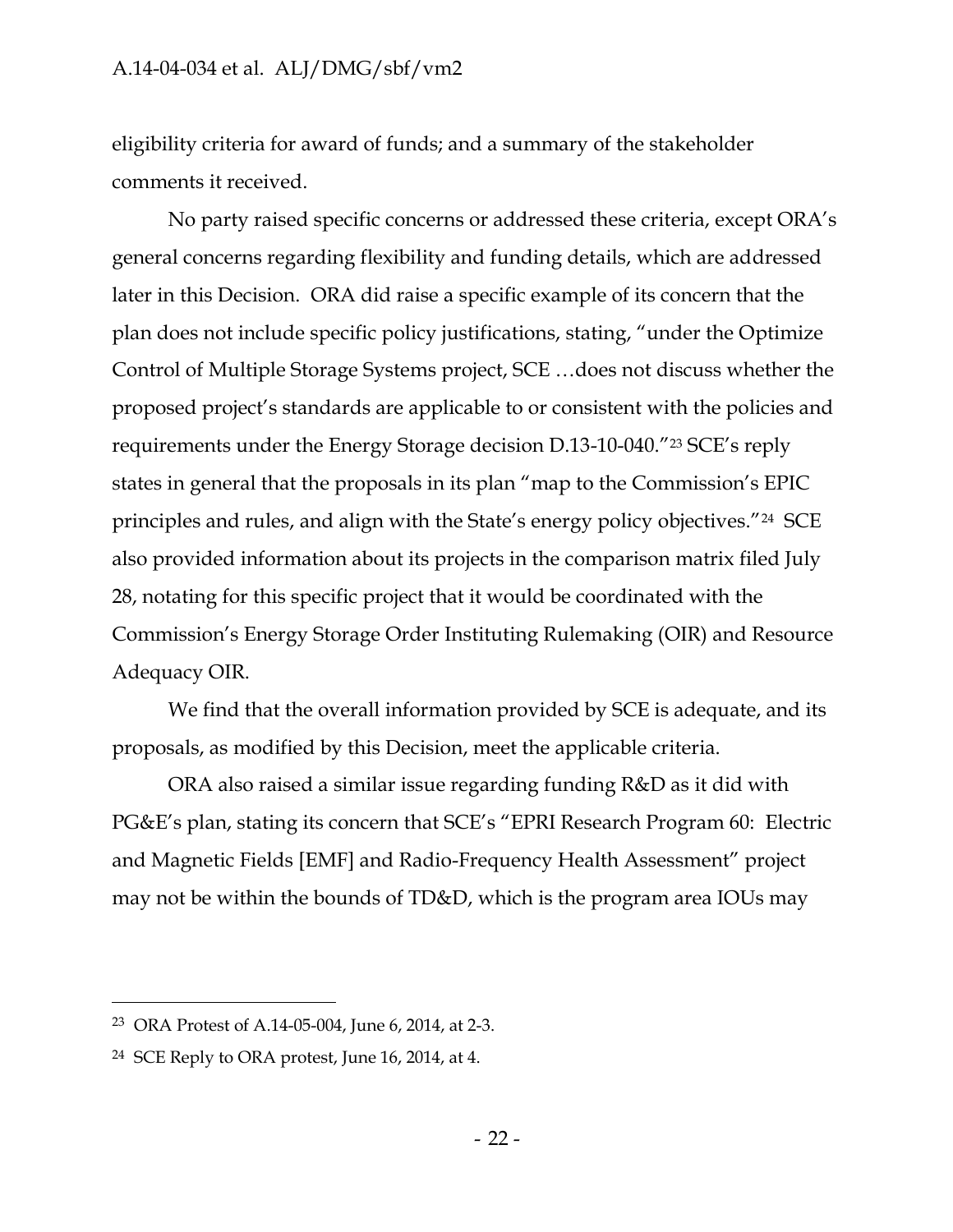fund via EPIC. SCE's reply states that the Commission "expressly permitted EPIC Administrators to fund research institutes."<sup>25</sup>

SCE's reply is a misrepresentation of ORA's concern. To our understanding, ORA is not concerned that SCE will fund research institutes; ORA is concerned that SCE will fund RD&D-type activities with its TD&D budget. As we have previously discussed, research institutes may indeed be funded, but IOUs may only fund TD&D activities using EPIC funds. Therefore, SCE is directed to ensure that the projects its funds under EPIC support TD&D activities. Furthermore, upon reviewing the project in question, we find that the proposal contains multiple references to research activities that appear to qualify as Applied R&D ("research investigating…safety questions"; "exposure characterization research"; "analyses of key external studies"). Overall the project is described as "research and public communication on EMF and RF health and safety questions."

We find that ORA's concerns are justified and that this project appears to propose non-TD&D activities. Some of the technologies and strategies listed may qualify as TD&D, however, and insofar as they do, this would be an acceptable project. We approve the project subject to the requirement that SCE must only fund the demonstration and deployment of technologies and strategies in this area, not background research. We extend this requirement to all SCE's projects and strongly reprove the IOU administrators to carefully ensure their proposals for TD&D funding include only activities that fall into that category as defined by the Phase 2 EPIC Decision.

<sup>25</sup> SCE Reply to ORA's protest, June 16, 2014.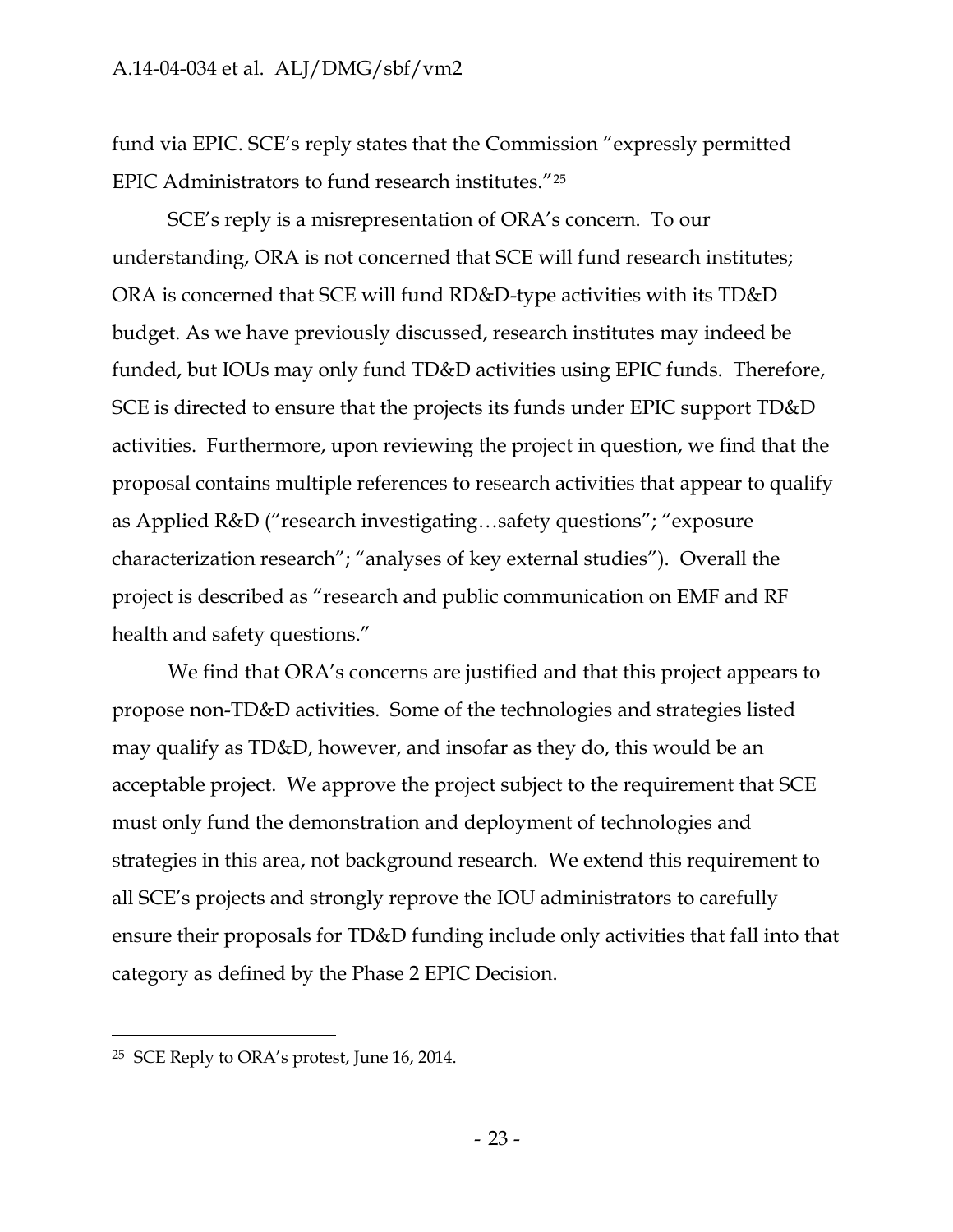On a final note in terms of our review of SCE's investment plan with regards to specific the Phase 2 EPIC Decision requirements, we identified an SCE project within the July 28 comparison matrix that is not proposed or included in its application. For the sake of clarity, we note that the project in the matrix titled "CAISO Operations and Utility Grid Coordination" is not in SCE's application and thus is not approved.

#### **10.2. Metrics and Benefits**

<span id="page-25-0"></span>No party raised concerns about SCE's provision of metrics or the plan's likelihood of providing benefits. Specific guidance and direction for particular projects is contained in Appendix A. Based on our close review, we find that SCE's investment plan contains an adequate provision of metrics, and the proposals as modified are likely to yield ratepayer benefits.

#### <span id="page-25-1"></span>**11. SDG&E's Investment Plan**

SDG&E filed A.14-05-004 containing its investment plan for its share of the 2015-2017 EPIC funds on May 1, 2014. Its plan proposes 6 projects within the TD&D program area, organized within the IOU four-investment area framework.

## <span id="page-25-2"></span>**11.1. Compliance with Particular Phase 2 EPIC Decision Requirements**

This section considers whether SDG&E's application contains the following: an accurate mapping of each proposed objective and initiative to the electricity system value chain; an adequate identification of the amount of funds to be devoted to its program area; an informational summary of the research, development, and demonstration activities that are part of its approved energy efficiency and demand response portfolio; suggested funding limitations; eligibility criteria for award of funds; and a summary of the stakeholder comments it received.

- 24 -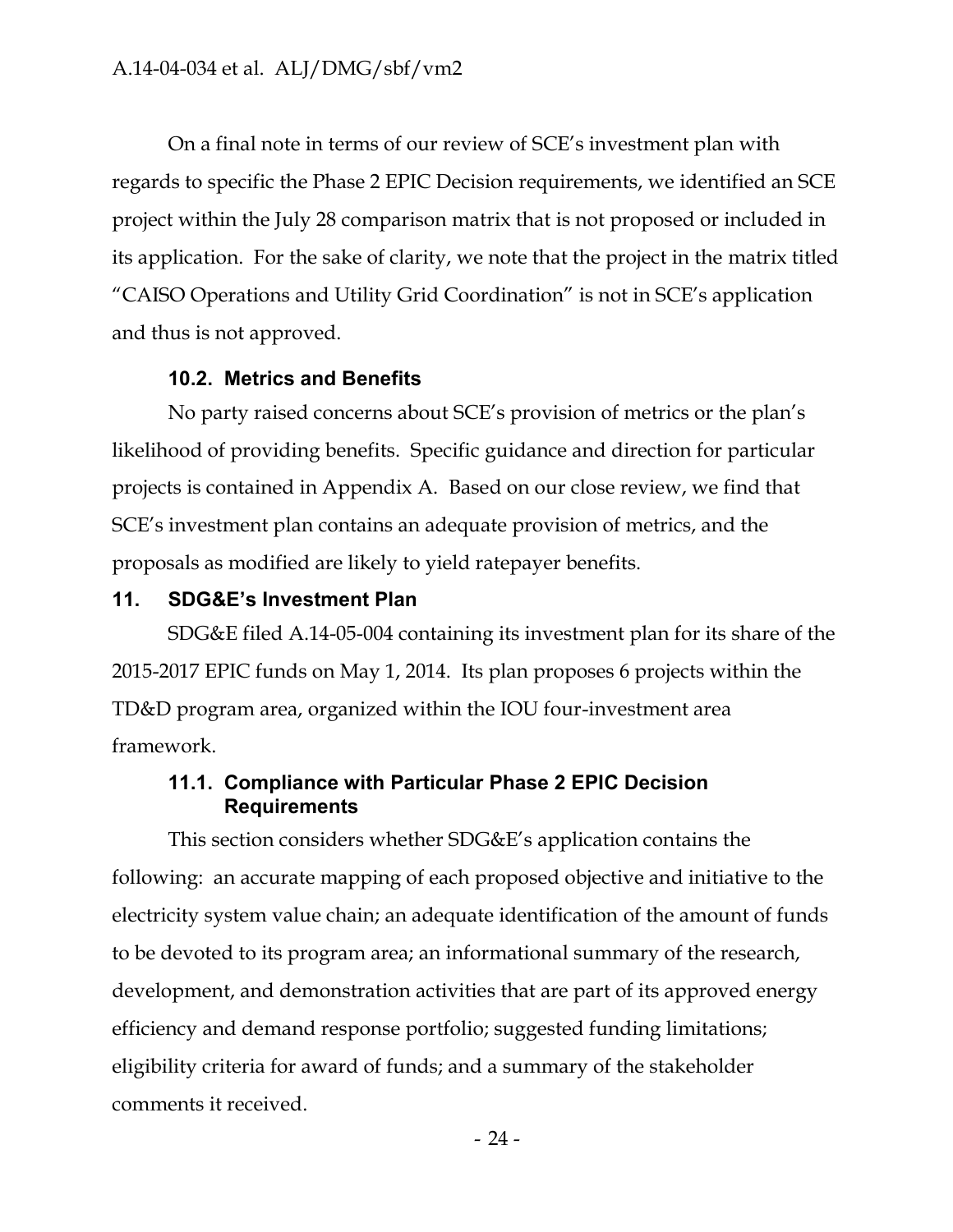No party raised specific concerns or addressed these criteria, except ORA, which raised general concerns regarding flexibility and funding details (addressed later in this Decision) and regarding the funding of Applied R&D. ORA is concerned about the inclusion of Project 6, which funds "industry-wide research, demonstration, and deployment," to the extent that it may fund work that is Applied R&D rather than TD&D. SDG&E's reply comments make the same argument as PG&E and SCE did (that funding research institutes is allowed).

We have already discussed this issue when discussing the compliance of PG&E's and SCE's applications, and those comments and findings apply equally here.

SDG&E adds the argument that the Commission approved a PG&E project in its 2012-2014 EPIC plan titled "Multi-Utility, Industry-Wide RD&D Programs Such as Those Conducted by EPRI." However, that project specifically states that it will fund via its participation in collaboration with research institutes "demonstrations, analyses, and results of the testing and study of distribution equipment and strategies."<sup>26</sup> It clearly indicates that the proposal will focus on pilots and projects; this is consistent with work in the TD&D phase. That the Commission approved a project thus defined is not equivalent to permitting the funding of general research as SDG&E and the other administrators suggest.

We reiterate to all the parties that funding research institutes is permitted; that the IOU administrators may not fund Applied R&D using their TD&D funds; and that any such projects with research institutes can and must fund the

<sup>26</sup> PG&E's 2013-2014 EPIC Investment Plan, at 72.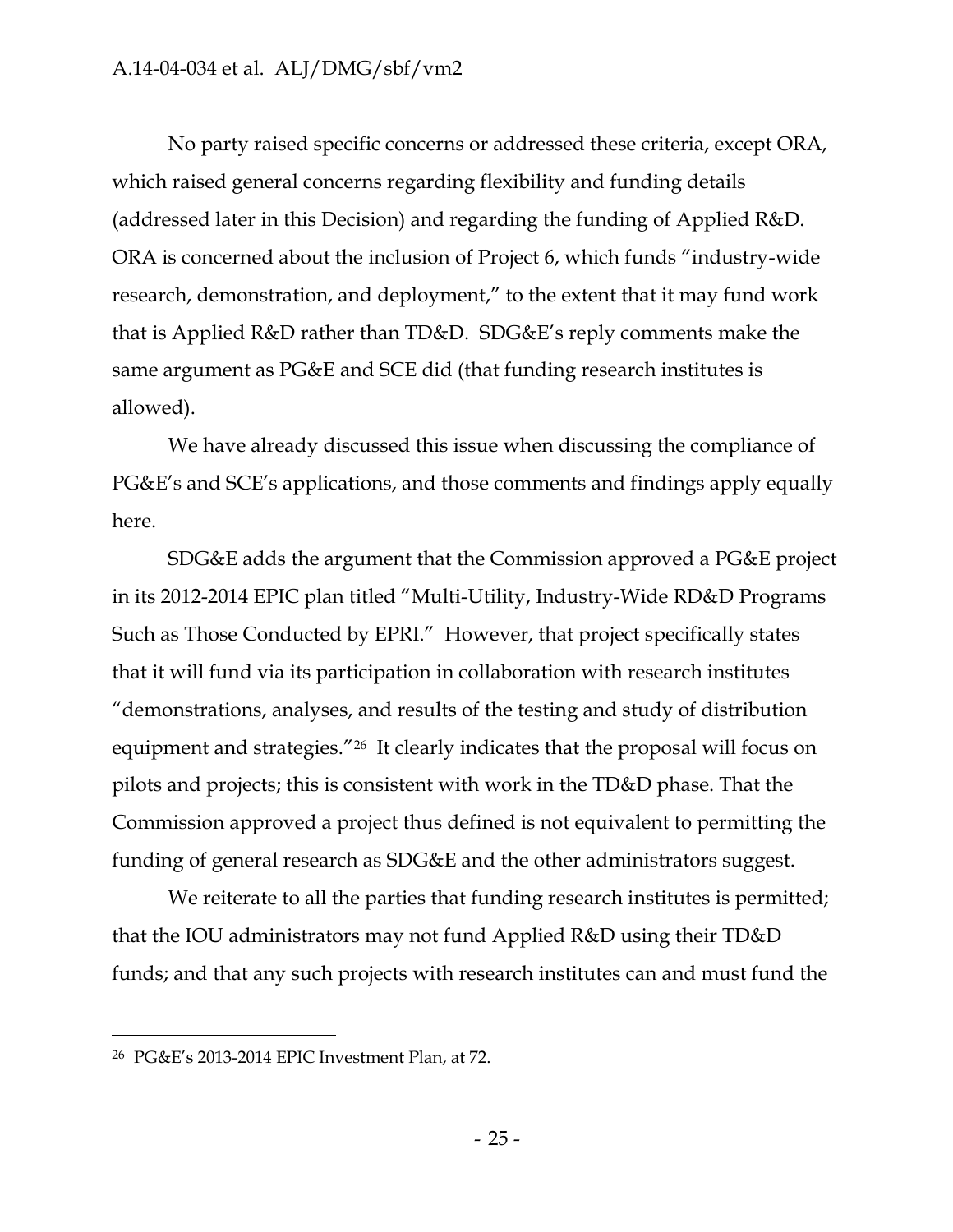actual demonstrations and deployment of the strategies in question and not applied research.

Finally, and contrary to ORA's concern, our review of SDG&E's Project 6 finds that it adequately describes the work to be funded as focusing on demonstrations; therefore we find it is a reasonable and appropriate proposal in this regard.

#### **14.2. Metrics and Benefits**

<span id="page-27-0"></span>No party raised concerns about SDG&E's provision of metrics or its proposals' likelihood of providing benefits. Specific guidance and direction for particular projects is contained in Appendix A. Based on our review, we find that SDGE's investment plan contains an adequate provision of metrics, and the proposals as modified are likely to yield ratepayer benefits.

# <span id="page-27-2"></span><span id="page-27-1"></span>**12. Fiscal and Funding Considerations**

# **12.1. Level of Budget Detail in Proposals**

One of the primary questions discussed by the parties in this proceeding has been whether the level of budget detail provided by the administrators is sufficient. Specifically at issue is the provision, or lack thereof, of budget estimates at the level of individual proposed projects and initiatives within broader program categories.

SCE and PG&E provide the greatest level of funding detail at the fourcategory IOU investment area level. The CEC provides funding estimates at the EPIC program area and Strategic Objective (not strategic initiative) level. SDG&E was the only administrator to provide funding estimates at the project level. PG&E and SCE maintain that providing a greater level of budget detail is not feasible, necessary, or consistent with the record.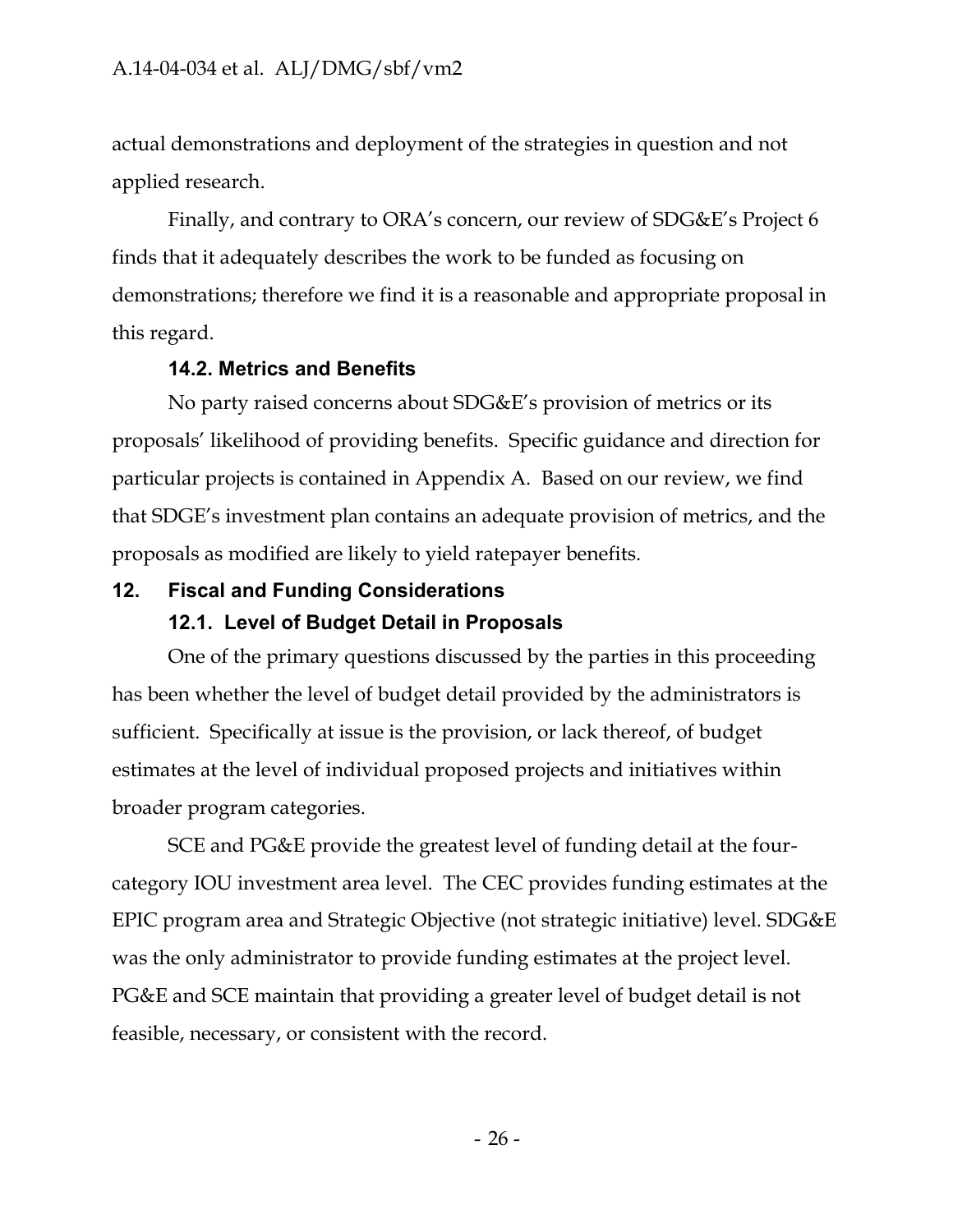NRDC advocates against requiring more budget detail because of uncertainties and timing issues.

ORA raises a number of concerns related to this issue, stating that:

- Detailed budgets are necessary to determine the appropriateness and justification of each proposed initiative/project; without this information the Commission cannot decide these matters.
- The ALJ asked for more detailed information at the PHC and this is the type of additional detail that should have been provided. ORA also states that the prior EPIC proceeding the ALJ also ruled more information was needed on budgets;
- ORA provides examples questioning the budget levels that are provided, such as the fact that SCE's DC Fast Charging project is within a category with \$3 million in funding along with five other projects, although other current pilot programs cost almost half that;
- ORA provides two suggestions for providing cost estimates for projects: either compare the proposals to similar existing work, or estimate the costs of project technologies (such as energy storage devices).

We agree with the administrators. This scoping requirement pursuant to the Phase 2 EPIC Decision asks if funding levels for the program areas (Applied R&D, TD&D, Market Facilitation) have been provided, and they have. Administrators can only shift up to 5% of these funds among program areas without Commission approval, providing flexibility but restricting them to the overall funding levels as proposed.

While a highly detailed budget giving amounts for each project or initiative would indeed provide more information at this time, that information would be necessarily speculative and non-binding, and thus less useful. The projects and initiatives in the administrators' Investment Plans are relatively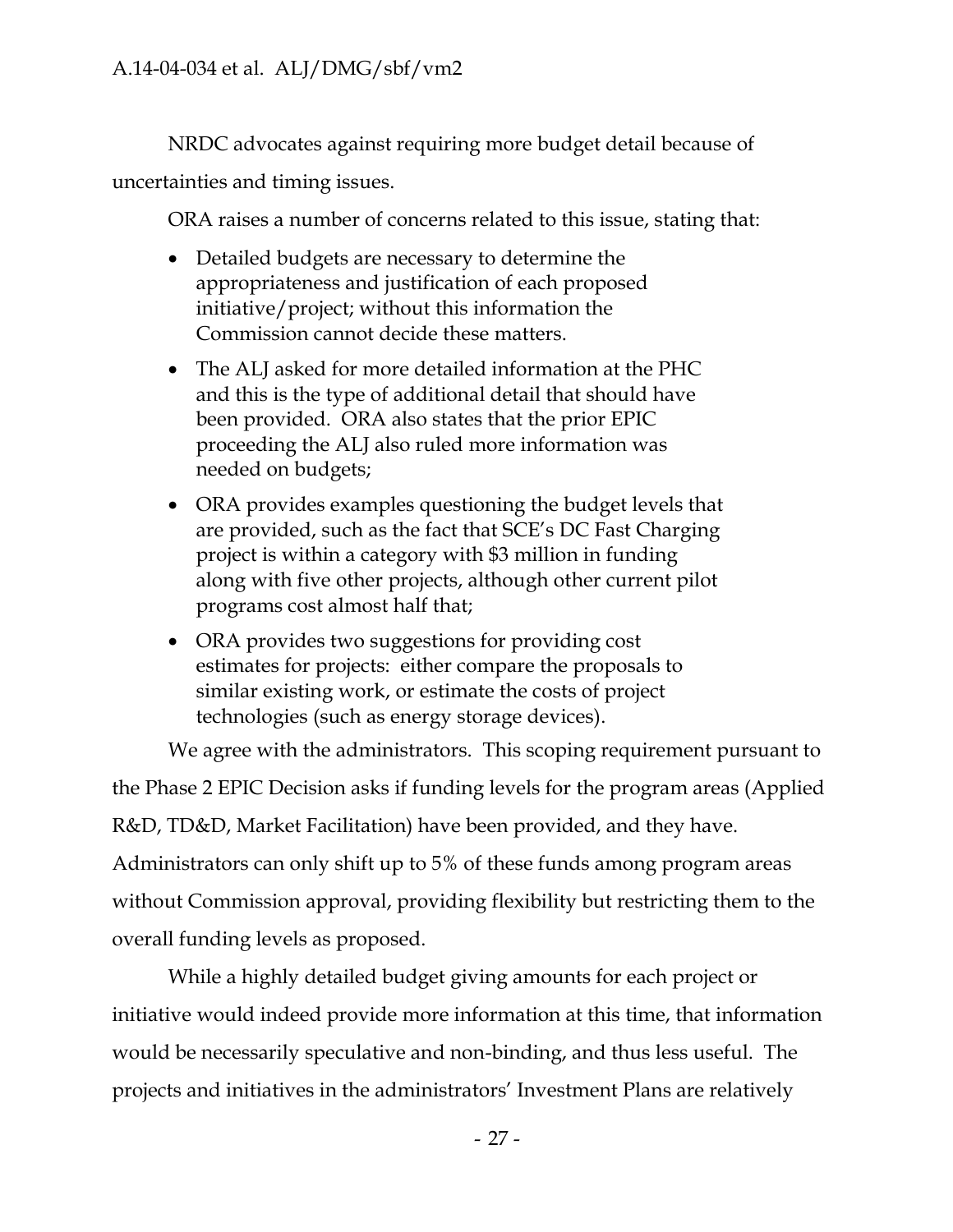general, far more so than the fully-defined and scoped solicitations will be once the plans are approved and administrators can begin "putting shovels in the ground." While we could ask the administrators to provide project/initiative budget estimates, this would require a substantial amount of time on their part and likely yield estimates that prove to be inaccurate, since these details could change in the several years between this Decision and when these projects must begin. ORA's second recommended method for estimating project costs would be limited in this way; the cost of energy storage technologies that may be used in several years may be very different than they are today. Additionally, administrators have full authority to shift funds within program areas (thus, among projects/initiatives) without limitation; how useful could project budget estimates be given that administrators are not held to them once they are approved?

SDG&E provided project level budget estimates, but its \$7.9 million EPIC portfolio is an order of magnitude smaller than the CEC's and only 9.9% of the IOU portion (the IOU budgets represent only 20% of the overall EPIC program). It is much more feasible and reliable to estimate precisely how \$7.9 million may be allocated to demonstrations over a three year period than it is to do the same for \$151 million (the CEC's budget for Applied R&D).

We also find that the assessment of the initiatives and projects, even lacking individual budget proposals, is still possible, as demonstrated by ORA's example regarding SCE's fast charging project. The project is described by SCE as seeking to "demonstrate public DC fast charging stations at SCE facilities near freeways in optimal locations to benefit electric vehicle miles traveled (eVMT) by plug-in electric vehicles (PEVs) while implementing smart grid equipment and techniques to minimize system impact." It is reasonable and possible to question

- 28 -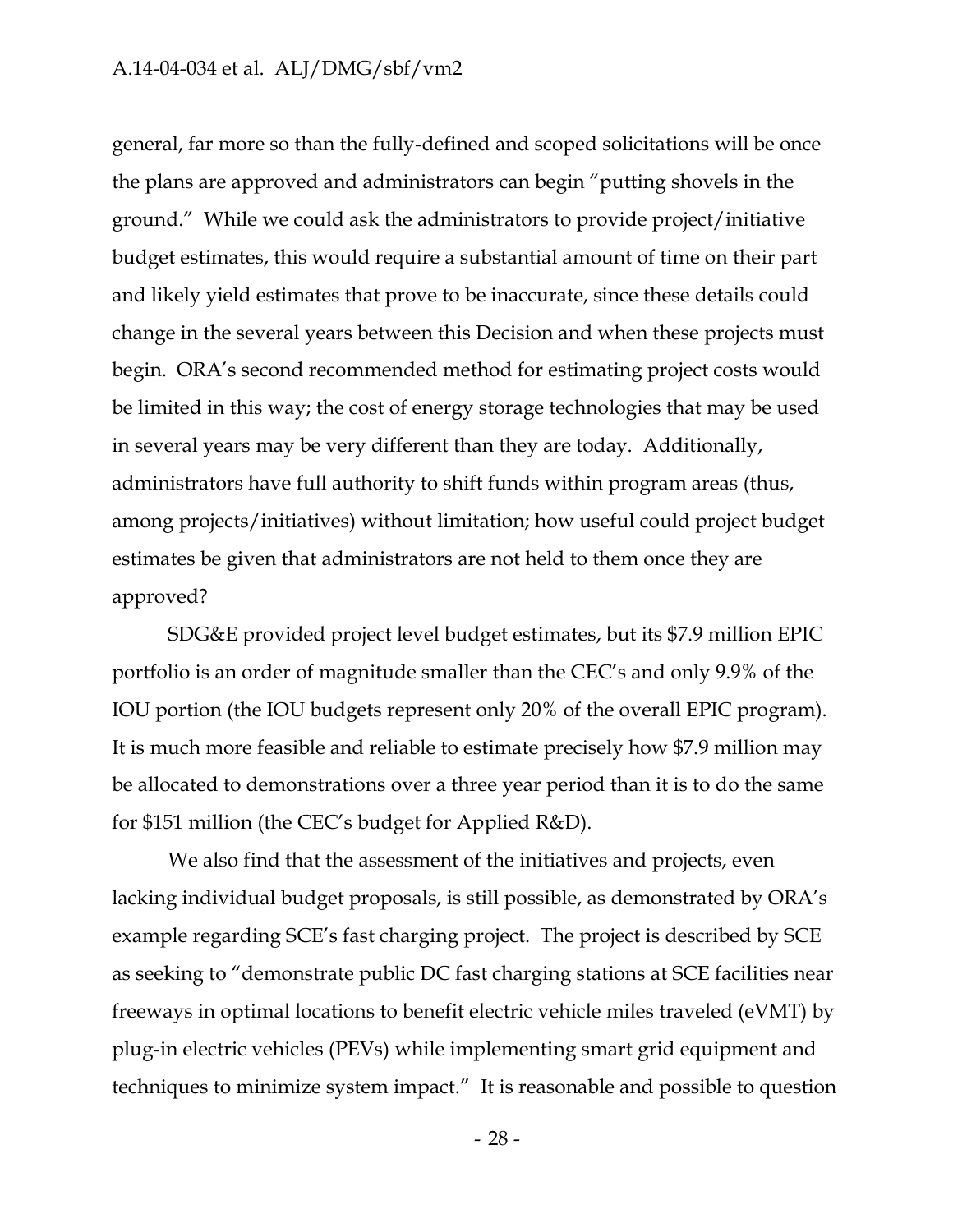how a project of this scope could be fit into a \$3 million funding area along with other projects including cybersecurity work, PEV submetering demonstrations, and microgrid controller demonstrations. The lack of project/initiative-level budget detail does not prevent our review.

As ORA's comments state, in the prior EPIC proceeding, a January 2013 ruling asked administrators for additional clarity, including budgets for some projects. Those requests appear to have been linked to specific concerns with those projects; the Commission did not require every project and initiative from all four administrators to have a budget in A.12-11-001, the Phase 2 EPIC Decision does not require it, and this Decision does not either, for the reasons discussed above. We did require an additional filing with details on every proposal: the comparison matrix. The level of budget detail provided in the applications, comments, and comparison matrix is appropriate and sufficient.

The issue raised by ORA regarding SCE's fast charging project also raises another issue that may need clarity: administrators have the flexibility to decide not to fund a project that is included in their authorized investment plans. Stated another way, EPIC funds may only be spent on authorized work, but not all authorized work must be funded. This is a natural aspect of the nature of the program, because as technologies change and results of R&D are generated, some of the proposed and authorized work may be shown to be unnecessary or no longer an optimal use of EPIC funds. This is clearly understood by the CEC, which states in its application: "Proposed initiatives identified in the 2015 - 2017 EPIC Investment Plan represent the full scope of possible awards. The Energy Commission may not issue solicitations or make awards in every initiative area if funding is inadequate, there is a lack of qualified applicants, or further analysis of market conditions indicates that an initiative is not currently a high priority or

- 29 -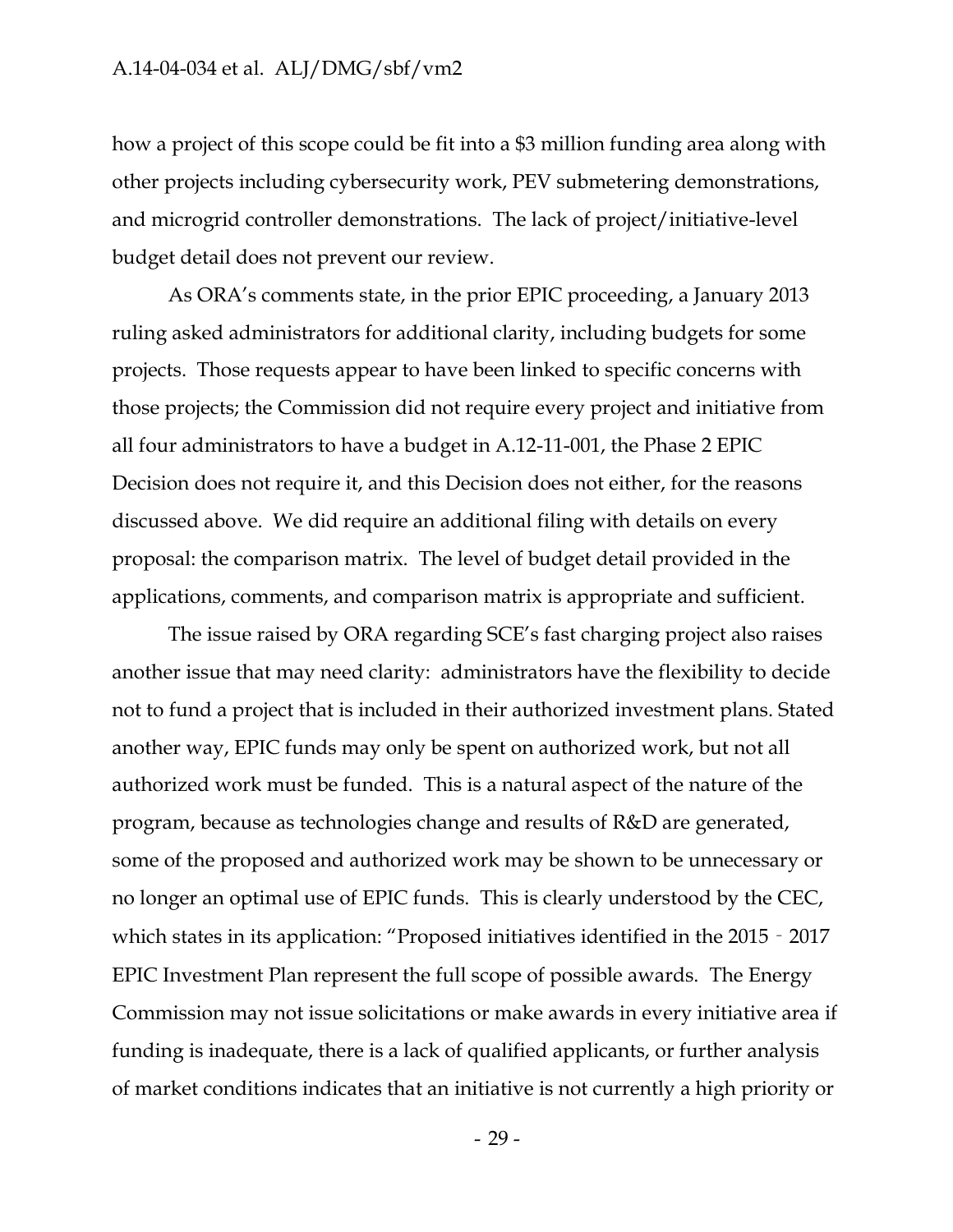it is already adequately funded by other entities." PG&E and SCE also acknowledge this at various points in their applications, stating that the proposed work is potential, and may be "off-ramped" or "de-selected" in the future.<sup>27</sup> SDG&E makes no acknowledgement of this in its plan.<sup>28</sup>

# **12.2. Reconciling Proposed Budgets**

<span id="page-31-0"></span>We now turn from the question of level of detail in proposed budgets to the total budgets. We found in our review of the four EPIC investment plans that budget levels vary among each application. Variations include different applications of the escalation rate (to be applied to EPIC collections starting on January 1, 2015), and varying presentations of the budget (annually versus triennially; program area budgets presented with and without administrative budgets). More substantially, the administrators have varying interpretations of what their total budgets should be.

The CEC's application requests a total amount of \$388.8 million for the triennial period, including administrative and program budgets. This table indicates a total CEC triennial budget of \$383.4 million.

PG&E provided a budget table at the July 31 workshop as well as in its comments and recommends the Commission adopt this version of the budget, which proposes a total annual budget for PG&E of \$17.134 million (\$51.402 million for the triennial total).<sup>29</sup>

<sup>27</sup> PG&E Investment Plan, at 6; SCE Investment Plan, at 4.

 $28$  SDG&E also submitted a PFM for the prior EPIC investment plan requesting, in part, that we clarify it does not need to fund everything approved in its plan.

<sup>29</sup> PG&E September 17 Comments, at 2.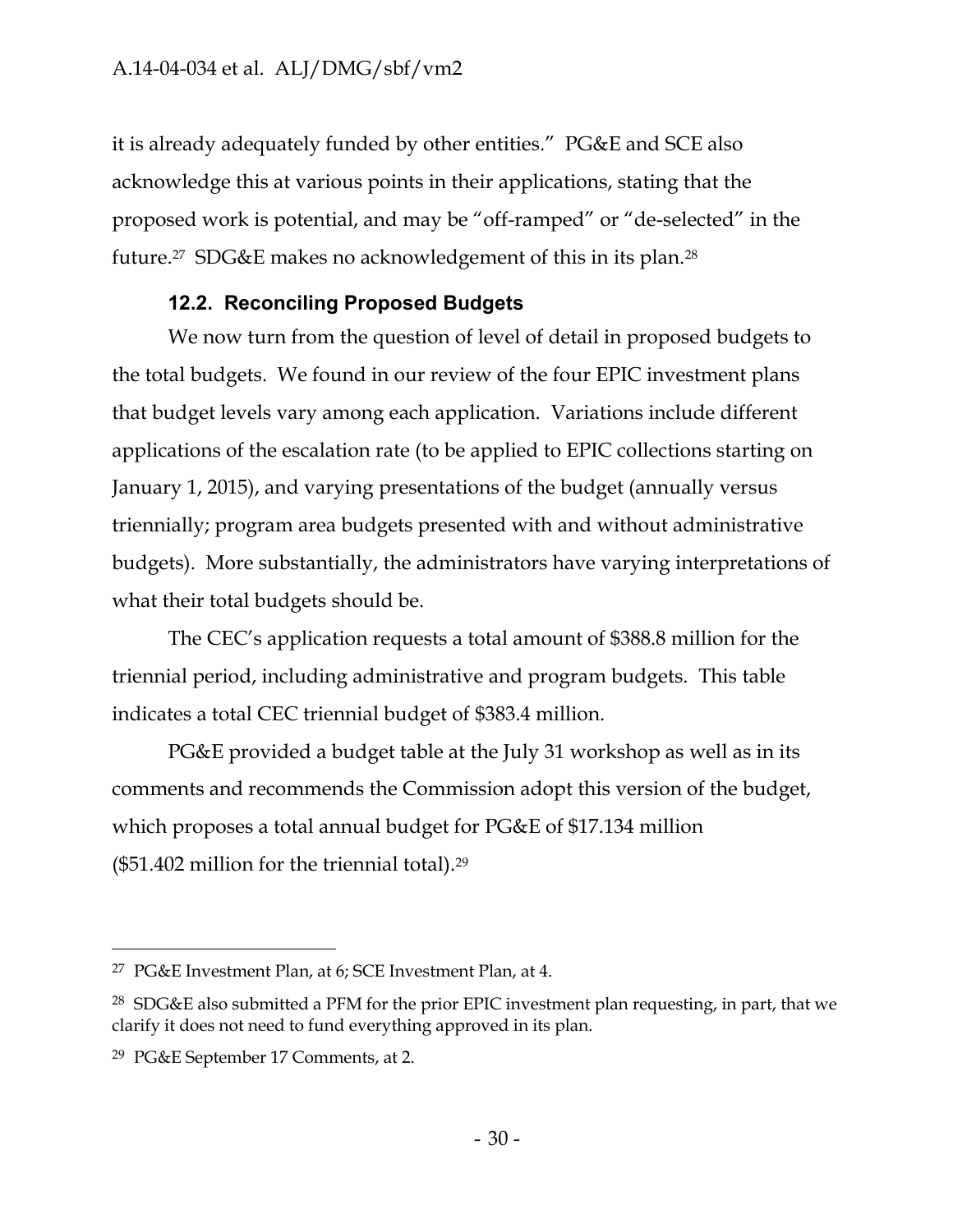SDG&E states that its calculated triennial TD&D budget is \$7.92 million, but its application only proposes to invest a total of \$7.8 million. SDG&E states in addressing this difference that "the amount in SDG&E's plan is merely an estimate and SDG&E is not beholden to it, so long as it does not exceed its maximum allowable project budget or allow administrative costs to exceed 10% of its program budget, SDG&E's final spending amount will be acceptable."<sup>30</sup>

SCE gives conflicting recommendations as to its 2015-2017 budget: its application estimates its TD&D budget at \$37 million<sup>31</sup> not including administration budget (which at a maximum of ten percent would yield a total budget of at least \$40.7 million), its September 17 comments recommend we adopt the table presented by PG&E that gives SCE's total budget as \$42.169 million, and its October 6 comments ask us to confirm a total SCE budget of \$40.4 million. Our review was frustrated by the lack of a single, clear breakdown of SCE's proposed program area, administrative, and oversight budgets.

The CEC in its September 17 comments acknowledges the discrepancy we discuss next.

OP 5 of the Phase 2 EPIC Decision states that EPIC program funding shall be allocated among the administrators with 80% of funding for the CEC and 20% for the IOUs, but Table 2 of that same decision provides dollar amounts that equate to a 78.89% - 20.6% split. Table 2 was also modified by D.12-07-001 to increase the IOU administration budget from \$3.3 million to \$3.4 million "to allow the Program Administration row of the table to add correctly to the total."

<sup>30</sup> SDG&E September 17 Comments, at 6.

<sup>31</sup> SCE Investment Plan, at 9.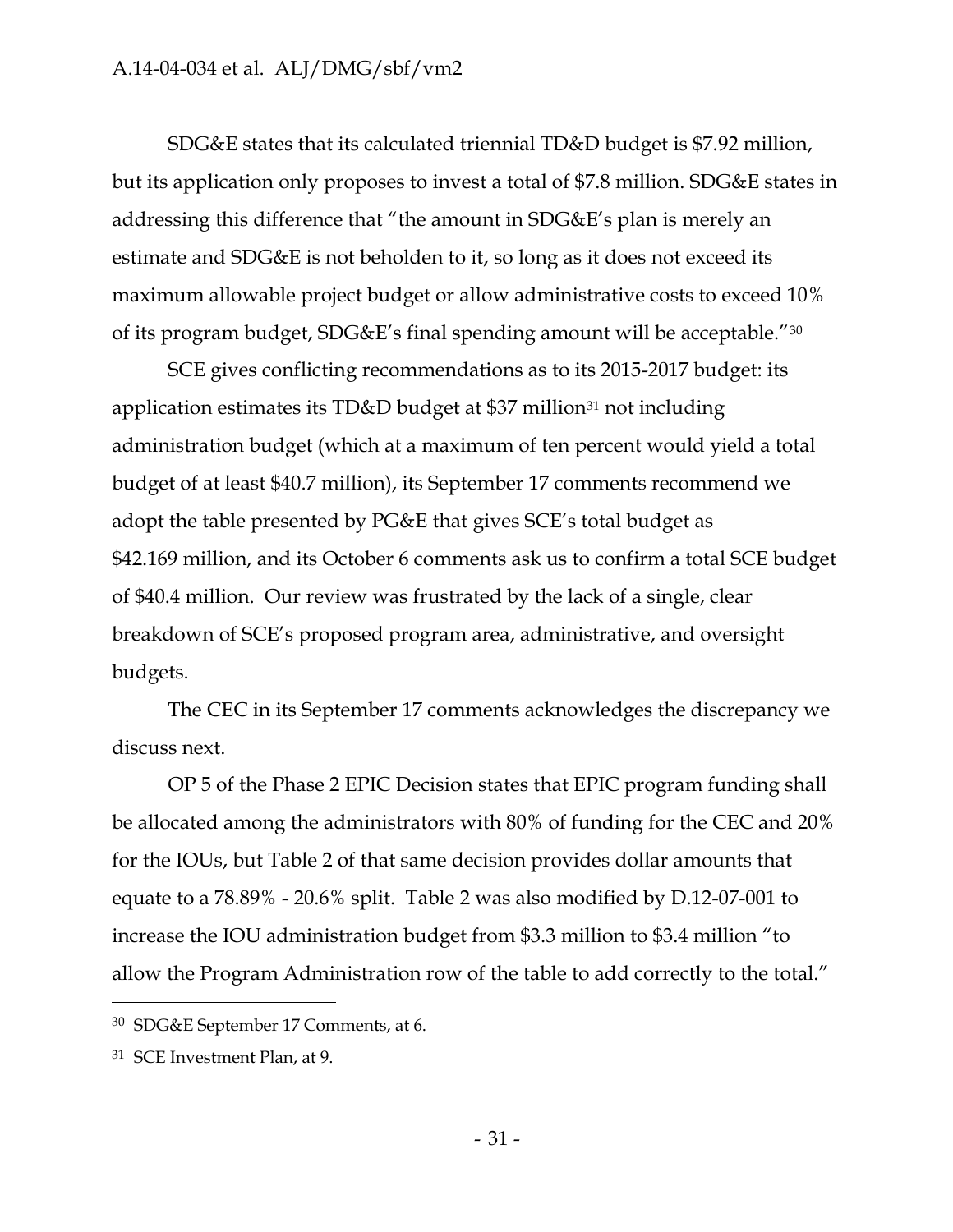However, because D.12-07-001 does not provide information about why or how this correction was made, and does not resolve the discrepancy in budget splits in the Phase 2 EPIC Decision, it is less helpful to us now. The CEC's budget proposal uses the 80% figure; the IOUs' proposals use the interpretation based on Table 2. This is significant—the IOU administrators are proposing that the CEC's budget should be \$5.4 million less than the amount the CEC proposes for itself. Additionally, the D.12-07-001 modification also increased the IOU administrative budget to \$3.4 million, which is more than 10% of their total budget (\$33.3 million), contrary to the Phase 2 EPIC Decision requirements.

The CEC also suggests that budget discrepancies could be caused by the allocation of the 0.5% oversight amount that is remitted to the Commission for its program oversight expenses. The Phase 2 EPIC Decision (OP 5) states that this amount "shall be capped at no more than 0.5% of the total budget," but again, Table 2 does not specifically indicate how this 0.5% should be allocated among the administrators. For 2012-2014, the IOU administrators were directed to remit to the Commission their portion (allocated in the same proportion as the funding collection allocation) of an annual oversight budget of \$800,000 because that is the amount given in the Phase 2 EPIC Decision's Table 2; however, \$800,000 is not 0.5% of \$162 million.

The numerous discrepancies in budget amounts proposed by the administrators demonstrate a lack of coordination and agreement among them. They also undoubtedly result from the limited, conflicting guidance previously given by the Commission. We are unable to approve the budget amounts and presentations as proposed because they use conflicting approaches and directives and do not sum to the authorized \$162 million annual amount.

- 32 -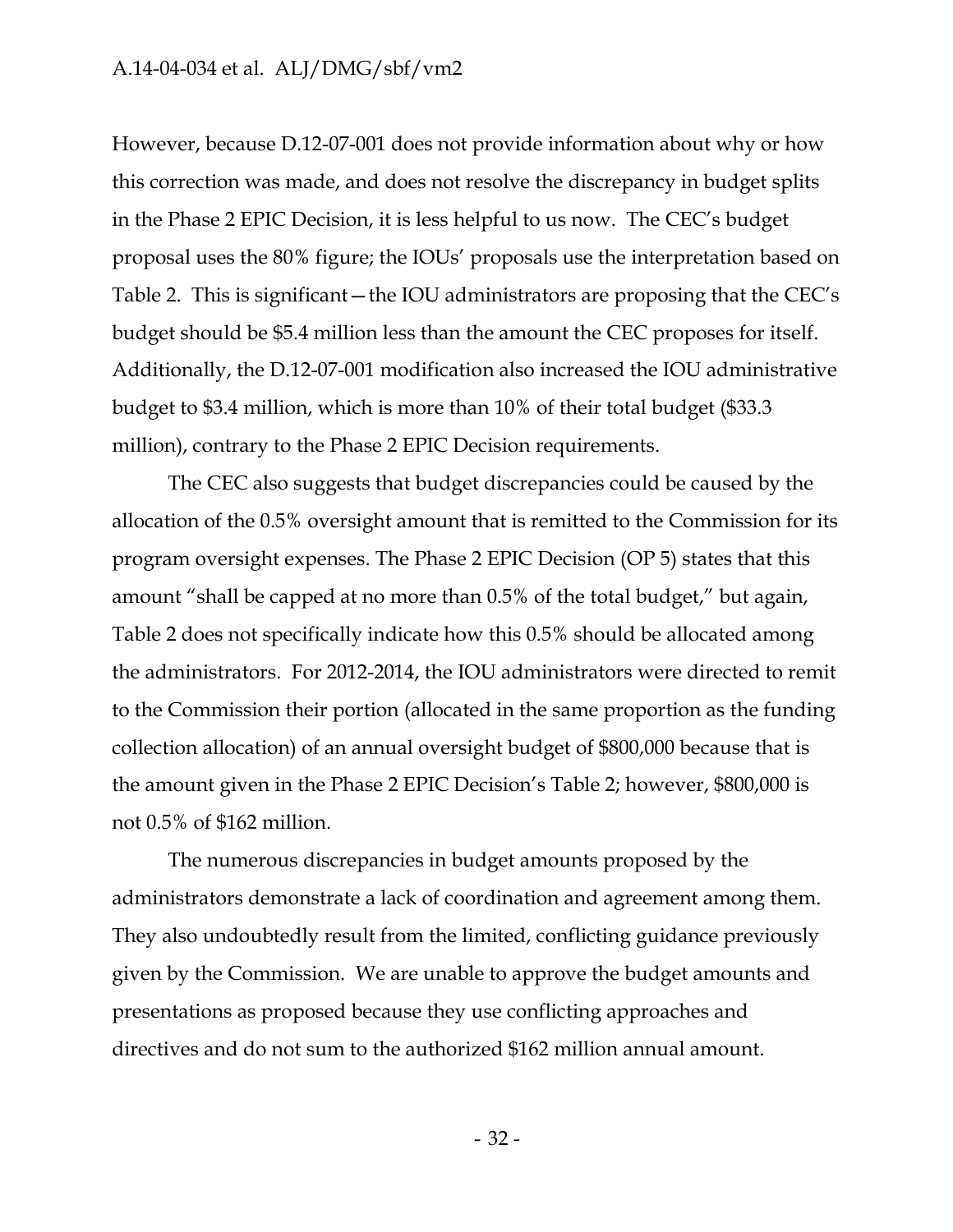Therefore, we find it necessary to make clarifications and modifications for EPIC

2015-2017 budgets in this Decision. We find that:

- The guidance from the Phase 2 EPIC Decision ordering the EPIC budget to be allocated 80% to the CEC and 20% to the IOUs should be preserved; the IOUs' portion shall be allocated among them in the same percentage as their collection allocations;
	- o Because it is reasonable that the CEC should fairly share the oversight costs paid to the Commission, and consistent with the CEC's own suggestion, 80% of the total 0.5% oversight budget should come out of the CEC budget;
	- o Because it would be unreasonable for each IOU administrator to pay the same portion of oversight costs, given their substantially different budgets, we allocate the remaining 20% of the total oversight budget to each utility in the following manner: 50.1% from PG&E, 41.1% from SCE, and 8.8% from SDG&E.
	- o Therefore, the administrators' share of the total annual 0.5% oversight budget is as follows: CEC 80%, PG&E 10.02%, SCE 8.22%, and SDG&E 1.76%.
	- o For administrative efficiency, and because of the CEC's limited ability to maneuver funds that are not approved by the Legislature as part of its budget, the IOUs should remit their respective shares of the CEC's oversight budget to the Commission on behalf of the CEC.
- Each administrator's administrative budget shall be no more than 10% of their individual total EPIC budgets, and each administrator's individual total EPIC budget includes their program budget, administrative budget, and oversight budget.

This supersedes the budget allocations given in the Phase 2 EPIC Decision's Table 2 as modified by D.12-07-001, since those interpretations also

contained discrepancies. These modifications do not impact the total EPIC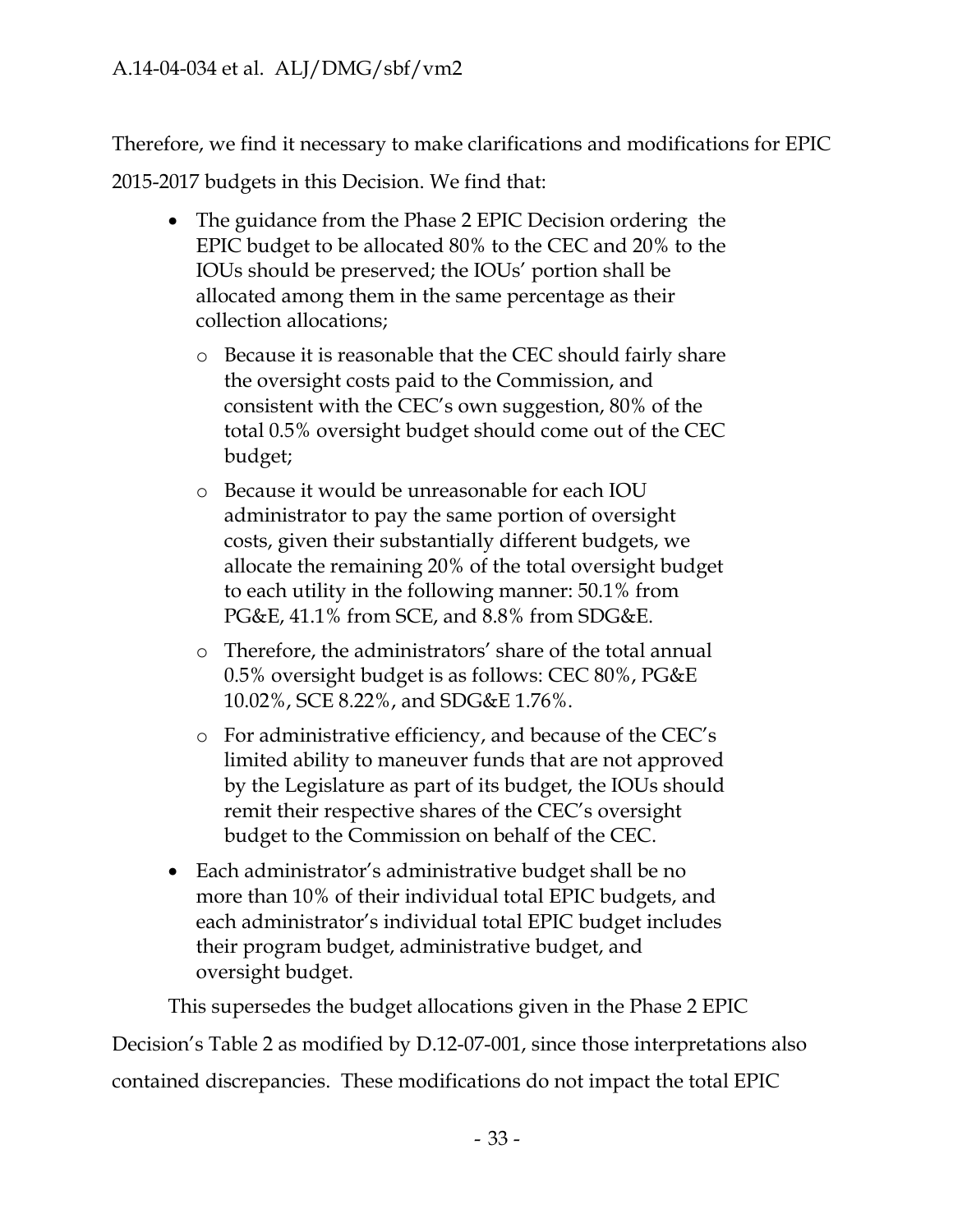annual budget (\$162 million) or the 2012-2014 EPIC budgets as approved in the 2013 EPIC Decision.

We resolve this confusion by clarifying each administrator's un-escalated budget for 2015-2017 in Appendix B, Tables 1 through 4.

This necessary clarification also results in changes to the administrator's budgets, since the amount the utilities allocated to oversight payments has changed. We have adjusted their approved budgets accordingly as demonstrated in the following tables. We recognize that making numerous budget changes in this Decision is not ideal, given the time the administrators spent in preparing their budget allocations, but it is necessary and reasonable. We note that at the July 31 workshop the administrators were asked to reconcile their budgets and present a single approach in comments, but did not do so. Also, our changes have a smaller impact on proposed budgets than do the conflicting proposals themselves (we do not adjust any administrator's budget as much as the IOUs suggest we should for the CEC).

We next address the unique budget approach taken by SDG&E. Its application did not propose to invest its full program allocation but SDG&E maintains it may spend up to that amount. We disagree. SDG&E's position implies that the administrators are authorized to spend their full program allocation regardless of the Commission's approval of investment plans, which is not the case. The purpose of this proceeding is to review and approve program investment plans and budgets for the amounts previously authorized to each administrator. Particularly because SDG&E gives no explanation for why it proposed to use less than its full allocation, we are unable to conclude that our authorization of its investment plan extends to funds not asked for in that plan. Thus, SDG&E's approved budget in this Decision reflects the amount proposed

- 34 -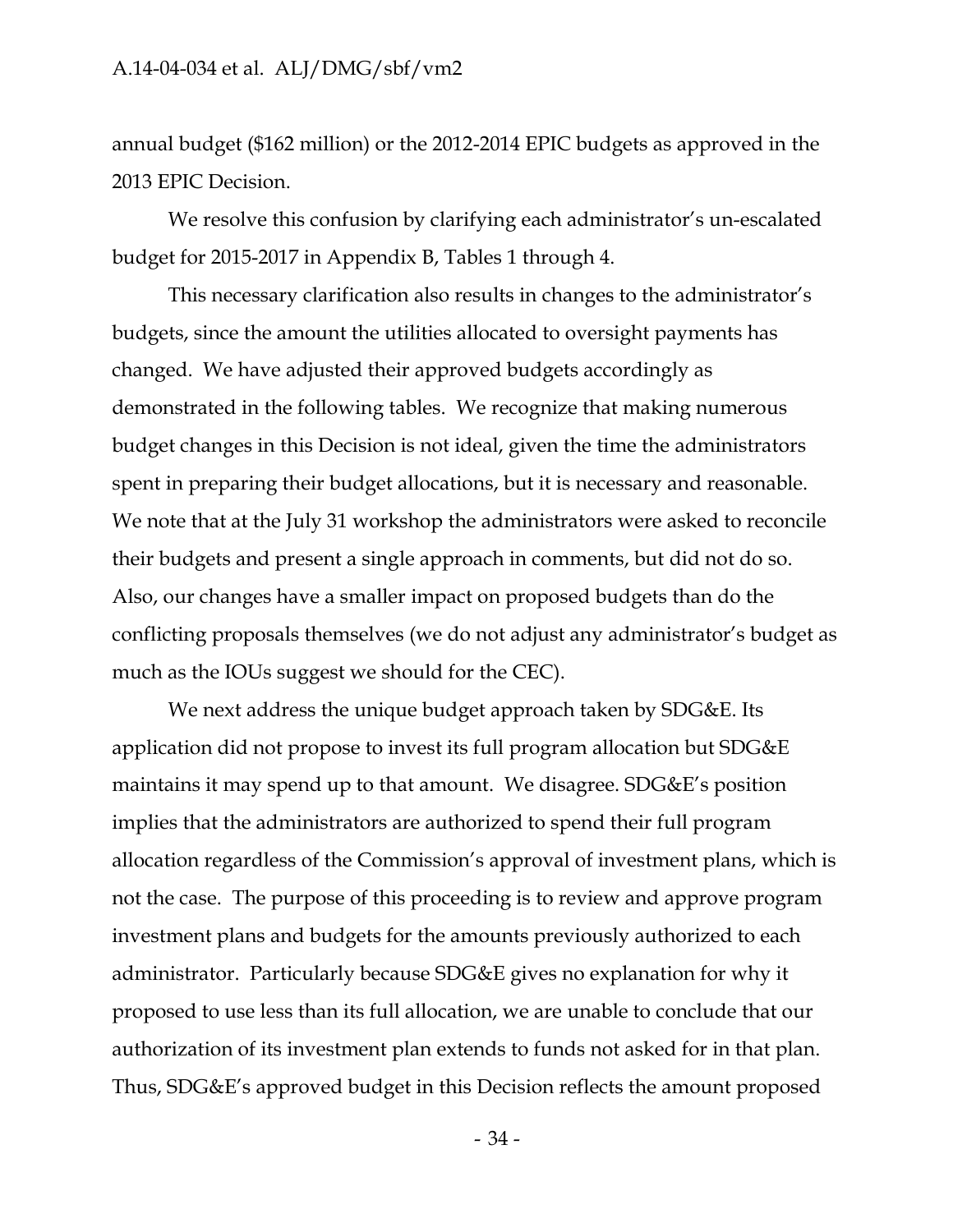in its application, adjusted in the proportions we have discussed. This leads to a situation wherein, as it requested, SDG&E is approved to invest less than the amount allocated to it; SDG&E may wish to file a future application or PFM identifying how it plans to invest the remaining amount.

We finally clarify that we have applied the escalation ordered by the Phase 2 EPIC Decision, which directs a collection escalation shall be made by January 1, 2015, and reflect the average change in the Consumer Price Index, specifically the Consumer Price Index for Urban Wage Earners and Clerical Workers for the third quarter, for the previous three years. This is shown separately for the sake of clarity given our other changes. The final escalated budgets approved by this Decision are shown in Appendix B, Table 5.

Because budget information was not presented in similar or consistent format in this proceeding, complicating our review, this Decision additionally requires all future EPIC applications from each administrator to include a budget proposal in table format, broken down by each budget area, including grand totals. Budget tables for each administrator shall show proposed budgets by triennial period, with collections (for the IOUs) and oversight amounts presented for annual and triennial periods.

### **12.3. Treatment of Interest**

The 2013 EPIC Decision (OP 42) states: "The budget adopted for a subsequent investment plan cycle must be reduced by the amount of interest accumulated during the preceding investment plan cycle. Funds that are committed or encumbered for projects in one investment cycle will not reduce future investment cycle funds." PG&E, SDG&E, ORA, and the CEC discussed the issue and requested clarity from the Commission. The main point of discussion is whether, given that 2012-2014 funds are permitted to roll over to

- 35 -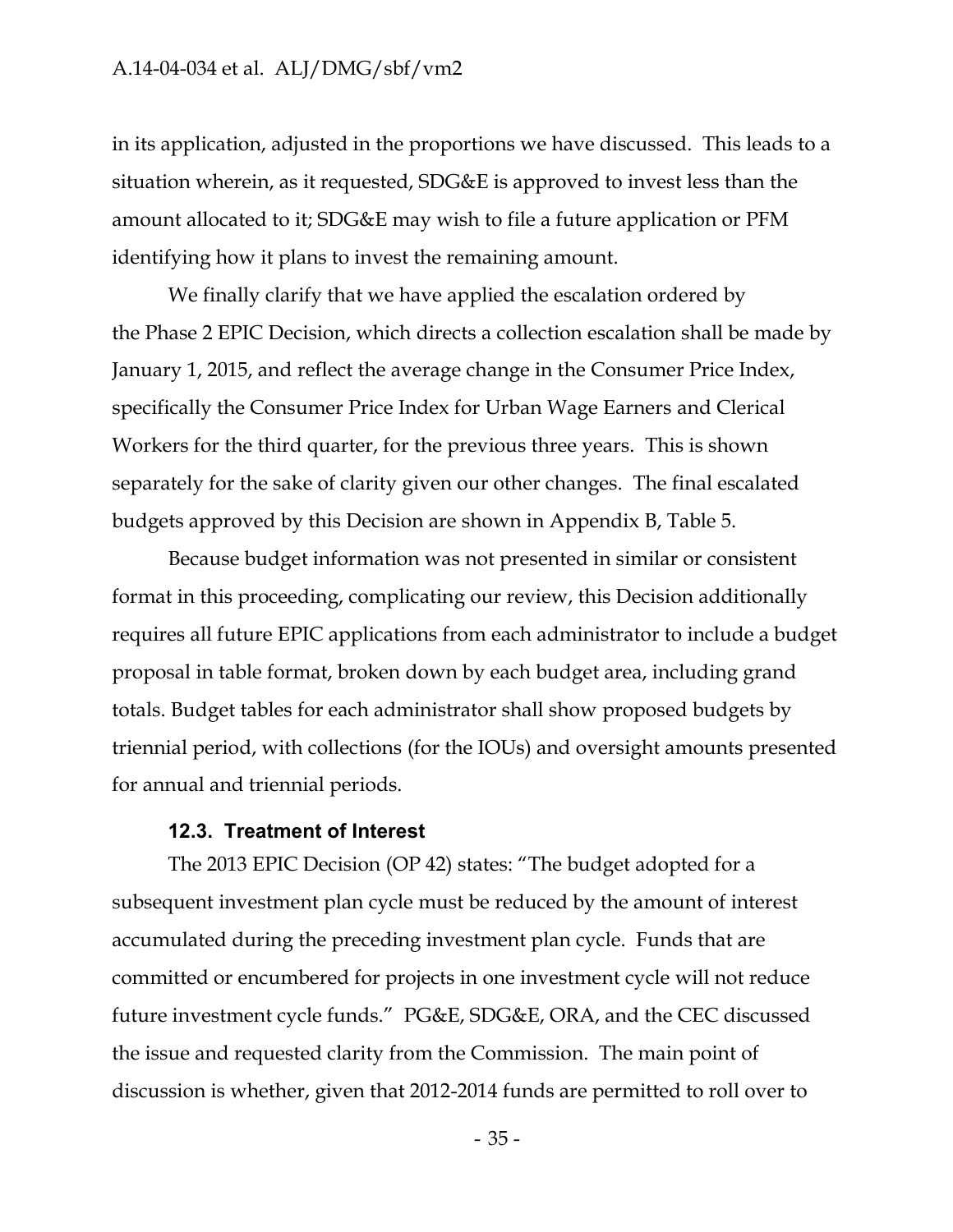$\overline{a}$ 

the 2015-2017 period,<sup>32</sup> to do the same with any interest; and additionally how to administratively achieve the desired result.

PG&E asks the Commission to confirm that the administrators should offset their *revenue requirement,* not their budget, by the amount of accumulated interest. Alternatively, PG&E asks the Commission to allow accumulated interest to apply to the program budget.

SDG&E maintains that depending on whether OP 42's two sentences are read as separate thoughts, OP 42 either means administrators' budgets should be reduced by the amount of accumulated interest, or it means that this only must occur if the accumulated interest has not been encumbered by the administrator. SDG&E advocates for the second interpretation, stating that this would allow the administrator to encumber the interest for the benefit of the program goals without increasing ratepayer costs.

ORA maintains that any accumulated interest for an investment cycle should be rolled forward and deducted from any new budget authorization, and unspent funds returned to ratepayers at the end of the program.

The CEC agrees with ORA, stating that the proper treatment of accumulated interest is for it to reduce program budgets in subsequent investment periods. The CEC makes two exceptions to this. First, it maintains

<sup>&</sup>lt;sup>32</sup> As permitted by the 2013 EPIC Decision OP 39, which states: "Given the shortened timeframe of the initial investment plan cycle, and for the purposes of the initial investment plan cycle only (2012-2014), the uncommitted and unencumbered funds that would, under normal circumstances be returned to ratepayers if legally permitted to do so, must be rolled over as if those funds were encumbered or committed. At the conclusion of the second investment plan cycle, if any funds approved for the first investment plan cycle are uncommitted or unencumbered, they must be credited against the approved budget for the third investment plan cycle."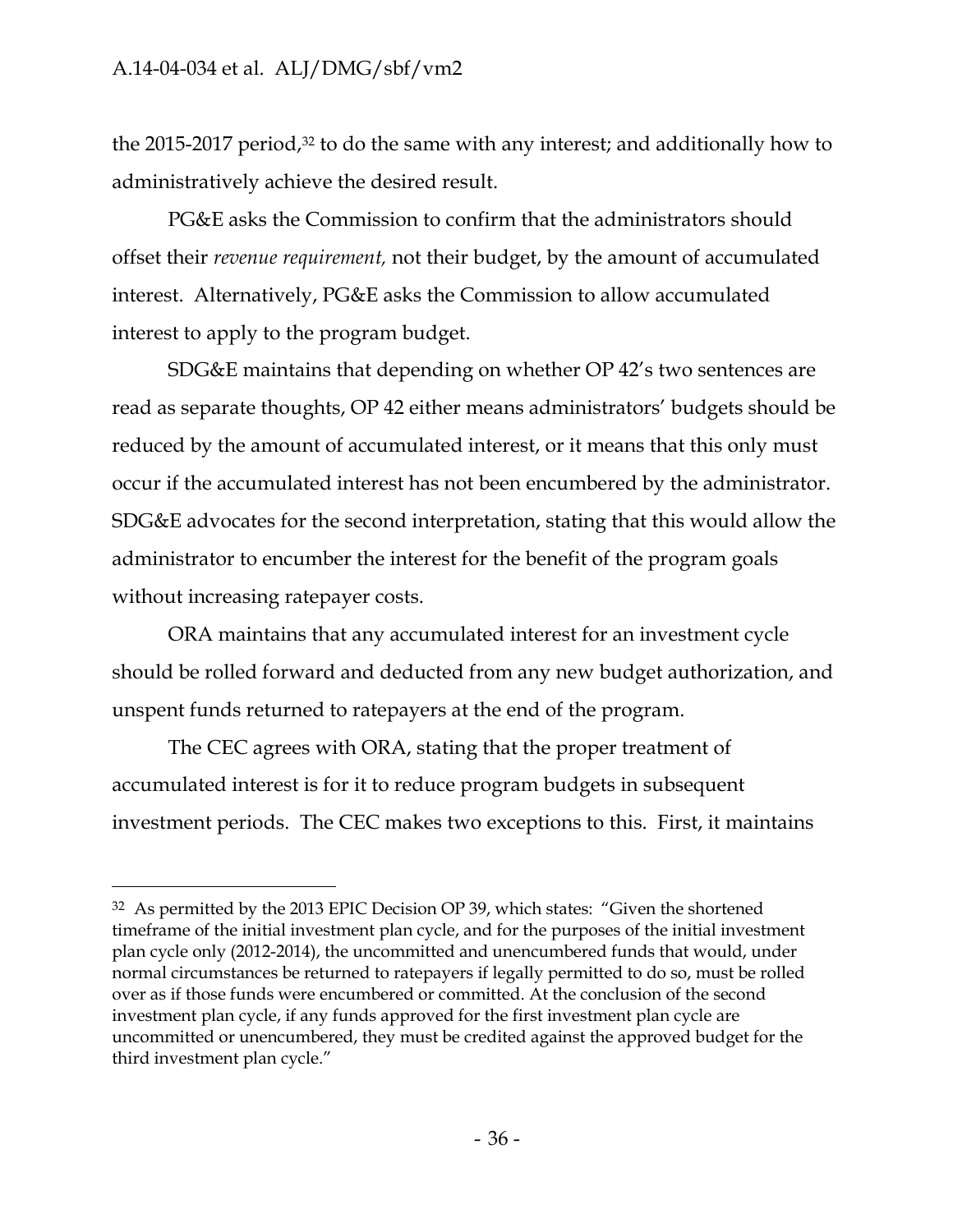that the rollover of 2012-2014 funds to the 2015-2017 cycle permits accompanying interest to also roll over. Second, it notes that it may not have legal ability to return funds to ratepayers, but can administratively report unspent funds and interest as the end of the EPIC program nears and reduce its invoices to IOUs accordingly; then, the Commission could order the IOUs to return EPIC funds that are not invoiced.

We agree with ORA. The 2013 EPIC Decision clearly intended for accumulated interest from a prior investment period to accordingly reduce subsequent costs to ratepayers. SDG&E's effort to interpret the decision otherwise is unfounded. If we intended to allow accumulated interest to be spent, we would not have established a mechanism for it to be returned.

However, we do appreciate the administrative issues raised, and especially recognize the complications caused by the delay of the 2012-2014 cycle and its rollover allotment. Thus, we clarify the following:

- 1. Accumulated interest is meant to be returned to ratepayers, not invested in EPIC. Otherwise, the program would exceed its authorized funding amount.
- 2. The roll-over treatment of 2012-2014 EPIC funds to the 2015-2017 cycle applies to the treatment of interest on those funds. All interest on 2012-2014 and 2015-2017 funds remaining at the end of the 2015-2017 cycle shall be returned to ratepayers. Accumulated interest on 2018-2020 funds shall also be returned to ratepayers.
- 3. Interest shall be returned to ratepayers in the form of reduced collections for the subsequent program period. Administrators' 2018-2020 investment plans shall identify the amount of accumulated interest expected to reduce collections in that period, and their proposed budgets should be adjusted accordingly.
- 4. The CEC shall take every effort to track interest and reduce its program invoices to IOU administrators accordingly.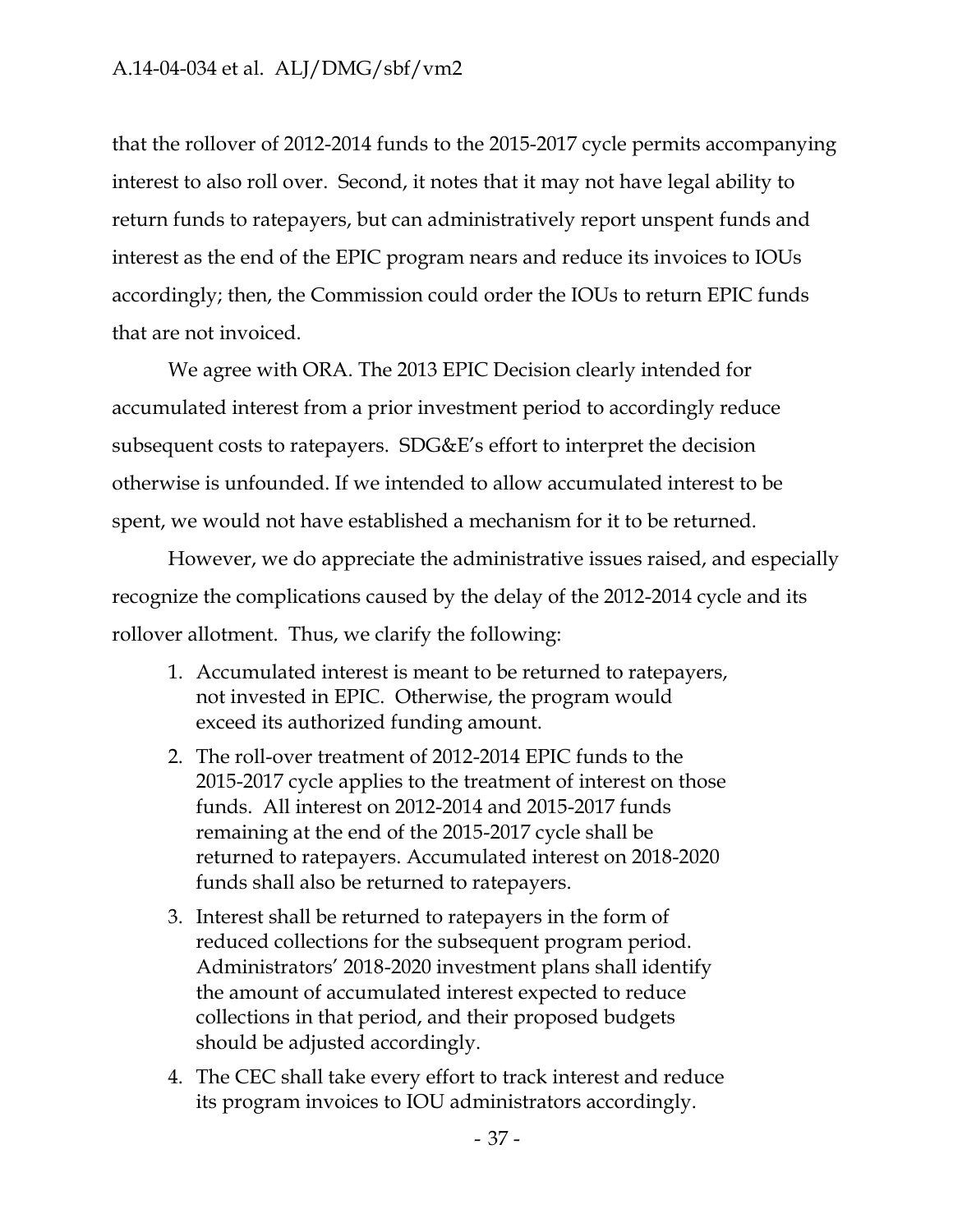The IOUs will be required to return ratepayer funds as necessary.

## **12.4. Definition of Administrative Costs**

PG&E, SDG&E, and the CEC responded to the scoping question regarding the proper calculation of the administrative cost cap. While there is consensus on the point that these costs should be no more than 10% of the administrator's total budget, differences arise in terms of how administrative costs are defined.

PG&E states that it interprets administrative costs as "costs for non-project, program level expenses, including coordination, filing, collaboration, etc."<sup>33</sup>

SDG&E also interprets administrative costs as non-project costs -- "anything that is not specific to an approved EPIC project" –and project costs as "project-specific management, development of project implementation plans, developing the technical content for procurements, metrics development for each project…" SDG&E also states it counts "payments made to project-specific contractors and vendors, the purchasing or renting of project-specific equipment and space, and contracts with and management of industry-wide collaborative consortia projects, like those of [the Electric Power Research Institute]."<sup>34</sup>

The CEC interprets administrative costs differently than do PG&E and SDG&E: as "all EPIC program planning, technical project management, and oversight work," including program execution, workshops, and reporting. The CEC includes project-specific management in administrative costs. The CEC requests clarity on our definition of "monitoring and overseeing projects" with

<sup>33</sup> PG&E September 17, 2014 Comments, at 2.

<sup>34</sup> SDG&E September 17, 2014 Comments, at 5.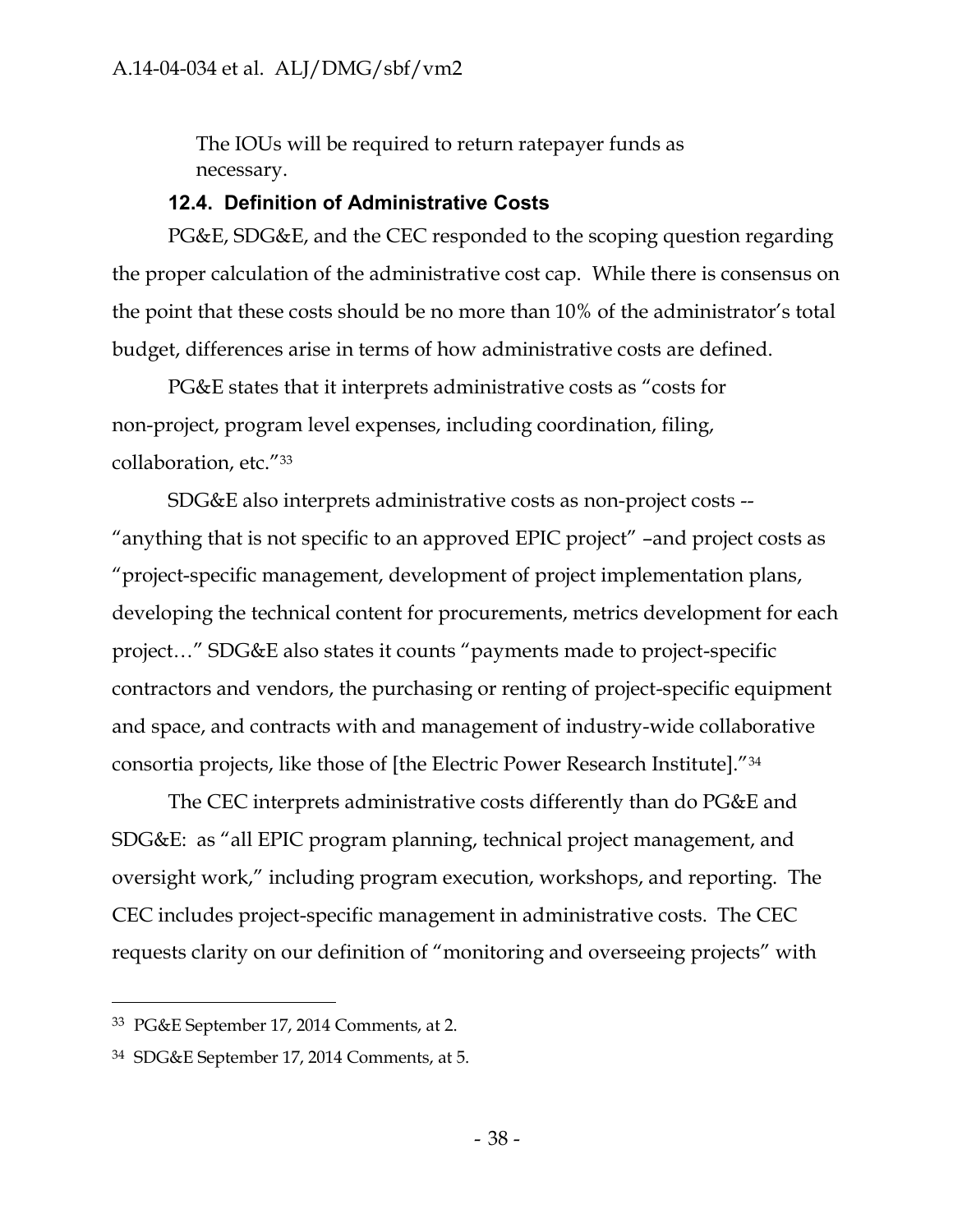regards to the cap. The CEC also requests confirmation that its IP-related work is excluded from the administrative cost cap for this investment period as it was in the last.

That the program administrators are interpreting the administrative cost cap differently warrants greater clarity from the Commission. The prior EPIC decisions provide guidance here. The Phase 2 EPIC Decision states, "We clarify that for EPIC purposes, administrative costs include staffing costs of the administrators, associated general and administrative expenses and overhead, and related contracting costs to: prepare the investment plans, conduct solicitations, select funding recipients, and monitor and oversee the progress of projects and investments."<sup>35</sup> Also, the 2013 EPIC Decision recognizes that certain IOU administrator in-house activities are not included as administrative costs; namely, IOU staff contributing *direct, necessary, technical coordination on projects with outside contractors*. 36

We agree with the CEC's interpretation of activities that qualify as administrative. The Commission gave basic guidance when it decided that administration of the EPIC program should be accounted for separately from the research and demonstration activities themselves. Although the 2013 EPIC Decision makes allowances for certain IOU in-house activities, its wording and intent at 51-53 clearly show that these allowances are for necessary technical coordination. It specifically notes that these activities are not the type that would be performed by managerial or administrative staff. Many of the activities SDG&E lists as "project specific activities" (thus not subject to its administrative

<sup>35</sup> D.12-05-037, at 65-66.

<sup>36</sup> The 2013 EPIC Decision, at 51-53.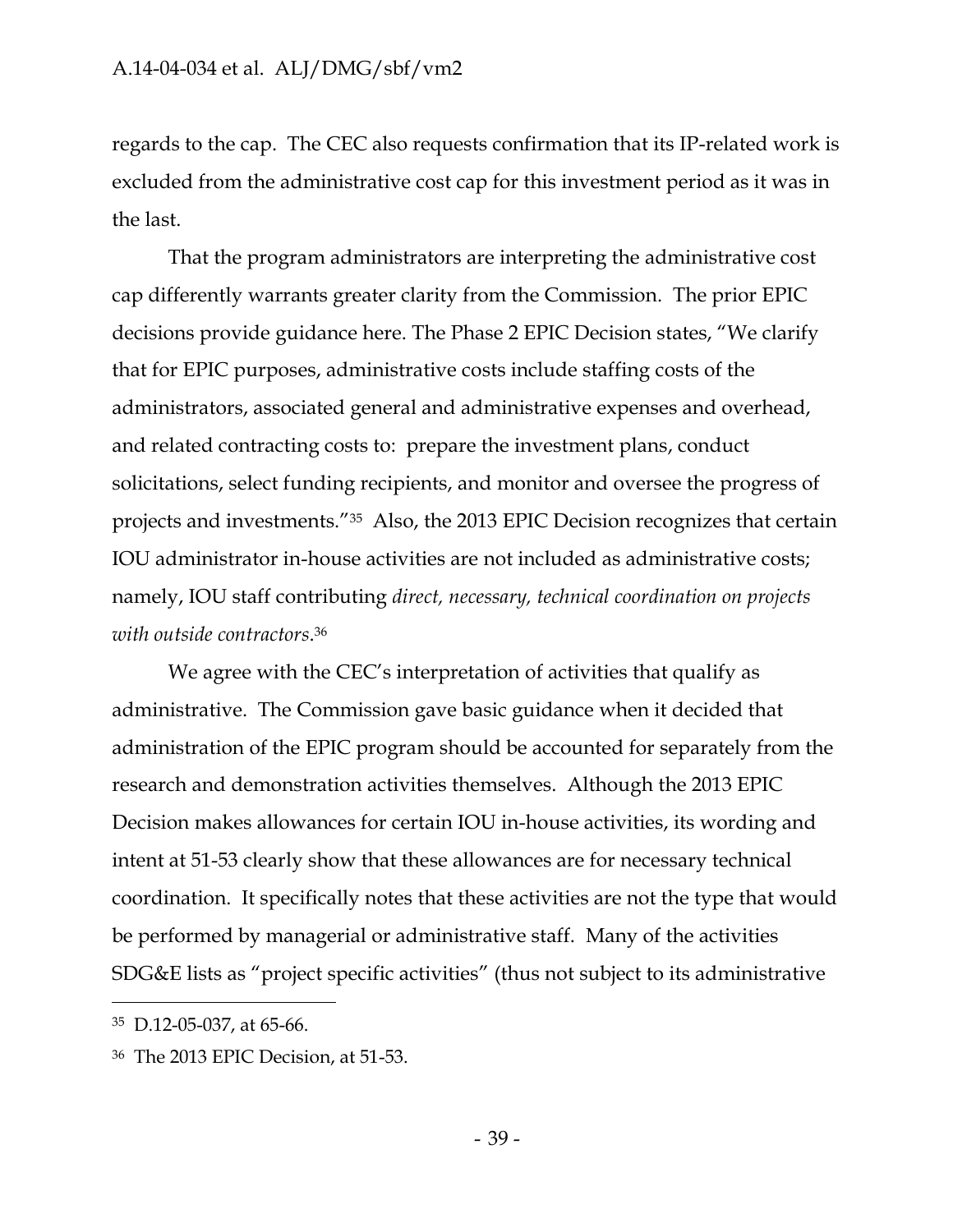cap) are the types of activities comprised of monitoring and overseeing: project team management, metrics development, and reporting. We are also concerned that SDG&E intends to include overhead (space, equipment) and contract management costs within its TD&D budget, as its comments indicate.

Our definition in the Phase 2 EPIC Decision of administrative activities – including staffing, overhead, contracting, monitoring and overseeing the work—was not based on whether the activities were specific to a project. It was based on differentiating energy innovation investments from the administrator activities that make them possible and effective.

We reject PG&E and SDG&E's interpretation that an EPIC activity is somehow inherently non-administrative simply because it is related to a specific project. Overhead, project management and oversight, research consortia membership fees that do not support TD&D directly, reporting, and internal coordination are all administrative activities and shall count towards the administrative caps, consistent with a good-faith interpretation of the Phase 2 EPIC Decision's definition. The administrators must use special diligence to ensure that their activities are charged to the proper budget (and for the utilities, appropriately tracked in their EPIC balancing accounts).

Finally, we again confirm that the CEC's necessary IP activities are not subject to the administrative cap, given their extensive and mandated nature.

#### **12.5. IOU Remittances to the CEC**

SCE states in its comments that the CEC recommended the utilities submit program expenditures quarterly when they send the CEC its administrative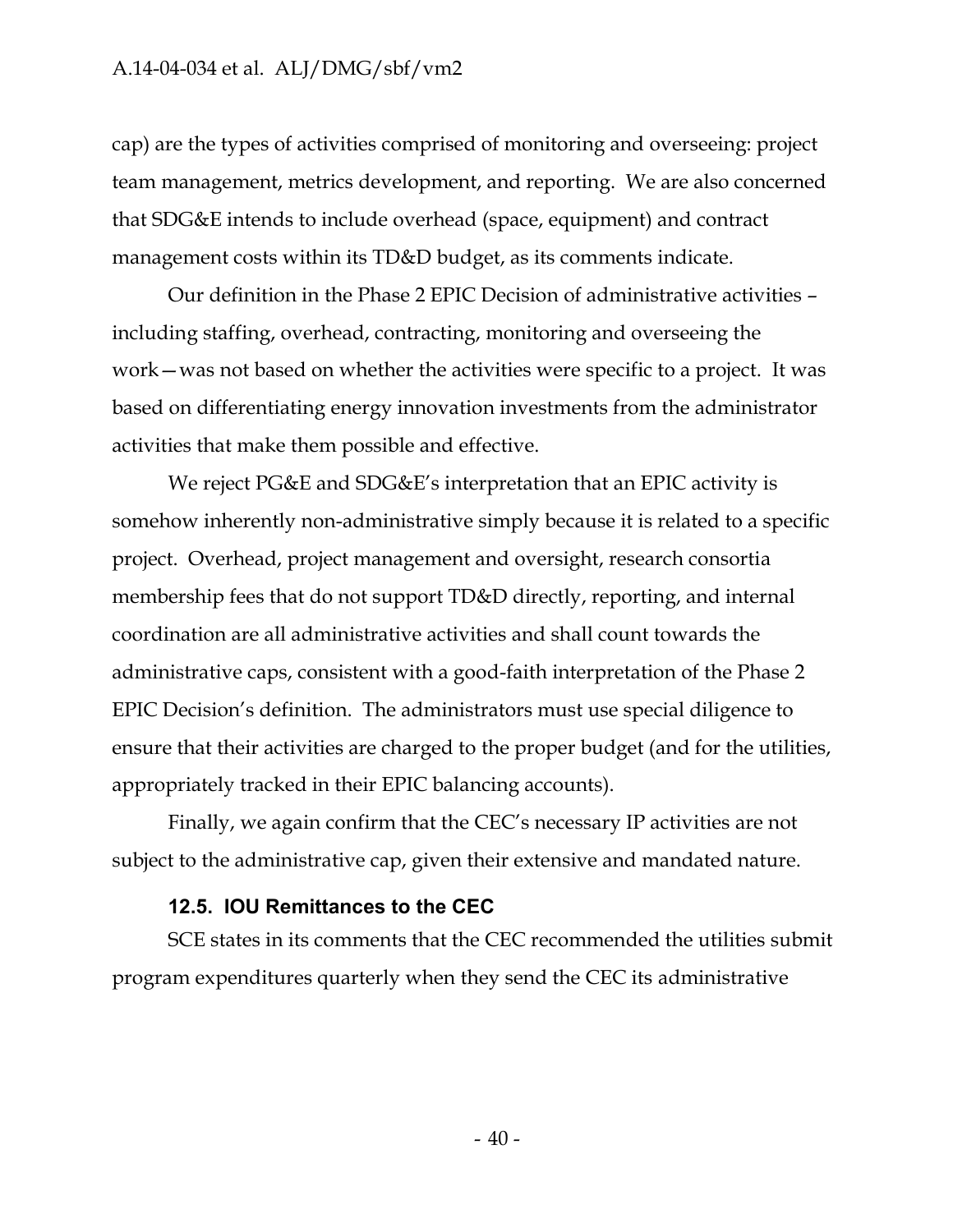funds.<sup>37</sup> The CEC states this is incorrect, and that the CEC will invoice the IOUs for program funds after they are legally encumbered by the CEC, consistent with the 2013 EPIC Decision OP 46.<sup>38</sup> We clarify that the process is as described by the CEC, as directed by OP 46.

Upon review of these processes, we also find it reasonable to clarify that for the IOU remittances of the CEC's administrative costs,<sup>39</sup> these payments shall be made in advance for the quarter on the first business day of that quarter. This ensures consistent accounting by all four administrators.

## **13. Intellectual Property**

In its application, SCE requested clarity from the Commission with regards to intellectual property (IP) in three areas: weighing the costs and benefits of IOU IP ownership, licensing EPIC-developed IP, and limiting the indemnification of the State of California to claims that arise from EPIC projects but not to subsequent licensing.<sup>40</sup>

In this first area, SCE states that the Commission should allow for flexibility for the administrators to forgo their IP ownership rights when the benefits therein are outweighed by other benefits. SCE gives two examples of when forgoing these rights may be beneficial to the EPIC program goals: when doing so allows the administrator to partner or contract with entities that would benefit the program but that would not participate if they had to permit

<sup>37</sup> SCE September 17 Comments, at 7.

<sup>38</sup> CEC October 6 Comments, at 22.

<sup>39</sup> D.12-05-037 OP 9 states in part that the IOU administrators "shall remit one-quarter of the annual administrative budget for the CEC to the CEC quarterly beginning July 1, 2012 from their EPIC balancing accounts."

<sup>40</sup> SCE Investment Plan amendment, at 43.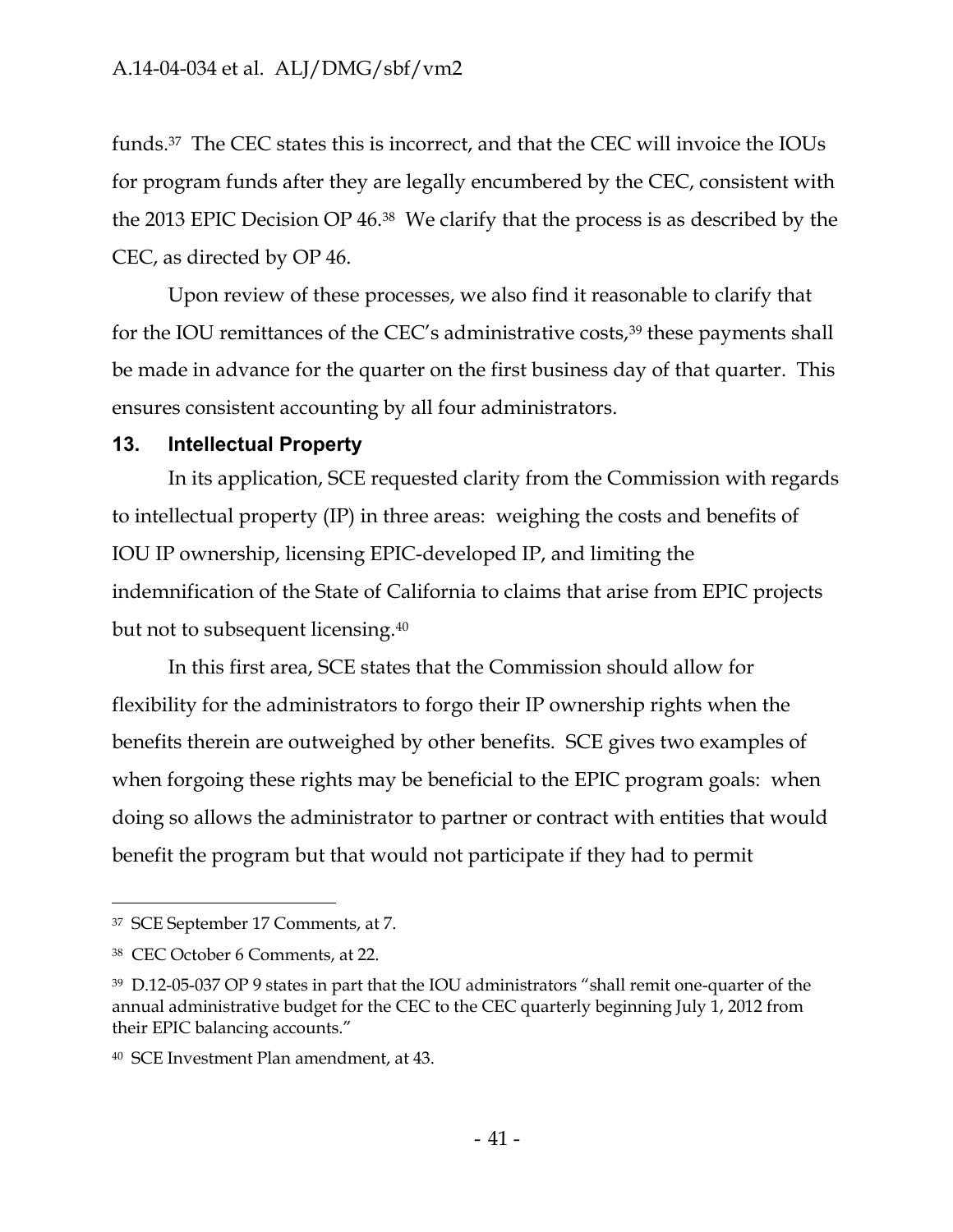administrator IP ownership, and when forgoing ownership allows co-funding a project or technology with other entities that cannot allow administrator IP ownership.

Second, SCE is concerned that administrator access to nonexclusive licensing rights may deter potential bidders, who may fear the administrator will compete against them by sublicensing the IP to others. SCE requests we "clarify that the nonexclusive licenses granted to the IOUs do not require that the IOUs sublicense IP to third parties."

Third, SCE raises broad concerns about the EPIC IP requirement to indemnify the state of California, because many universities and laboratories cannot indemnify a third party for their actions.

In its September 17 comments, PG&E recommends the Commission evaluate the benefits of IP ownership using the same EPIC guiding principles of safety, reliability, and lower costs, as well as the provision of benefits. PG&E also suggests that the Commission authorize administrators to file a Tier 1 Advice Letter (AL) when they wish to request a waiver or additional flexibility of the Commission's EPIC IP standards and criteria.

In response, the CEC states it is unclear whether it is meant to apply to the CEC as well, and thus takes the following positions: 1) the CEC has no position if PG&E's AL proposal would not apply to the CEC; 2) it disagrees if this would require "the CEC to file a Tier 1 advice letter to change anything related to IP other than the specific IP requirements imposed on the CEC by the Commission's EPIC decisions"; and 3) it supports the CEC being able to file a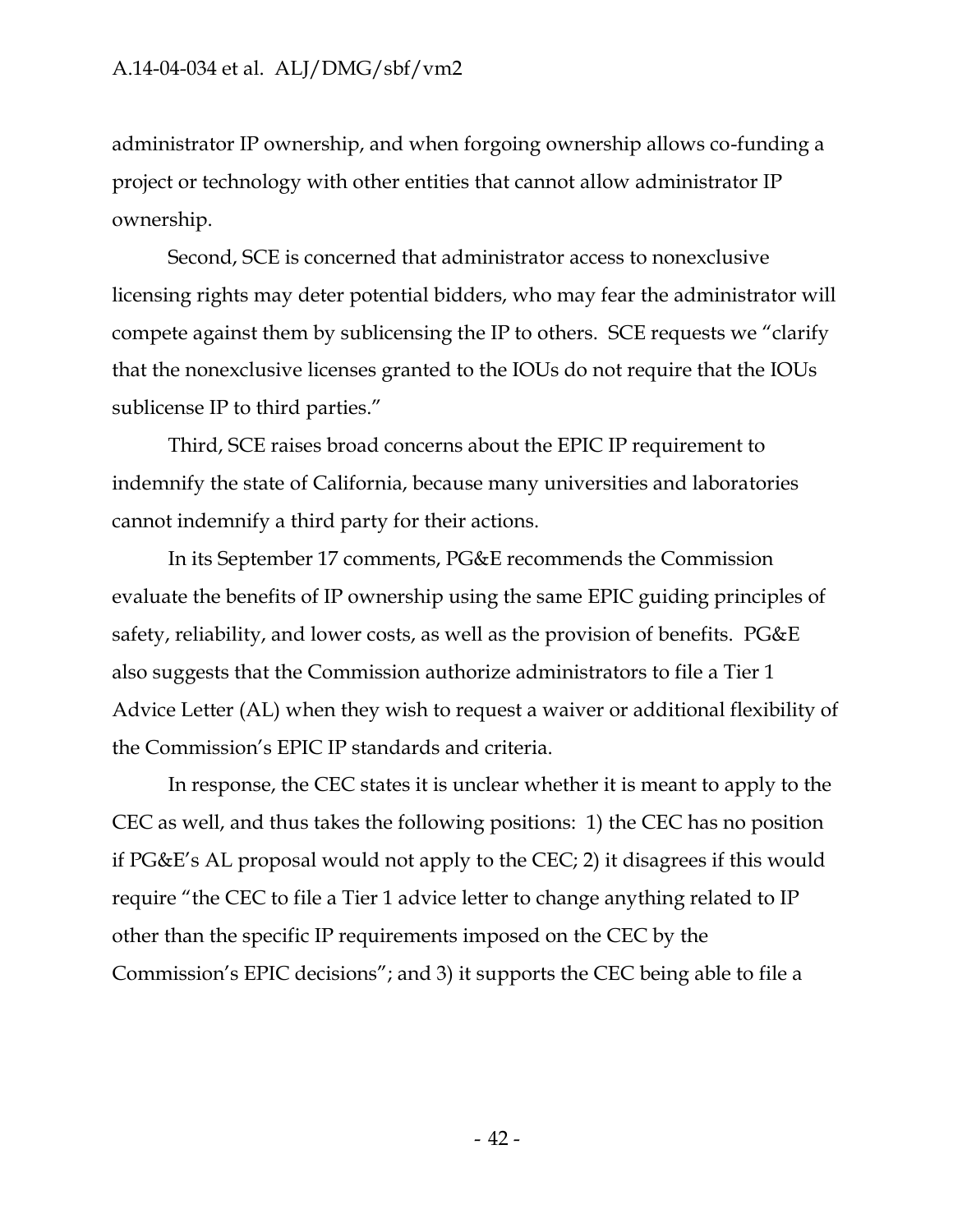business letter to request changes to specific IP requirements imposed by the Commission.<sup>41</sup>

ORA opposes the AL process suggested by PG&E, saying it would be an inappropriate delegation of the Commission's authority to allow such informal review and changes to IP terms.<sup>42</sup> ORA further states that this request is unjustified, and supports administrators filing a PFM, not an AL, to request IP changes or waivers.

We reiterate that many of the issues surrounding IP requirements were addressed at length in the 2013 EPIC Decision. We address only the specific, limited requests and issues raised in this proceeding.

First, with regards to establishing a process for administrators to request exceptions to IP requirements, we agree this could be desirable in some cases. The benefits of public interest RD&D programs extend far beyond those provided by IP, and the value of IP first depends upon the successful growth of the technology or approach it covers. If during their implementation of this program, an administrator identifies an overwhelming justification of the need for a specific waiver of our EPIC IP requirements at the individual project/solicitation level, we will allow them (except for the CEC) to file with the Energy Division a Tier 3 Advice Letter making this request. The CEC may provide a business letter to the Energy Division, and serve it to the service list in this consolidated proceeding. The CEC shall not implement any waiver until it is provided with a letter confirming the waiver from the Energy Division.

<sup>41</sup> CEC Comments, October 6, 2014, at 17.

<sup>42</sup> ORA October 6 Comments, at 8.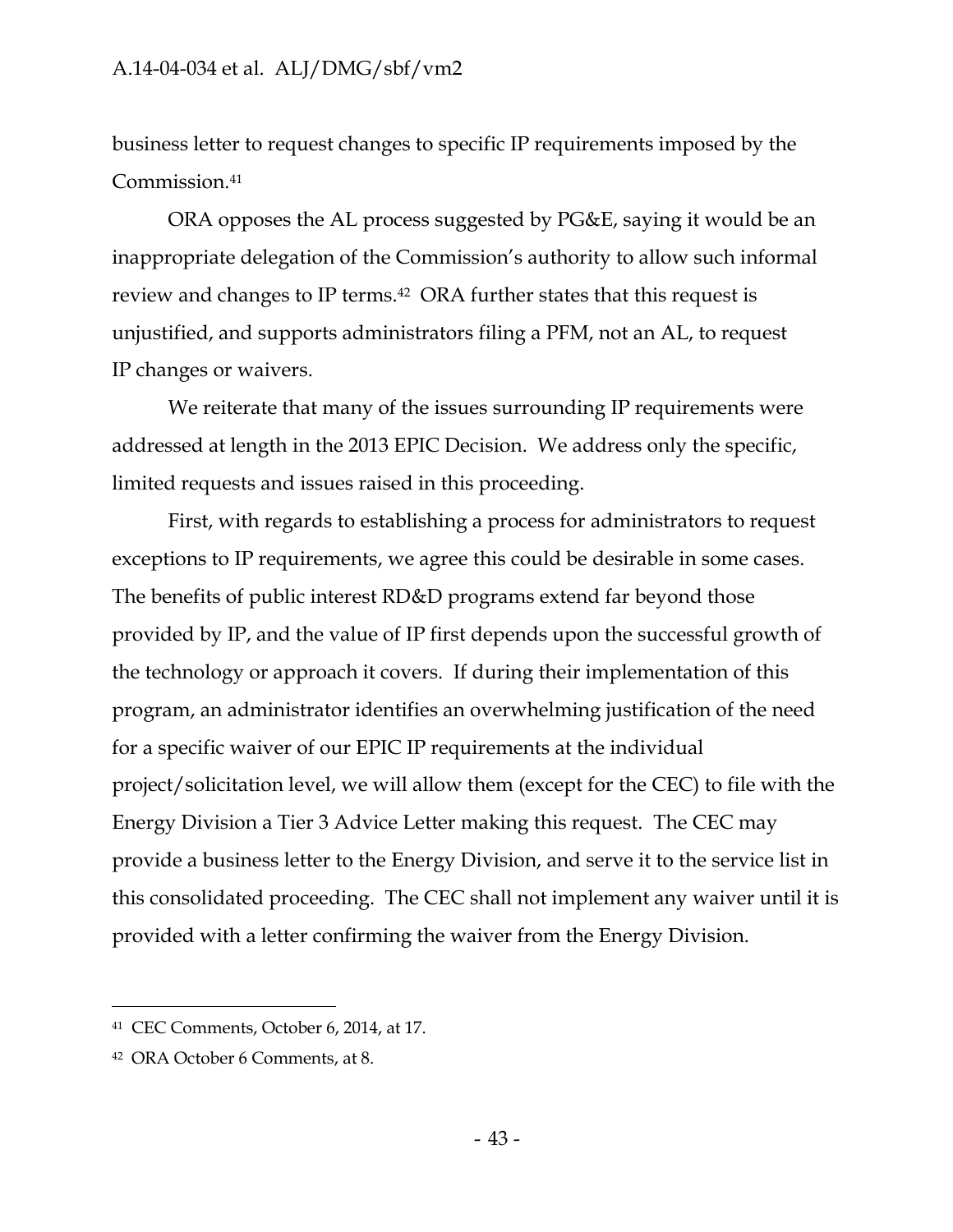Energy Division shall provide at least ten days for parties to review any such business letter before confirming a waiver. Such filing shall detail the specific requirements at issue and a demonstration of quantifiable benefits that are at risk should the waiver not be granted. The filing shall be a Tier 3 Advice Letter, because we wish to balance the need for comment, due process, and careful review with expediency. The Tier 3/business letter process is intended to be used in limited circumstances and broad requests with program-wide impacts will not be an appropriate use of the waivers.

Second, we clarify and confirm as SCE requested that the nonexclusive licenses granted to the IOUs do not *require* the IOUs to sublicense the IP to third parties.

Third, we agree that EPIC IP requirements should include an exception for the third party indemnification/hold harmless requirement for government entities that are prevented legally from indemnifying a third party. Otherwise, federal and state entities may be completely excluded from entering into EPIC agreements with the administrators. Government entities that may not legally indemnify or hold a third party harmless are exempted from this requirement within the EPIC program. All other entities are still bound by these requirements.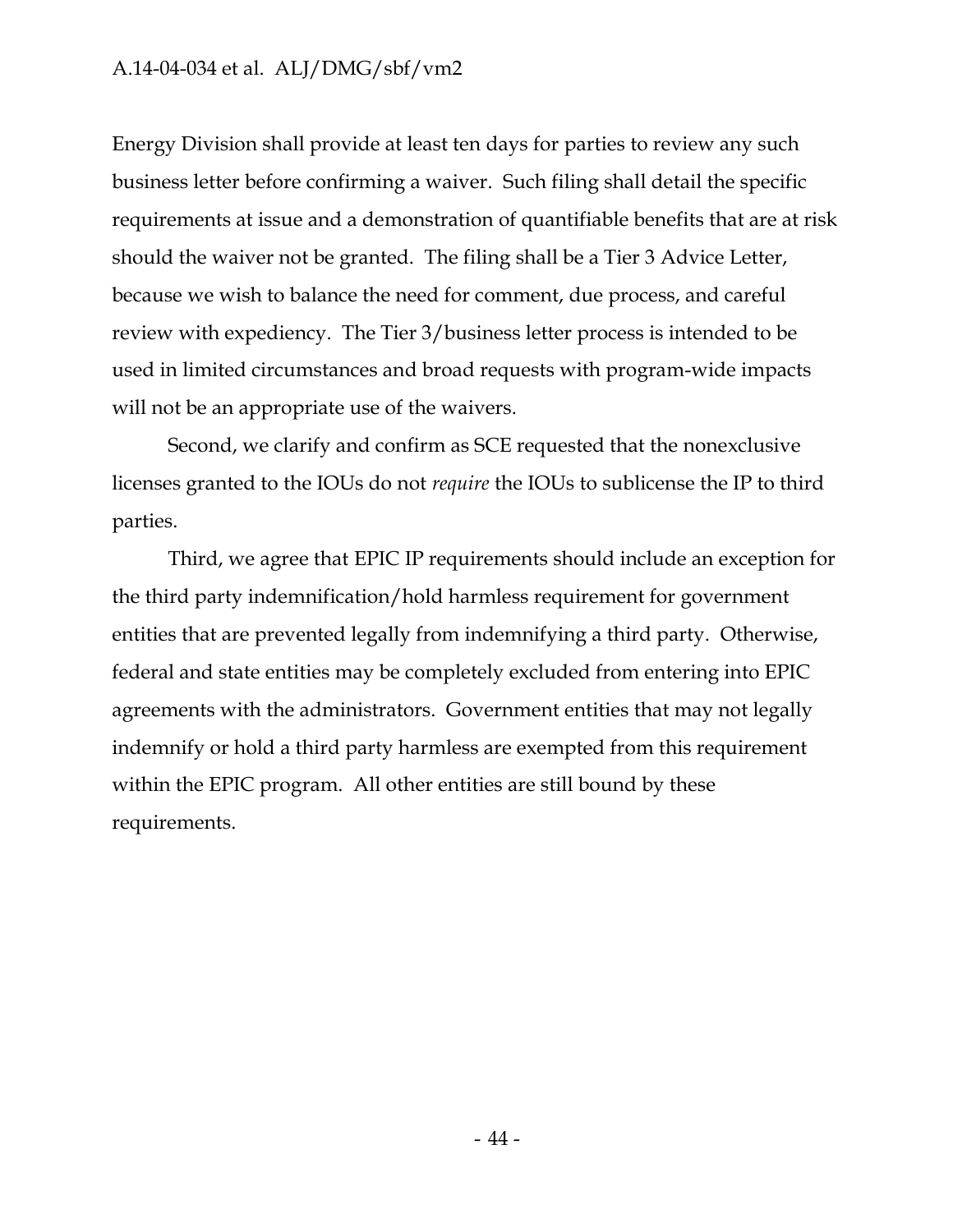### **14. Other Implementation Considerations**

### **14.1. Flexibility to Fund new Projects Between Triennial Applications**

One of the major issues discussed in this proceeding has been the question of whether administrators should have the flexibility to fund "new" projects –ones not included in their triennial investment plans—between application cycles. This issue also includes the question of whether administrators may fund a "second phase" of EPIC 2012-2014 work using 2015-2017 funds. The issue has been raised in the applications, protests, replies, at the workshop, and in comments. SCE suggested a workshop be held to further discuss this issue, and in light of the level on input and importance given to the subject by the parties, we find that a workshop would be helpful. However, we do not wish to delay the approval of the applications, and find that this particular issue is not specific to the investment plans that have been proposed, but rather to implementation and administration between applications. Therefore, the Commission has decided to bifurcate this proceeding. This Decision approves the applications, allowing administrators to proceed with their investments. This proceeding will remain open to discuss the issue of flexibility to fund new projects between application cycles, a workshop will be held in early 2015, and a second decision will be issued on that matter.

Although this matter will be fully resolved in the subsequent decision, we find it necessary to clarify that administrator authority to fund new EPIC projects without Commission approval does not currently exist. For now, we clarify that the EPIC administrators do not currently have independent authority to approve proposals that may receive EPIC funds, that applications approved by the Commission represent the full scope of authorized investments, and that EPIC funds cannot be spent on unauthorized work.

- 45 -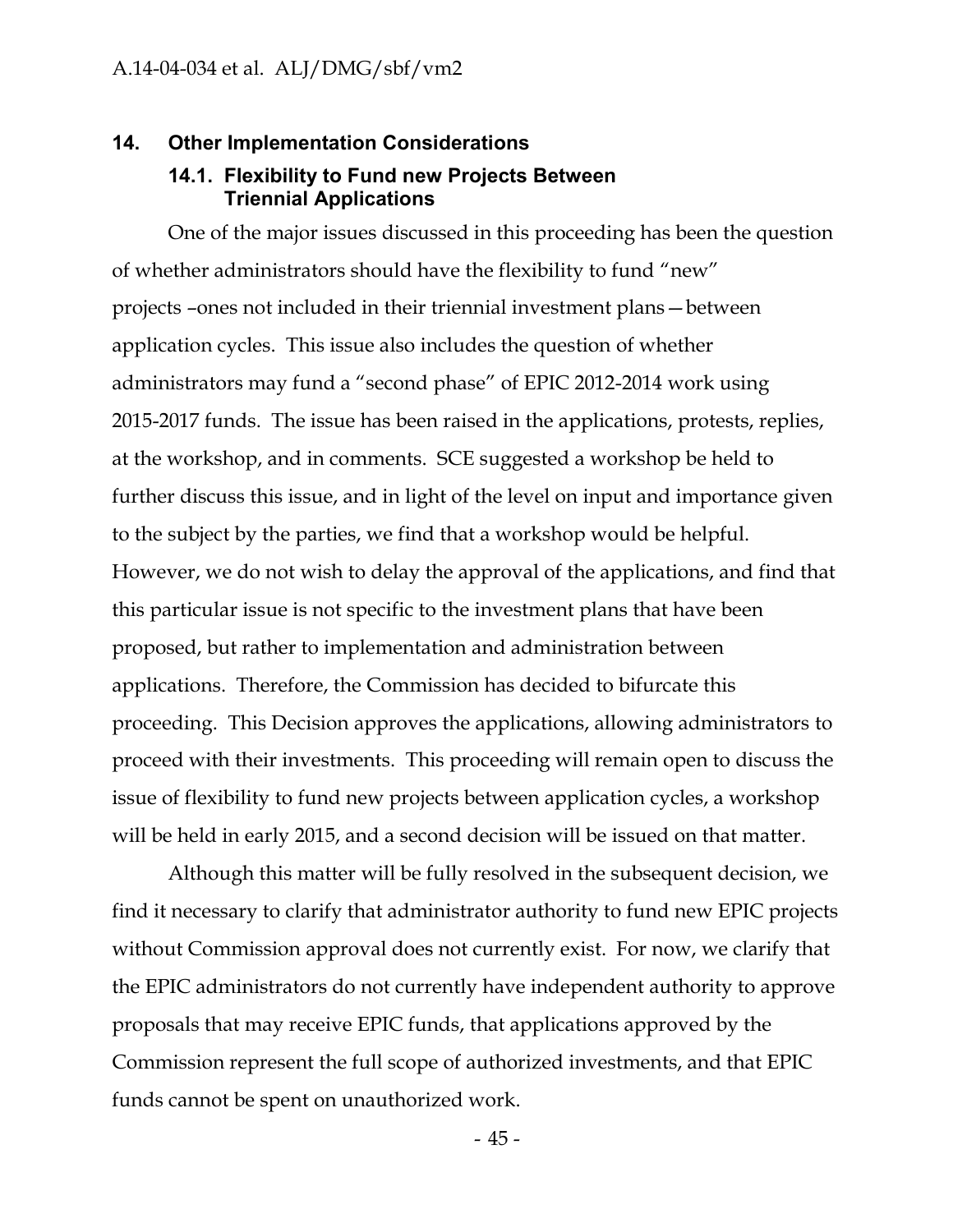# **14.2. Leveraging EPIC 2012-2014 Investments**

The question of whether administrators may fund a second phase of 2012-2014 work using 2015-2017 funds (when no second phase was included in their 2015-2017 plan) will be addressed as discussed in the preceding section. However, we clarify that administrators may leverage prior investments via actually proposing a second phase of a project in their 2015-2017 plans, as several have done. These "leveraged" investments, which will be conducted in relation to the work authorized under the 2013 EPIC Decision, face no different restrictions or review beyond that done for the rest of their proposals.

# **14.3. Coordination with EV Proceedings**

The Scoping Memo specifically directed our review towards the coordination of proposed EV work with related Commission proceedings.

PG&E responds that its proposed EV work is coordinated with Rulemaking (R.) 13-11-007 and cites its Joint Proceedings Inventory filed on June 3, 2014 in that proceeding. However, as previously discussed, PG&E did not provide this detail and justification in the comparison matrix, complicating our review.

The CEC provides detail regarding its coordination with Commission EV proceedings in its application, the comparison matrix, and its opening comments.

SDG&E states this criterion is not applicable to its plan, since it did not propose EV work.

We find the administrators' EV work is appropriately coordinated with our proceedings, as modified by Appendix A.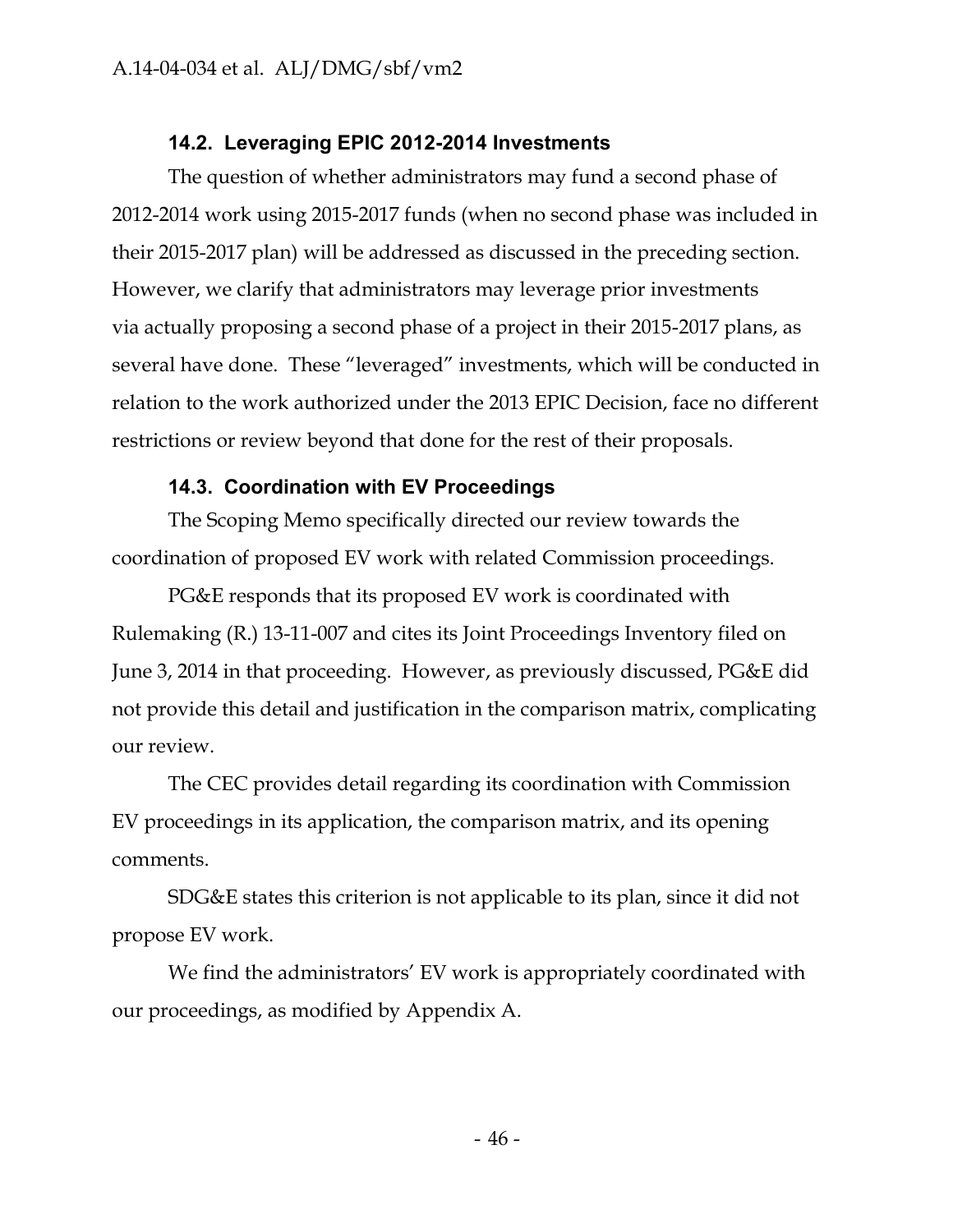# **14.4. IOU Administrator Participation in CEC EPIC Solicitations**

Several parties addressed the issue of whether the IOU administrators should be permitted to compete for EPIC funds in CEC solicitations or otherwise receive EPIC funds from the CEC.

PG&E in its opening comments stated that the "IOUs should be allowed to participate in CEC EPIC solicitations so long as there is no conflict of interest. The administrators will work closely to ensure IOUs do not have an advisory role in developing the solicitations or participating in reviews on behalf of the CEC, such that there is a conflict of interest."<sup>43</sup>

SDG&E's comments state that IOUs "should be allowed to bid in both prime and subcontracted roles" in CEC solicitations, saying their participation will strengthen the CEC's EPIC work, increase beneficial R&D, and encourage cooperation among the administrators.<sup>44</sup> SDG&E further states that it is unlikely to respond to CEC solicitations that require matching funds due to its own limited EPIC budget, and that it has already declined requests from the CEC for assistance drafting solicitations both because of limited resources and to preserve its ability to potentially bid for those solicitations.

In its October 6, 2014 reply comments, the CEC addresses this issue at length. It states a number of concerns and requests the Commission clarify the extent to which IOUs may participate in CEC EPIC solicitations, stating it is preferable to have IOU input on their development rather than as bidders or recipients.

<sup>43</sup> PG&E Opening Comments, September 17, 2014, at 10.

<sup>44</sup> SDG&E Opening Comments, September 17, 2014, at 14.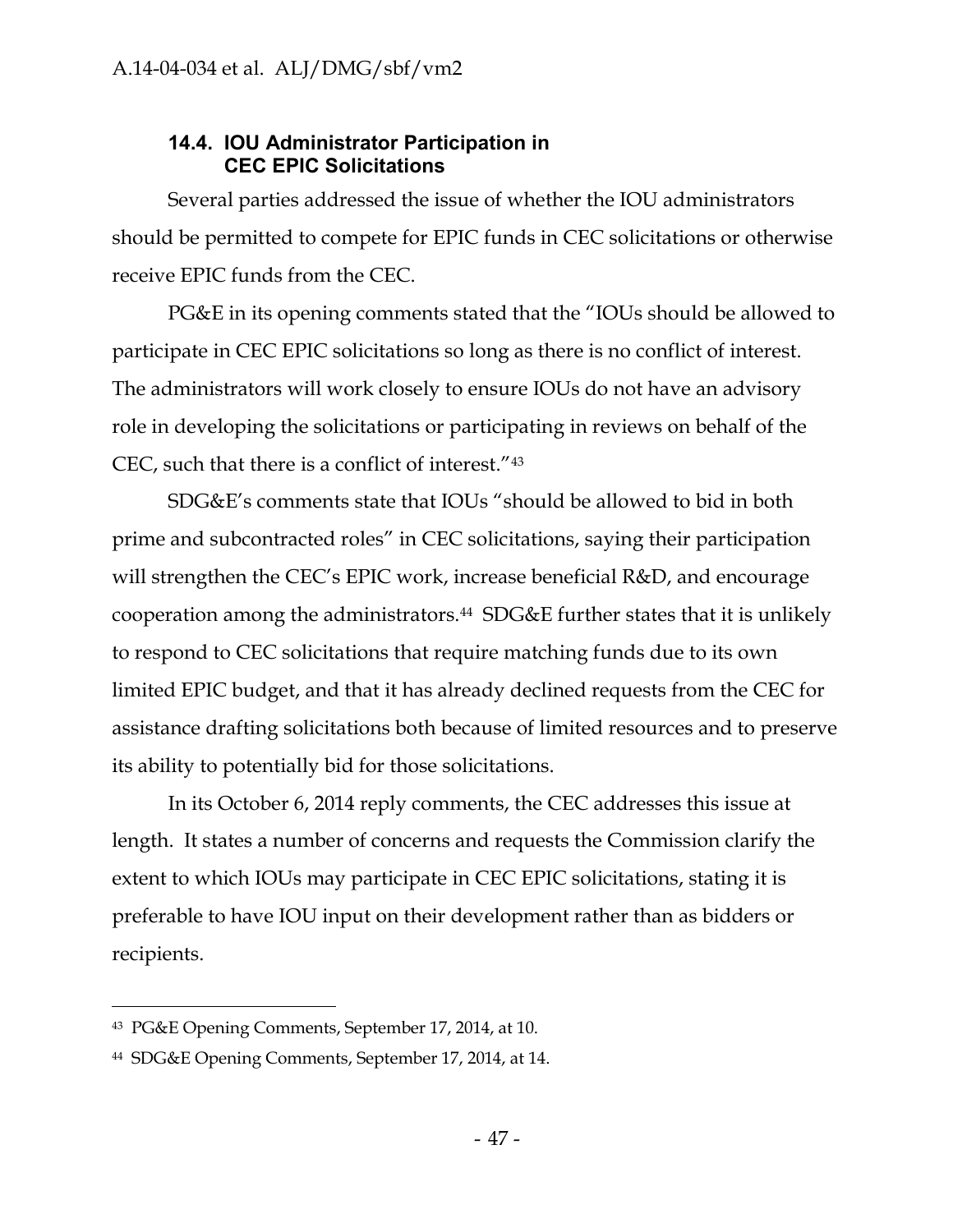The CEC states:

- To ensure fairness to all applicants, potential applicants may not bid on solicitations they helped to develop unless their input occurred in a public forum;
- The four administrators meet frequently, currently weekly, to coordinate program administration, and because it is difficult to know which topics IOUs may choose to bid on, the CEC does not discuss solicitations it is currently developing.
- The CEC may want more active IOU participation in its solicitation development as EPIC implementation grows.
- The four administrators must necessarily coordinate. Because the IOUs help shape future CEC EPIC work, they could be put in the position of commenting on competitors for EPIC funding while helping shape future efforts.
- No other applicant will have the level of access to CEC EPIC staff or influence on the overall EPIC process as the IOUs. Their role as administrators should limit their ability to be EPIC bidders. This will "ensure unbiased – both perceived and real – input, communications, and actions by the IOUs in working with the CEC."
- There are IP concerns stemming from the fact that IOUs can receive IP rights to CEC EPIC project results. IOUs may receive an unfair advantage from this. "For example, an entity could create IP through a project in the CEC's first investment plan, and if successful might compete in the CEC's second or third EPIC investment plans for follow-on work to further the IP. If the IOUs are allowed to directly compete for CEC EPIC funding, they could both attempt to gain access to the entity's IP and compete against the entity. No other entities competing for CEC EPIC funding have the opportunity to obtain rights to their competitor's IP."
- The Commission decided in the Phase 2 EPIC Decision that the role of the IOUs in EPIC is not to develop new technology but to demonstrate and deploy technologies on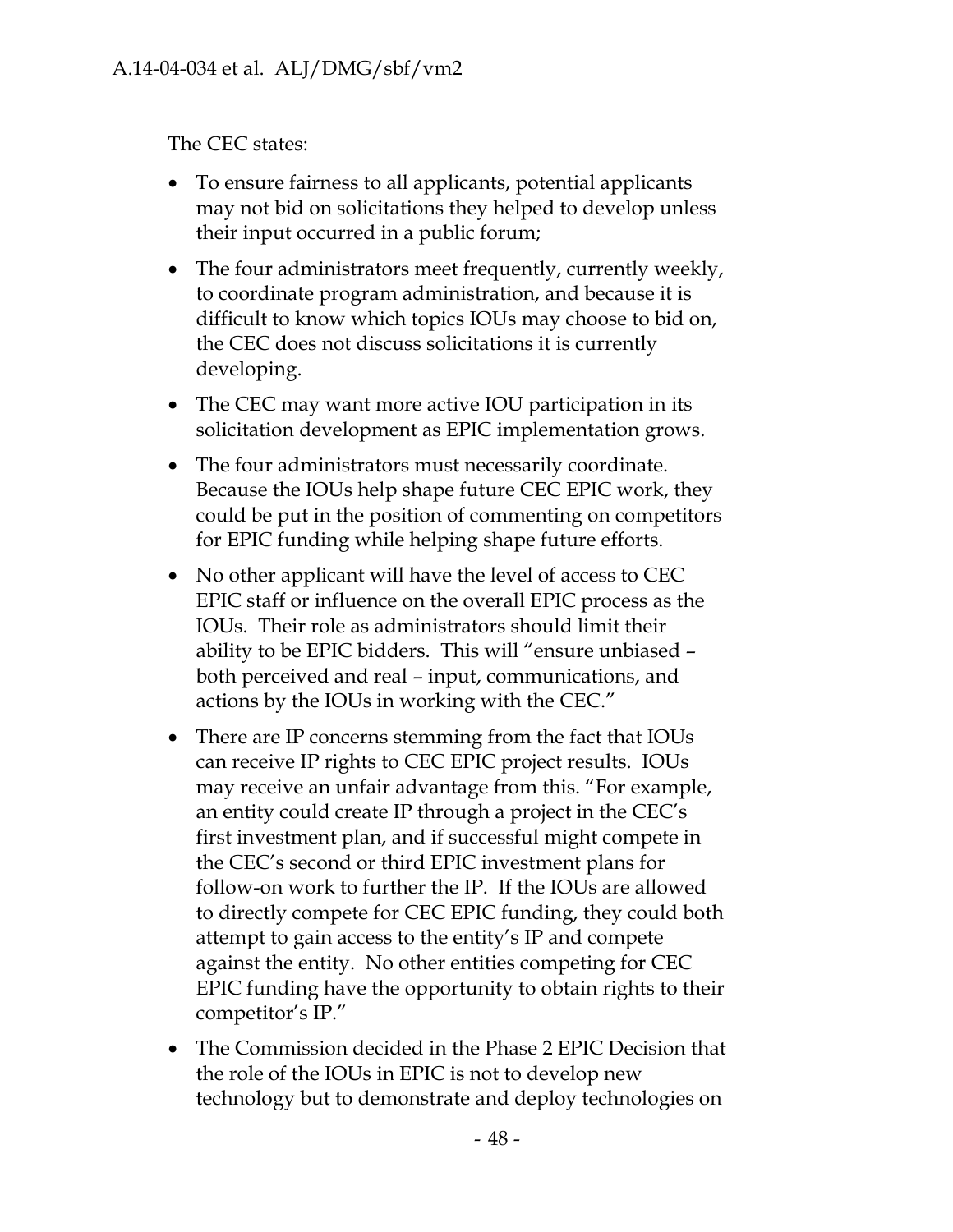their systems, which is why it limited the IOU's administrative portion to the TD&D program area. Because some technologies developed in the Applied R&D program area may be later tested on the IOU systems, it would be desirable to have their input in developing those solicitations.

- The CEC sometimes requests support letters from bidders. IOUs may deny a competitor in a solicitation a support letter.
- Overall, the CEC states that if the Commission limits IOU competition in CEC solicitations, this will enable frequent coordination on solicitation development and review, to the benefit of the EPIC program goals.
- The CEC suggests that if IOU staff time is required for a CEC EPIC-funded project, the IOUs be permitted to use their EPIC funds for this time.

ORA's reply comments also address this issue, stating that if a utility's plans "already include projects that fall within a CEC TD&D solicitation," the utility should "have every opportunity to participate, but that the 2013 EPIC Decision prohibits utilities from responding to CEC solicitations outside of the TD&D area.<sup>45</sup>

We shall address these comments in reverse order. We find ORA's comments to be incorrect and unclear. First, the issue at hand is whether IOU administrators may receive or compete for CEC EPIC funds, not whether they may use their own funds within a CEC solicitation. Second, we find that neither the 2013 EPIC Decision nor any of the other EPIC decisions expressly prohibit IOU administrators from receiving or competing for CEC EPIC funds. The prohibition ORA cites, and that we have discussed already in this Decision, is

<sup>45</sup> ORA Reply Comments, October 6, 2014, at 5.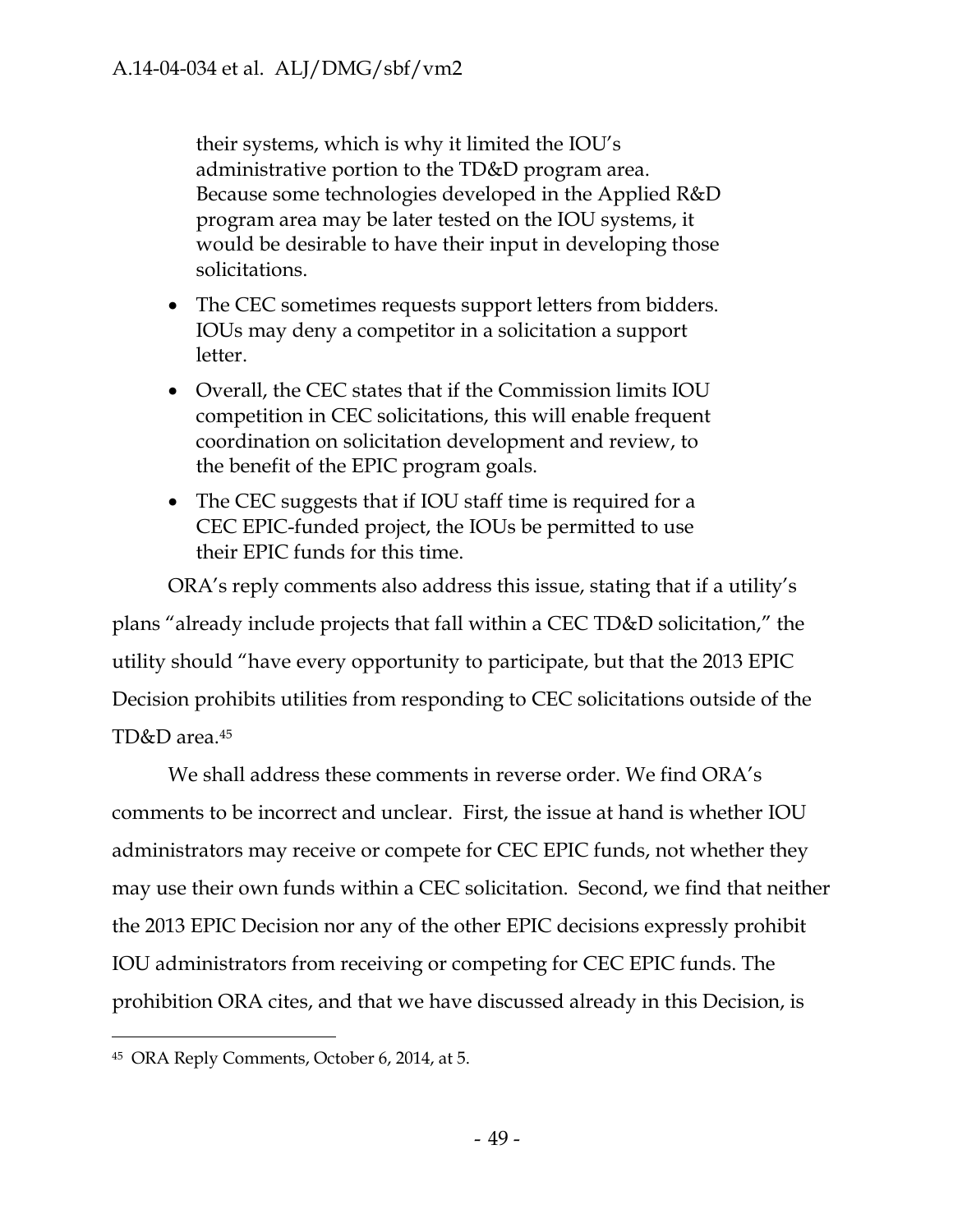that the IOU administrators may not use their own EPIC budgets for activities outside of the TD&D category. It does not address whether they may receive the CEC's funds in other categories. One regards what IOUs may do as administrators; the other refers to what they may do as bidders or funded entities. This has been reflected in the CEC's solicitations for EPIC funds under the 2012-2014 plan, which do not bar any entities from competing.

Next we address whether the IOU administrators should be allowed to participate in CEC EPIC solicitations. There are programmatic, legal, and practical considerations with regards to this issue. Programmatically, the Commission must consider the intents and purposes of the EPIC program and the impacts IOU participation in CEC EPIC solicitations may have on EPIC program goals. The guiding principle of providing electricity ratepayer benefits must be a prime consideration here. The Phase 2 EPIC Decision clearly limited the IOU's role as administrator to TD&D, but does not provide explicit guidance as to whether they may compete for other administrators' funds.

With regards to legal considerations, at issue is whether IOU participation raises IP or conflict of interest problems. The IOUs – at least PG&E and SDG&E, which addressed the question of IOU participation in CEC solicitations in their comments – recognize the potential for conflict of interest and state they will avoid it through coordination and/or declining to provide input on solicitations they may bid on. They did not address potential future concerns relating to obtaining IP from CEC-funded work. The Commission must also consider practical considerations such as how the IOUs may be required to act as full cooperating partners where the CEC deems necessary on its solicitations.

We are primarily guided by programmatic considerations in deciding this issue. We find that all four EPIC administrators should be EPIC administrators

- 50 -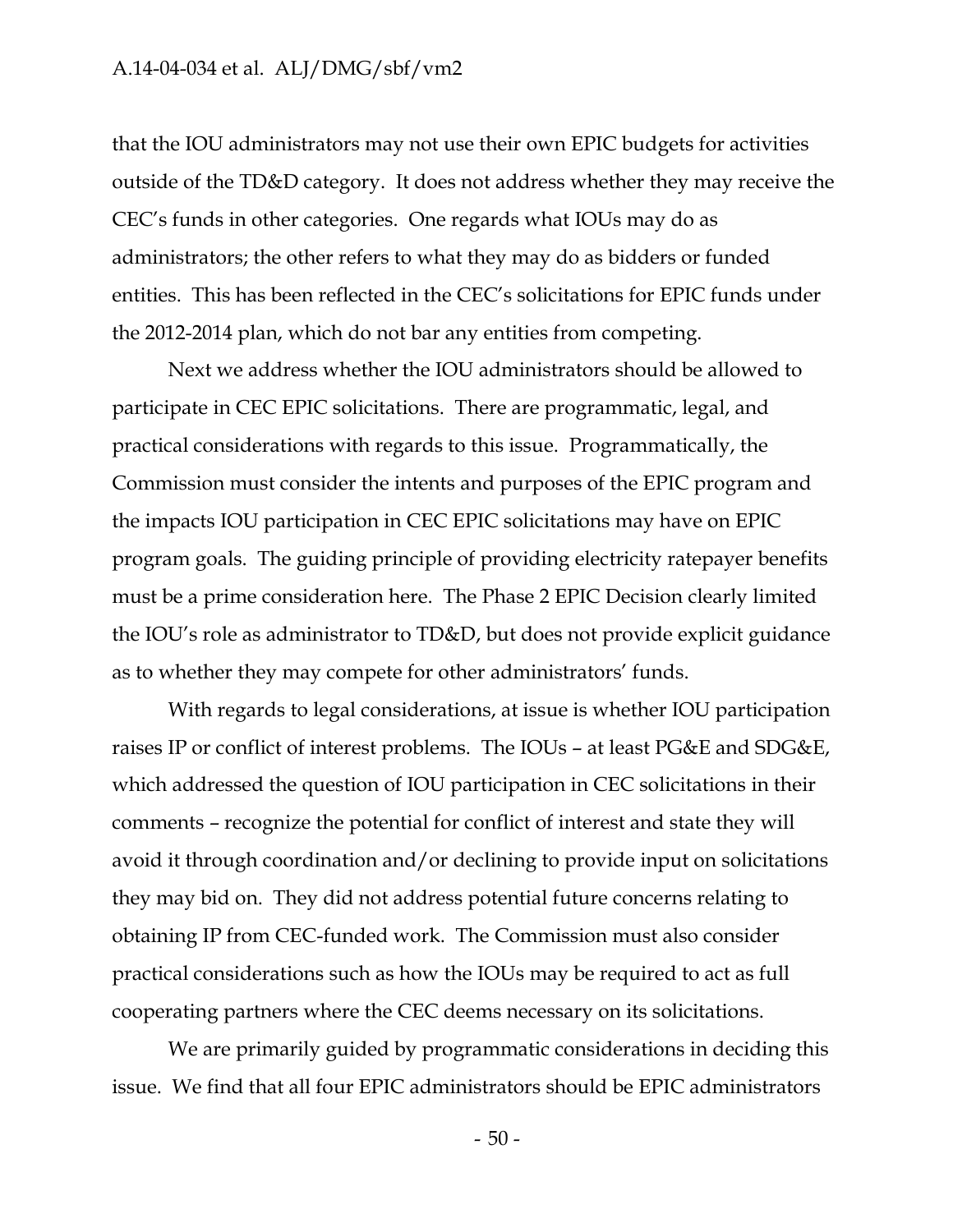first and foremost, and should not undertake EPIC program activities that negatively impact their roles as administrators. One of the primary responsibilities of each administrator is to ensure coordination of EPIC work. PG&E, SDG&E, and the CEC's comments each state that the potential for administrator IOU bidding in CEC solicitations has already limited and/or prevented cross-coordination. The CEC in fact categorically states it does not discuss EPIC solicitation development details with the other administrators as a result. PG&E and SDG&E state they will continue to not provide input to the CEC on solicitations for which they may want to bid.

Guided by this finding of "administrators are administrators first and foremost," we find that IOU administrator participation in CEC EPIC solicitations should be limited because it undermines each administrators' ability to coordinate their EPIC investments. This issue is likely to have already had negative impacts on the EPIC administrators and the EPIC program, as the CEC has already developed and released multiple solicitations but states it has not been able to coordinate with its fellow administrators on these solicitations. A lack of coordination and communication among the administrators with regards to research needs, scope, and other implementation details can be reasonably expected to negatively impact CEC solicitations, particularly because a good deal of its work funds innovations that will need to be demonstrated within the IOU's systems. Simply saying they *might wish* to bid on a solicitation is not a compelling reason for the IOU administrators to refuse to coordinate with the CEC.

Not providing input where necessary therefore entirely and inherently undermines the IOUs' roles as administrators. Preserving the IOUs' participation abilities is less important than ensuring they are able to coordinate

- 51 -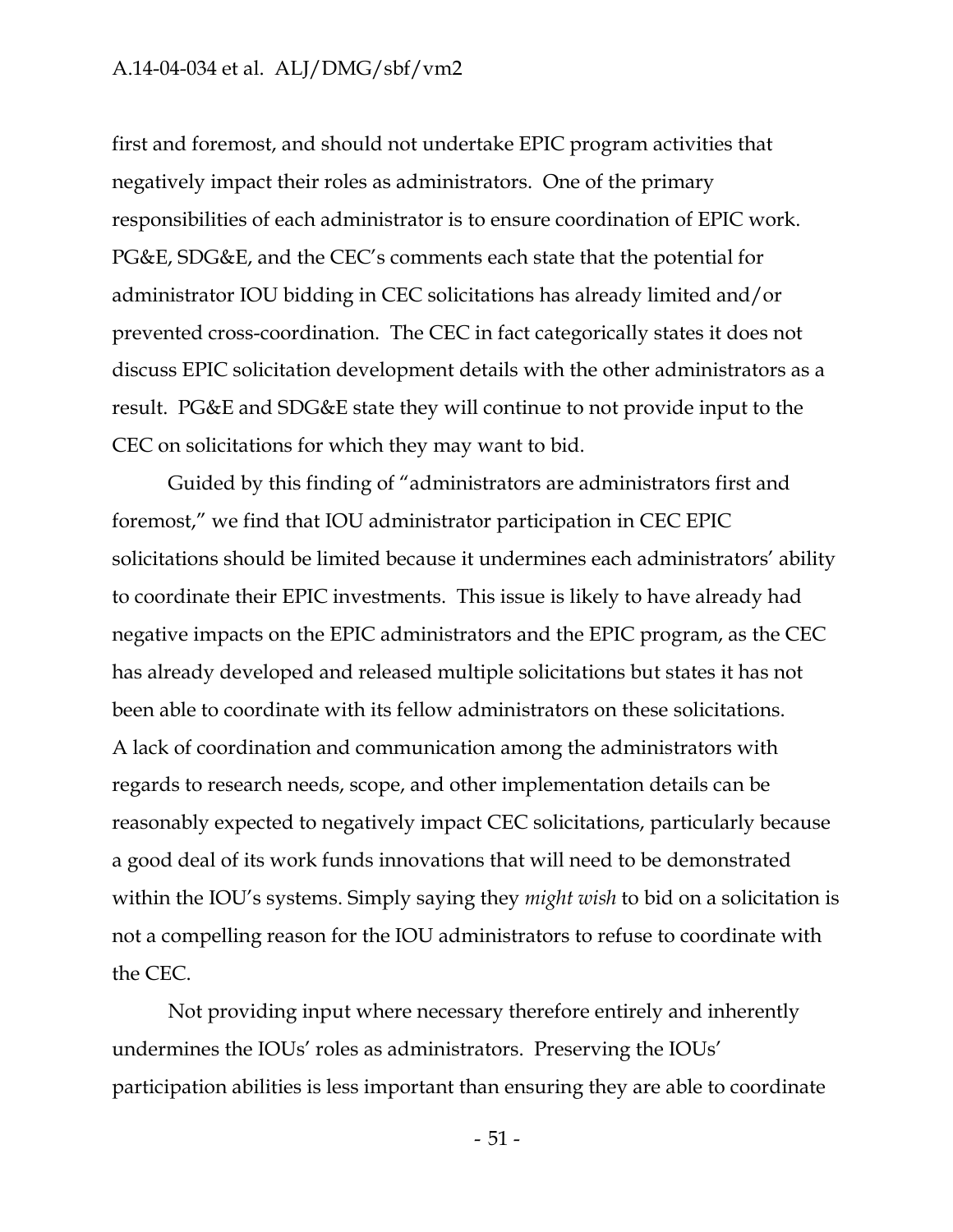with their fellow administrators about planned program activities. Additionally, there does not seem to be any reliable method of determining in advance which solicitations IOU administrators may wish to bid on, particularly because we wish to avoid convoluted, opaque, and uncertain rules regarding which EPIC administrators may share input on each other's EPIC plans. At this stage in the program, open and close coordination among the administrators is essential.

With regard to the legal and practical considerations, we are concerned about the issues raised by the CEC regarding competitive disadvantages that energy innovators may face if competing with IOU administrators who could get access to their IP. We also agree that IOU participation may create perceptions among other bidders of bias, unfair advantage, and disproportionate influence. Being an administrator of a program necessarily translates to having more influence upon its priorities, focus, and specific outcomes. However, making a definitive determination on those counts is neither feasible (since we cannot speculate what various parties may do in the future with currently non-existent IP) nor necessary. As stated above, the Commission primarily decides this question with regards to the programmatic consideration, and on that basis makes its determination. Because it hampers coordination, IOU participation in CEC EPIC solicitations negatively impacts, and is contrary to, the administrator's role and it is limited on that basis.

This Decision requires the CEC to provide whatever information it deems necessary about under-development solicitations to the IOU administrators as a standard item in administrators' regular meetings to ensure its EPIC work is coordinated. IOU administrators are not required to assist the CEC in drafting solicitations, reviewing them, or other work that is solely the purview of each administrator; the IOUs *are* required to provide strategic input to the CEC as

- 52 -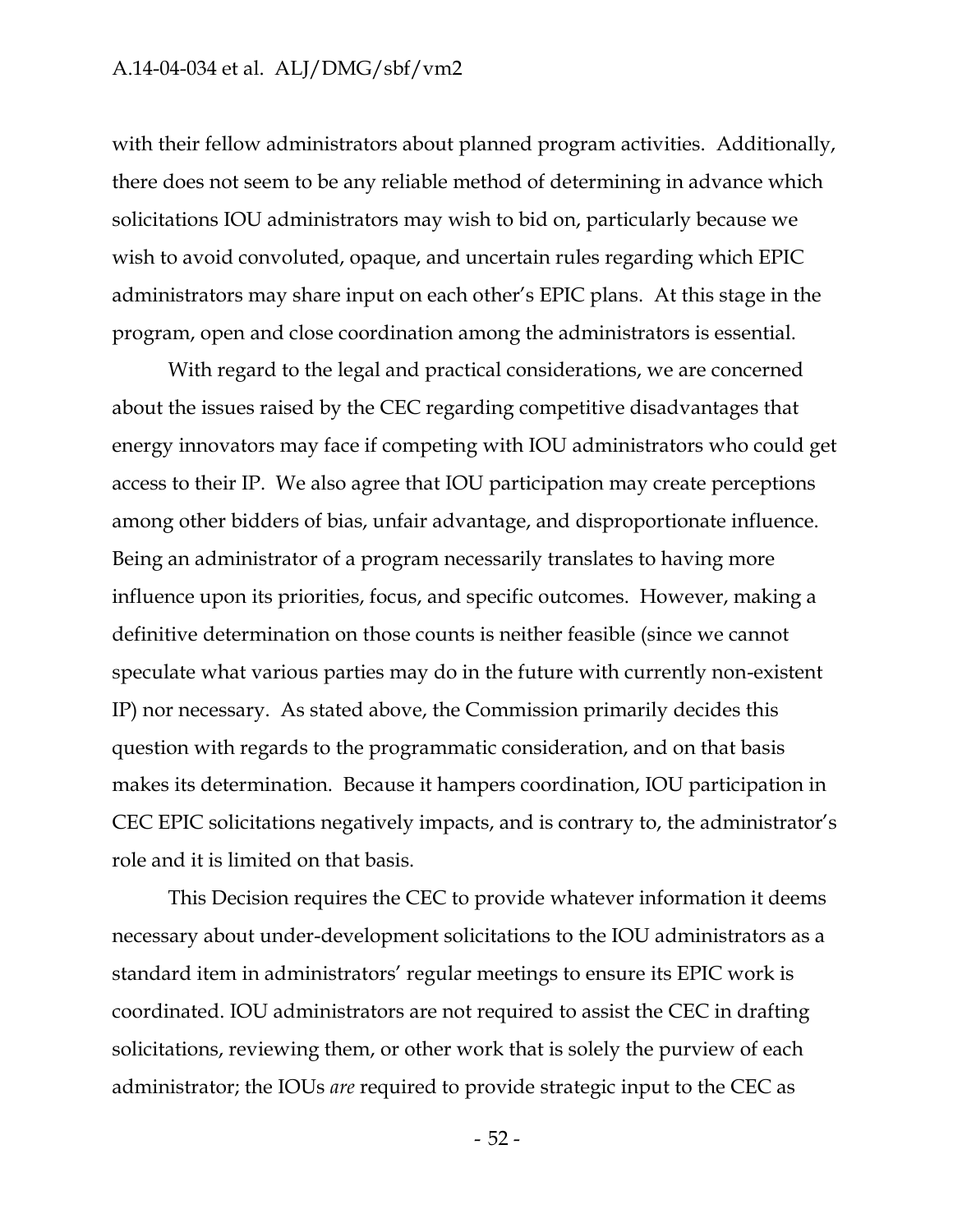requested as it does that work. This coordination is a necessary and normal part of their administrative activities.

This explicit requirement for the IOU administrators to provide input on CEC EPIC solicitations as requested effectively and intentionally prevents them from bidding on those solicitations under the CEC's rules.

The CEC must facilitate the IOUs' input on its solicitations in an efficient manner. IOU input on a CEC EPIC solicitation will not confer any responsibility on the IOU for that investment; that responsibility is still held by the CEC.

If an IOU administrator chooses to be a necessary partner on a CEC EPIC project (for example, on a project demonstrating an energy storage device connected to the utility's grid), the IOU may use its EPIC funds for those inhouse costs; in this case, the IOU's reports shall identify the CEC project title and amount of IOU funding used, but the CEC shall be responsible for all other substantive reporting as with all its other projects.

We urge the IOU administrators to accept this requirement in good faith consistent with their commitment to a well-coordinated program and in recognition of our objective intent to protect the overall EPIC program goals.

### **15. General Coordination**

In its application, SCE proposes an "annual California EPIC symposium" for administrators to present key results from their respective Investment Plans to the Commission and stakeholders. Such a public forum would increase the overall transparency of the Program and moreover, would provide the opportunity to gain insight on the progress the Administrators have made on EPIC funded projects."<sup>46</sup> For several reasons, we agree.

<sup>46</sup> SCE Investment Plan at 42.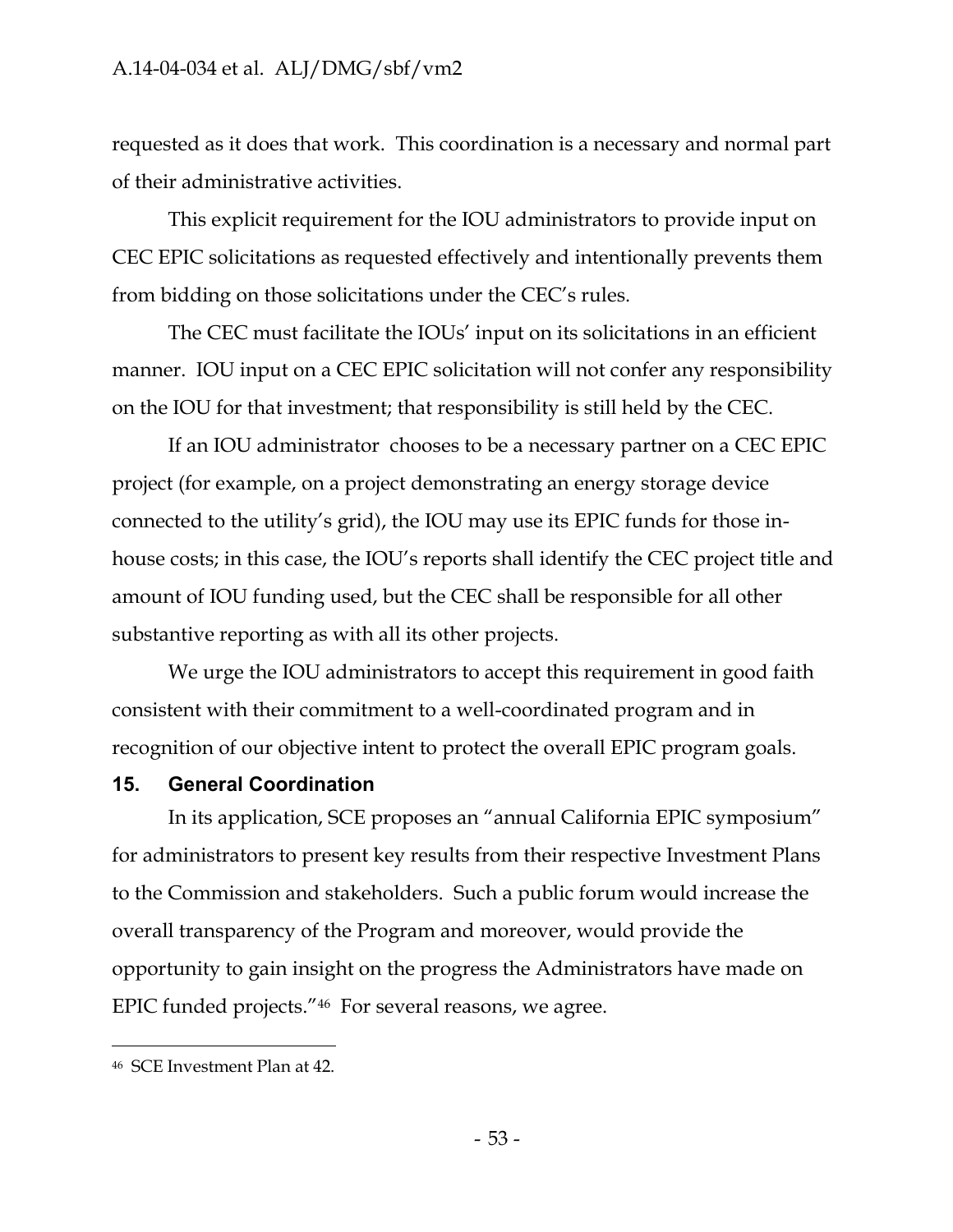First, the budget discrepancies, inconsistent application of proposed investments to Commission proceedings in the comparison matrix, and the comments regarding IOU-CEC coordination on CEC solicitations lead us to find that the administrators' coordination could be improved.

Second, the modifications and clarifications made in Appendix A demonstrate that EPIC work has an enormous impact upon Commission work and energy policy in general, and with such a significant funding program, we wish to improve EPIC-policy feedback loops. The Commission is currently overseeing a significant energy policy transformation in California, and this should be closely integrated with the EPIC investments administered on our behalf.

Third, the comments regarding administrator flexibility show that there is clearly a demand and a need for closer interaction among the four administrators and the Commission beyond just triennial application cycles. A symposium would be a practical way of building positive coordination.

Thus, we find it reasonable to approve SCE's suggestion and require the four administrators to coordinate to host an annual "EPIC Innovation Symposium" as part of their normal administrative duties starting in 2015. The purpose of these symposiums is to share progress, results, and future plans; improve coordination and understanding among administrators, parties, and the Commission, Energy Division in particular; raise awareness and visibility of EPIC investments; connect administrators, policymakers, and innovators; and improve program transparency. We view this requirement as a simple clarification of our requirement in the Phase 2 EPIC Decision OP 15, and this annual symposium may be counted as one of the two workshops required by that OP. Administrators shall make every effort to include the Commission,

- 54 -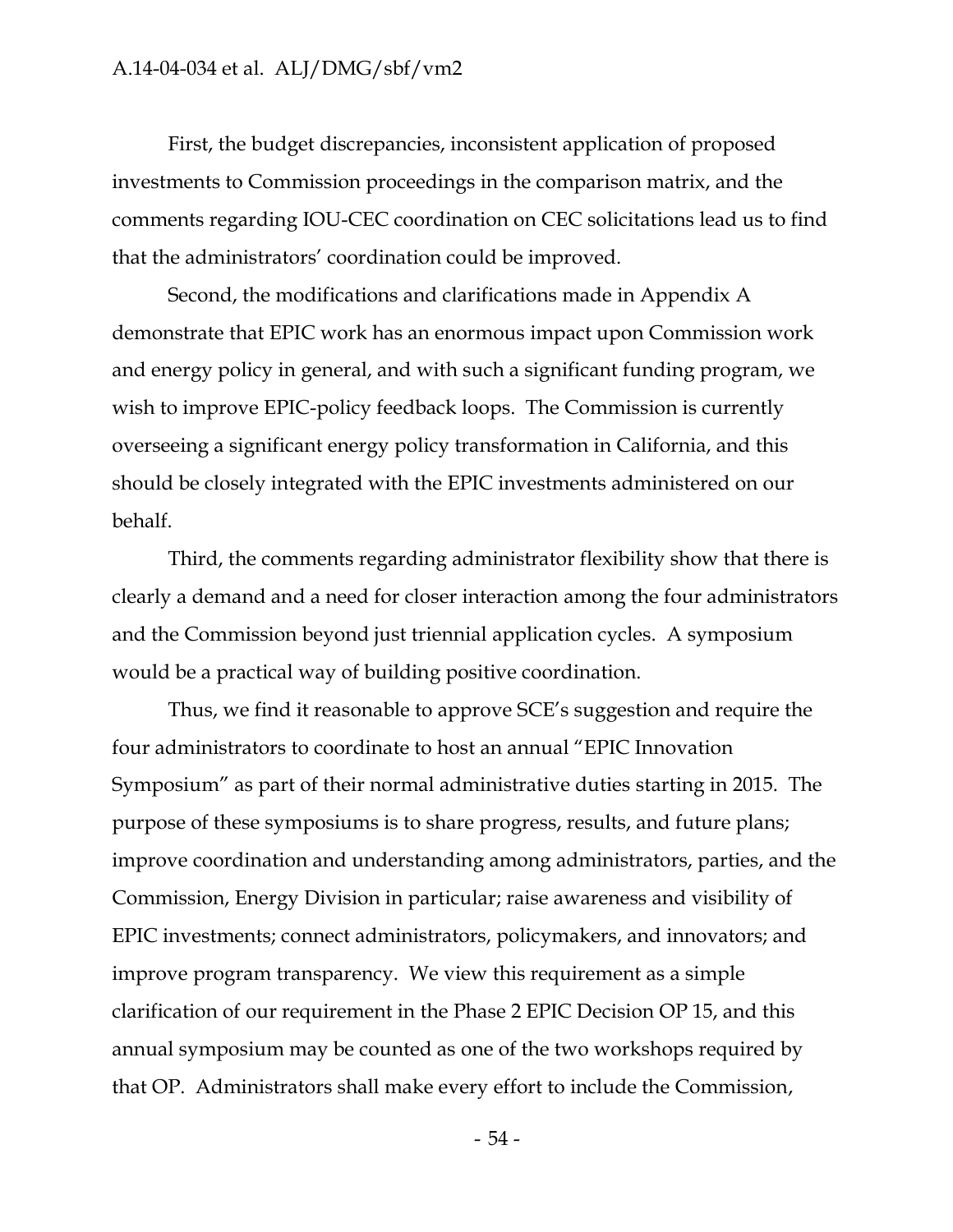especially Energy Division staff working on affected proceedings, in the symposiums, and shall coordinate with and incorporate input from the Energy Division in producing this symposium. All other stakeholders, especially those named in the Phase 2 EPIC Decision (OP 15), shall be encouraged to attend.

# **16. Safety Considerations**

As part of our review of the applications, the Commission has evaluated safety considerations thereto. Safety is a primary driving principle of the EPIC program, and thus although we address it specifically here, it has been a part of our review throughout. Two of the administrators addressed safety considerations in their comments: SDG&E briefly states its view that there are no key safety and resiliency questions that should be answered in our review. The CEC suggests we consider the following:

- Does each investment plan adequately address the principles articulated in Public Utilities Code Section 740.1 (e)(2)?
- Do emerging clean energy technologies and strategies include relevant public health and safety considerations?
- Do the investment plans include resiliency of the electricity system for extreme climate conditions?

These are reasonable and appropriate components of our review, and we have applied them throughout. As modified herein, the investment plans appropriately address safety and resiliency questions.

# **17. Comments on Proposed Decision**

The proposed decision in this matter was mailed to the parties in accordance with Section 311 of the Public Utilities Code and comments were allowed under Rule 14.3 of the Commission's Rules of Practice and Procedure. Comments were filed on March 30, 2015, and reply comments were filed on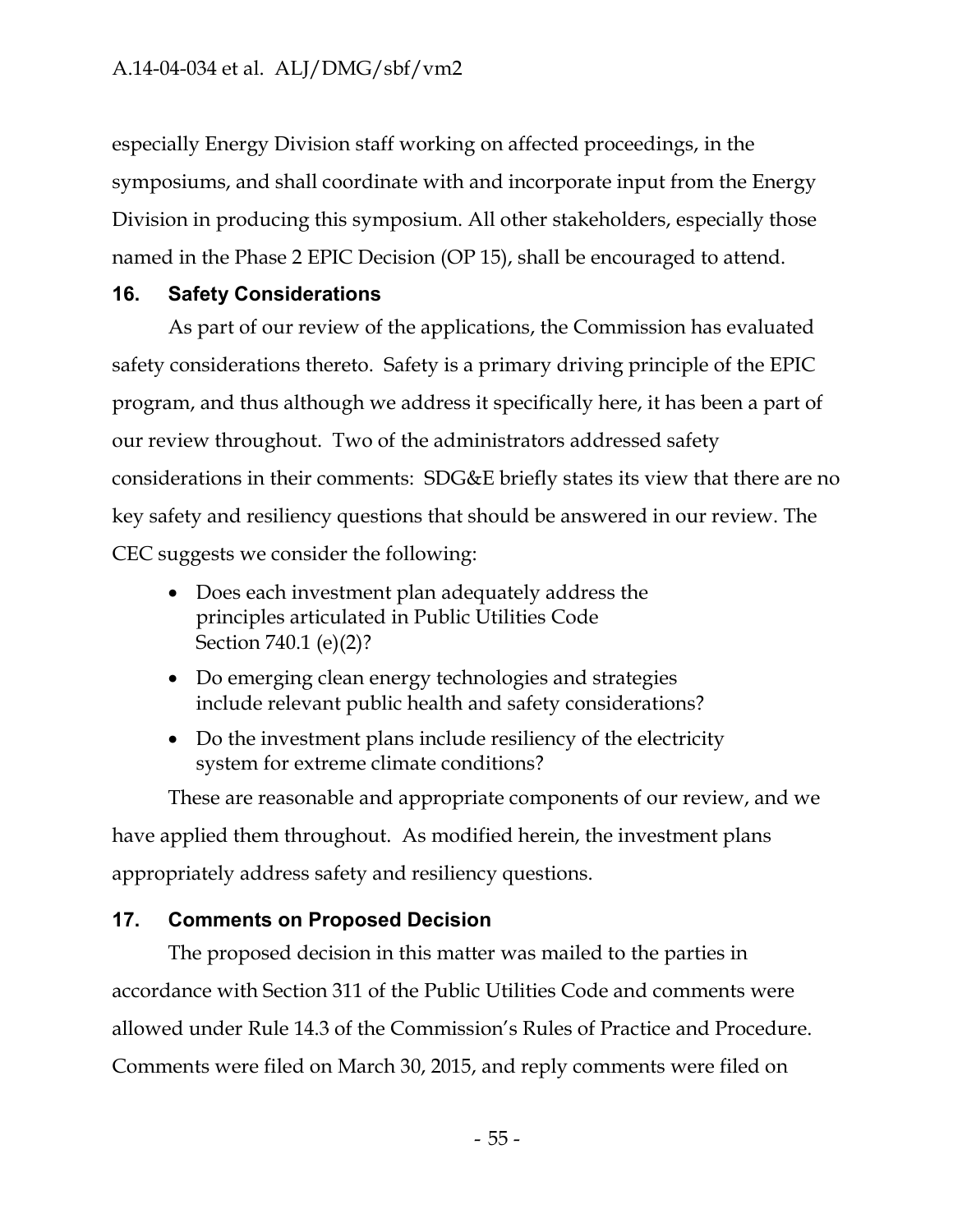April 6, 2015 by each of the administrators and ORA. We make several clarifications herein based on comments.

In its comments on the Proposed Decision, SCE's comments address the permissibility of funding research institutes such as EPRI, and the IOU prohibition under EPIC to fund Applied R&D. SCE states that "the IOUs are not able to buy pieces of an EPRI program. The IOUs are required to buy an entire EPRI project, and cannot just selectively purchase individual projects or discrete pieces of projects."<sup>47</sup> However, SDG&E in its comments states regarding the same issue that it understands and must follow the Commission's "spending rules for IOUs (i.e., only TD&D, no generation-only programs)" and intends to follow these rules as it funds institutes like EPRI. SDG&E makes no similar claim to SCE's that our rules render the IOUs unable to fund EPRI, nor do we intend for our rules to create such an outcome.<sup>48</sup> SDG&E's planned approach to funding beneficial work through research institutes while adhering to the Commission's IOU EPIC rules is appropriate, and SCE (as well as PG&E) should follow a similar approach.

# **18. Assignment and Categorization of Proceeding**

This proceeding is assigned to Administrative Law Judge David Gamson and Commissioner Michael Picker. This proceeding has been designated as ratesetting. We confirm that evidentiary hearings are not necessary.

<sup>47</sup> SCE Comments on the Proposed Decision, at 2.

<sup>48</sup> SDG&E Comments on the Proposed Decision, at 2.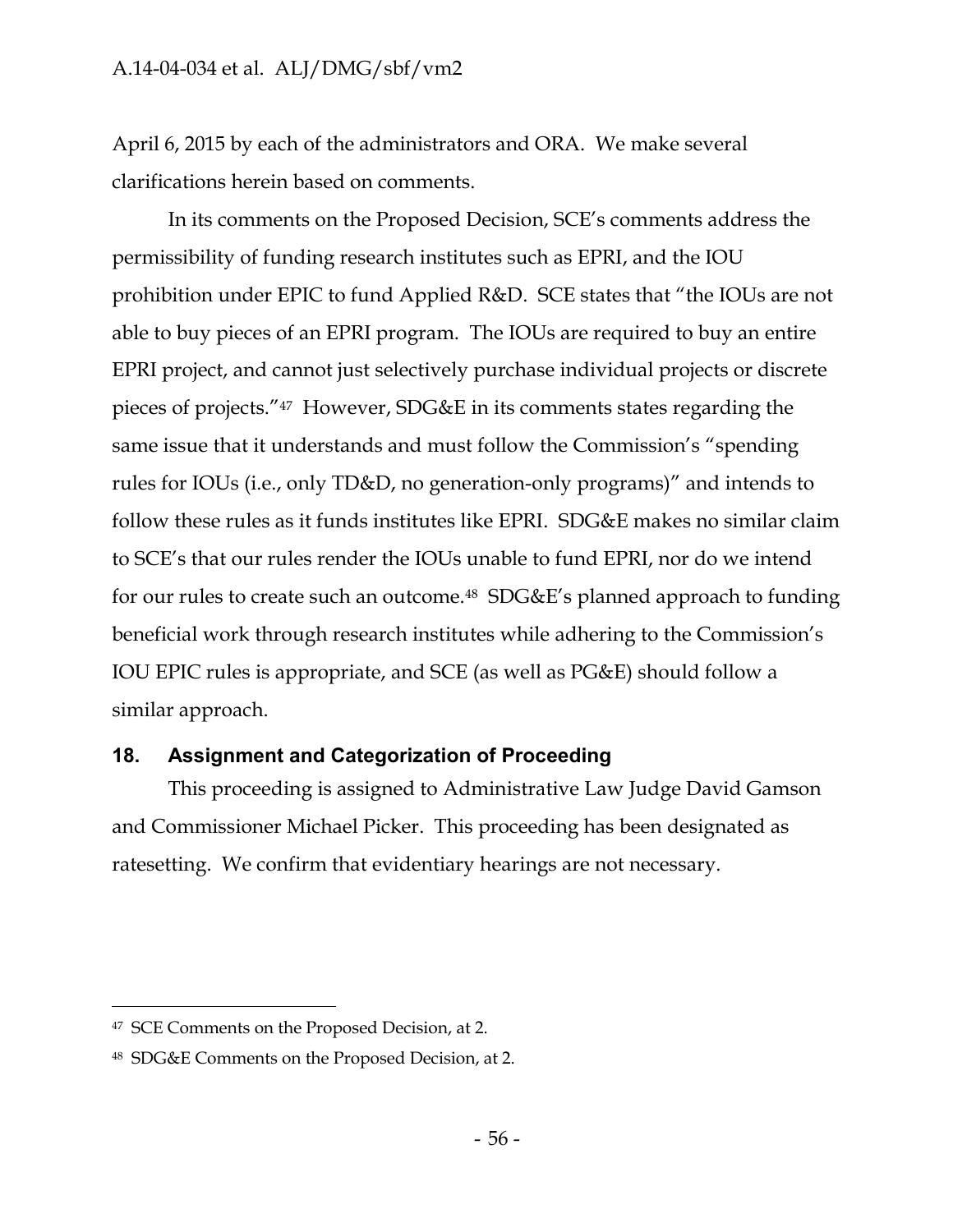#### **Findings of Fact**

1. EPIC is organized around three program areas: Applied R&D, TD&D, and Market Facilitation.

2. Decision 11-12-035 funded EPIC investments under the authorization of the Commission.

3. Decision 12-05-037 requires the Commission to consider EPIC investment plans every three years to coordinate investment in clean energy technologies and approaches for the public interest.

4. Both the specific details of Strategic Initiative 1.6, implemented with the CEC's overall process for administratively avoiding duplication, are satisfactory.

5. The proposed metrics included in Chapter 8 of the CEC's investment plan are sufficient.

6. As modified, the investments proposed in the CEC's investment plan are likely to provide ratepayer benefits.

7. The CEC's proposed bioenergy initiatives and funding levels establish no separate minimum EPIC funding for bioenergy.

8. PG&E's investment plan contains an adequate provision of metrics, and the proposals as modified are likely to yield ratepayer benefits.

9. The level of budget detail, provided in the EPIC applications, comments, and comparison matrix is appropriate and sufficient.

10. The EPIC oversight budget is 0.5% of total EPIC funding levels.

11. SDG&E's EPIC budget proposal did not account for the entirety of its share of the EPIC budget.

12. Administrative costs are defined as all EPIC program planning, technical project management, and oversight work, including program execution, workshops, and reporting.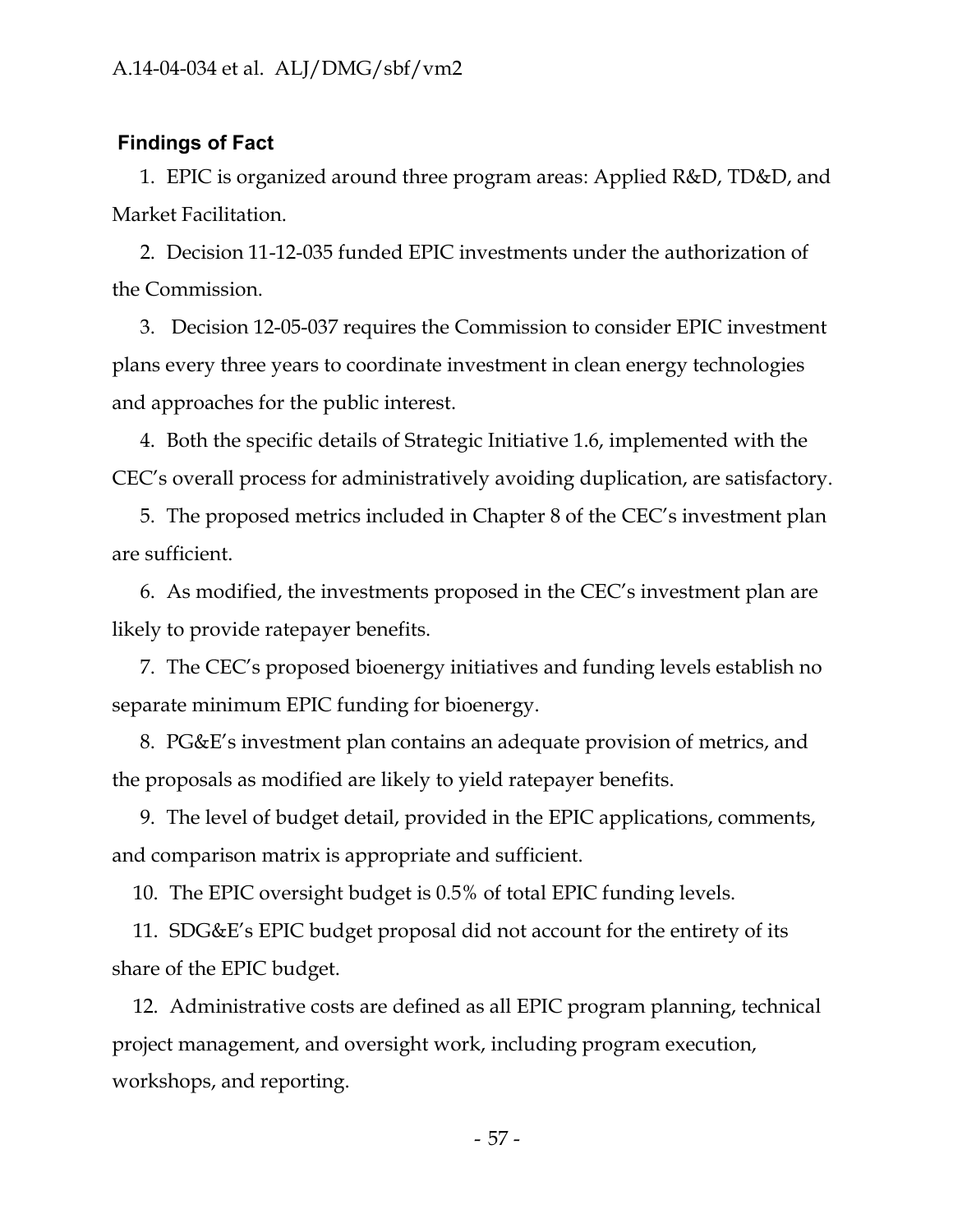13. The benefits of public interest Applied R&D programs extend far beyond those provided by Intellectual Property.

14. The value of Intellectual Property first depends upon the successful growth of the technology or approach it covers.

15. The nonexclusive licenses granted to the IOUs do not require the IOUs to sublicense the Intellectual Property to third parties.

16. Leveraged investments, conducted in relation to the work authorized under the 2013 EPIC Decision, face no different restrictions or review beyond that done for the rest of their proposals.

17. EPIC Administrators' Electric Vehicle work, as modified, is appropriately coordinated with these proceedings.

18. IOU Administrator participation in CEC EPIC solicitations can conflict with each Administrator's ability to coordinate their EPIC investments.

19. The EPIC Administrators submitted uncoordinated program and budget proposals.

20. EPIC investments need to be closely integrated so that significant energy policy transformation goals in California are met.

21. The project in the matrix titled "CAISO Operations and Utility Grid Coordination" is not in SCE's application.

22. Overhead, project management, oversight, research consortia membership fees, reporting, and internal coordination costs are all administrative activities.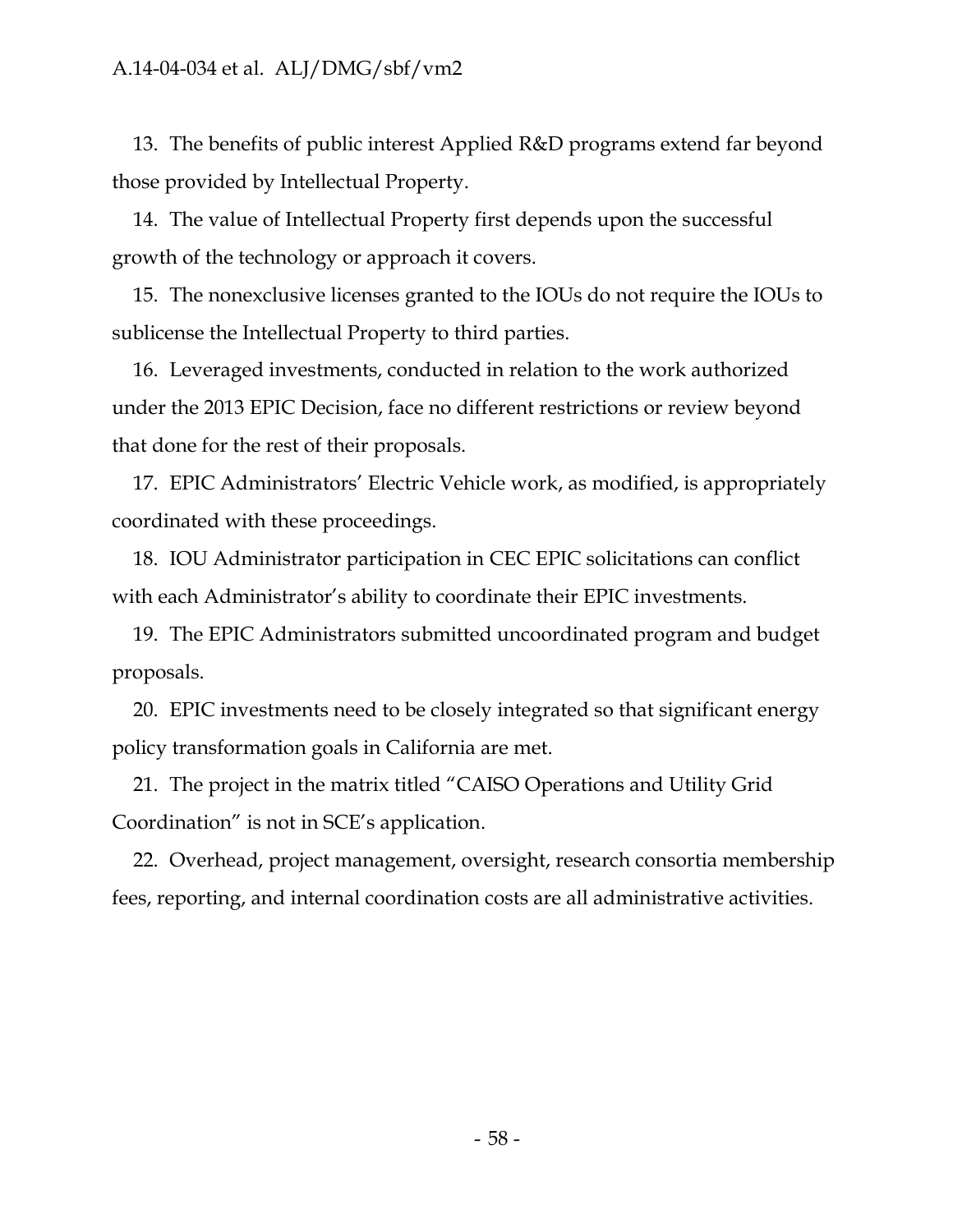### **Conclusions of Law**

1. It is necessary to make clarifications and modifications to EPIC Administrators' 2015-2017 investment plan budgets.

2. EPIC Administrators' 2015-2017 investment plans should be approved with modifications.

3. As modified herein, the EPIC investment plans appropriately address safety and resiliency questions.

4. Each application, as modified and clarified herein, adequately addresses the criteria for EPIC investment, is just and reasonable, and is likely to provide ratepayer benefits.

5. Overall, the CEC's EPIC investment plan complies with the criteria laid out in the Phase 2 EPIC Decision.

6. The overall information provided by SCE is adequate, and its proposals, as modified herein, meet the applicable EPIC investment criteria.

7. SCE's "EPRI Research Program 60: Electric and Magnetic Fields and Radio-Frequency Health Assessment" project should be approved, subject to the requirement that SCE must only fund the demonstration and deployment of technologies and strategies in this area, not background research.

8. The lack of project/initiative-level budget detail does not prevent Commission review of EPIC Administrators' budgets.

9. It is unreasonable for each IOU administrator to pay the same portion of oversight costs, given their substantially different budgets.

10. It is reasonable that 80% of the total 0.5% oversight budget should come out of the CEC budget; the remaining 20% is allocated as follows: 50.1% from PG&E, 41.1% from SCE, and 8.8% from SDG&E.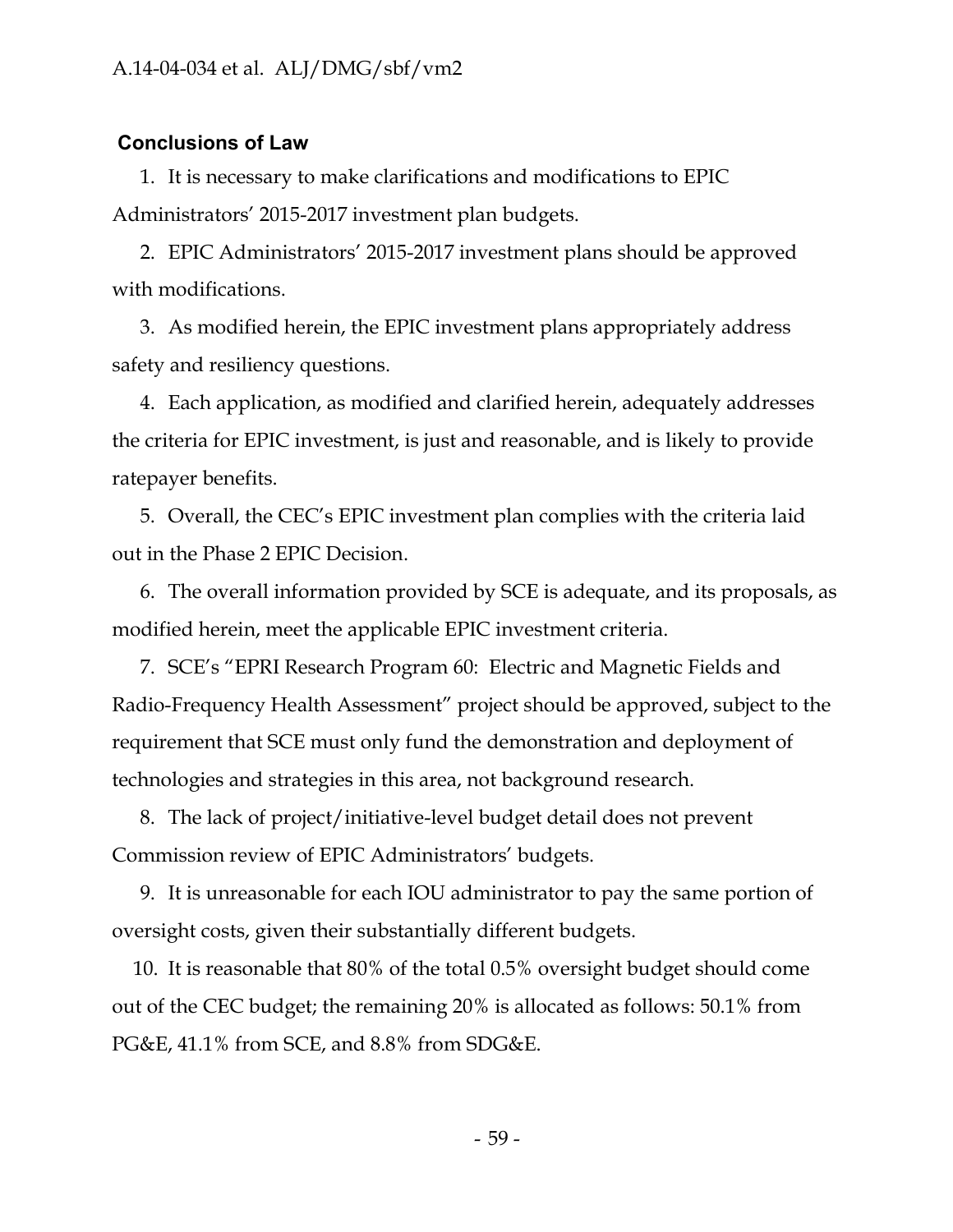11. EPIC Administrators may only fund projects or initiatives that have been approved by the Commission.

12. The roll-over treatment of 2012-2014 EPIC funds to the 2015-2017 cycle should apply to the treatment of interest on those funds.

13. Interest should be returned to ratepayers in the form of reduced collections for the subsequent program period. Interest on 2018-2020 funds should also be returned to ratepayers.

14. Administration of the EPIC program should be accounted for separately from the research and demonstration activities themselves.

15. PG&E and SDG&E's interpretation that an EPIC activity is inherently nonadministrative simply because it is related to a specific project is not reasonable.

16. Intellectual Property activities (and related costs) are not subject to the administrative cap for the CEC given the extensive and mandated nature of the activity.

17. The Tier 3/business letter process is intended to be used in limited circumstances. EPIC Administrators should not use this process to file Intellectual Property waivers with program-portfolio wide impacts.

18. EPIC Intellectual Property requirements should include an exception for the third party indemnification/hold harmless requirement for government entities that are prevented legally from indemnifying a third party.

19. Neither the 2013 EPIC Decision nor any of the other EPIC decisions expressly prohibit IOU administrators from receiving or competing for CEC EPIC funds.

20. IOU administrator participation in California Energy Commission (CEC) EPIC solicitations should be allowed only if the utilities do not provide assistance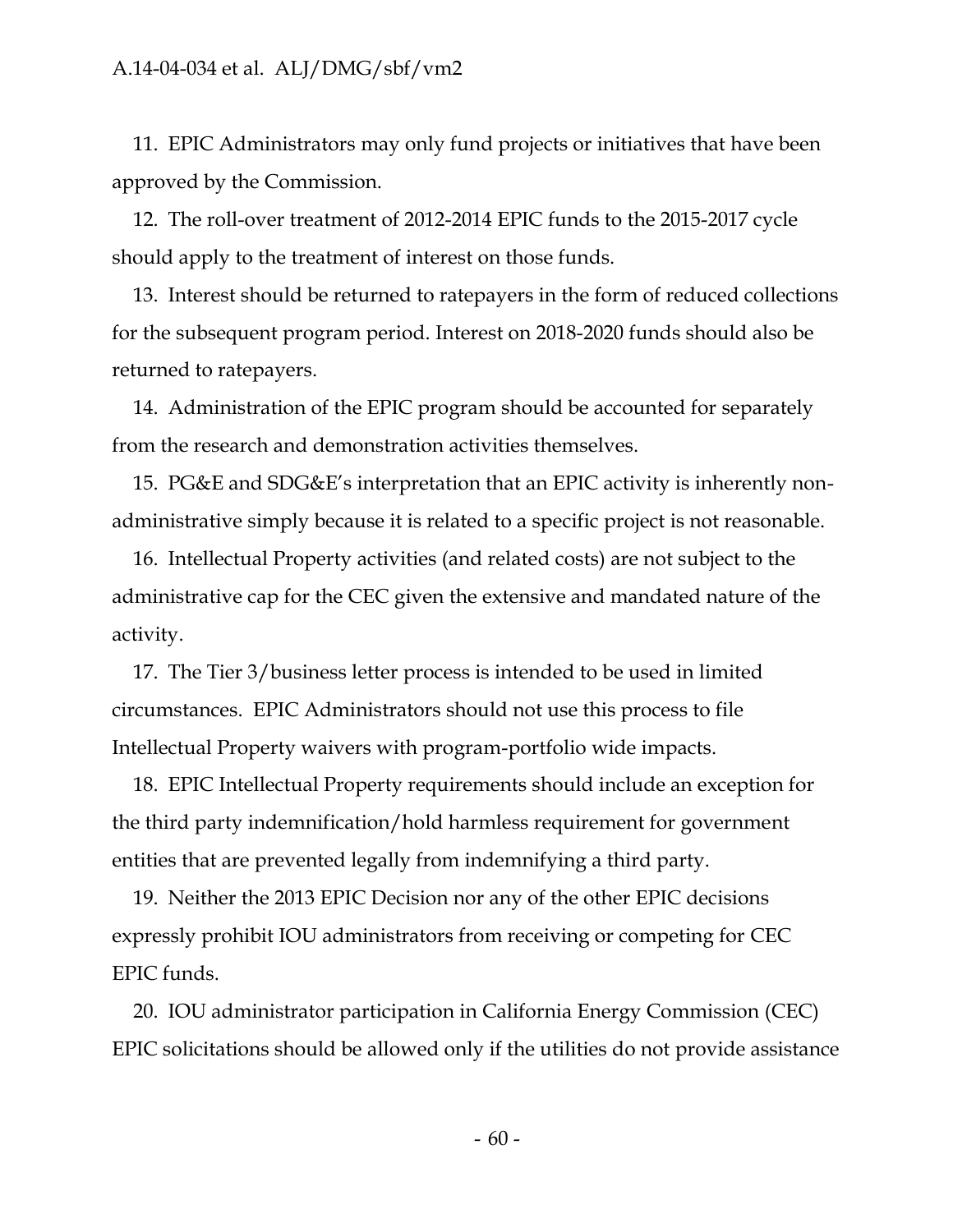or strategic input to the CEC in a non-public forum during the CEC's solicitation development..

21. The project in the matrix titled "CAISO Operations and Utility Grid Coordination" is not in SCE's application and should not be approved.

22. Overhead, project management, oversight, research consortia membership fees that do not support TD&D directly, reporting, and internal coordination costs should count towards the administrative caps.

23. Petitions or applications to shift EPIC funds to the New Solar Home Partnership should be evaluated when and if submitted.

24. This proceeding should remain open to discuss the issue of flexibility to fund new projects between application cycles.

### **ORDER**

#### **IT IS ORDERED** that:

1. Electric Program Investment Charge Administrators' (The California Energy Commission (CEC), Pacific Gas and Electric Company (PG&E), San Diego Gas & Electric Company (SDG&E), Southern California Edison Company (SCE)) investment plans are approved as modified herein and in Appendix A. Final, escalated budgets and collection levels authorized herein are detailed in Appendix B. The 2015-2017 total EPIC budget is \$509,782,700. The CEC's total EPIC budget for this period is \$407,826,200; PG&E's total is \$51,080,200; SCE's total is \$41,904,100; and SDG&E's total is \$8,792,800.

2. In their roles as Electric Program Investment Charge Administrators, Pacific Gas and Electric Company, San Diego Gas & Electric Company and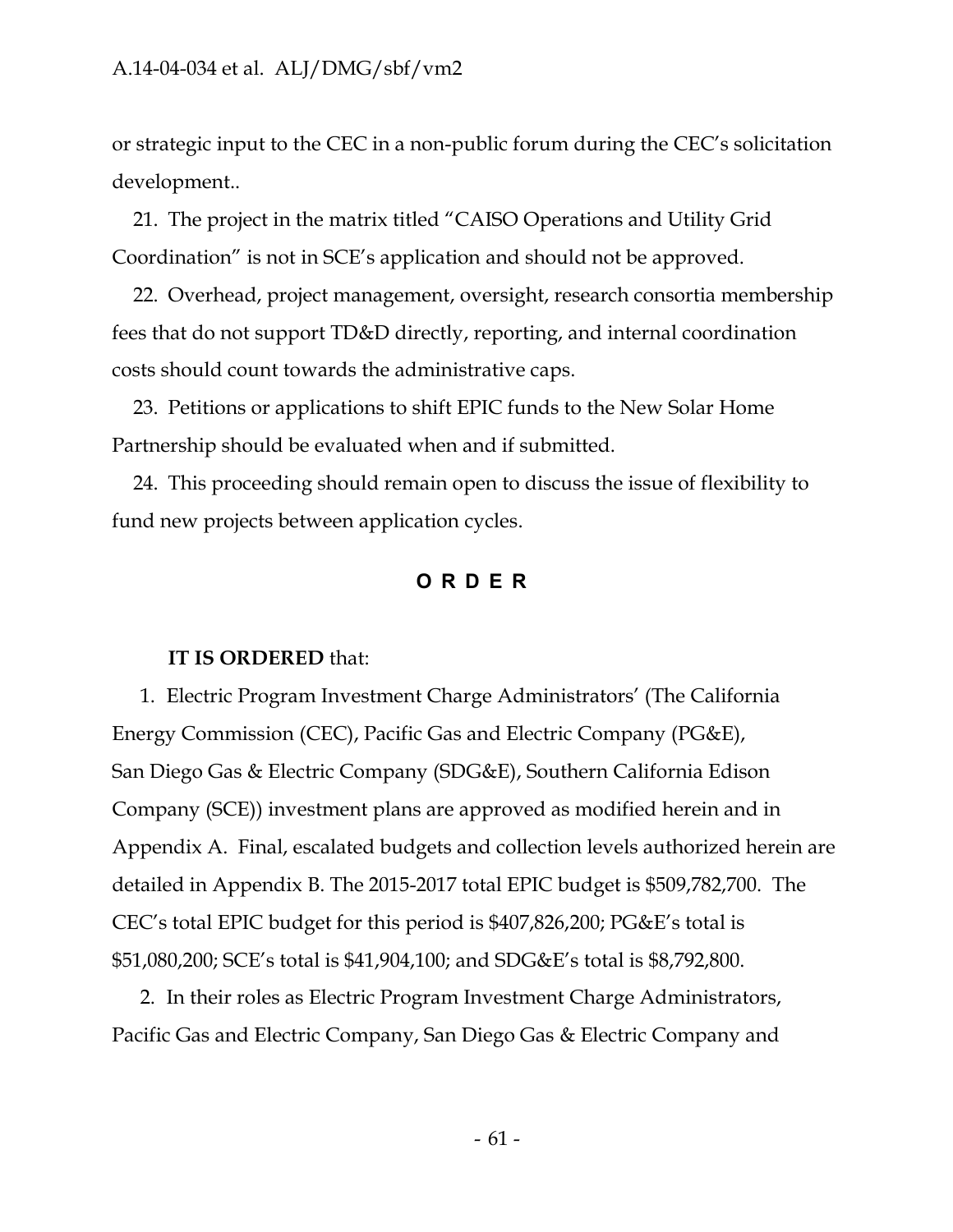Southern California Edison Company shall not fund Applied Research and Development activities nor expressly fund others to do so, on their behalf.

3. No restrictions are placed on which organizations Pacific Gas and Electric Company, San Diego Gas & Electric Company and Southern California Edison Company may partner with in advancing their EPIC goals. Electric Program Investment Charge funds may fund research institutes that conduct demonstrations and deployments.

4. Pacific Gas and Electric Company, San Diego Gas & Electric Company and Southern California Edison Company may fund research institutes to the extent that their Electric Program Investment Charge funding allocations support Technology Demonstration and Deployment activities specifically.

5. Pacific Gas and Electric Company's project 30 shall only fund Technology Demonstration and Deployment activities.

6. The California Energy Commission, Pacific Gas and Electric Company, San Diego Gas & Electric Company and Southern California Edison Company shall identify specific Commission proceedings addressing issues related to each Electric Program Investment Charge (EPIC) project in their annual EPIC reports.

7. Pacific Gas and Electric Company, San Diego Gas & Electric Company and Southern California Edison Company shall ensure their proposals for Technology Demonstration and Deployment funding include only activities that fall into that category as defined by the Phase 2 EPIC Decision.

8. The project in the matrix titled "CAISO Operations and Utility Grid Coordination" for Southern California Edison Company is not approved.

9. The California Energy Commission (CEC), Pacific Gas and Electric Company (PG&E), San Diego Gas & Electric Company (SDG&E) and Southern California Edison Company (SCE) share of the total annual 0.5%

- 62 -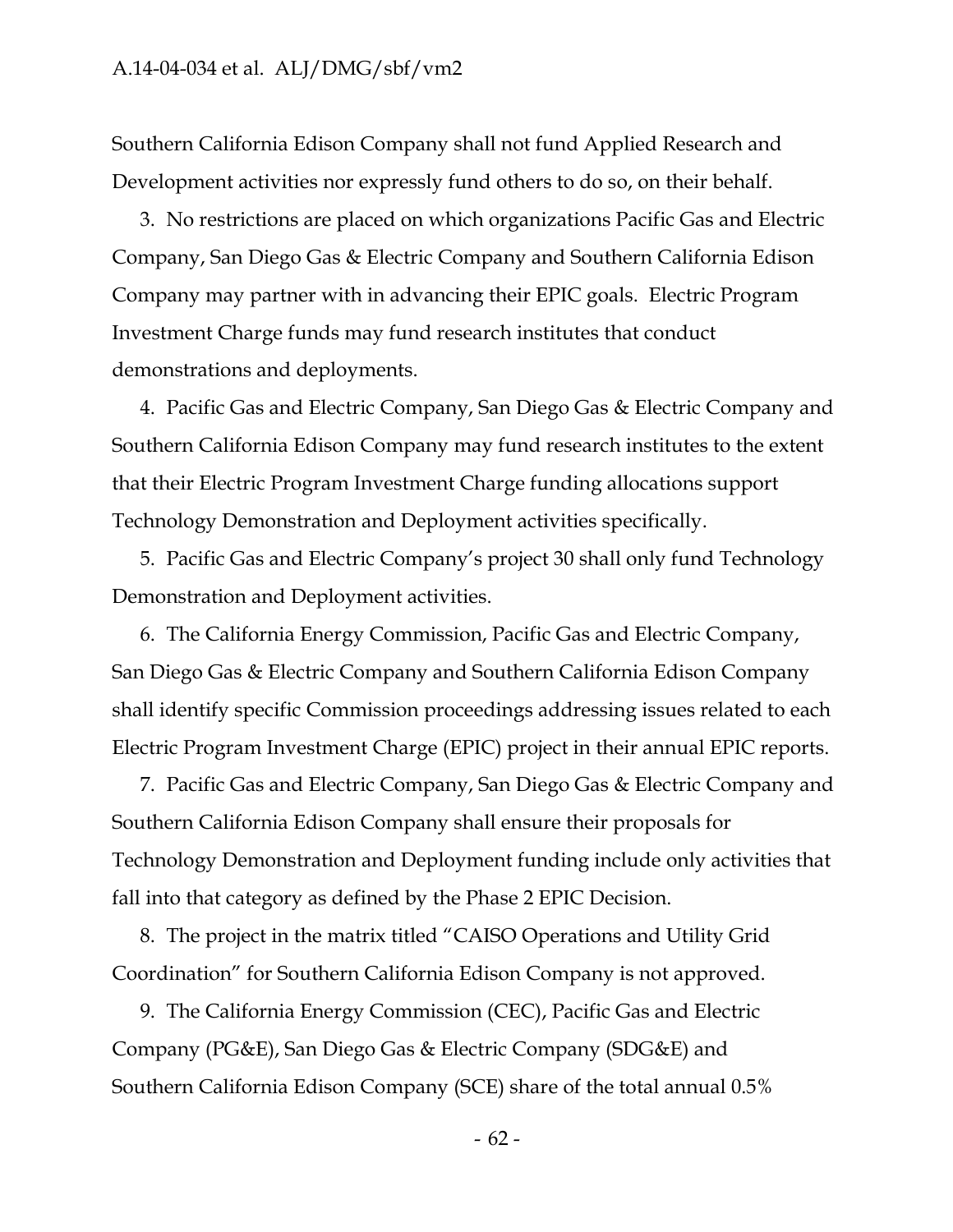oversight budget shall be as follows: CEC 80%, PG&E 10.02%, SCE 8.22%, and SDG&E 1.76%. The utilities shall remit their annual oversight payment amount, as well as their respective proportional amounts of the CEC's oversight payment, to the Commission by July 1 annually and consistent with the process detailed in the Oversight Payment Process letters sent to each utility September 19, 2014.

10. Each Electric Program Investment Charge (EPIC) administrator's administrative budget shall be no more than 10% of their individual total EPIC budgets, and each administrator's individual total EPIC budgets includes their program budget, administrative budget, and oversight budget.

11. Each Electric Program Investment Charge (EPIC) Administrator shall, as part of all future EPIC applications, include a budget proposal in table format, broken down by each budget area, including grand totals, and presented for annual and triennial periods.

12. Accumulated interest from Electric Program Investment Charge program budgets shall be returned to ratepayers.

13. All interest on 2012-2014 and 2015-2017 Electric Program Investment Charge funds remaining at the end of the 2015-2017 cycle shall be returned to ratepayers. Interest accrued during the 2018-2020 cycle shall also be returned to ratepayers.

14. The California Energy Commission shall track interest from Electric Program Investment Charge (EPIC) funding and reduce its EPIC program invoices to other EPIC administrators accordingly.

15. Administrators' 2018-2020 investment plans shall identify the amount of accumulated interest expected to reduce collections in that period, and their proposed budgets should be adjusted accordingly.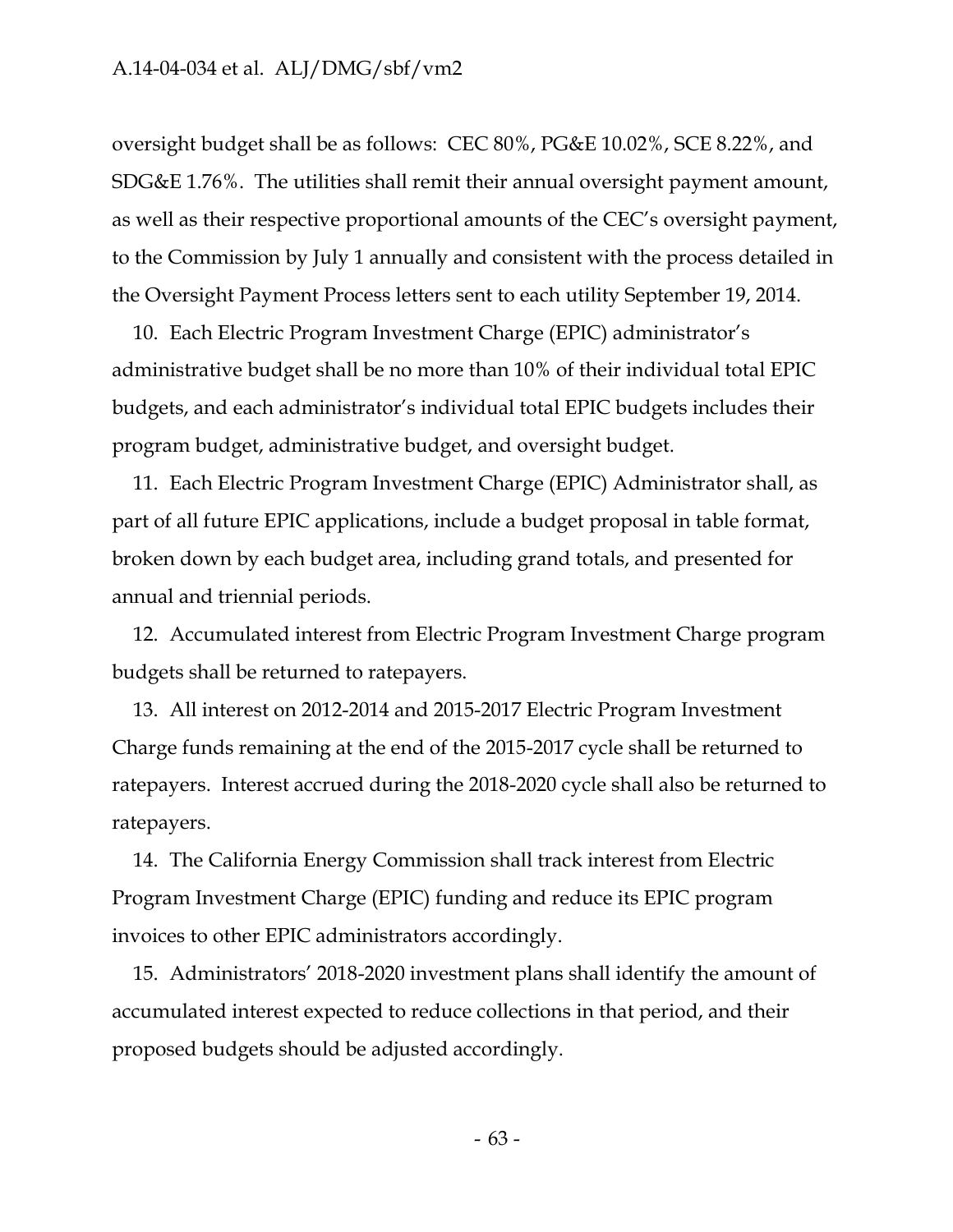16. Project management and oversight, research consortia membership fees, reporting, and internal coordination are all administrative activities and shall count towards the administrative caps for the California Energy Commission, Pacific Gas and Electric Company, San Diego Gas & Electric Company and Southern California Edison Company.

17. Investor-owned utilities' remittances of the California Energy Commission's administrative costs shall be made in advance for the quarter on the first business day of that quarter.

18. A Tier 3 Advice Letter (except for the California Energy Commission (CEC)) must be filed with the Energy Division when an administrator identifies a compelling need for a specific waiver of our Electric Program Investment Charge Intellectual Property requirements, at the individual project/solicitation level. The CEC shall provide a business letter to the Energy Division and serve it on the consolidated service list in this proceeding. The CEC shall not implement any waiver until it is provided with a letter from the Energy Division confirming the waiver. Energy Division shall provide at least ten days for parties to review any such business letter before confirming a waiver.

19. Requests for waiver of the Commission's Electric Program Investment Charge Intellectual Property requirements shall detail the specific requirements at issue and include a demonstration of quantifiable benefits that are at risk should the waiver not be granted.

20. Government entities that may not legally indemnify or hold a third party harmless may, as EPIC funding recipients, be exempted from EPIC hold harmless/indemnification requirements in their agreements with Administrators. All other entities are bound by these requirements.

- 64 -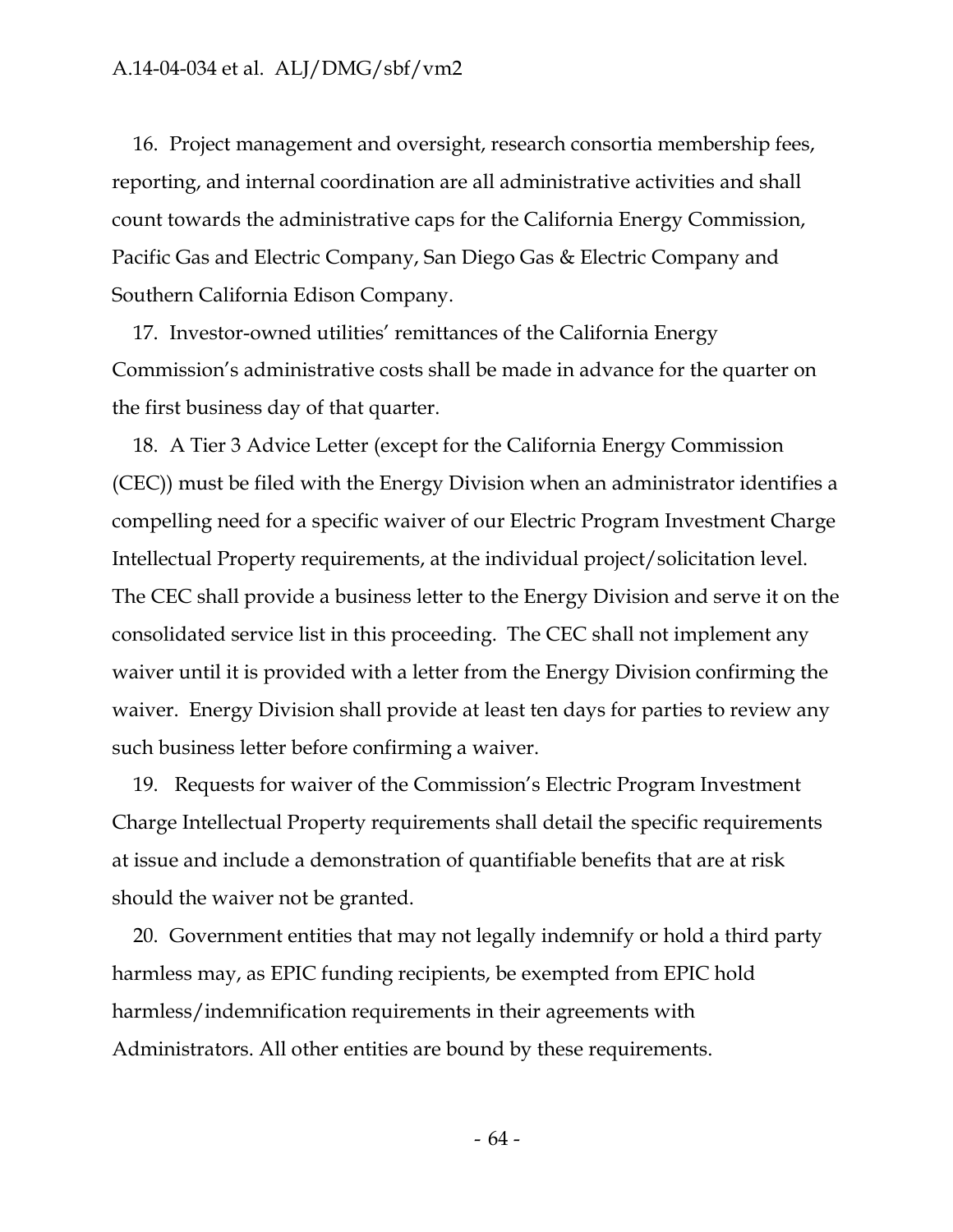21. The California Energy Commission, Pacific Gas and Electric Company, San Diego Gas & Electric Company and Southern California Edison Company may leverage prior investments via proposing a second phase of a project in their 2015-2017 plans.

22. Pacific Gas and Electric Company, San Diego Gas & Electric Company and Southern California Edison Company shall provide strategic necessary input to the California Energy Commission (CEC) as requested as the CEC plans EPIC solicitations.

23. Pacific Gas and Electric Company, San Diego Gas & Electric Company and Southern California Edison Company (the utilities) may participate in California Energy Commission (CEC) solicitations only if the utilities do not provide assistance or strategic input to the CEC in a non-public forum during the CEC's solicitation development.

24. Pacific Gas and Electric Company, San Diego Gas & Electric Company and Southern California Edison Company (investor-owned utilities (IOUs)) Electric Program Investment Charge reports shall identify the California Energy Commission (CEC) project title and amount of IOU funding used for joint projects. The CEC shall be responsible for all other substantive reporting.

25. Pacific Gas and Electric Company, San Diego Gas & Electric Company and Southern California Edison Company (the utilities) may use their Electric Program Investment Charge (EPIC) funds for those in-house costs connected with projects where the utilities choose to be a necessary partner on a California Energy Commission EPIC project.

26. The budgets authorized in this decision supersede the budget allocations given in Table 2 in Decision 12-05-03, as modified by Decision 12-07-001.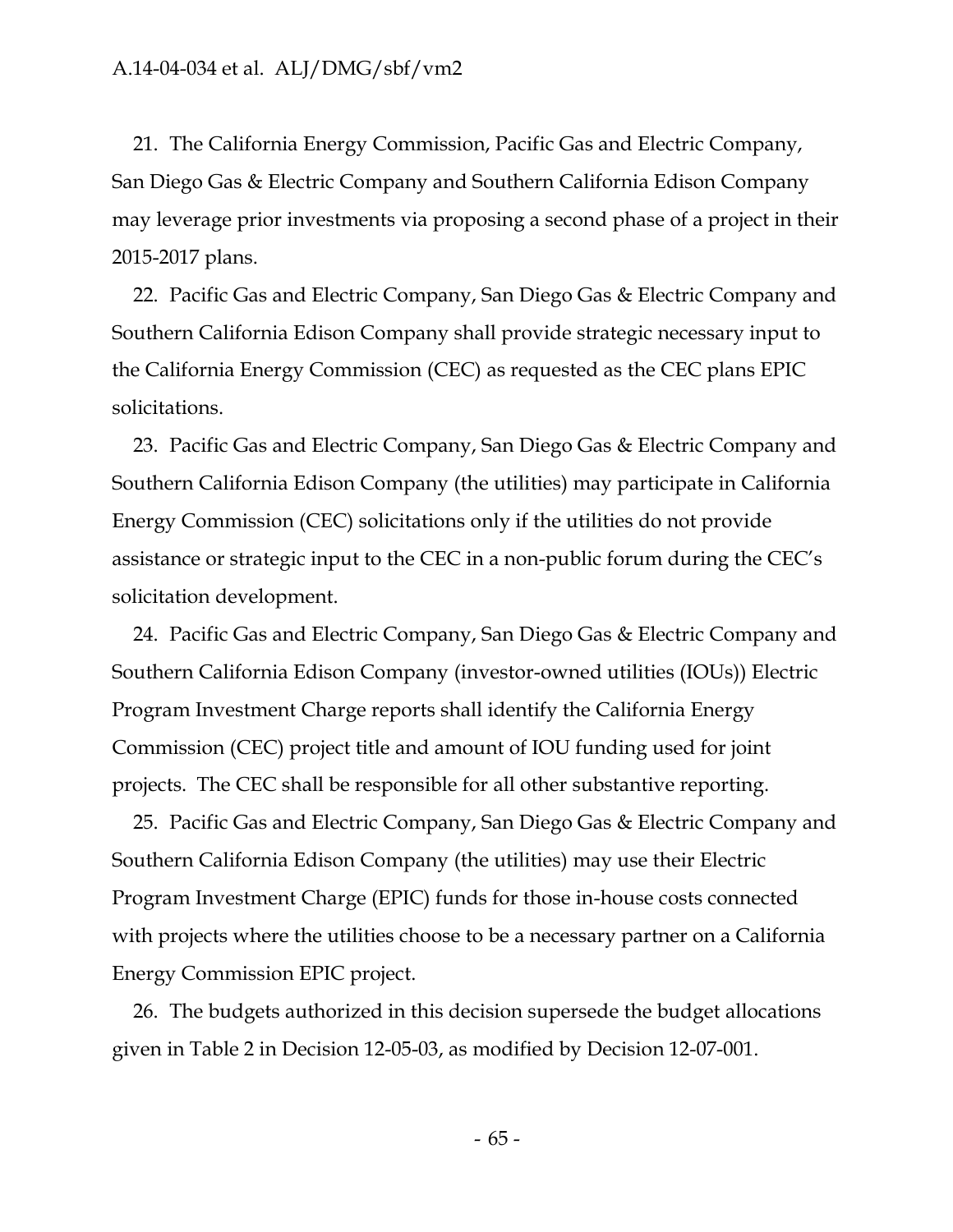27. The California Energy Commission, Pacific Gas and Electric Company, San Diego Gas & Electric Company and Southern California Edison Company shall coordinate, with input from Energy Division, to host an annual "Electric Program Investment Charge Innovation Symposium" as part of their normal administrative duties starting in 2015. This symposium may be counted as one of the two annual workshops required in D.12-05-037 O.P. 15. The annual EPIC Innovation Symposium is intended to achieve the following:

- 1) Sharing progress, results, and future plans;
- 2) Improving coordination and understanding among administrators, parties, and the Commission;
- 3) Raising awareness and visibility of EPIC investments; and,
- 4) Promoting program transparency.

28. Applications (A.) 14-04-034 A.14-05-003, A.14-05-004, A.14-05-005 remain open.

This order is effective today.

Dated April 9, 2015, at San Francisco, California.

MICHAEL PICKER President MICHEL PETER FLORIO CATHERINE J.K. SANDOVAL CARLA J. PETERMAN LIANE M. RANDOLPH Commissiones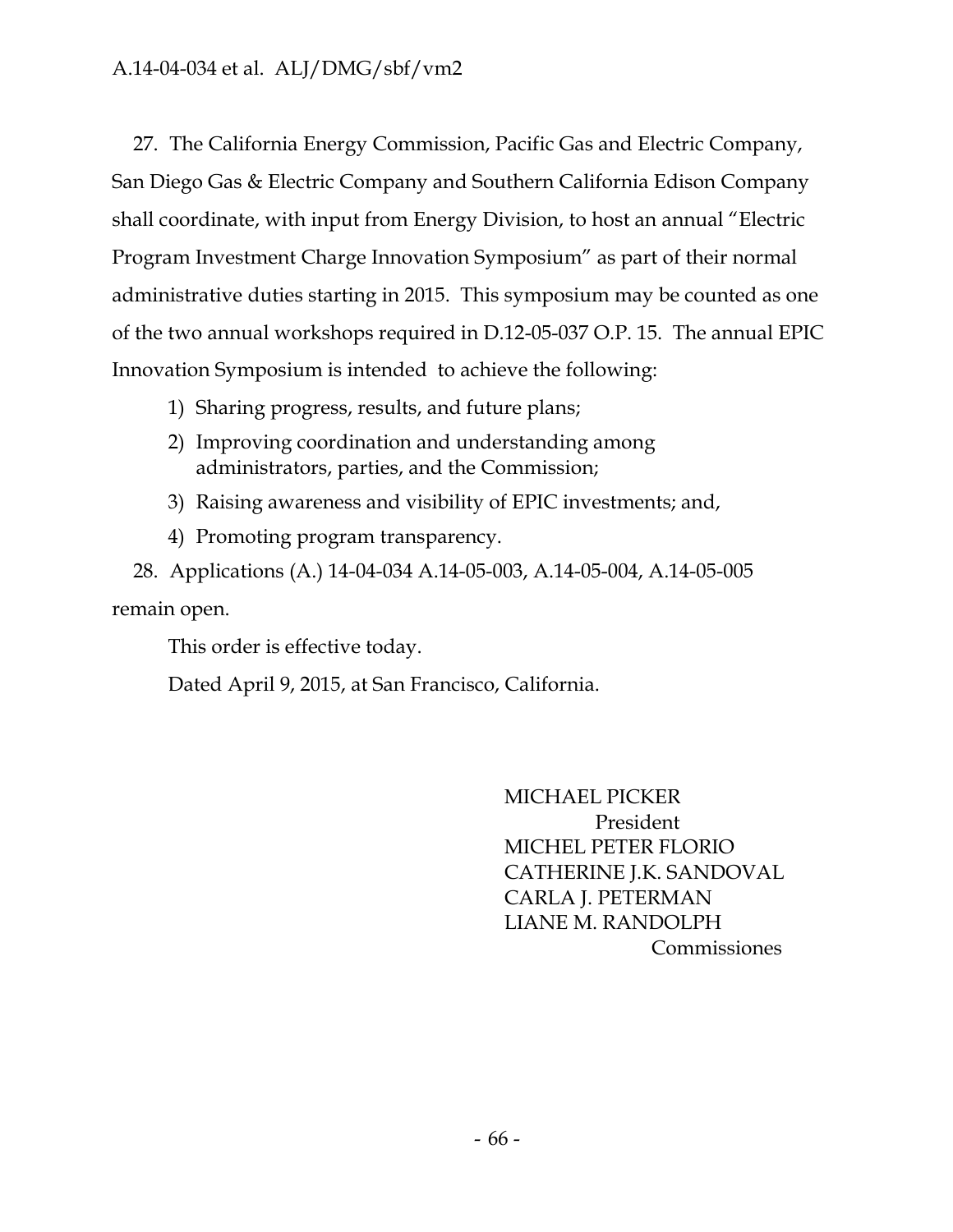# APPENDIX A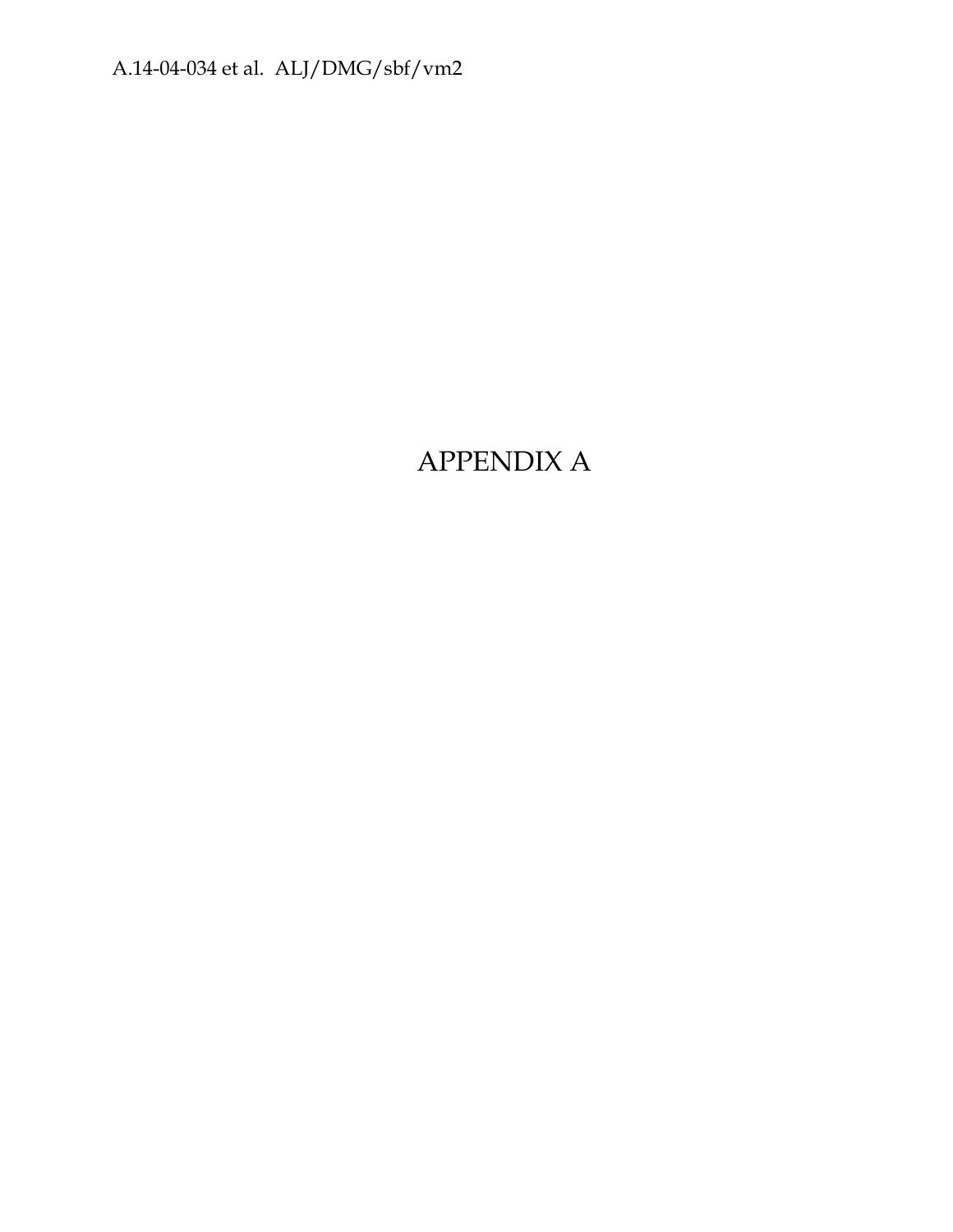| Administrator | Project/Initiative Title                                       | <b>Commission Modifications,</b>                                                                                                                                                                                                                                                                                                                                                                 |
|---------------|----------------------------------------------------------------|--------------------------------------------------------------------------------------------------------------------------------------------------------------------------------------------------------------------------------------------------------------------------------------------------------------------------------------------------------------------------------------------------|
|               |                                                                | <b>Requirements, and Direction</b>                                                                                                                                                                                                                                                                                                                                                               |
| <b>SCE</b>    | <b>Optimized Control of Multiple</b><br><b>Storage Systems</b> | IOU management and control of<br>the distribution system will affect<br>CAISO management and control of<br>the transmission system, which in<br>turn affects identification of need<br>for generation and other services at<br>the transmission level in the LTPP;<br>for this reason, SCE shall ensure<br>that this project is well-coordinated<br>with CAISO and CPUC<br>procurement planning. |
| <b>SCE</b>    | <b>EPRI Research Program 94:</b><br><b>Energy Storage</b>      | IOU management and control of<br>the distribution system will affect<br>CAISO management and control of<br>the transmission system, which in<br>turn affects identification of need<br>for generation and other services at<br>the transmission level in the LTPP;<br>for this reason, SCE shall ensure<br>that this project is well-coordinated<br>with CAISO and CPUC<br>procurement planning. |

# **Appendix A: Modifications/Requirements to Specific Projects and Initiatives**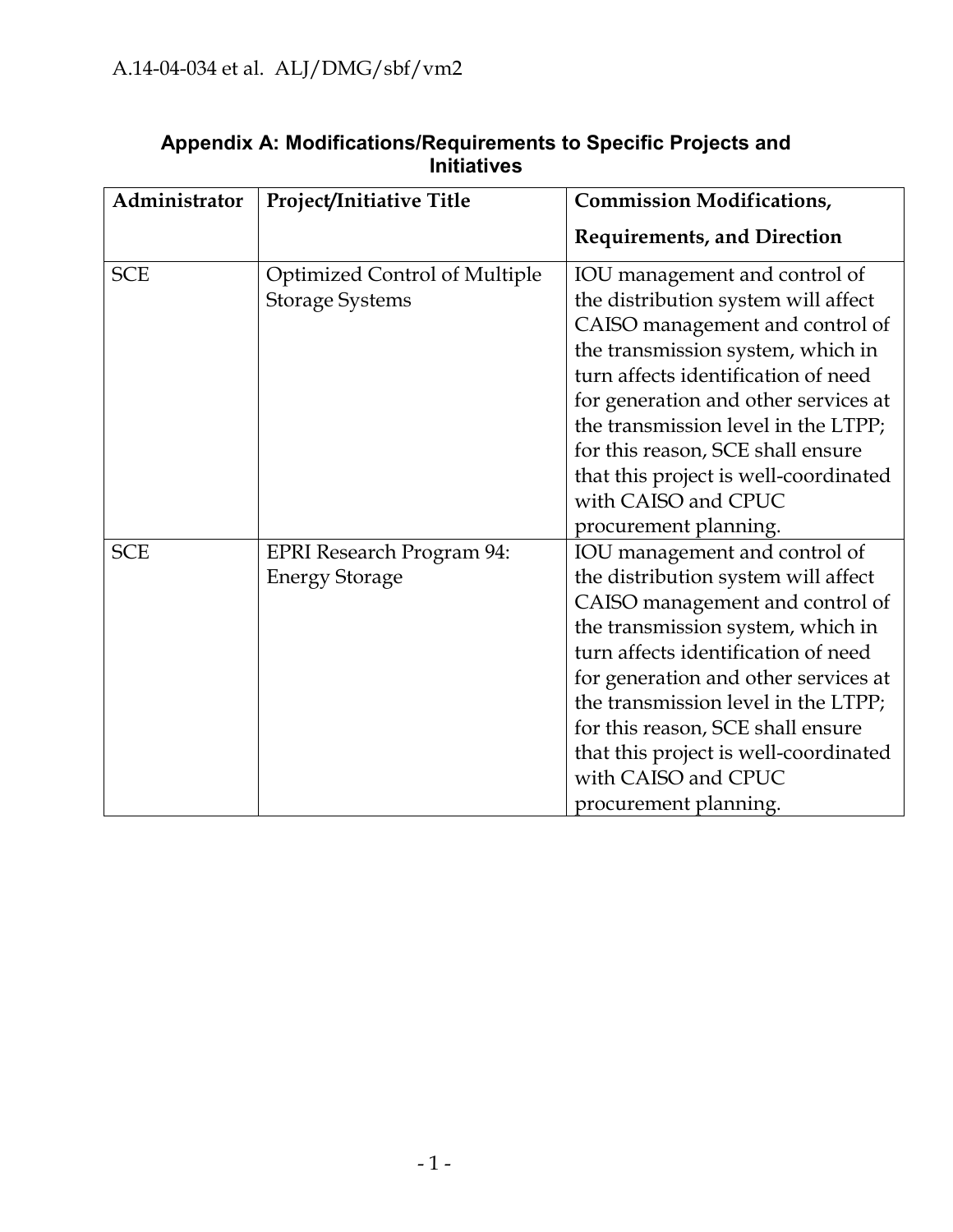| <b>SCE</b> | System Intelligence and      | Substation automation and            |
|------------|------------------------------|--------------------------------------|
|            | <b>Situational Awareness</b> | advanced substation equipment        |
|            |                              | should aid in operation of           |
|            |                              | substations that are links between   |
|            |                              | transmission system and              |
|            |                              | distribution system; improved        |
|            |                              | operations should impact             |
|            |                              | identification of needs in LTPP; for |
|            |                              | this reason, and to ensure that this |
|            |                              | effort is efficiently implemented,   |
|            |                              | SCE shall ensure that activities are |
|            |                              | properly coordinated with the        |
|            |                              | LTPP.                                |
| <b>SCE</b> | <b>Regulatory Mandates:</b>  | Submetering of PEVs will facilitate  |
|            | Submetering Enablement       | their potential participation in the |
|            | <b>Demonstration Phase 2</b> | RA program (successor to R.11-10-    |
|            |                              | 023); to ensure maximum ratepayer    |
|            |                              | benefits for this work, activities   |
|            |                              | should consider compliance with      |
|            |                              | CAISO and CPUC eligibility           |
|            |                              | requirements for RA resources.       |
| <b>SCE</b> | DC Fast Charging             | DC fast charging technology is       |
|            | Demonstration                | already well-understood, and         |
|            |                              | similar deployments are already      |
|            |                              | underway. However, because the       |
|            |                              | utility role in EV infrastructure is |
|            |                              | an evolving question, the            |
|            |                              | information provided by a            |
|            |                              | demonstration of this type would     |
|            |                              | be useful. SCE must ensure this      |
|            |                              | project is coordinated with related  |
|            |                              | Commission proceedings regarding     |
|            |                              | EV <sub>s</sub> .                    |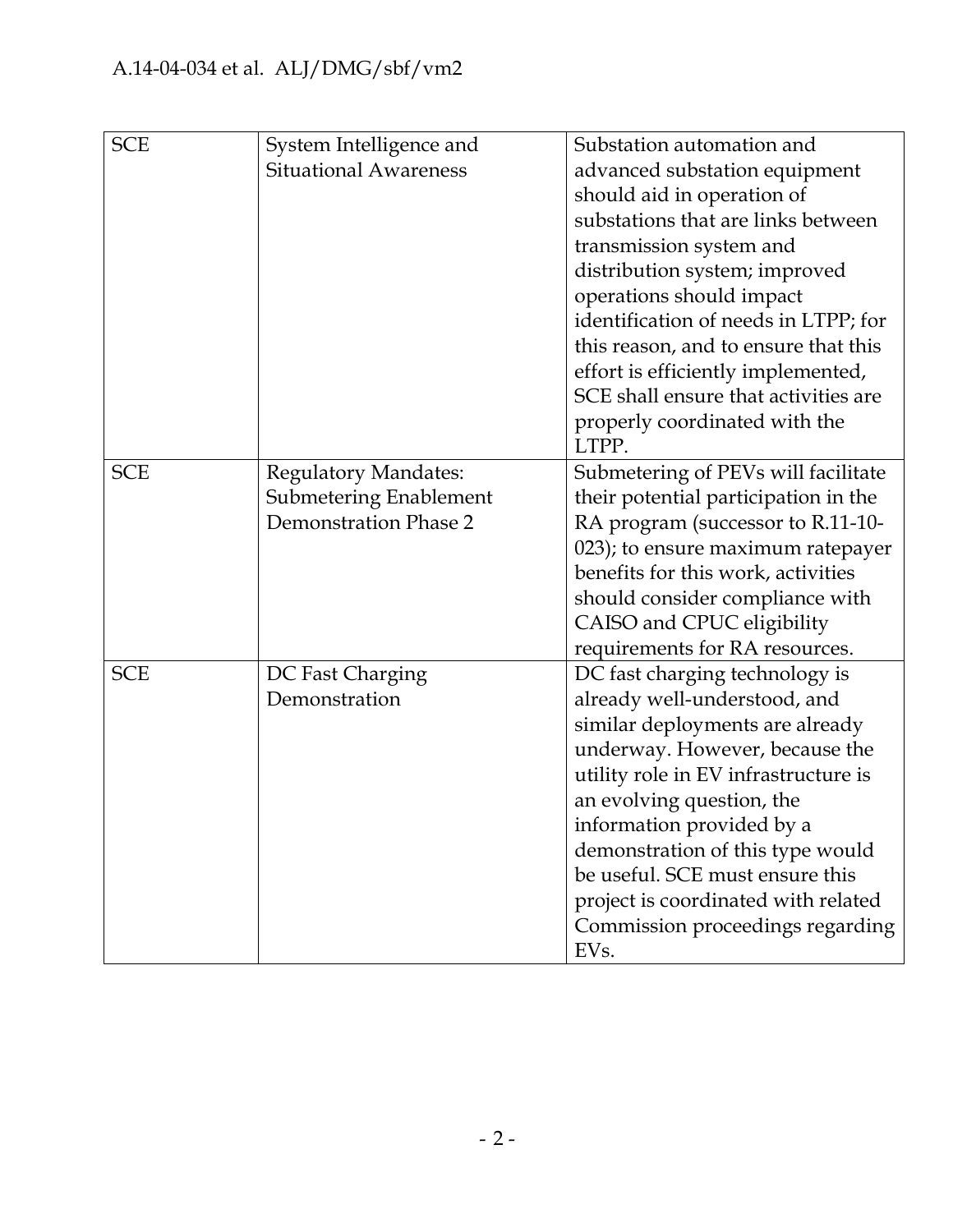| <b>SCE</b> | <b>Level 1 Make Readies</b>         | To the extent that the charging     |
|------------|-------------------------------------|-------------------------------------|
|            | Demonstration                       | equipment encourages mid-day        |
|            |                                     | charging, it may serve as a model   |
|            |                                     | for how future mid-day              |
|            |                                     | overgeneration can be addressed,    |
|            |                                     | which is an issue the RA (successor |
|            |                                     | to R.11-10-023) & LTPP (R.13-12-    |
|            |                                     | 010) proceedings are dealing with;  |
|            |                                     | SCE shall consider these concerns   |
|            |                                     | in its work.                        |
| <b>SCE</b> | <b>EPRI</b> Research Program 60:    | This project (and all other IOU     |
|            | Electric & Magnetic Fields and      | administrator projects) shall not   |
|            | Radio-Frequency Health              | fund applied research and           |
|            | Assessment                          | development, defined in the Phase   |
|            |                                     | 2 EPIC Decision Finding of Fact 3   |
|            |                                     | as "activities supporting pre-      |
|            |                                     | commercial technologies and         |
|            |                                     | approaches that are designed to     |
|            |                                     | solve specific problems in the      |
|            |                                     | electricity sector."                |
| <b>SCE</b> | <b>CAISO Operations and Utility</b> | This project was not included in    |
|            | <b>Grid Coordination</b>            | SCE's application and is not        |
|            |                                     | authorized by the Commission in     |
|            |                                     | this Decision.                      |
| <b>SCE</b> | Cyber-intrusion Auto-response       | This project was initiated in 2014  |
|            | and Policy Management System        | by SCE using 2012-2014 EPIC funds   |
|            |                                     | without authorization from the      |
|            |                                     | Commission. Authorization of this   |
|            |                                     | project may be subject to further   |
|            |                                     | review or Commission action.        |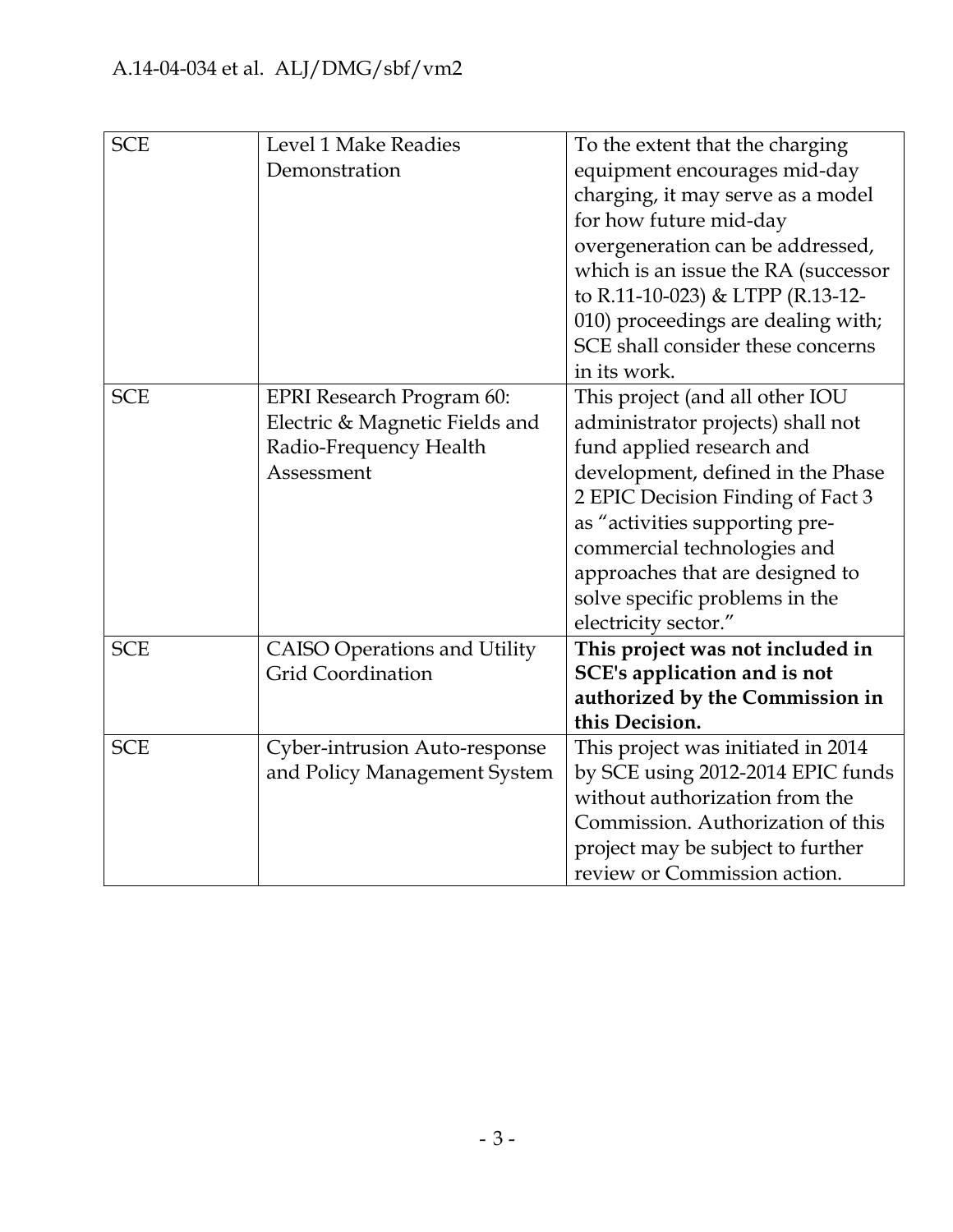| <b>SCE</b> | Regional Grid Optimization   | To ensure that the results of this   |
|------------|------------------------------|--------------------------------------|
|            | Demonstration - Phase II     | project are deployable, consistent   |
|            |                              | with relevant regulatory             |
|            |                              | mechanisms, and well-coordinated,    |
|            |                              | this project should consider how     |
|            |                              | these interconnected devices can     |
|            |                              | participate in the RA program        |
|            |                              | (R.11-10-023 and its successor) and  |
|            |                              | what design features should be       |
|            |                              | included to ensure eligibility.      |
| PG&E       | 2. Pilot Distributed Energy  | In its implementation of this        |
|            | Management Systems (DERMS)   | project, PG&E should consider        |
|            |                              | whether/how more visible and         |
|            |                              | controllable storage/ EVs/ DG        |
|            |                              | resources can participate in the RA  |
|            |                              | program (R.11-10-023 and its         |
|            |                              | successor) and ensure that the       |
|            |                              | design of the control systems        |
|            |                              | complies with CAISO and CPUC         |
|            |                              | eligibility requirements for RA      |
|            |                              | resources; this will help ensure     |
|            |                              | results are applicable, coordinated, |
|            |                              | and provide benefits.                |
| PG&E       | 3. Testing of Smart Inverter | As part of PG&E's work to ensure     |
|            | Capabilities                 | that it provides ratepayer benefits, |
|            |                              | this project could consider whether  |
|            |                              | or how smart inverters might         |
|            |                              | enable or facilitate residential DG  |
|            |                              | participation in the RA program      |
|            |                              | $(R.11-10-023$ and its successor) as |
|            |                              | aggregated resources. Additionally,  |
|            |                              | EV charging stations and on-         |
|            |                              | vehicle smart inverter technologies  |
|            |                              | should be included within the        |
|            |                              | scope of this project.               |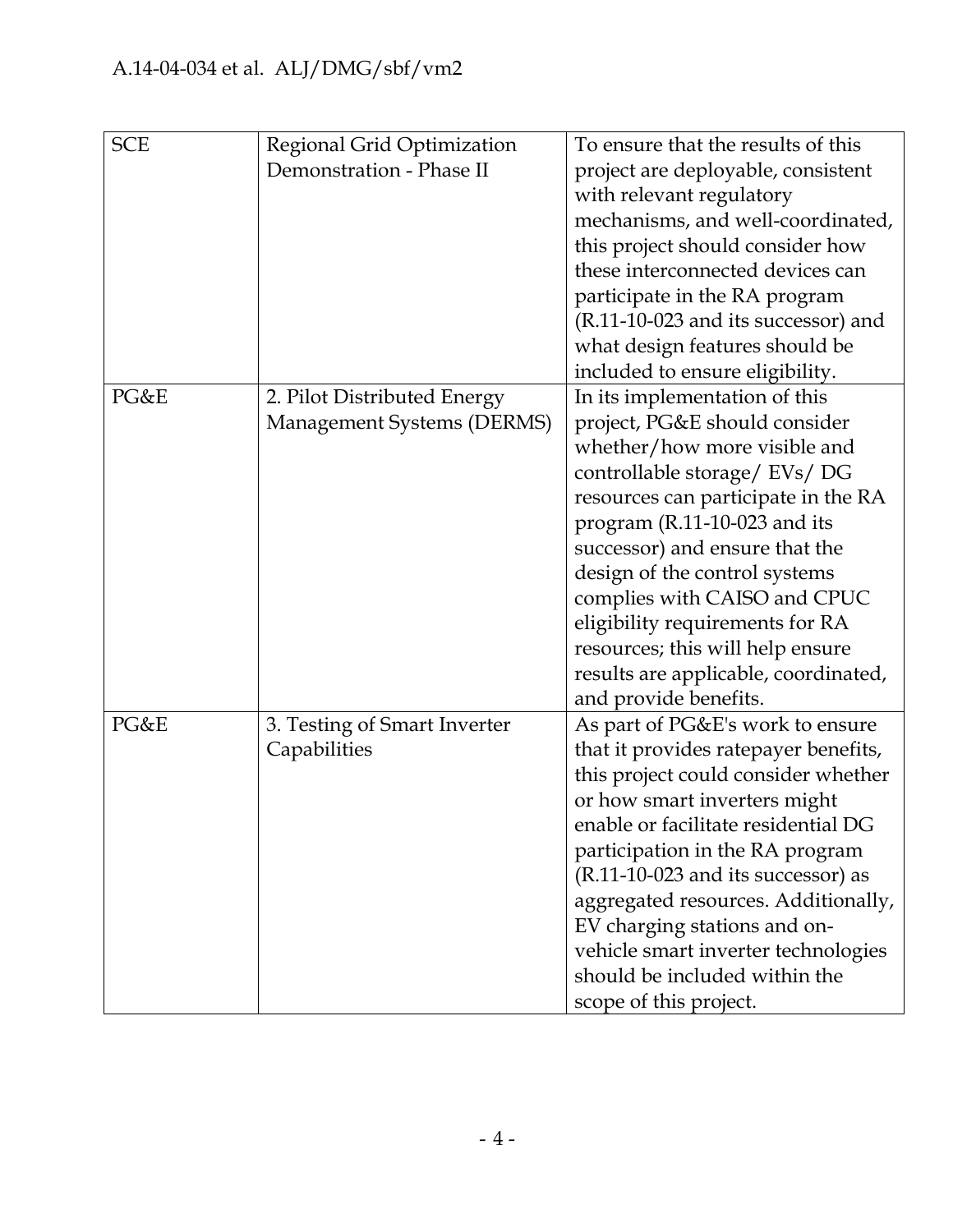| PG&E | 19. Enable Distributed demand-<br>side strategies & technologies | Work addressing local and flexible<br>resource needs should consider RA<br>program (R.11-10-023 and its<br>successor) obligations and resource<br>eligibility/participation<br>requirements. If the project is<br>looking at long-term deployment<br>strategies/roadmapping, then it<br>should also consider coordination<br>with the LTPP proceeding (R.13-12-<br>010). Incorporating these<br>considerations will help ensure<br>these strategies are coordinated<br>and provide ratepayer benefits. |
|------|------------------------------------------------------------------|--------------------------------------------------------------------------------------------------------------------------------------------------------------------------------------------------------------------------------------------------------------------------------------------------------------------------------------------------------------------------------------------------------------------------------------------------------------------------------------------------------|
| PG&E | 20. Real-time energy usage                                       | If "customer participation in                                                                                                                                                                                                                                                                                                                                                                                                                                                                          |
|      | feedback to customers                                            | energy markets" includes                                                                                                                                                                                                                                                                                                                                                                                                                                                                               |
|      |                                                                  | potentially qualifying as an RA                                                                                                                                                                                                                                                                                                                                                                                                                                                                        |
|      |                                                                  | resource, then the project must                                                                                                                                                                                                                                                                                                                                                                                                                                                                        |
|      |                                                                  | consider CAISO and CPUC RA                                                                                                                                                                                                                                                                                                                                                                                                                                                                             |
|      |                                                                  | resource requirements (R.11-10-023                                                                                                                                                                                                                                                                                                                                                                                                                                                                     |
|      |                                                                  | and its successor).                                                                                                                                                                                                                                                                                                                                                                                                                                                                                    |
| PG&E | 26. Customer & Distribution                                      | PG&E shall consider in its                                                                                                                                                                                                                                                                                                                                                                                                                                                                             |
|      | <b>Automation Open Architecture</b>                              | implementation of this project how                                                                                                                                                                                                                                                                                                                                                                                                                                                                     |
|      | <b>Devices</b>                                                   | project results might enable behind                                                                                                                                                                                                                                                                                                                                                                                                                                                                    |
|      |                                                                  | the meter resources to participate                                                                                                                                                                                                                                                                                                                                                                                                                                                                     |
|      |                                                                  | in the RA program (R.11-10-023                                                                                                                                                                                                                                                                                                                                                                                                                                                                         |
|      |                                                                  | and its successor), and what CAISO<br>& CPUC requirements these                                                                                                                                                                                                                                                                                                                                                                                                                                        |
|      |                                                                  | connection/communication/contro                                                                                                                                                                                                                                                                                                                                                                                                                                                                        |
|      |                                                                  | I paths must comply with in order                                                                                                                                                                                                                                                                                                                                                                                                                                                                      |
|      |                                                                  | to have the resources be eligible for                                                                                                                                                                                                                                                                                                                                                                                                                                                                  |
|      |                                                                  | RA credit.                                                                                                                                                                                                                                                                                                                                                                                                                                                                                             |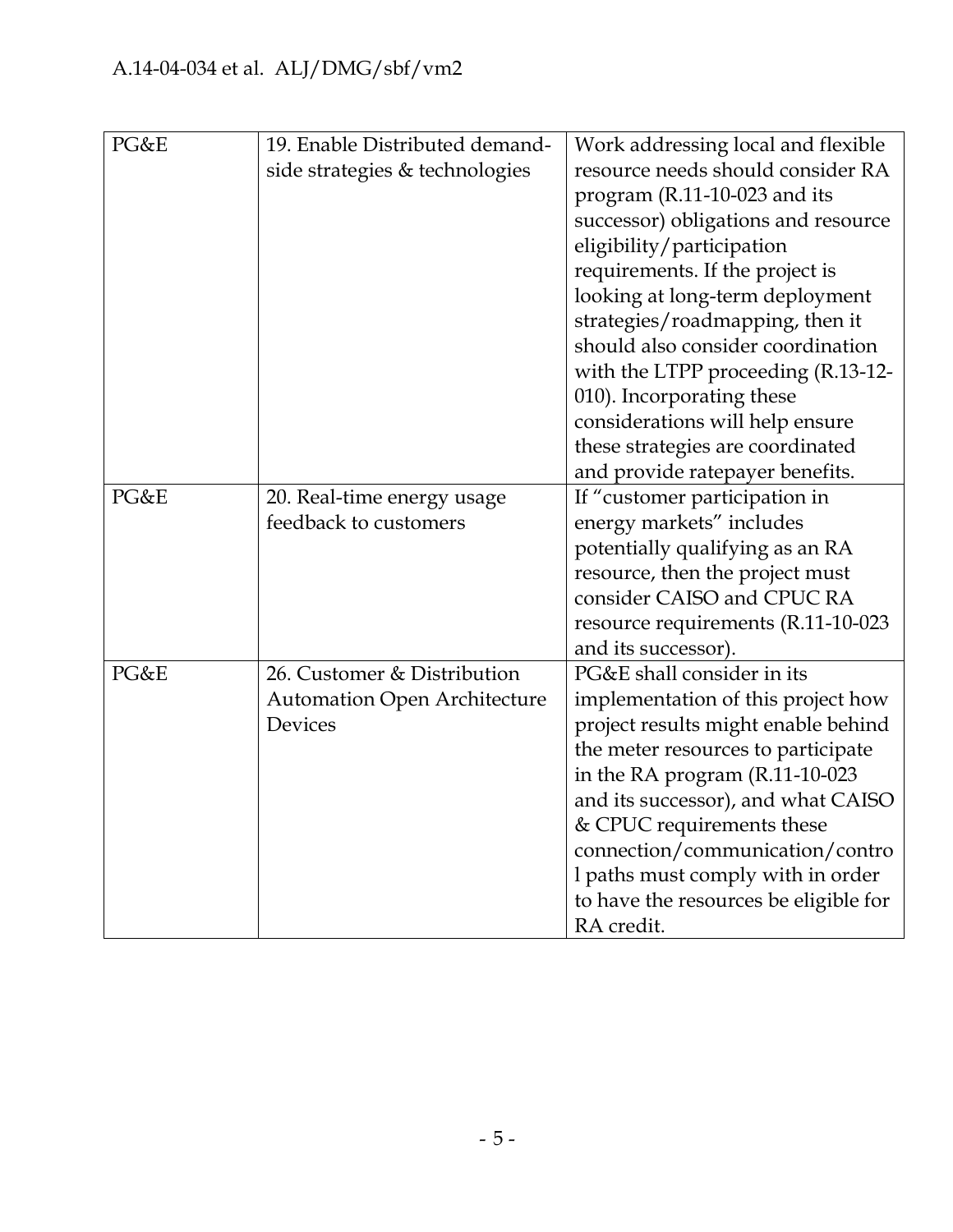| SDG&E | Modernization of Distribution | Advances in distribution system        |
|-------|-------------------------------|----------------------------------------|
|       | System and integration of     | design will affect the planning and    |
|       | Distributed Generation and    | operation of transmission system       |
|       | Storage                       | and resources typically planned for    |
|       |                               | in the LTPP; SDG&E should ensure       |
|       |                               | this effort is coordinated with the    |
|       |                               | LTPP to efficiently impact change      |
|       |                               | and deliver ratepayer benefits.        |
| SDG&E | Data Analytics in Support of  | This project may have implications     |
|       | Advanced Planning and System  | for storage and demand response        |
|       | Operations                    | resources. To the extent that it       |
|       |                               | addresses storage and DR               |
|       |                               | resources wishing to receive RA        |
|       |                               | credit, the project should consider    |
|       |                               | CAISO and CPUC RA program              |
|       |                               | requirements for telemetry, for        |
|       |                               | non-generating resources in            |
|       |                               | general, and for statistical reporting |
|       |                               | for aggregated resources (R.11-10-     |
|       |                               | 023 and its successor) to ensure that  |
|       |                               | the project is an effective use of     |
|       |                               | ratepayer dollars.                     |
|       |                               |                                        |
|       |                               | In addition, big data to support       |
|       |                               | power system operations at             |
|       |                               | distribution level likely holds key    |
|       |                               | learnings for power system             |
|       |                               | operations at transmission levels;     |
|       |                               | SDG&E shall consider these factors     |
|       |                               | and coordinate this effort with the    |
|       |                               | LTPP accordingly to ensure results     |
|       |                               | efficiently impact change.             |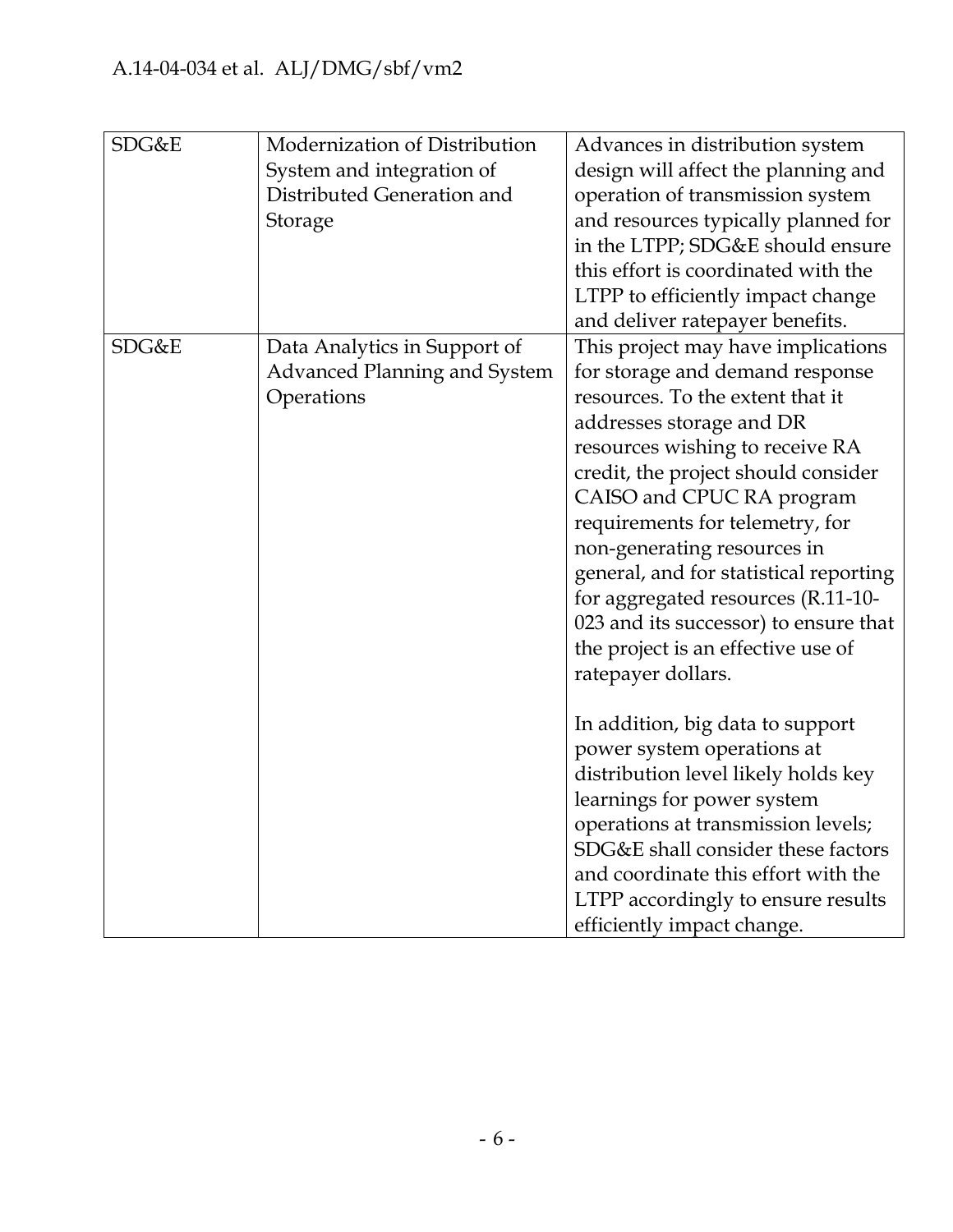| SDG&E      | <b>Integration of Customer</b>       | To the extent that the customer     |
|------------|--------------------------------------|-------------------------------------|
|            | <b>Systems into Electric Utility</b> | systems may serve as RA             |
|            | Infrastructure                       | resources, this project should      |
|            |                                      | consider CAISO and CPUC RA          |
|            |                                      | program eligibility/participation   |
|            |                                      | requirements (R.11-10-023 and its   |
|            |                                      | successor) to ensure activities are |
|            |                                      | geared efficiently towards          |
|            |                                      | beneficial results.                 |
| <b>CEC</b> | S1.2: Develop Model Designs          | If the value proposition may        |
|            | and Strategies for Cost-Effective    | include participation in CAISO      |
|            | Zero Net Energy Homes and            | markets as RA resources, then this  |
|            | <b>Buildings</b>                     | project might consider how ZNE      |
|            |                                      | homes and buildings can be set up   |
|            |                                      | to meet CAISO and CPUC              |
|            |                                      | eligibility requirements for RA     |
|            |                                      | resources (R.11-10-023 and its      |
|            |                                      | successor).                         |
|            |                                      |                                     |
|            |                                      | Additionally, the impact of PEVs    |
|            |                                      | integrated with ZNE building        |
|            |                                      | scenarios should be considered to   |
|            |                                      | ensure these designs and strategies |
|            |                                      | do not dis-incentivize alternative- |
|            |                                      | fueled vehicles.                    |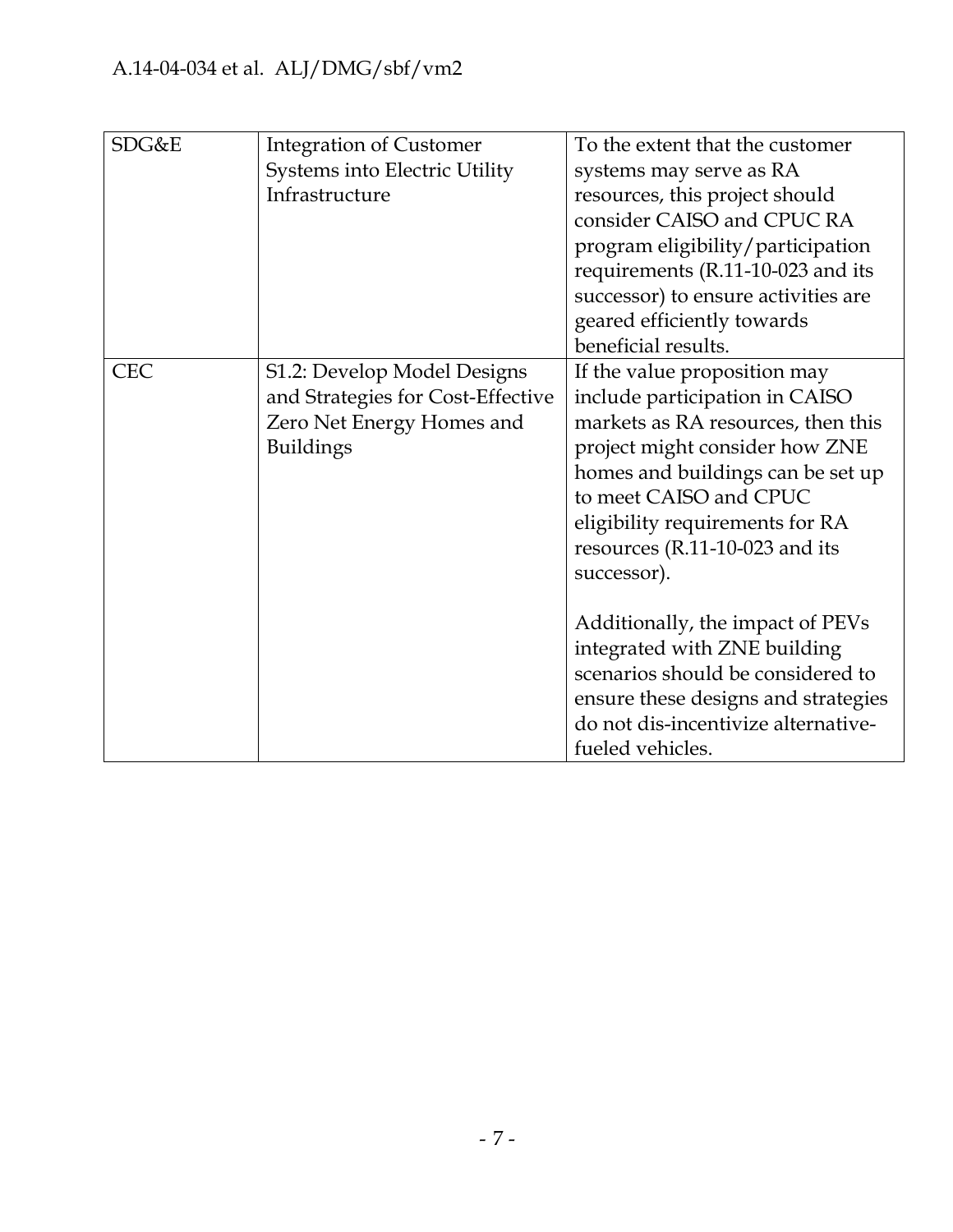| <b>CEC</b> | S1.6: Advance Strategies to     | To ensure that its investments are.  |
|------------|---------------------------------|--------------------------------------|
|            | Reduce the Impact of California | coordinated with electricity         |
|            | Buildings on the Water-Energy   | regulations and provide ratepayer    |
|            | <b>Nexus</b>                    | benefits, the CEC in implementing    |
|            |                                 | this initiative may wish to consider |
|            |                                 | how TOU water rates could be         |
|            |                                 | integrated into future LTPP          |
|            |                                 | scenarios (R.13-12-010).             |
|            |                                 |                                      |
|            |                                 | Additionally, the CEC is advised     |
|            |                                 | that the consulting firm Navigant is |
|            |                                 | developing a calculator for          |
|            |                                 | embedded energy as part of the       |
|            |                                 | Commission's water/energy nexus      |
|            |                                 | proceeding, and duplication with     |
|            |                                 | that effort should be avoided.       |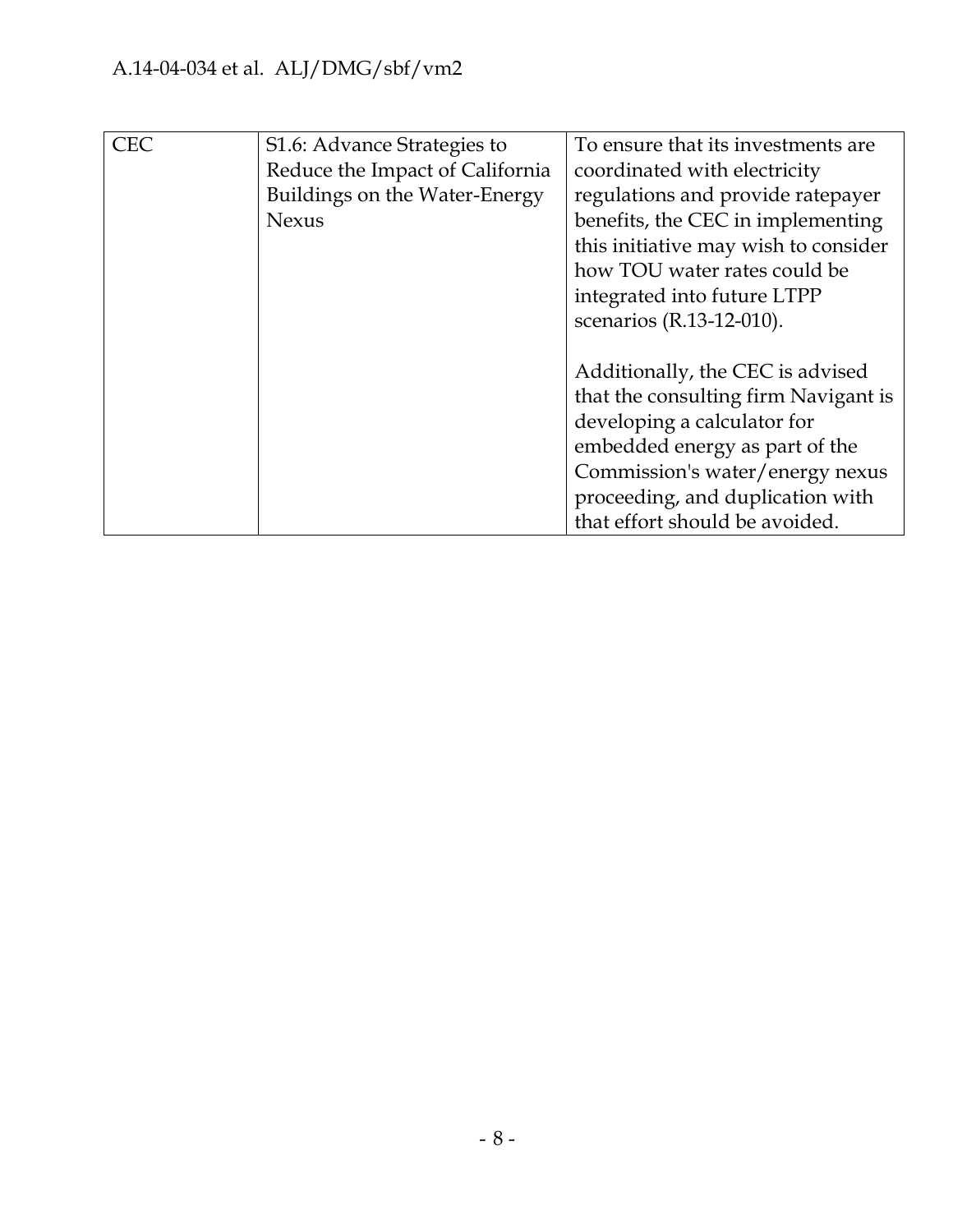| <b>CEC</b> | S2.1: Develop and Test Demand<br>Response Technologies to<br>Assess Performance, Increase<br>Reliability and Improve<br><b>Forecasting Techniques</b> | To ensure this work is coordinated<br>with ongoing DR regulatory<br>changes, the CEC should consider<br>how these advanced DR<br>technologies and capabilities may<br>impact or be impacted by the RA<br>program (R.11-10-023 and its<br>successor), as well as whether/how<br>better DR/forecasting should be<br>integrated into production cost<br>simulation models for the RA<br>program (ELCC modeling) and/or<br>the LTPP proceeding (Operational<br>Flexibility modeling, R.13-12-010).<br>This will help ensure that CEC DR |
|------------|-------------------------------------------------------------------------------------------------------------------------------------------------------|-------------------------------------------------------------------------------------------------------------------------------------------------------------------------------------------------------------------------------------------------------------------------------------------------------------------------------------------------------------------------------------------------------------------------------------------------------------------------------------------------------------------------------------|
|            |                                                                                                                                                       | applied R&D is non-duplicative of<br>concurrent innovations in this<br>space and efficiently provides<br>ratepayer benefits.                                                                                                                                                                                                                                                                                                                                                                                                        |
|            |                                                                                                                                                       | Additionally, forecasting of DR<br>should aid confidence in DR<br>demand-side assumptions in the<br>LTPP, including trends in DR over<br>time; forecasting improvements<br>should assist in finding,<br>forecasting, and assuming DR. This<br>work is likely to be relevant<br>to/impacted by the DR rulemaking<br>(R.13-09-011), which is not<br>identified in the comparison matrix<br>for this project; the CEC shall<br>ensure that this effort is<br>coordinated with/informed by                                              |
|            |                                                                                                                                                       | these proceedings.                                                                                                                                                                                                                                                                                                                                                                                                                                                                                                                  |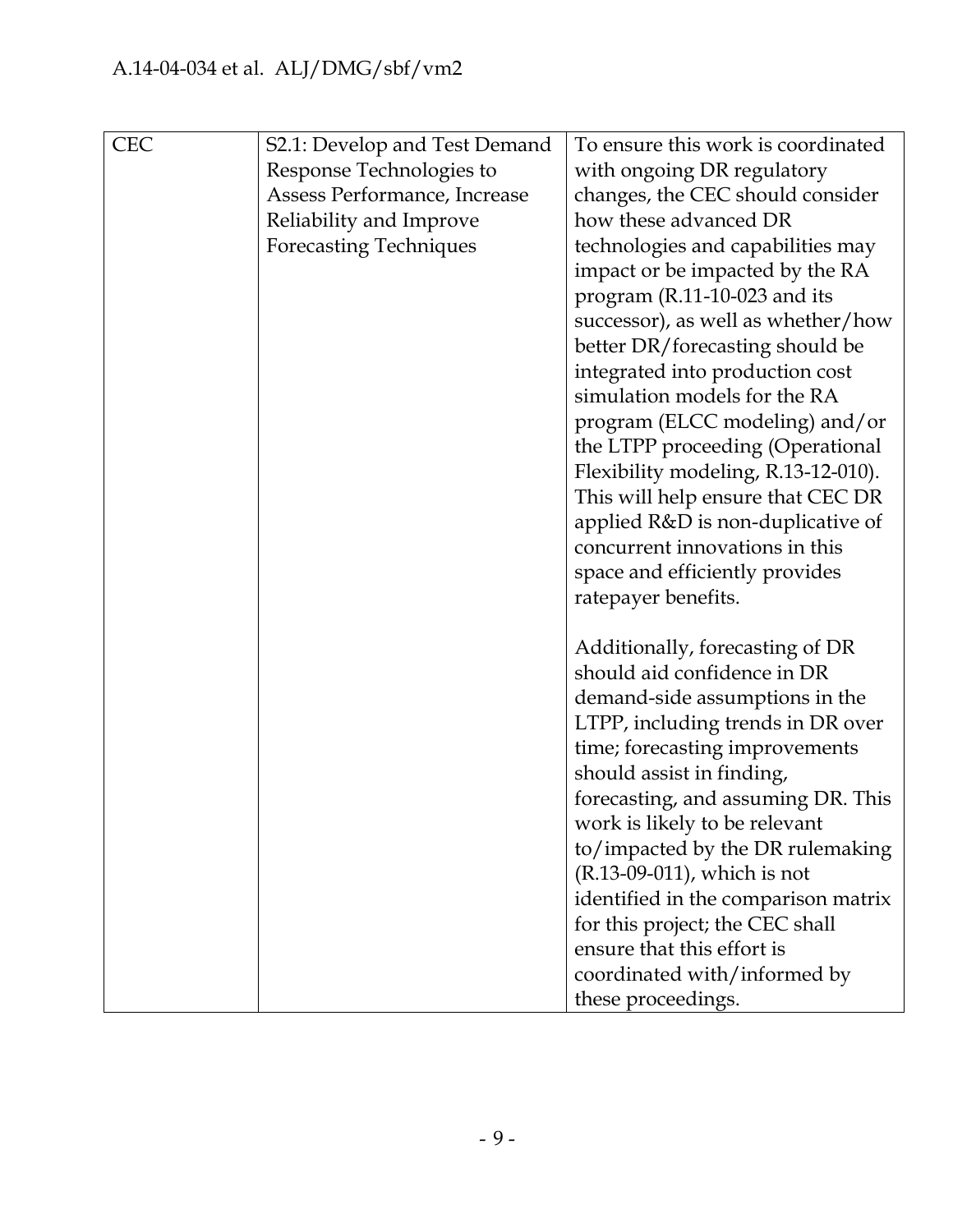| <b>CEC</b> | S4.2: Develop Innovative Tools<br>and Strategies to Increase<br>Predictability and Reliability of<br>Wind and Solar Energy<br>Generation.    | Improved forecasting of<br>wind/solar can help make<br>assumptions about renewables<br>more accurate in the LTPP; this in<br>turn will help directly create<br>ratepayer savings; thus the CEC<br>shall ensure this initiative is<br>coordinated with or can inform the<br>LTPP.                                                                                                                                                                                                                                                                                                                  |
|------------|----------------------------------------------------------------------------------------------------------------------------------------------|---------------------------------------------------------------------------------------------------------------------------------------------------------------------------------------------------------------------------------------------------------------------------------------------------------------------------------------------------------------------------------------------------------------------------------------------------------------------------------------------------------------------------------------------------------------------------------------------------|
| <b>CEC</b> | S5.3: Improve Science for Water<br>Management in Power<br>Generation: Hydropower<br>Forecasting and Alternative<br>Sources of Cooling Water. | When investigating the<br>technologies and strategies that<br>may be applied and demonstrated<br>in this space, the CEC should<br>consider how these innovations<br>may interact with the RA program,<br>for example by informing how the<br>qualifying capacity for hydropower<br>resources should be calculated<br>$(R.11-10-023$ and its successor). It<br>should also consider whether/how<br>they should be integrated into<br>production cost simulation models<br>for the RA program (ELCC)<br>modeling) and/or the LTPP<br>proceeding (Operational Flexibility<br>modeling, R.13-12-010). |
| <b>CEC</b> | S5.4: Provide Tools and<br><b>Information for Regional</b><br><b>Climate Change Adaptation</b><br>Measures for the Electricity<br>Sector     | If this initiative demonstrates that<br>wind/solar availability are affected<br>by climate change, such change in<br>availability could get incorporated<br>into LTPP assumptions, to the<br>direct benefit of ratepayers; thus<br>the CEC shall ensure that relevant<br>results are shared with the<br>appropriate Energy Division staff<br>to help inform future procurement<br>planning proceedings.                                                                                                                                                                                           |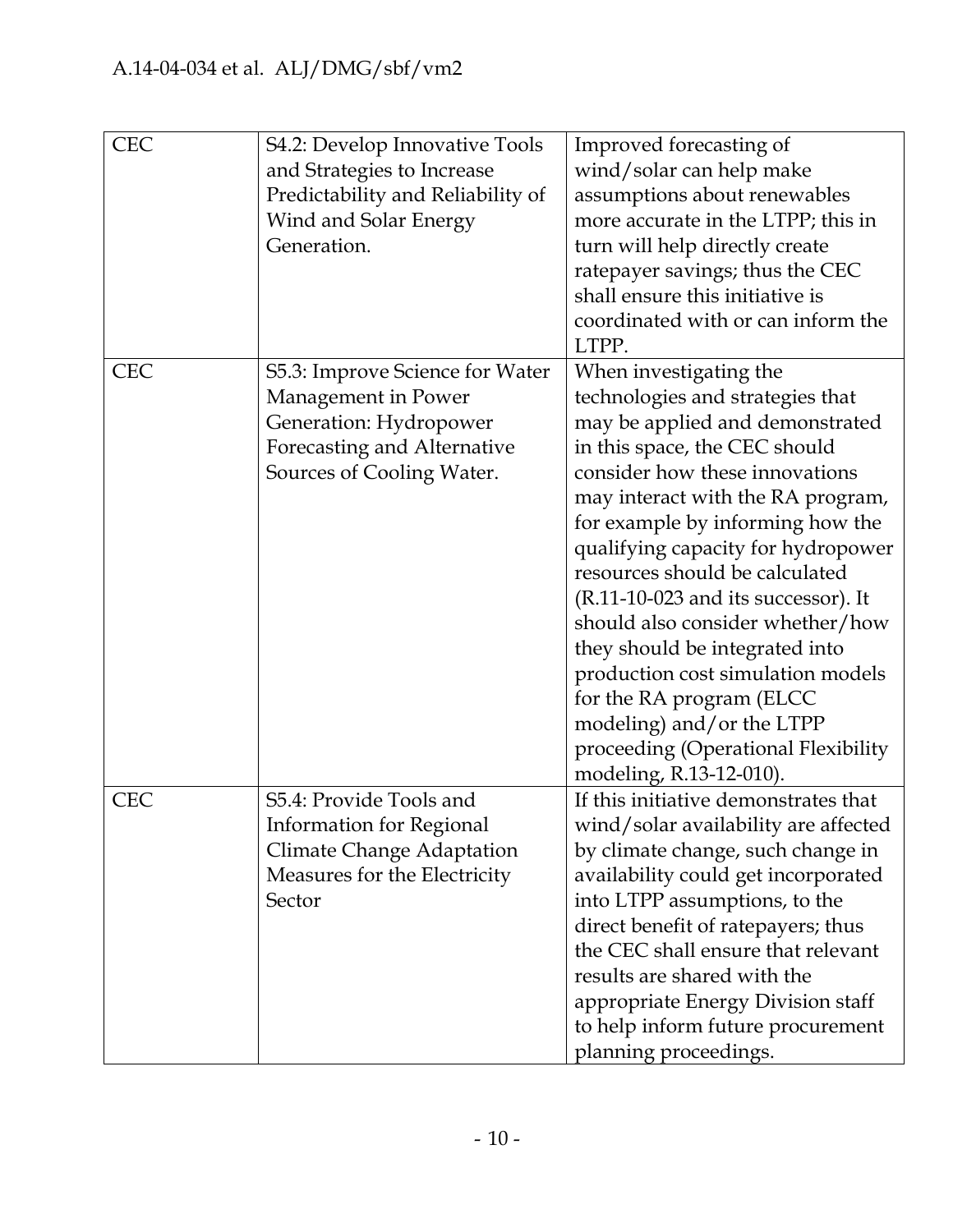| <b>CEC</b> | S8.1: Develop Customer<br><b>Systems to Manage Demand</b><br>Response, Renewables, and | To ensure customer-side<br>innovations are well-coordinated<br>with ongoing regulatory decisions |
|------------|----------------------------------------------------------------------------------------|--------------------------------------------------------------------------------------------------|
|            | Electric Vehicles, and Integrate                                                       | and can provide ratepayer benefits,                                                              |
|            | these Tools with the Grid                                                              | the CEC in implementing this                                                                     |
|            |                                                                                        | initiative should consider how                                                                   |
|            |                                                                                        | these customer-side systems can                                                                  |
|            |                                                                                        | enable participation in the RA                                                                   |
|            |                                                                                        | Program (considering CAISO and                                                                   |
|            |                                                                                        | CPUC eligibility/participation                                                                   |
|            |                                                                                        | criteria) - R.11-10-023 and its                                                                  |
|            |                                                                                        | successor.                                                                                       |
| <b>CEC</b> | <b>S9.1: Advance Electric Vehicle</b>                                                  | To ensure the results of this                                                                    |
|            | Charging to Increase Renewable                                                         | initiative have the maximum                                                                      |
|            | <b>Energy Levels and Improve</b>                                                       | impact and usefulness, the CEC                                                                   |
|            | Grid Reliability.                                                                      | should in its implementation and                                                                 |
|            |                                                                                        | scoping clearly identify use cases                                                               |
|            |                                                                                        | and specific grid functionalities                                                                |
|            |                                                                                        | that are being explored. Automatic                                                               |
|            |                                                                                        | frequency response should be                                                                     |
|            |                                                                                        | included as one application that                                                                 |
|            |                                                                                        | gets tested, as this is a key area                                                               |
|            |                                                                                        | needing demonstration in this                                                                    |
|            |                                                                                        | space.                                                                                           |
| <b>CEC</b> | S9.2: Advance Vehicle-Grid                                                             | The CEC shall ensure that these                                                                  |
|            | Integration Technologies and                                                           | efforts are coordinated with ARB                                                                 |
|            | Methods for Broader Use and                                                            | and CPUC developments in this                                                                    |
|            | Benefit for Residential, Private,                                                      | area, as these agencies' ongoing                                                                 |
|            | and Public Users.                                                                      | definitions of use cases in                                                                      |
|            |                                                                                        | particular will impact this work.                                                                |
| <b>CEC</b> | S9.3: Advance Technologies and                                                         | This initiative could seek to define                                                             |
|            | Methods to Enable Safe,                                                                | different levels of recycling of                                                                 |
|            | <b>Efficient, and Smart Recycling</b>                                                  | batteries, which would help inform                                                               |
|            | of Electric Vehicle Batteries                                                          | pertinent regulatory and policy                                                                  |
|            |                                                                                        | action.                                                                                          |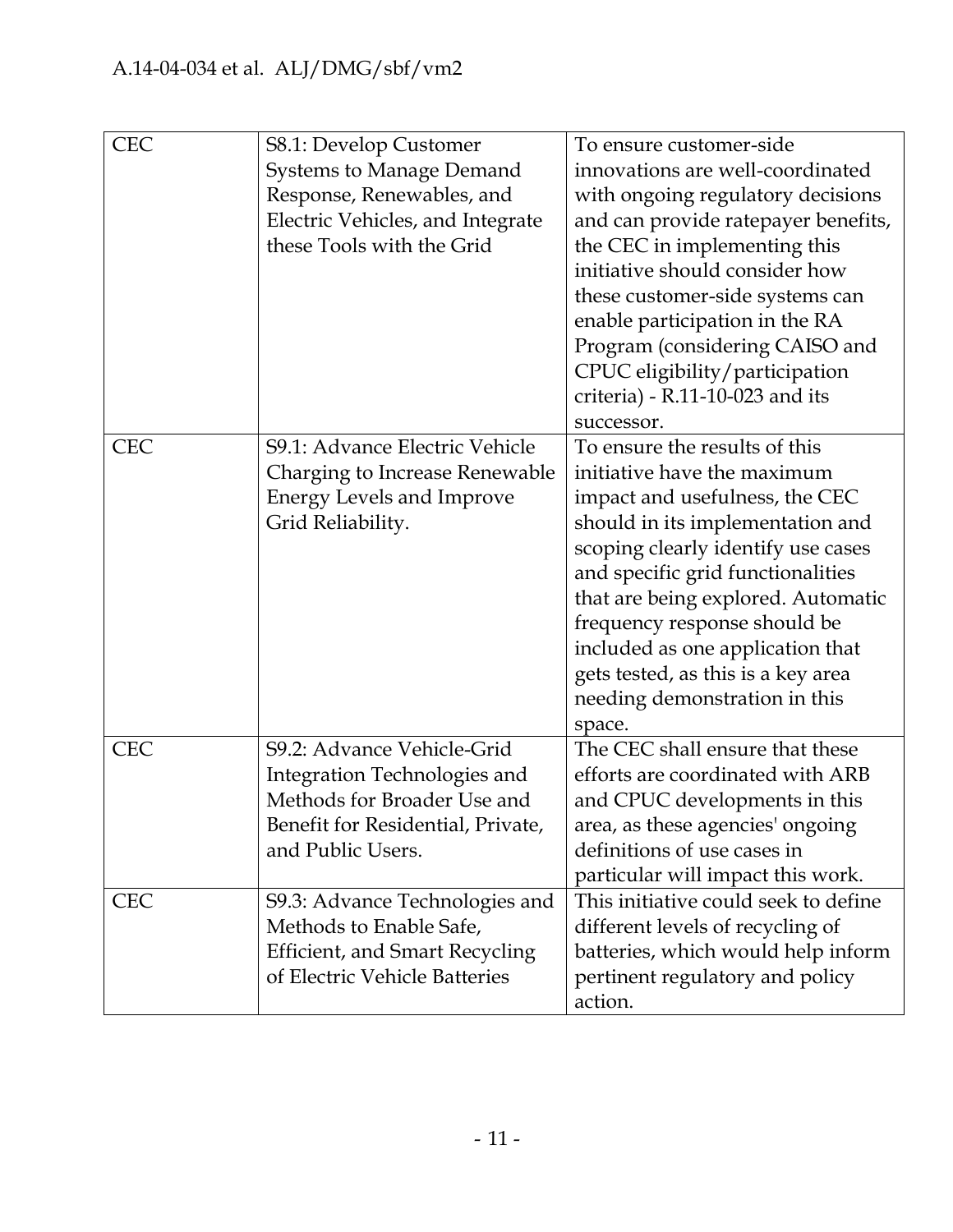| <b>CEC</b> | S16.1: Demonstrate the Ability      | Results of this initiative will be    |
|------------|-------------------------------------|---------------------------------------|
|            | of Electric Vehicles to Provide     | directly relevant to CAISO and        |
|            | <b>Advanced Grid Services</b>       | operation of its market; the          |
|            |                                     | presence of EVs as providers of       |
|            |                                     | grid services would affect LTPP       |
|            |                                     | assumptions and could become          |
|            |                                     | part of the mix of available          |
|            |                                     | resource solutions. For this reason,  |
|            |                                     | and to ensure results benefit         |
|            |                                     | ratepayers, the CEC shall ensure      |
|            |                                     | that results are appropriately        |
|            |                                     | shared with Energy Division staff     |
|            |                                     | to help inform future LTPP            |
|            |                                     | proceedings.                          |
| <b>CEC</b> | S19.2 Facilitate Innovative         | The CEC should consider in            |
|            | <b>Procurement Strategies to</b>    | implementing this initiative how      |
|            | Reduce Costs for Clean Energy       | best to ensure that these strategies  |
|            | Technologies                        | support the ability of aggregated     |
|            |                                     | systems to contribute to reliability  |
|            |                                     | as RA resources; rather, CAISO and    |
|            |                                     | CPUC eligibility and participation    |
|            |                                     | criteria will be important factors to |
|            |                                     | consider when deploying               |
|            |                                     | innovative procurement strategies.    |
| <b>CEC</b> | S21.1 Conduct Analyses on           | The 2016 LTPP cycle will be           |
|            | <b>Different Technology Options</b> | developing/setting out scenarios to   |
|            | and Strategies for the Electricity  | achieve the 2050 GHG goals.           |
|            | System                              | Because this initiative may also      |
|            |                                     | directly engage in roadmap            |
|            |                                     | development, scenario-building,       |
|            |                                     | and analysis of trends and gaps,      |
|            |                                     | the CEC must coordinate planning      |
|            |                                     | and share results with Energy         |
|            |                                     | Division LTPP staff.                  |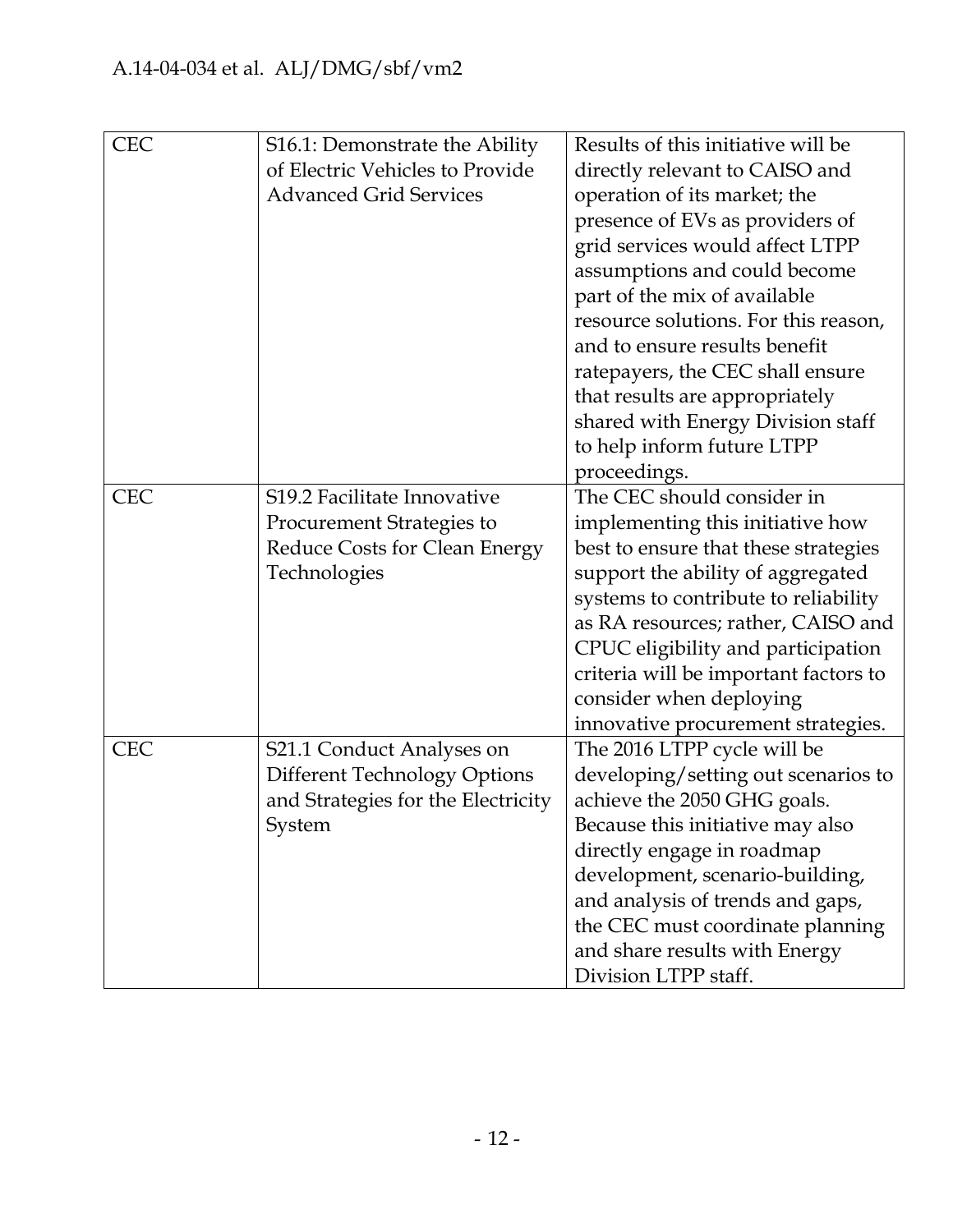A.14-04-034 et al. ALJ/DMG/sbf/vm2

APPENDIX B: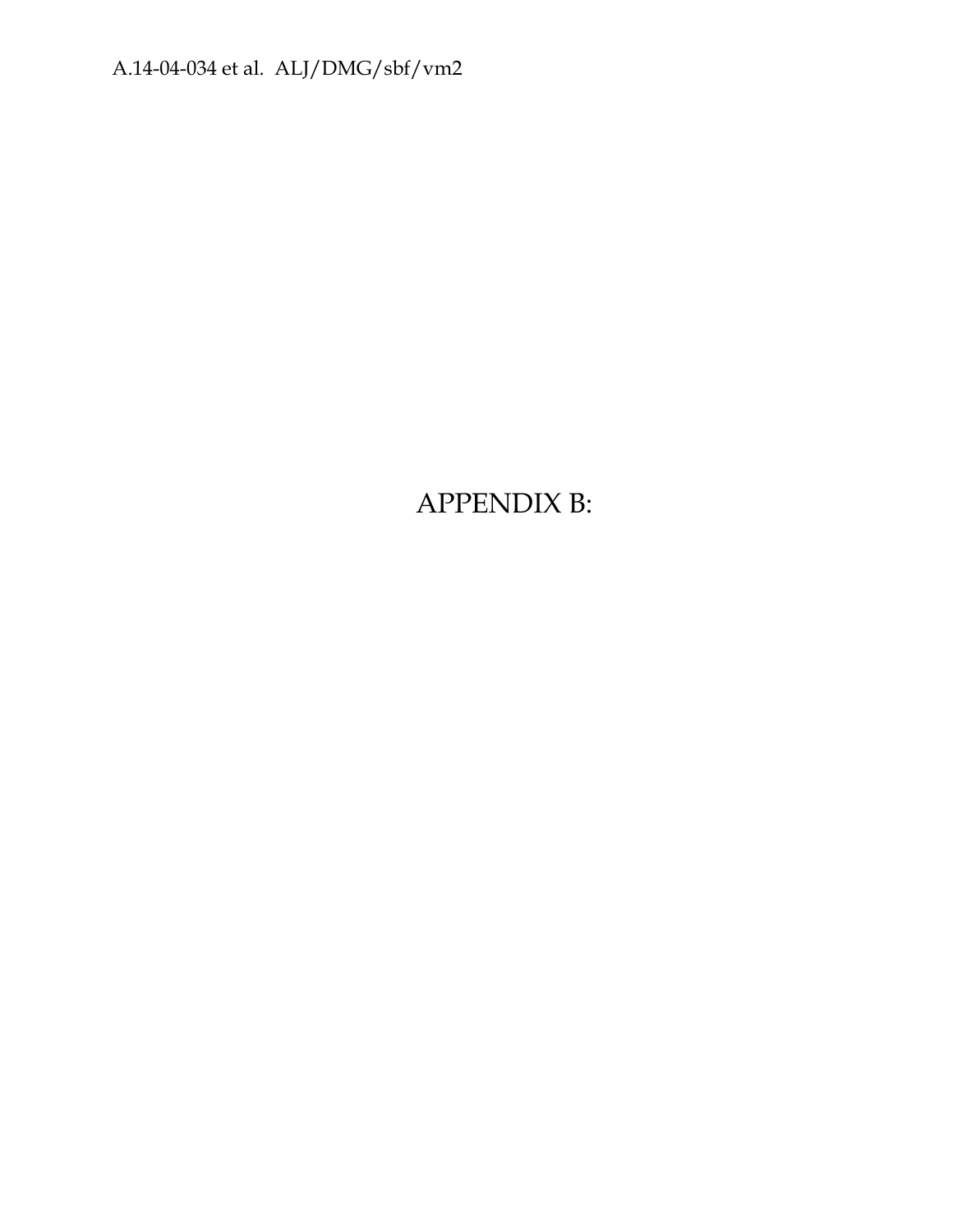#### **Appendix B: Reconciled and Approved Budget Tables**

This appendix provides budget information in two parts, showing the methodologies and budgets described in the Reconciling Proposed Budgets section of this Decision.

Tables 1-4 clarify the proper reconciled budgets for each administrator, *unescalated*. Table 5 uses these clarified methodologies and applies the escalation rate to the reconciled budgets to give the approved collection amounts and administrator budgets for the 2015-2017 period.

The CEC's general budget breakdown methodology is: The CEC's total EPIC budget is 80% of the EPIC program amount; the CEC pays 80% of the 0.5% EPIC program oversight budget, taken out of its total EPIC budget; 10% of the CEC's total budget is allocated for administration; and its three program area budgets are kept at the proposed percentage of its total program budget.

The utilities' general budget breakdown methodology is: the three utilities have 20% of the EPIC program budget, allocated pursuant to their collection amount; they altogether pay 20% of the program oversight amount, allocated among them pursuant to their collection amount; 10% of each utility's budget is allocated for administration; and the remainder is allocated for the TD&D program area.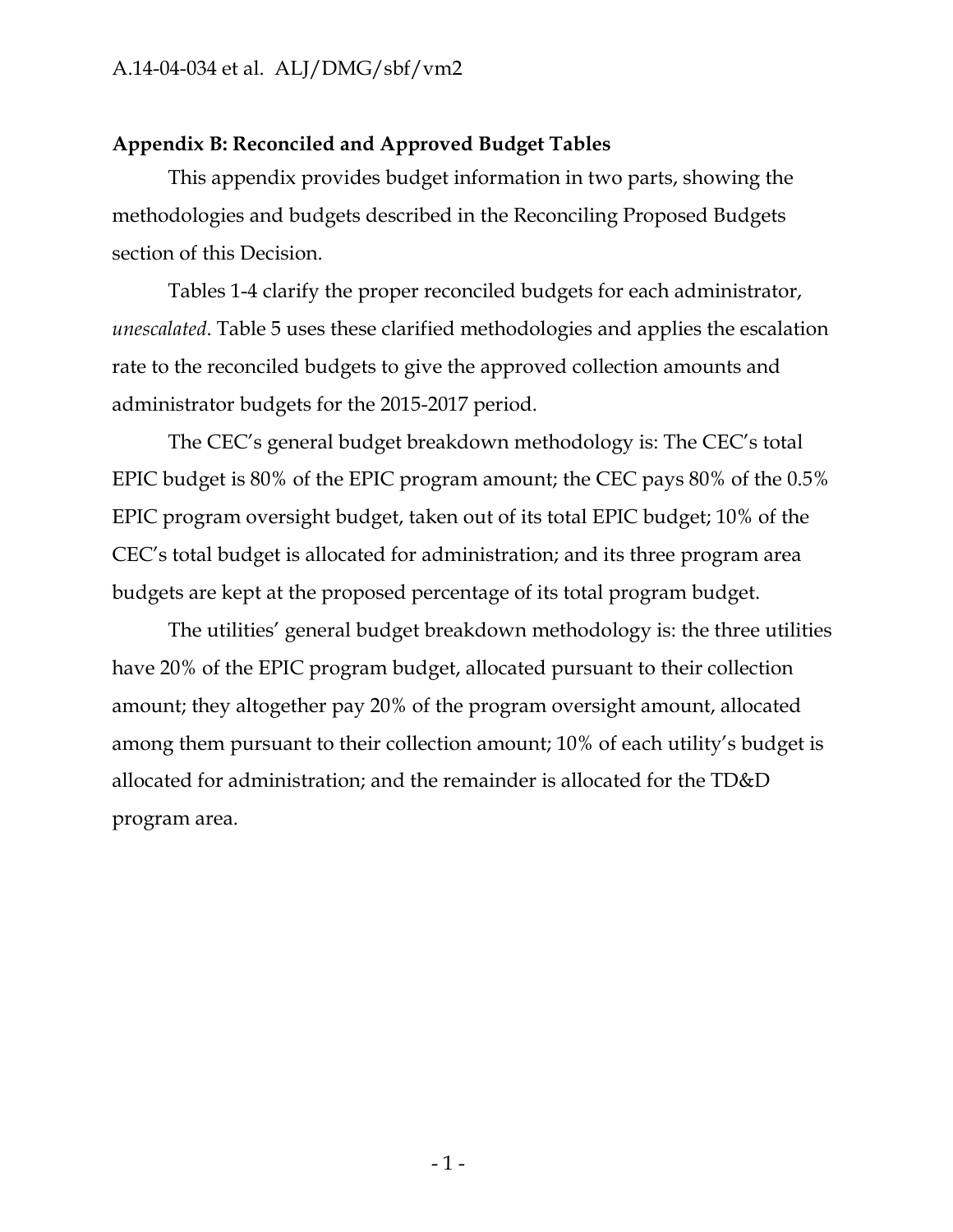| Total EPIC Budget:                      |  | \$486,000,000     |                              |                                                                               |
|-----------------------------------------|--|-------------------|------------------------------|-------------------------------------------------------------------------------|
|                                         |  |                   |                              |                                                                               |
| <b>Total CPUC Oversight</b>             |  |                   | 0.5% of total EPIC budget    | $0.005 * $486,000,000 =$                                                      |
| Budget:                                 |  |                   |                              | \$2,430,000                                                                   |
| <b>CEC EPIC Budget</b>                  |  |                   | 80% of total EPIC budget     | $0.8 * $486,000,000 =$                                                        |
|                                         |  |                   |                              | \$388,800,000                                                                 |
| <b>CEC</b> Administrative               |  |                   | 10% of CEC EPIC Budget       | $0.1 * $388,800,000 =$                                                        |
| Budget                                  |  |                   |                              | 38,880,000                                                                    |
| CEC Share of                            |  |                   | 80% of total CPUC oversight  | $0.8 * $2,430,000 =$                                                          |
| Oversight Budget                        |  | budget            |                              | \$1,944,000                                                                   |
| <b>CEC Program Area</b>                 |  | CEC EPIC Budget - |                              | \$388,800,000 -                                                               |
| Budget                                  |  |                   | administrative and oversight | \$38,880,000 - \$1,944,000                                                    |
|                                         |  | budgets           |                              | $= $347,976,000$                                                              |
|                                         |  |                   |                              | We next adjust proposed program area budgets, preserving their proposed ratio |
| to the total program investment budget. |  |                   |                              |                                                                               |
| Program Area                            |  | Proposed          | Proposed                     | Reconciled Program                                                            |
|                                         |  | <b>Budget</b>     | <b>Budget</b> as             | Area Budget, Preserving                                                       |
|                                         |  |                   | Percent of Total             | the Proposed Percentage                                                       |
|                                         |  |                   | Program Area                 | of Total Program Area                                                         |
|                                         |  |                   | <b>Budget</b>                | Budget*                                                                       |
| <b>Applied Research</b>                 |  | \$151,630,000     | 43.33%                       | \$150,787,611                                                                 |
| and Development                         |  |                   |                              |                                                                               |
| Technology                              |  | \$145,020,000     | 41.44%                       | \$144,214,333                                                                 |
| Demonstration and                       |  |                   |                              |                                                                               |
| Deployment                              |  |                   |                              |                                                                               |
| <b>Market Facilitation</b>              |  | \$53,270,000      | 15.22%                       | \$52,974,055                                                                  |
|                                         |  |                   |                              |                                                                               |
|                                         |  |                   |                              |                                                                               |

### Table 1: CEC Reconciled 2015-2017 Budget, Unescalated

\*Rounded down to whole dollar amounts.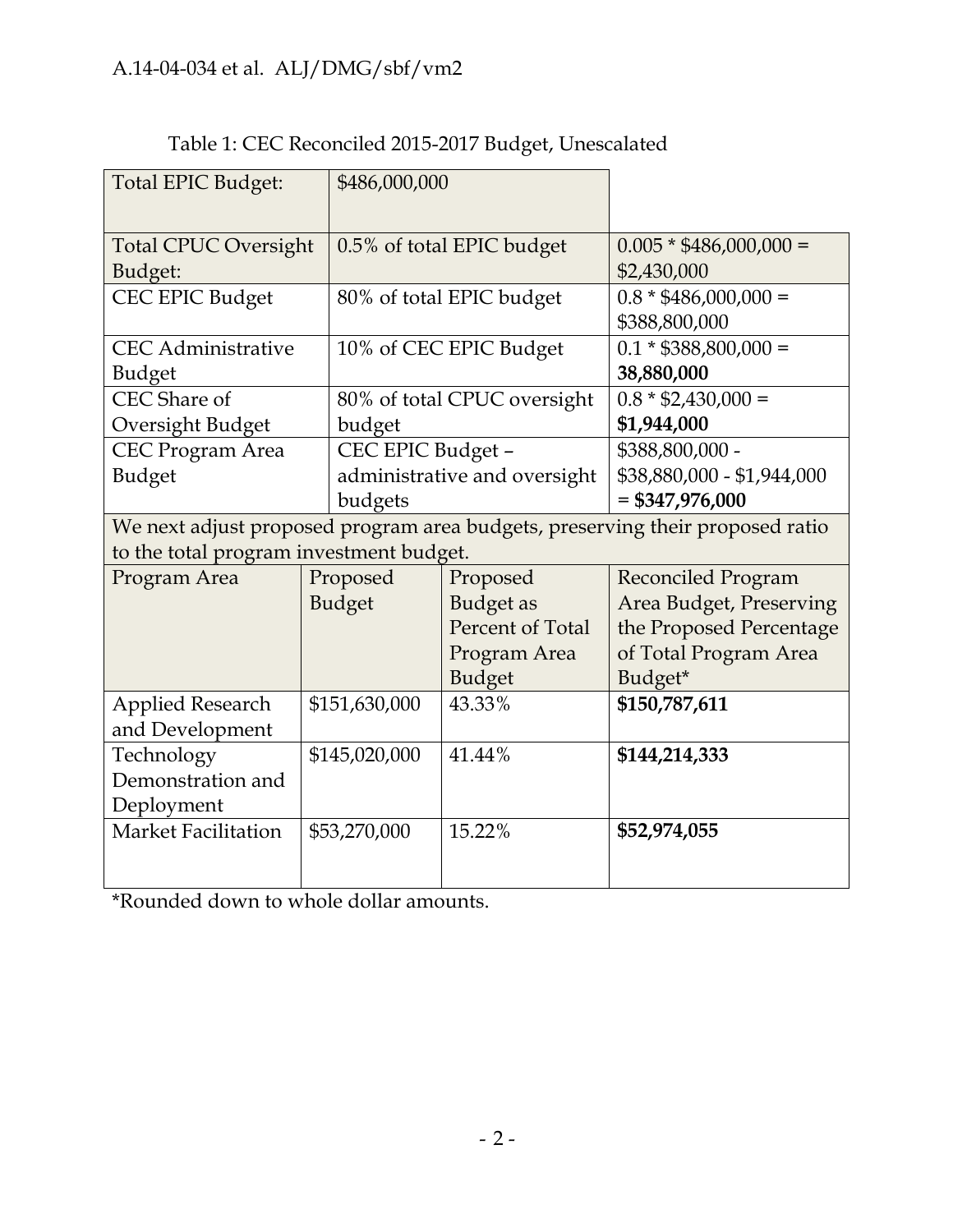| <b>Total EPIC Budget:</b>     | \$486,000,000                  |                            |
|-------------------------------|--------------------------------|----------------------------|
| <b>Total CPUC Oversight</b>   | 0.5% of total EPIC             | $0.005 * $486,000,000 =$   |
| Budget:                       | budget                         | \$2,430,000                |
| <b>IOUs' Portion of Total</b> | 20% of total EPIC              | $0.2 * $486,000,000 =$     |
| <b>EPIC Budget:</b>           | budget                         | \$97,200,000               |
| <b>PG&amp;E Collection</b>    | 50.1%                          |                            |
| Allocation                    |                                |                            |
| PG&E EPIC Budget              | 50.1% of IOU share of          | $$97,200,000 * 0.501 =$    |
|                               | <b>EPIC</b> budget             | \$48,697,200               |
| PG&E Administrative           | 10% of PG&E EPIC               | $$48,697,200 * 0.1 =$      |
| <b>Budget</b>                 | <b>Budget</b>                  | \$4,869,720                |
| PG&E Share of                 | 10.02% of total CPUC           | $0.1002 * $2,430,000 =$    |
| Oversight Budget              | oversight budget               | \$243,486                  |
|                               | $(50.1\% \text{ of remaining}$ |                            |
|                               | 20% not paid by CEC)           |                            |
| PG&E Program Area             | PG&E EPIC Budget -             | \$48,697,200 - \$4,869,720 |
| (TD&D) Budget                 | administrative and             | $-$ \$243,486 =            |
|                               | oversight budgets              | \$43,583,994               |

# Table 2: PG&E Reconciled 2015-2017 Budget, Unescalated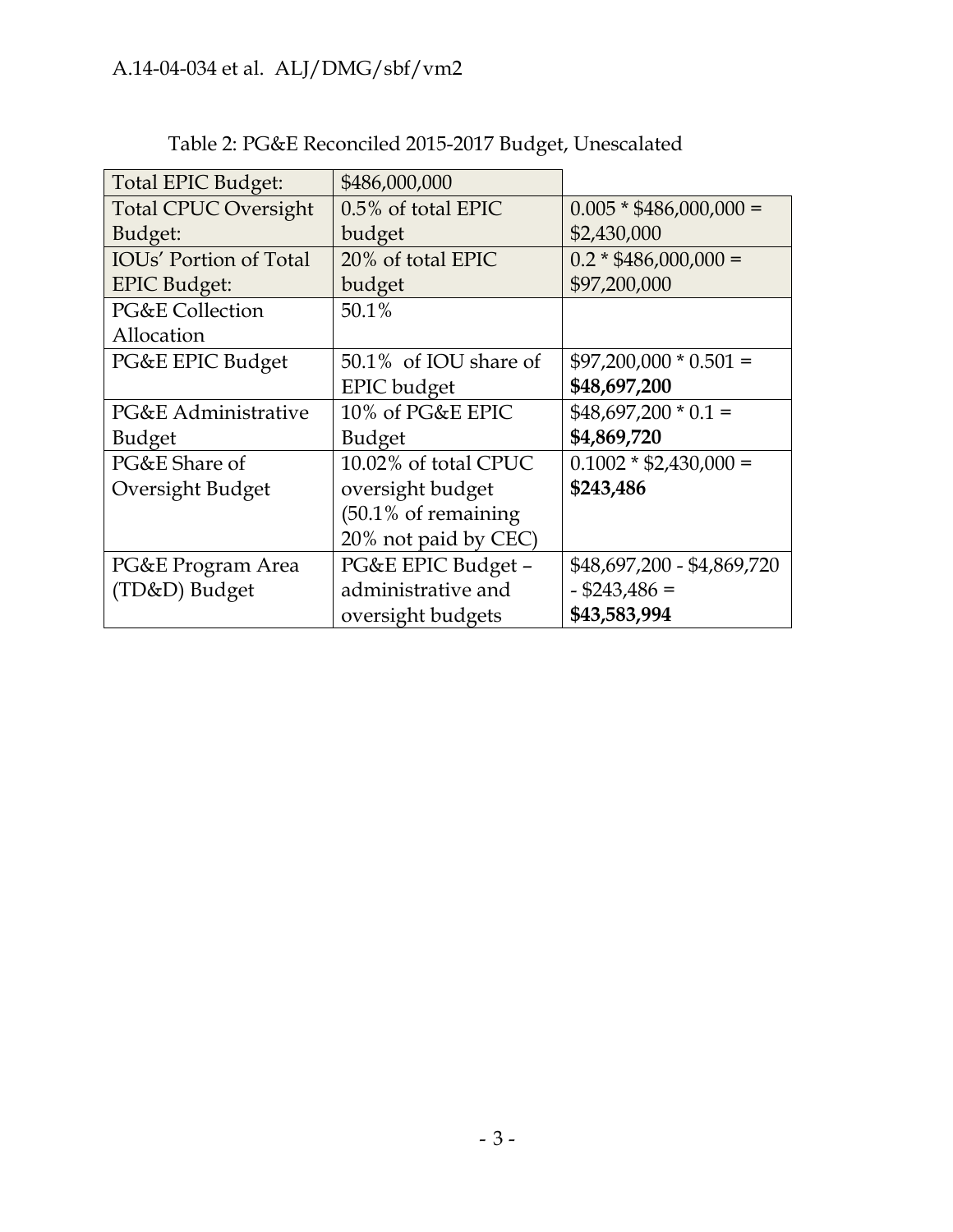| Total EPIC Budget:            | \$486,000,000                  |                            |
|-------------------------------|--------------------------------|----------------------------|
| <b>Total CPUC Oversight</b>   | 0.5% of total EPIC             | $0.005 * $486,000,000 =$   |
| Budget:                       | budget                         | \$2,430,000                |
| <b>IOUs'</b> Portion of Total | 20% of total EPIC              | $0.2 * $486,000,000 =$     |
| <b>EPIC Budget:</b>           | budget                         | \$97,200,000               |
| <b>SCE Collection</b>         | 41.1%                          |                            |
| Allocation                    |                                |                            |
| <b>SCE EPIC Budget</b>        | 41.1% of IOU share of          | $$97,200,000 * 0.411 =$    |
|                               | <b>EPIC</b> budget             | \$39,949,200               |
| <b>SCE Administrative</b>     | 10% of SCE EPIC                | $$39,949,200 * 0.1 =$      |
| <b>Budget</b>                 | <b>Budget</b>                  | \$3,994,920                |
| <b>SCE Share of Oversight</b> | 8.22% of total CPUC            | $0.0822 * $2,430,000 =$    |
| <b>Budget</b>                 | oversight budget               | \$199,746                  |
|                               | $(41.1\% \text{ of remaining}$ |                            |
|                               | 20% not paid by CEC)           |                            |
| <b>SCE Program Area</b>       | SCE EPIC Budget -              | \$39,949,200 - \$3,994,920 |
| (TD&D) Budget                 | administrative and             | $-$ \$199,746 =            |
|                               | oversight budgets              | \$35,754,534               |

# Table 3: SCE Reconciled 2015-2017 Budget, Unescalated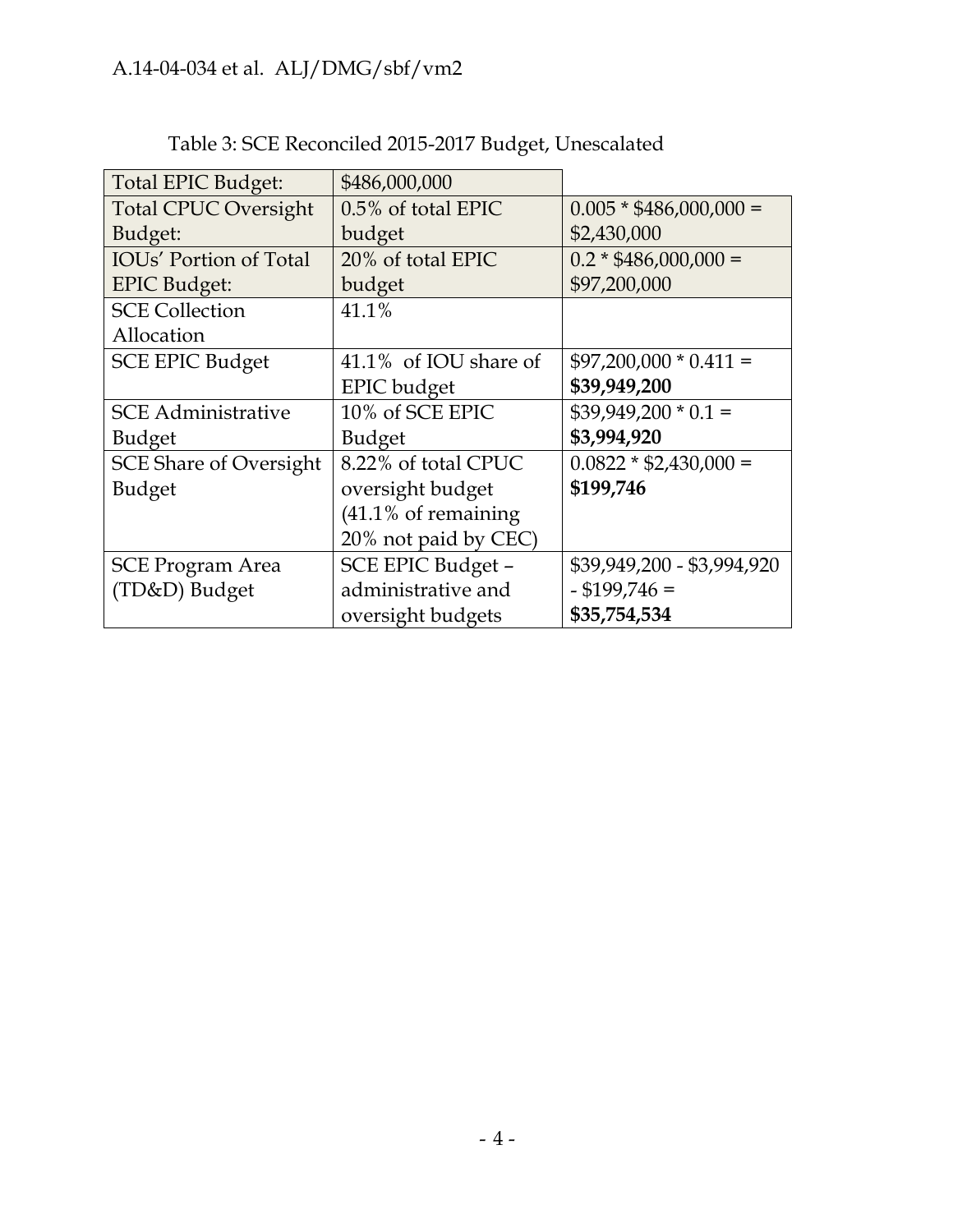| <b>Total EPIC Budget</b>      | \$486,000,000              |                           |
|-------------------------------|----------------------------|---------------------------|
| <b>Total CPUC Oversight</b>   | 0.5% of total EPIC         | $0.005 * $486,000,000 =$  |
| <b>Budget</b>                 | budget                     | \$2,430,000               |
| <b>IOUs' Portion of Total</b> | 20% of total EPIC          | $0.2 * $486,000,000 =$    |
| <b>EPIC Budget</b>            | budget                     | \$97,200,000              |
| <b>SDG&amp;E Collection</b>   | 8.8%                       |                           |
| Allocation                    |                            |                           |
| SDG&E EPIC Budget             | 8.8% of IOU share of       | $$97,200,000 * 0.088 =$   |
|                               | <b>EPIC</b> budget         | \$8,553,600               |
| SDG&E Administrative          | 10% of SDG&E EPIC          | $$8,553,600 * 0.1 =$      |
| <b>Budget</b>                 | <b>Budget</b>              | \$855,360                 |
| SDG&E Share of                | 1.76% of total CPUC        | $0.0176 * $2,430,000 =$   |
| Oversight Budget              | oversight budget (8.8%     | \$42,768                  |
|                               | of remaining 20% not       |                           |
|                               | paid by CEC)               |                           |
| SDG&E Program Area            | SDG&E EPIC Budget -        | \$8,553,600 - \$855,360 - |
| (TD&D) Budget                 | administrative and         | $$42,768 = $7,655,472$    |
|                               | oversight budgets          |                           |
| SDG&E Proposed                | $$7,800,000 / 7,920,000 =$ |                           |
| TD&D Budget, as               | 98%                        |                           |
| percent of total TD&D         |                            |                           |
| Budget*                       |                            |                           |
| <b>SDG&amp;E Reconciled</b>   | $$7,655,472 * 0.98 =$      |                           |
| TD&D Budget,                  | \$7,502,362**              |                           |
| Adjusted to Proposed          |                            |                           |
| Level                         |                            |                           |

Table 4: SDG&E Reconciled 2015-2017 Budget, Unescalated

\*As discussed in the Reconciling Proposed Budgets section of this Decision,

SDG&E did not propose to invest its entire authorized amount. Therefore this

Decision preserves the ratio of proposed budget to entire authorized budget.

\*\*Rounded down to the whole dollar.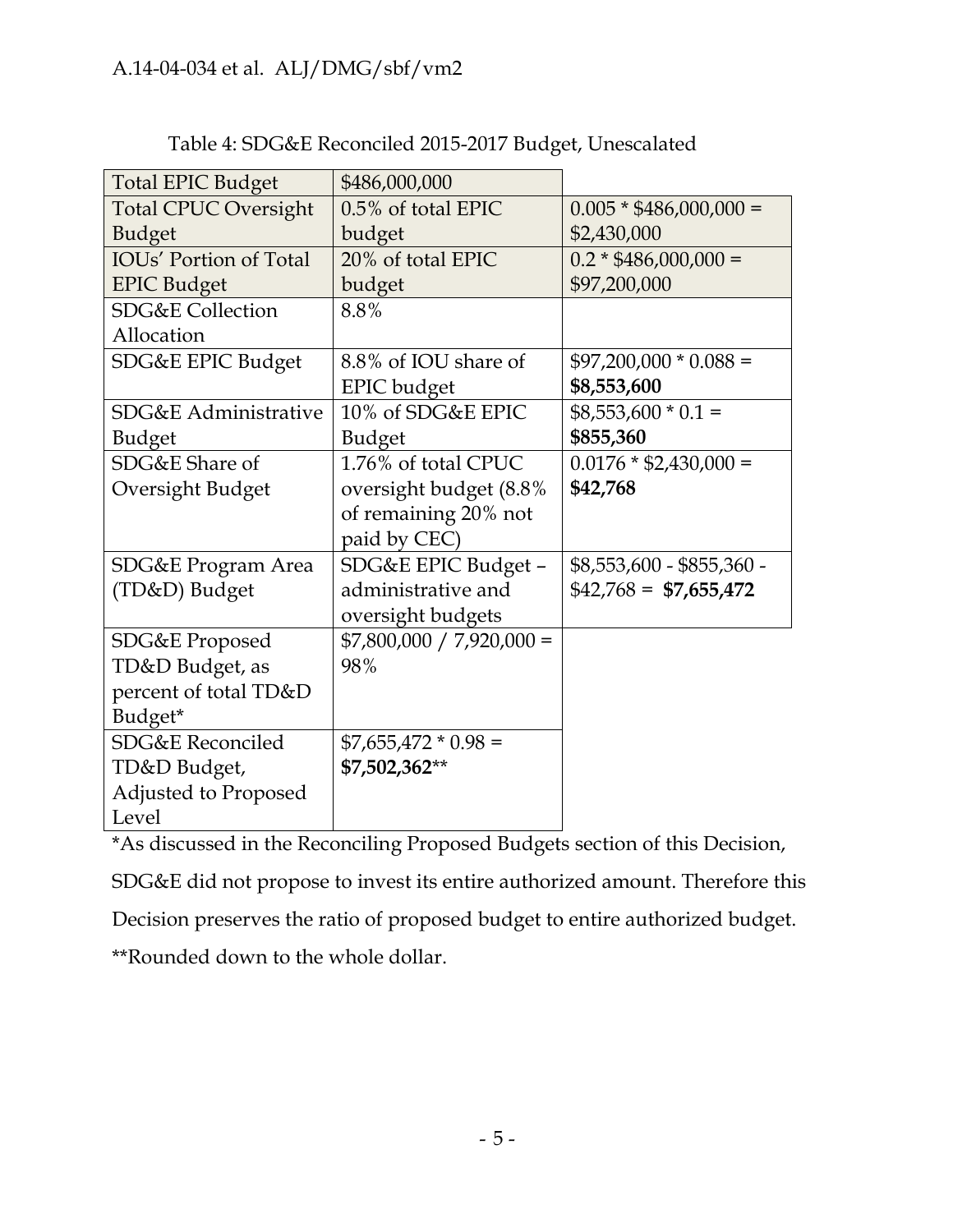#### **Approved Budgets by Administrator, Escalated**

The Phase 2 EPIC Decision Ordering Paragraph 7 directs a collection escalation be made on January 1, 2015 commensurate with the average change in the Consumer Price Index for Urban Wage Earners and Clerical Workers for the third quarter for the previous three years. This index was unavailable when the administrators' applications were filed, but became available during our review.

The CPIs for Urban Wage Earners and Clerical Workers for the third quarters of 2012, 2013, and 2014 were as follows: 226.540 in 2012, 229.879 in 2013, and 233.791 in 2014. Using the same CPI from 2011 (222.884) to determine the change in these indices for the three year period yields a compounded annual growth rate of 1.605%. This annual growth rate is then compounded by three years (for the 2015-2017 triennial period) as follows:  $1.605^{\text{A}}3 - 1 = 4.89\%$ .

Thus, the proper compounded triennial escalation rate by which the EPIC program collection and budget amounts shall be increased is 4.89%. This yields a total of \$509,782,783.87, which we will round to \$509,782,800.00. We used this total of \$509,782,800.00 to arrive at the final, escalated, approved budgets in Table 5, via the same methodology used to reconcile the budgets in Tables 1 through 4, increased by 4.89%. The final budgets are rounded to the nearest hundred for administrative simplicity.